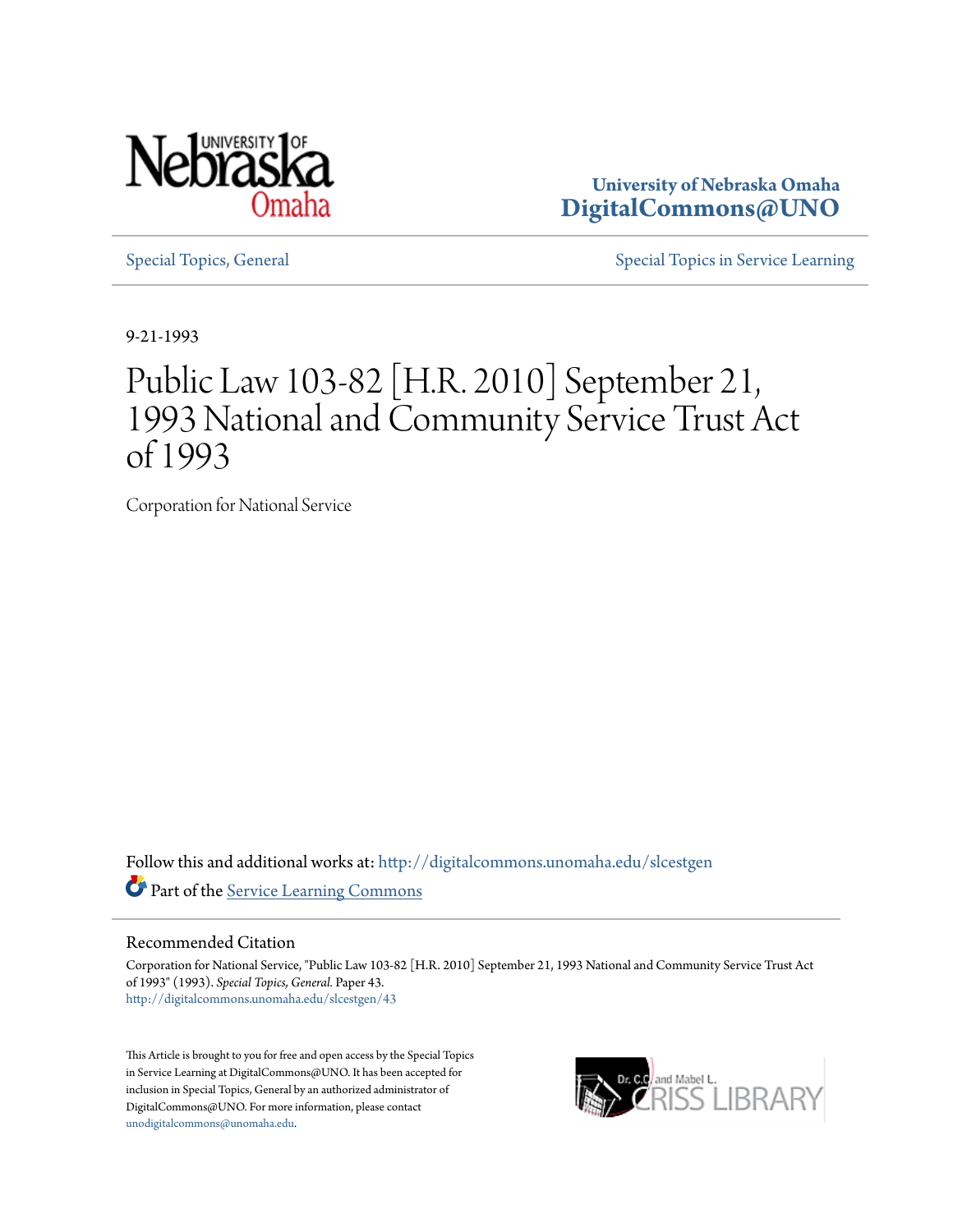PUBLIC LAW 103-82 [H.R. 2010] SEPTEMBER 21, 1993 NATIONAL AND COMMUNITY SERVICE TRUST ACT OF 1993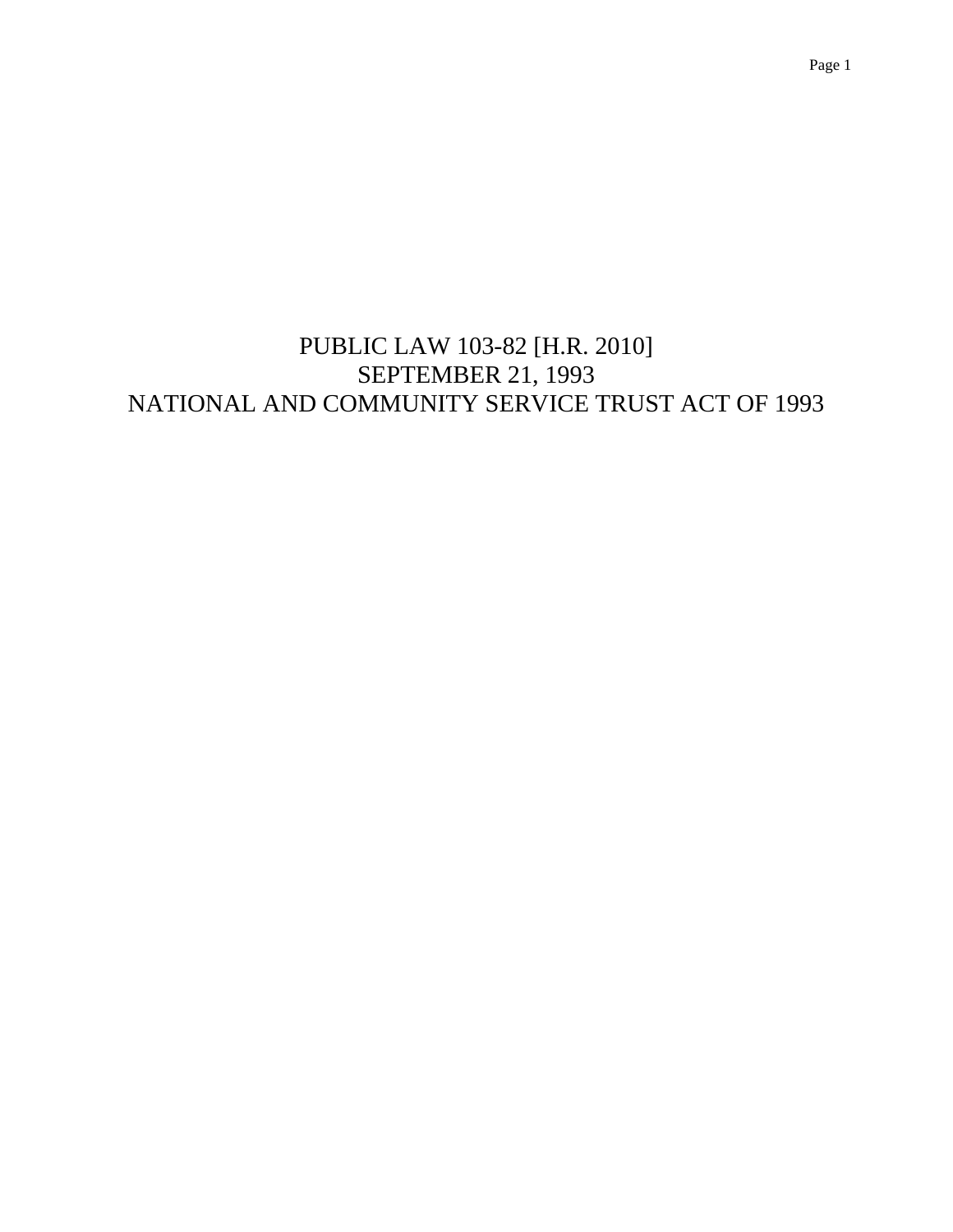# *103 P.L. 82; 107 Stat. 785; 1993 Enacted H.R. 2010; 103 Enacted H.R. 2010*

## An Act

To amend the National and Community Service Act of 1990 to establish a Corporation for National Service, enhance opportunities for national service, and provide national service educational awards to persons participating in such service, and for other purposes.

Be it enacted by the Senate and House of Representatives of the United States of America in Congress assembled,

(a) Short Title.--This Act may be cited as the "National and Community Service Trust Act of 1993".

- (b) Table of Contents.--The table of contents is as follows:
- Sec. 1. Short title; table of contents.
- Sec. 2. Findings and purpose.

## TITLE I--PROGRAMS AND RELATED PROVISIONS

Subtitle A--Programs

- Sec. 101. Federal investment in support of national service.
- Sec. 102. National Service Trust and provision of national service educational awards.
- Sec. 103. School-based and community-based service-learning programs.
- Sec. 104. Quality and innovation activities.
- Sec. 105. Public Lands Corps.
- Sec. 106. Urban Youth Corps.
- Subtitle B--Related Provisions
- Sec. 111. Definitions.
- Sec. 112. Authority to make State grants.
- Sec. 113. Family and medical leave.
- Sec. 114. Reports.
- Sec. 115. Nondiscrimination.
- Sec. 116. Notice, hearing, and grievance procedures.
- Sec. 117. Nondisplacement.
- Sec. 118. Evaluation.
- Sec. 119. Engagement of participants.
- Sec. 120. Contingent extension.
- Sec. 121. Audits.
- Sec. 122. Repeals.
- Sec. 123. Effective date.

## TITLE II--ORGANIZATION

- Sec. 201. State Commissions on National and Community Service.
- Sec. 202. Interim authorities of the Corporation for National and Community Service and ACTION Agency.
- Sec. 203. Final authorities of the Corporation for National and Community Service.
- Sec. 204. Business plan.
- Sec. 205. Actions under the national service laws to be subject to the availability of appropriations.

# TITLE III--REAUTHORIZATION

- Subtitle A--National and Community Service Act of 1990 Sec. 301. Authorization of appropriations.
- Subtitle B--Domestic Volunteer Service Act of 1973 Sec. 311. Short title; references.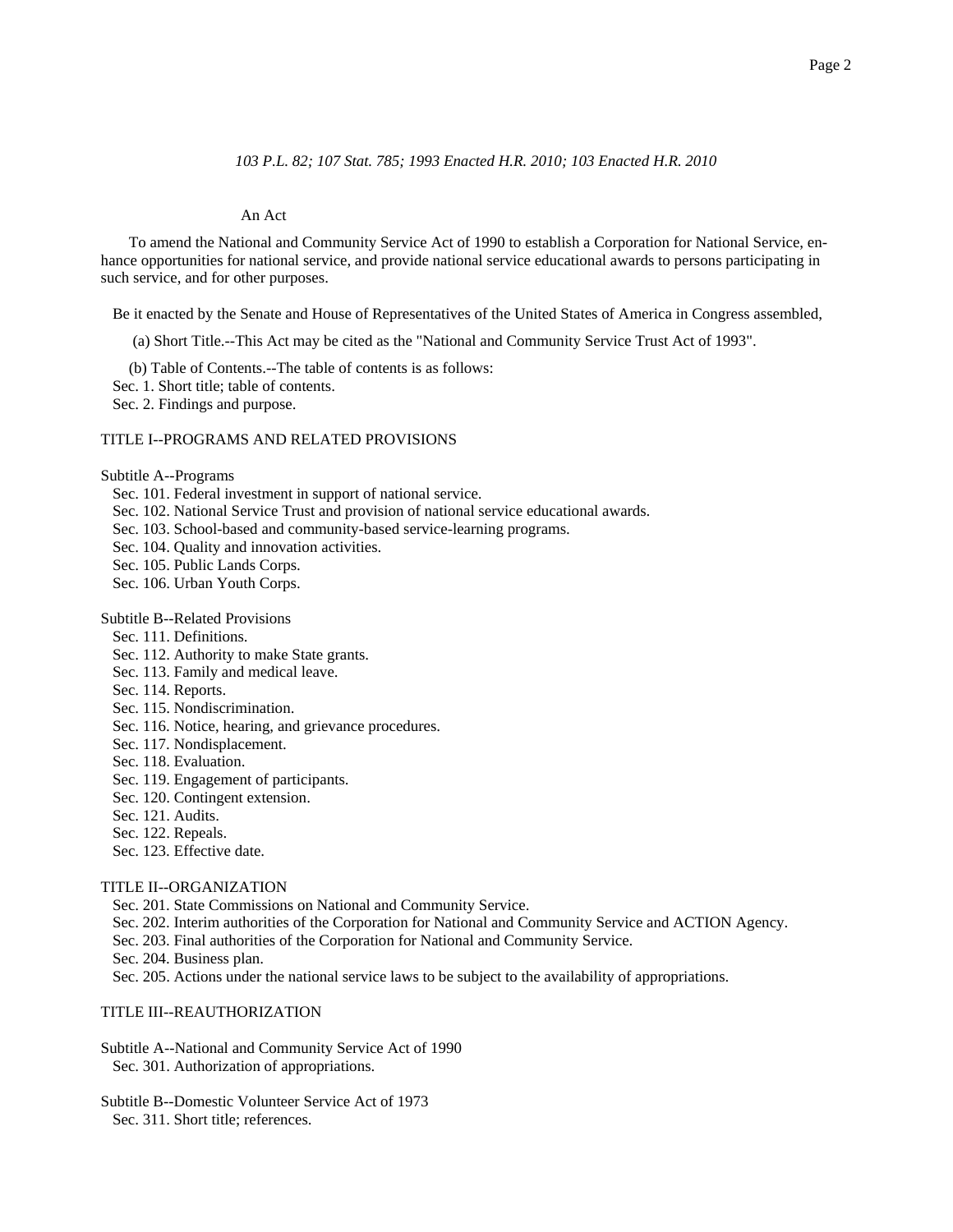- Sec. 321. Purpose of the VISTA program.
- Sec. 322. Assistant director for VISTA program.
- Sec. 323. Selection and assignment of VISTA volunteers.
- Sec. 324. Terms and periods of service.
- Sec. 325. Support for VISTA volunteers.
- Sec. 326. Participation of younger and older persons.
- Sec. 327. Literacy activities.
- Sec. 328. Applications for assistance.
- Sec. 329. Repeal of authority for student community service programs.
- Sec. 330. University Year for VISTA.
- Sec. 331. Authority to establish and operate special volunteer and demonstration programs.
- Sec. 332. Technical and financial assistance.
- Sec. 333. Elimination of separate authority for drug abuse programs.
- Chapter 2--National Senior Volunteer Corps
	- Sec. 341. National Senior Volunteer Corps.
	- Sec. 342. The Retired and Senior Volunteer Program.
	- Sec. 343. Operation of the Retired and Senior Volunteer Program.
	- Sec. 344. Services under the Foster Grandparent Program.
	- Sec. 345. Stipends for low-income volunteers.
	- Sec. 346. Conditions of grants and contracts.
	- Sec. 347. Evaluation of the Senior Companion Program.
	- Sec. 348. Agreements with other Federal agencies.
	- Sec. 349. Programs of national significance.
	- Sec. 350. Adjustments to Federal financial assistance.
	- Sec. 351. Demonstration programs.

## Chapter 3--Administration

- Sec. 361. Purpose of agency.
- Sec. 362. Authority of the Director.
- Sec. 363. Political activities.
- Sec. 364. Compensation for volunteers.
- Sec. 365. Repeal of report.
- Sec. 366. Application of Federal law.
- Sec. 367. Nondiscrimination provisions.
- Sec. 368. Elimination of separate requirements for setting regulations.
- Sec. 369. Clarification of role of Inspector General.
- Sec. 370. Copyright protection.
- Sec. 371. Deposit requirement credit for service as a volunteer.

Chapter 4--Authorization of Appropriations and Other Amendments

- Sec. 381. Authorization of appropriations for title I.
- Sec. 382. Authorization of appropriations for title II.
- Sec. 383. Authorization of appropriations for title IV.
- Sec. 384. Conforming amendments; compensation for VISTA FECA claimants.
- Sec. 385. Repeal of authority.

Chapter 5--General Provisions

- Sec. 391. Technical and conforming amendments.
- Sec. 392. Effective date.

TITLE IV--TECHNICAL AND CONFORMING AMENDMENTS Sec. 401. Definitions.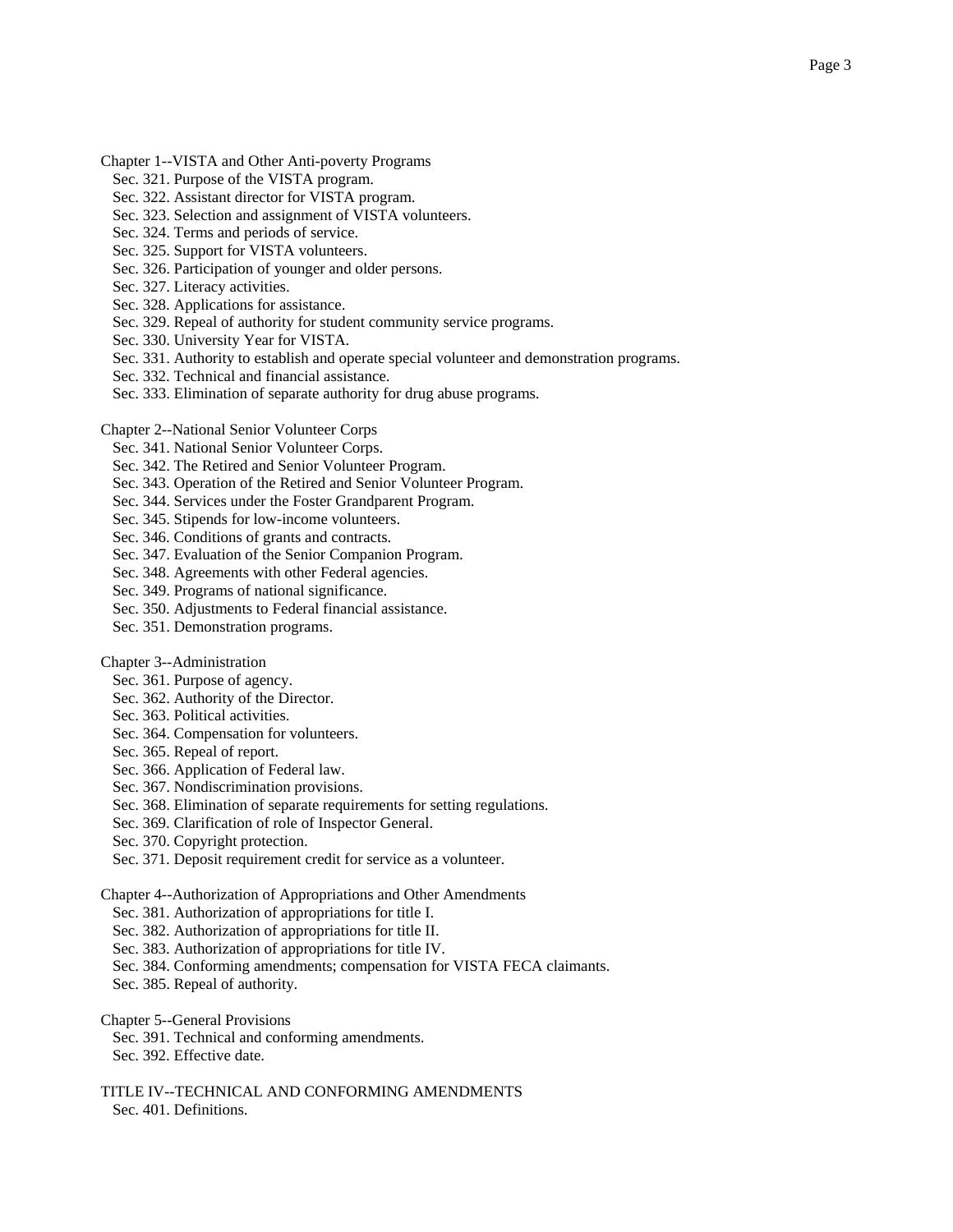Sec. 402. References to the Commission on National and Community Service.

Sec. 403. References to Directors of the Commission on National and Community Service.

Sec. 404. Definition of Director.

Sec. 405. References to ACTION and the ACTION Agency.

Sec. 406. Effective date.

TITLE V--MISCELLANEOUS PROVISIONS

Sec. 501. Compliance with Buy American Act.

Sec. 502. Sense of Congress; requirement regarding notice.

Sec. 503. Prohibition of contracts with persons falsely labeling products as made in America.

Sec. 2. FINDINGS AND PURPOSE.

(a) In General.--Section 2 of the National and Community Service Act of 1990 *(42 U.S.C. 12501)* is amended to read as follows:

"Sec. 2. FINDINGS AND PURPOSE.

"(a) Findings.--The Congress finds the following:

 "(1) Throughout the United States, there are pressing unmet human, educational, environmental, and public safety needs.

 "(2) Americans desire to affirm common responsibilities and shared values, and join together in positive experiences, that transcend race, religion, gender, age, disability, region, income, and education.

 "(3) The rising costs of postsecondary education are putting higher education out of reach for an increasing number of citizens.

 "(4) Americans of all ages can improve their communities and become better citizens through service to the United States.

 "(5) Nonprofit organizations, local governments, States, and the Federal Government are already supporting a wide variety of national service programs that deliver needed services in a cost-effective manner.

 "(6) Residents of low-income communities, especially youth and young adults, can be empowered through their service, and can help provide future community leadership.

"(b) Purpose.--It is the purpose of this Act to--

 "(1) meet the unmet human, educational, environmental, and public safety needs of the United States, without displacing existing workers;

"(2) renew the ethic of civic responsibility and the spirit of community throughout the United States;

 "(3) expand educational opportunity by rewarding individuals who participate in national service with an increased ability to pursue higher education or job training;

 "(4) encourage citizens of the United States, regardless of age, income, or disability, to engage in full-time or part-time national service;

 "(5) reinvent government to eliminate duplication, support locally established initiatives, require measurable goals for performance, and offer flexibility in meeting those goals;

 "(6) expand and strengthen existing service programs with demonstrated experience in providing structured service opportunities with visible benefits to the participants and community;

 "(7) build on the existing organizational service infrastructure of Federal, State, and local programs and agencies to expand full-time and part-time service opportunities for all citizens; and

"(8) provide tangible benefits to the communities in which national service is performed.".

(b) Table of Contents.--Section 1(b) of the National and Community Service Act of 1990 (Public Law 101-610; 104 Stat. 3127) is amended by striking the item relating to section 2 and inserting the following new item: "Sec. 2. Findings and purpose.".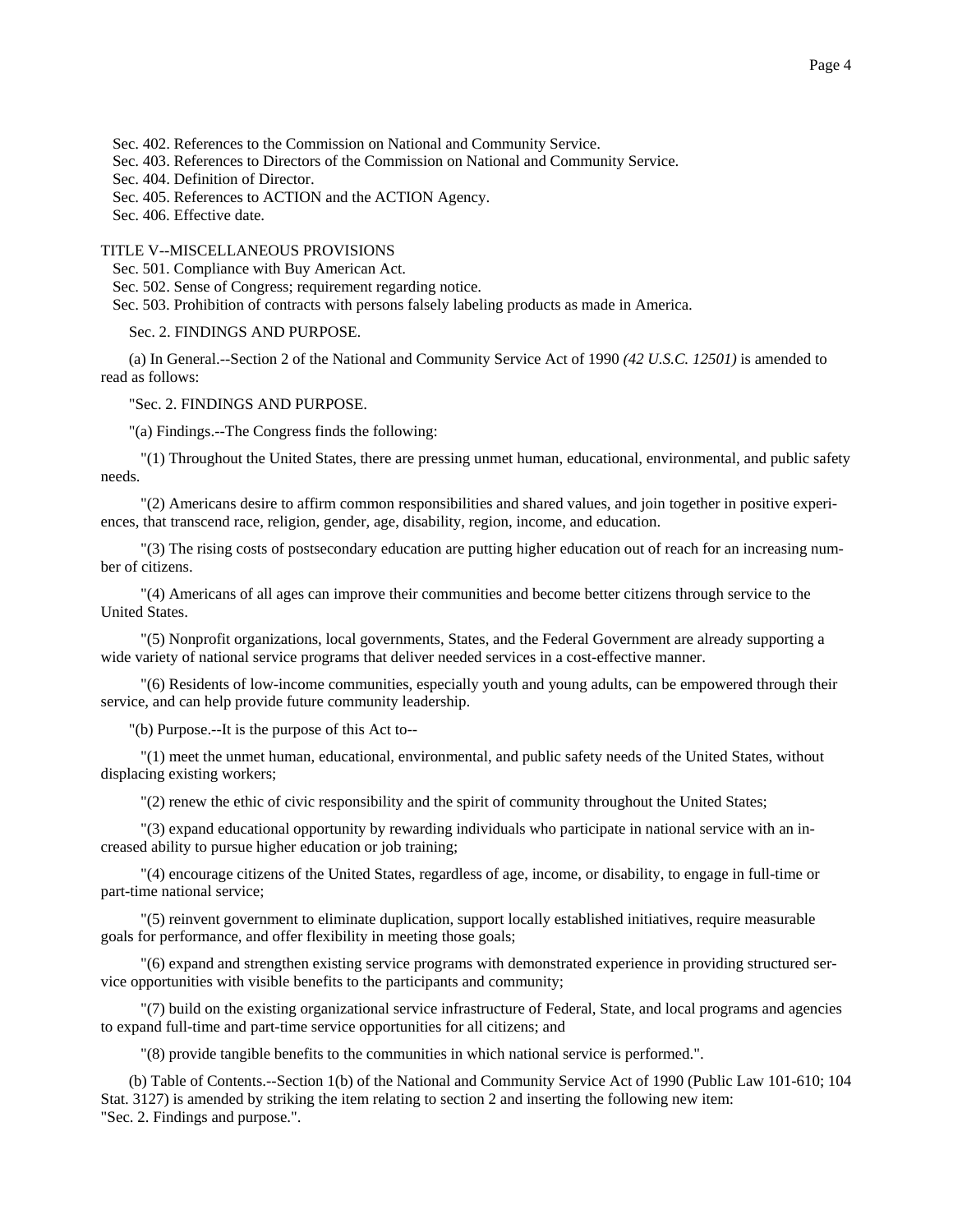## TITLE I--PROGRAMS AND RELATED PROVISIONS Subtitle A--Programs

# Sec. 101. FEDERAL INVESTMENT IN SUPPORT OF NATIONAL SERVICE.

(a) Transfer of Existing Subtitle.--Title I of the National and Community Service Act of 1990 *(42 U.S.C. 12501* et seq.) is amended--

(1) by redesignating subtitle C *(42 U.S.C. 12541* et seq.) <*42 USC 12541*-12555, 12655-12655n> as subtitle I;

(2) by inserting subtitle I (as redesignated by paragraph (1) of this subsection) after subtitle H; and

(3) by redesignating sections 120 through 136 as sections 199 through 199O, respectively.

(b) Assistance Program Authorized.--Title I of the National and Community Service Act of 1990 *(42 U.S.C. 12501* et seq.) is amended by inserting after subtitle B the following new subtitle:

 "Subtitle C--National Service Trust Program "PART I--INVESTMENT IN NATIONAL SERVICE

"Sec. 121. <*42 USC 12571*> AUTHORITY TO PROVIDE ASSISTANCE AND APPROVED NATIONAL SERVICE POSITIONS.

"(a) Provision of Assistance.--Subject to the availability of appropriations for this purpose, the Corporation for National and Community Service may make grants to States, subdivisions of States, Indian tribes, public or private nonprofit organizations, and institutions of higher education for the purpose of assisting the recipients of the grants--

 "(1) to carry out full- or part-time national service programs, including summer programs, described in section 122(a); and

 "(2) to make grants in support of other national service programs described in section 122(a) that are carried out by other entities.

"(b) Agreements With Federal Agencies.--

 "(1) Agreements authorized.--The Corporation may enter into a contract or cooperative agreement with another Federal agency to support a national service program carried out by the agency. The support provided by the Corporation pursuant to the contract or cooperative agreement may include the transfer to the Federal agency of funds available to the Corporation under this subtitle.

 "(2) Matching funds requirements.--A Federal agency receiving assistance under this subsection shall not be required to satisfy the matching funds requirements specified in subsection (e). However, the supplementation requirements specified in section 173 shall apply with respect to the Federal national service programs supported with such assistance.

 "(3) Consultation with state commissions.--A Federal agency receiving assistance under this subsection shall consult with the State Commissions for those States in which projects will be conducted using such assistance in order to ensure that the projects do not duplicate projects conducted by State or local national service programs.

 "(4) Support for other national service programs.--A Federal agency that enters into a contract or cooperative agreement under paragraph (1) shall, in an appropriate case, enter into a contract or cooperative agreement with an entity that is carrying out a national service program in a State that is in existence in the State as of the date of the contract or cooperative agreement and is of high quality, in order to support the national service program.

"(c) Provision of Approved National Service Positions.--As part of the provision of assistance under subsections (a) and (b), the Corporation shall--

 "(1) approve the provision of national service educational awards described in subtitle D for the participants who serve in national service programs carried out using such assistance; and

"(2) deposit in the National Service Trust established in section 145(a) an amount equal to the product of--

"(A) the value of a national service educational award under section 147; and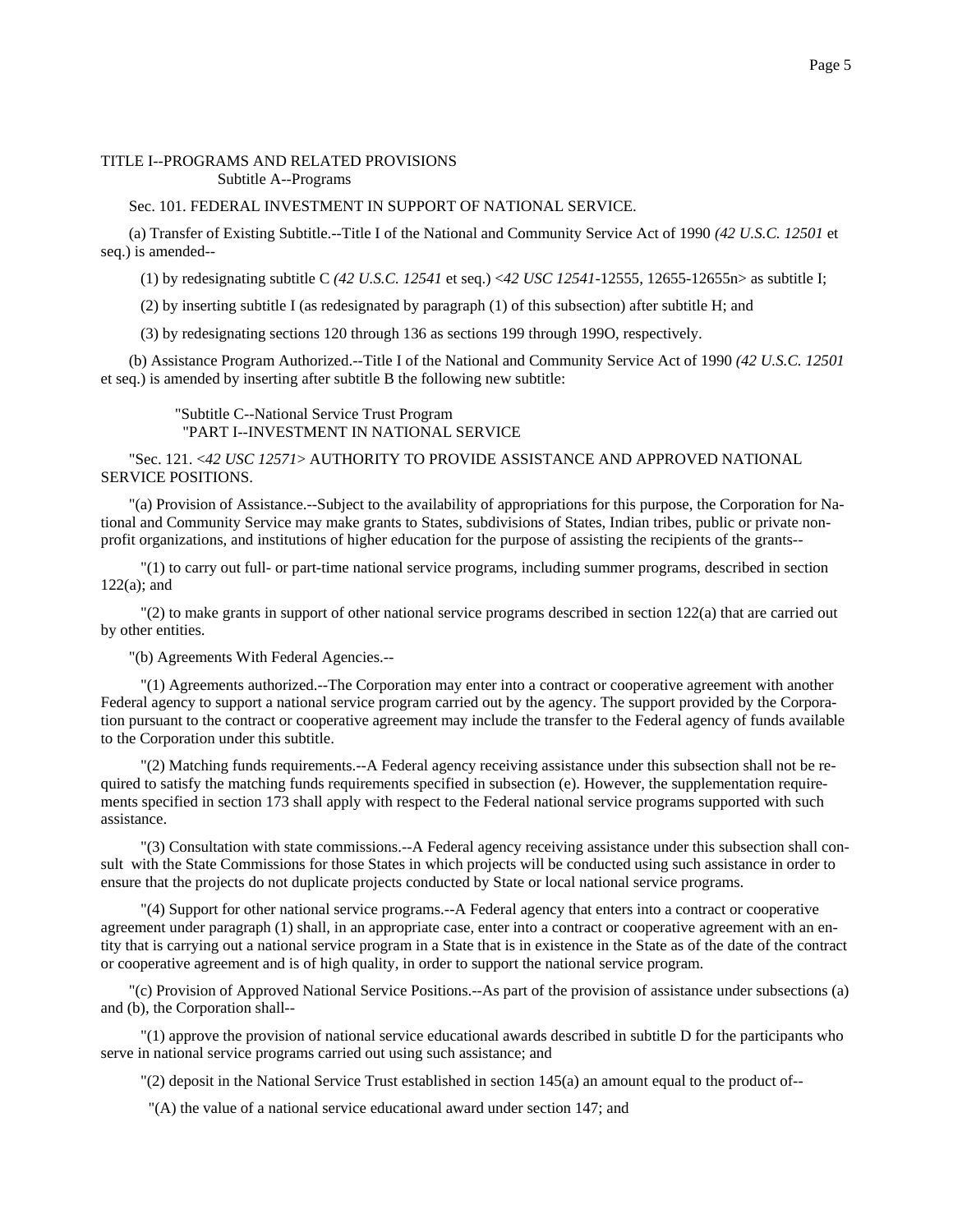"(B) the total number of approved national service positions to be provided.

"(d) Five Percent Limitation on Administrative Costs.--

 "(1) Limitation. Not more than 5 percent of the amount of assistance provided to the original recipient of a grant or transfer of assistance under subsection (a) or (b) for a fiscal year may be used to pay for administrative costs incurred  $by--$ 

"(A) the recipient of the assistance; and

"(B) national service programs carried out or supported with the assistance.

"(2) Rules on use.--The Corporation may by rule prescribe the manner and extent to which--

"(A) assistance provided under subsection (a) or (b) may be used to cover administrative costs; and

"(B) that portion of the assistance available to cover administrative costs should be distributed between--

"(i) the original recipient of the grant or transfer of assistance under such subsection; and

"(ii) national service programs carried out or supported with the assistance.

"(e) Matching Funds Requirements.--

 "(1) Requirements.--Except as provided in section 140, the Federal share of the cost of carrying out a national service program that receives the assistance under subsection (a), whether the assistance is provided directly or as a subgrant from the original recipient of the assistance, may not exceed 75 percent of such cost.

 "(2) Calculation.--In providing for the remaining share of the cost of carrying out a national service program, the program--

 "(A) shall provide for such share through a payment in cash or in kind, fairly evaluated, including facilities, equipment, or services; and

 "(B) may provide for such share through State sources, local sources, or other Federal sources (other than the use of funds made available under the national service laws).

 "(3) Cost of health care.--In providing a payment in cash under paragraph (2)(A) as part of providing for the remaining share of the cost of carrying out a national service program, the program may count not more than 85 percent of the cost of providing a health care policy described in section  $140(d)(2)$  toward such share.

 "(4) Waiver.--The Corporation may waive in whole or in part the requirements of paragraph (1) with respect to a national service program in any fiscal year if the Corporation determines that such a waiver would be equitable due to a lack of available financial resources at the local level.

"Sec. 122. <*42 USC 12572*> TYPES OF NATIONAL SERVICE PROGRAMS ELIGIBLE FOR PROGRAM ASSISTANCE.

"(a) Eligible National Service Programs.--The recipient of a grant under section 121(a) and each Federal agency receiving assistance under section 121(b) shall use the assistance, directly or through subgrants to other entities, to carry out full- or part-time national service programs, including summer programs, that address unmet human, educational, environmental, or public safety needs. Subject to subsection (b)(1), these national service programs may include the following types of national service programs:

 "(1) A community corps program that meets unmet human, educational, environmental, or public safety needs and promotes greater community unity through the use of organized teams of participants of varied social and economic backgrounds, skill levels, physical and developmental capabilities, ages, ethnic backgrounds, or genders.

 "(2) A full-time, year-round youth corps program or full-time summer youth corps program, such as a conservation corps or youth service corps (including youth corps programs under subtitle I, the Public Lands Corps established under the Public Lands Corps Act of 1993, the Urban Youth Corps established under section 106 of the National and Community Service Trust Act of 1993, and other conservation corps or youth service corps that performs service on Federal or other public lands or on Indian lands or Hawaiian home lands), that--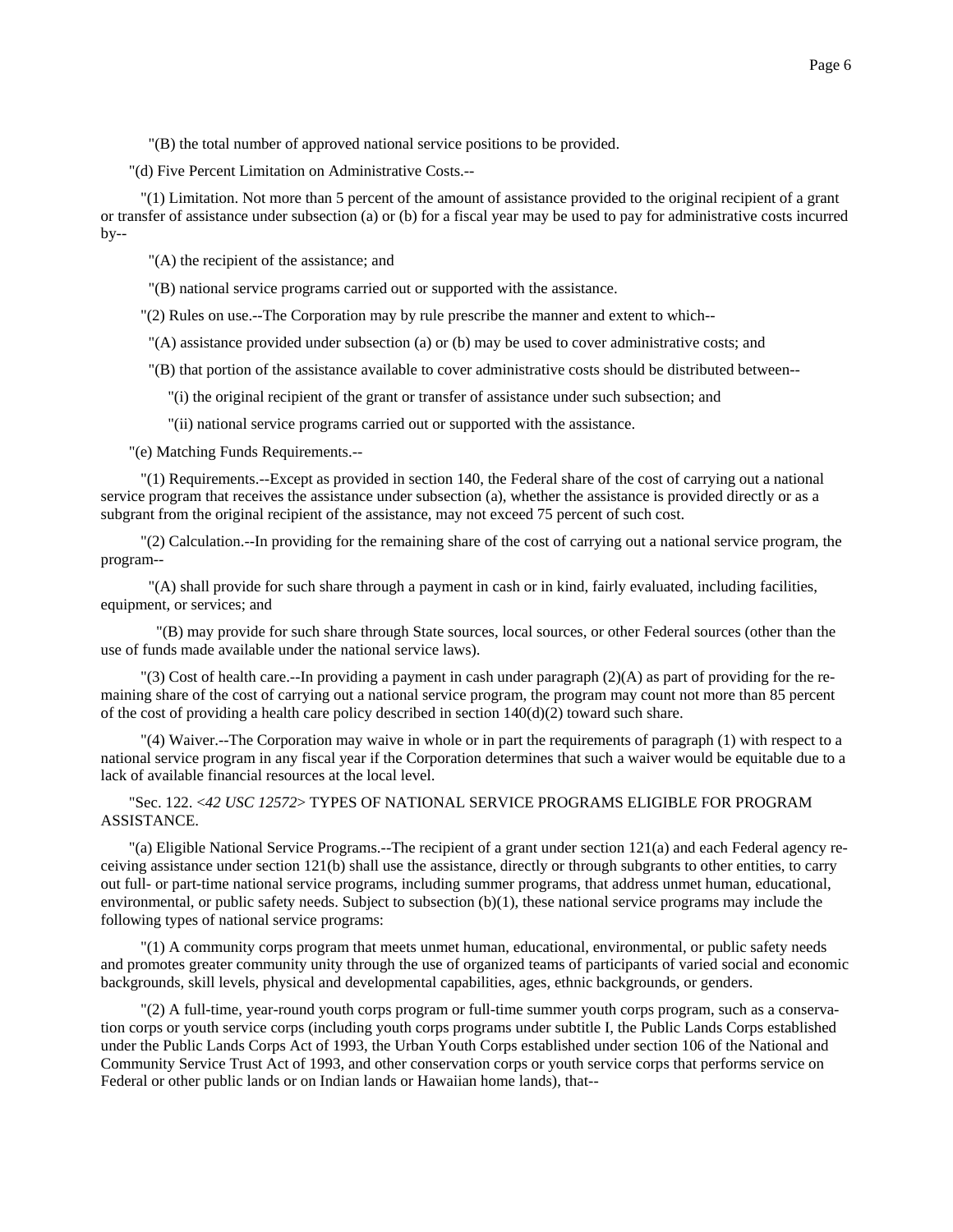"(A) undertakes meaningful service projects with visible public benefits, including natural resource, urban renovation, or human services projects;

 "(B) includes as participants youths and young adults between the ages of 16 and 25, inclusive, including out-ofschool youths and other disadvantaged youths (such as youths with limited basic skills, youths in foster care who are becoming too old for foster care, youths of limited-English proficiency, homeless youths, and youths who are individuals with disabilities) who are between those ages; and

"(C) provides those participants who are youths and young adults with--

 "(i) crew-based, highly structured, and adult-supervised work experience, life skills, education, career guidance and counseling, employment training, and support services; and

 "(ii) the opportunity to develop citizenship values and skills through service to their community and the United States.

 "(3) A program that provides specialized training to individuals in service-learning and places the individuals after such training in positions, including positions as service-learning coordinators, to facilitate service-learning in programs eligible for funding under part I of subtitle B.

 "(4) A service program that is targeted at specific unmet human, educational, environmental, or public safety needs and that--

 "(A) recruits individuals with special skills or provides specialized preservice training to enable participants to be placed individually or in teams in positions in which the participants can meet such unmet needs; and

 "(B) if consistent with the purposes of the program, brings participants together for additional training and other activities designed to foster civic responsibility, increase the skills of participants, and improve the quality of the service provided.

 "(5) An individualized placement program that includes regular group activities, such as leadership training and special service projects.

 "(6) A campus-based program that is designed to provide substantial service in a community during the school term and during summer or other vacation periods through the use of--

 "(A) students who are attending an institution of higher education, including students participating in a workstudy program assisted under part C of title IV of the Higher Education Act of 1965 *(42 U.S.C. 2751* et seq.);

"(B) teams composed of such students; or

"(C) teams composed of a combination of such students and community residents.

"(7) A preprofessional training program in which students enrolled in an institution of higher education--

"(A) receive training in specified fields, which may include classes containing service-learning;

 "(B) perform service related to such training outside the classroom during the school term and during summer or other vacation periods; and

 "(C) agree to provide service upon graduation to meet unmet human, educational, environmental, or public safety needs related to such training.

"(8) A professional corps program that recruits and places qualified participants in positions--

 "(A) as teachers, nurses and other health care providers, police officers, early childhood development staff, engineers, or other professionals providing service to meet educational, human, environmental, or public safety needs in communities with an inadequate number of such professionals;

 $'(B)$  that may include a salary in excess of the maximum living allowance authorized in subsection (a)(3) of section 140, as provided in subsection (c) of such section; and

 "(C) that are sponsored by public or private nonprofit employers who agree to pay 100 percent of the salaries and benefits (other than any national service educational award under subtitle D) of the participants.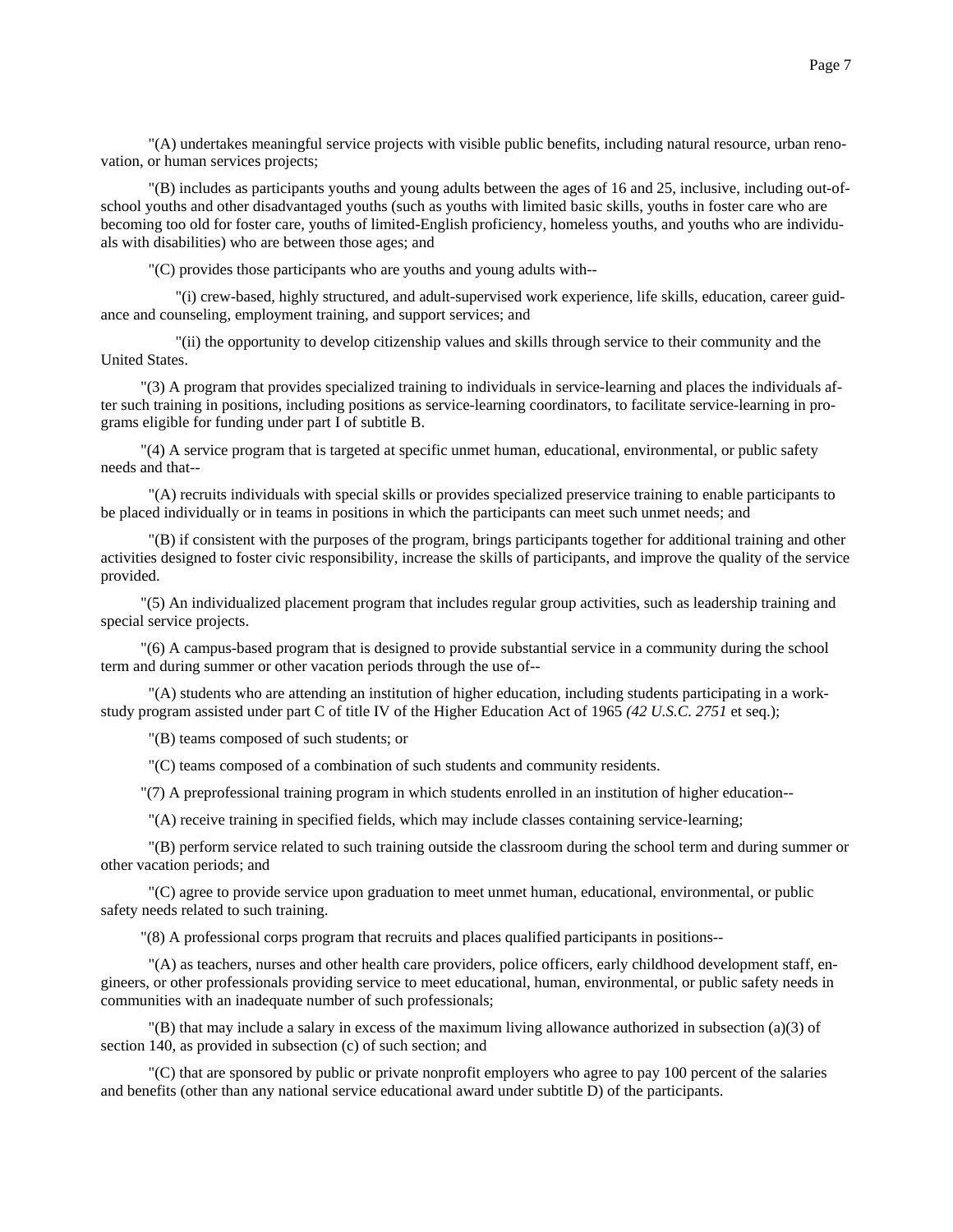"(9) A program in which economically disadvantaged individuals who are between the ages of 16 and 24 years of age, inclusive, are provided with opportunities to perform service that, while enabling such individuals to obtain the education and employment skills necessary to achieve economic self-sufficiency, will help their communities meet--

"(A) the housing needs of low-income families and the homeless; and

"(B) the need for community facilities in low-income areas.

 "(10) A national service entrepreneur program that identifies, recruits, and trains gifted young adults of all backgrounds and assists them in designing solutions to community problems.

 "(11) An intergenerational program that combines students, out-of-school youths, and older adults as participants to provide needed community services, including an intergenerational component for other national service programs described in this subsection.

 "(12) A program that is administered by a combination of nonprofit organizations located in a low-income area, provides a broad range of services to residents of such area, is governed by a board composed in significant part of lowincome individuals, and is intended to provide opportunities for individuals or teams of individuals to engage in community projects in such area that meet unaddressed community and individual needs, including projects that would--

 "(A) meet the needs of low-income children and youth aged 18 and younger, such as providing after-school 'safe-places', including schools, with opportunities for learning and recreation; or

"(B) be directed to other important unaddressed needs in such area.

 "(13) A community service program designed to meet the needs of rural communities, using teams or individual placements to address the development needs of rural communities and to combat rural poverty, including health care, education, and job training.

"(14) A program that seeks to eliminate hunger in communities and rural areas through service in projects--

"(A) involving food banks, food pantries, and nonprofit organizations that provide food during emergencies;

 "(B) involving the gleaning of prepared and unprepared food that would otherwise be discarded as unusable so that the usable portion of such food may be donated to food banks, food pantries, and other nonprofit organizations;

 "(C) seeking to address the long-term causes of hunger through education and the delivery of appropriate services; or

 "(D) providing training in basic health, nutrition, and life skills necessary to alleviate hunger in communities and rural areas.

 "(15) Such other national service programs addressing unmet human, educational, environmental, or public safety needs as the Corporation may designate.

"(b) Qualification Criteria To Determine Eligibility.--

 "(1) Establishment by corporation.--The Corporation shall establish qualification criteria for different types of national service programs for the purpose of determining whether a particular national service program should be considered to be a national service program eligible to receive assistance or approved national service positions under this subtitle.

 "(2) Consultation.--In establishing qualification criteria under paragraph (1), the Corporation shall consult with organizations and individuals with extensive experience in developing and administering effective national service programs or regarding the delivery of human, educational, environmental, or public safety services to communities or persons.

 "(3) Application to subgrants.--The qualification criteria established by the Corporation under paragraph (1) shall also be used by each recipient of assistance under section 121(a) that uses any portion of the assistance to conduct a grant program to support other national service programs.

 "(4) Encouragement of intergenerational components of programs.--The Corporation shall encourage national service programs eligible to receive assistance or approved national service positions under this subtitle to establish, if consistent with the purposes of the program, an intergenerational component of the program that combines students,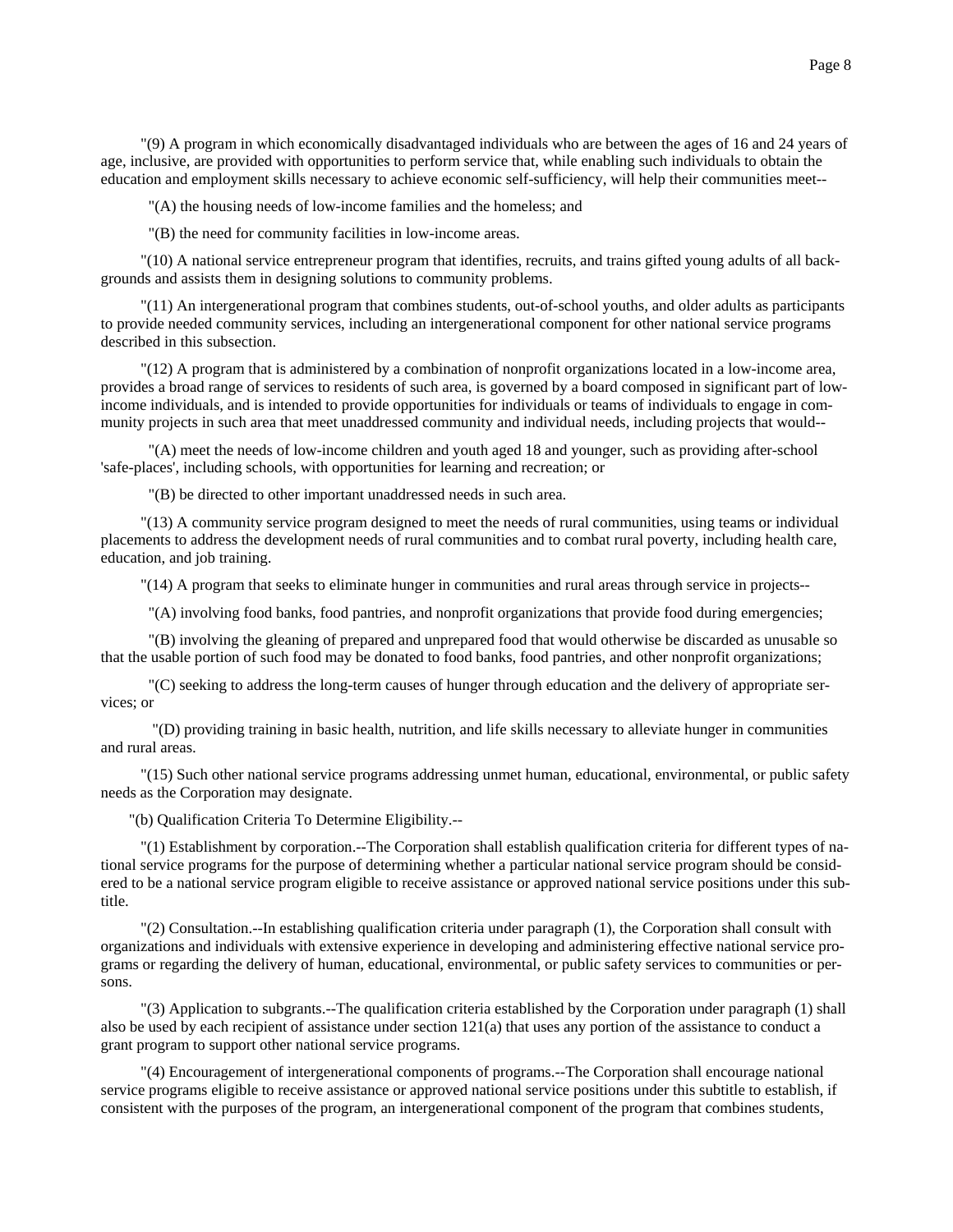out-of-school youths, and older adults as participants to provide services to address unmet human, educational, environmental, or public safety needs.

"(c) National Service Priorities.--

"(1) Establishment.--

 "(A) By corporation.--In order to concentrate national efforts on meeting certain unmet human, educational, environmental, or public safety needs and to achieve the other purposes of this Act, the Corporation shall establish, and after reviewing the strategic plan approved under section  $192A(g)(1)$ , periodically alter priorities as appropriate regarding the types of national service programs to be assisted under subsection (b) or (d) of section 129 and the purposes for which such assistance may be used.

 "(B) By states.--Consistent with paragraph (4), States shall establish, and through the national service plan process described in section 178(e)(1), periodically alter priorities as appropriate regarding the national service programs to be assisted under section  $129(a)(1)$ . The State priorities shall be subject to Corporation review as part of the application process under section 130.

 "(2) Notice to applicants.--The Corporation shall provide advance notice to potential applicants of any national service priorities to be in effect under this subsection for a fiscal year. The notice shall specifically include--

"(A) a description of any alteration made in the priorities since the previous notice; and

 "(B) a description of the national service programs that are designated by the Corporation under section 133(d)(2) as eligible for priority consideration in the next competitive distribution of assistance under section 121(a).

 "(3) Regulations.--The Corporation shall by regulation establish procedures to ensure the equitable treatment of national service programs that--

"(A) receive funding under this subtitle for multiple years; and

"(B) would be adversely affected by annual revisions in such national service priorities.

 "(4) Application to subgrants.--Any national service priorities established by the Corporation under this subsection shall also be used by each recipient of funds under section 121(a) that uses any portion of the assistance to conduct a grant program to support other national service programs.

"Sec. 123. <*42 USC 12573*> TYPES OF NATIONAL SERVICE POSITIONS ELIGIBLE FOR APPROVAL FOR NATIONAL SERVICE EDUCATIONAL AWARDS.

"The Corporation may approve of any of the following service positions as an approved national service position that includes the national service educational award described in subtitle D as one of the benefits to be provided for successful service in the position:

 "(1) A position for a participant in a national service program described in section 122(a) that receives assistance under subsection (a) or (b) of section 121.

"(2) A position for a participant in a program that--

 "(A) is carried out by a State, a subdivision of a State, an Indian tribe, a public or private nonprofit organization, an institution of higher education, or a Federal agency; and

 "(B) would be eligible to receive assistance under section 121(a), based on criteria established by the Corporation, but has not applied for such assistance.

 "(3) A position involving service as a VISTA volunteer under title I of the Domestic Volunteer Service Act of 1973 *(42 U.S.C. 4951* et seq.).

 $\Gamma$ (4) A position facilitating service-learning in a program described in section 122(a)(3) that is eligible for assistance under part I of subtitle B.

"(5) A position for a participant in the Civilian Community Corps under subtitle E.

 "(6) A position involving service as a crew leader in a youth corps program or a similar position supporting a national service program that receives an approved national service position.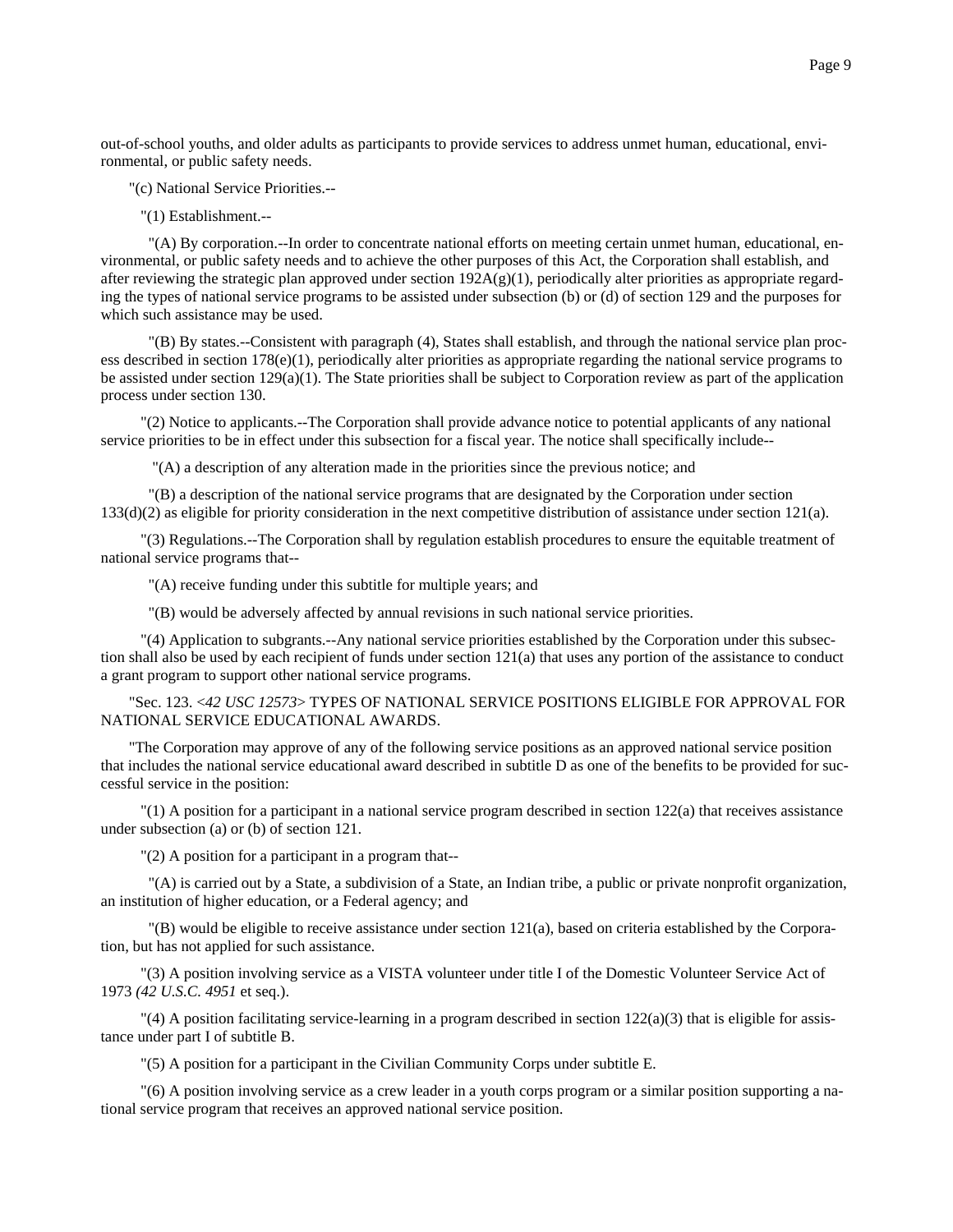"(7) Such other national service positions as the Corporation considers to be appropriate.

# "Sec. 124. <*42 USC 12574*> TYPES OF PROGRAM ASSISTANCE.

"(a) Planning Assistance.--The Corporation may provide assistance under section 121 to a qualified applicant that submits an application under section 130 for the planning of a national service program. Assistance provided in accordance with this subsection may cover a period of not more than 1 year.

"(b) Operational Assistance.--The Corporation may provide assistance under section 121 to a qualified applicant that submits an application under section 130 for the establishment, operation, or expansion of a national service program. Assistance provided in accordance with this subsection may cover a period of not more than 3 years, but may be renewed by the Corporation upon consideration of a new application under section 130.

"(c) Replication Assistance.--The Corporation may provide assistance under section 121 to a qualified applicant that submits an application under section 130 for the expansion of a proven national service program to another geographical location. Assistance provided in accordance with this subsection may cover a period of not more than 3 years, but may be renewed by the Corporation upon consideration of a new application under section 130.

"(d) Application to Subgrants.--The requirements of this section shall apply to any State or other applicant receiving assistance under section 121 that proposes to conduct a grant program using the assistance to support other national service programs.

"Sec. 125. <*42 USC 12575*> TRAINING AND TECHNICAL ASSISTANCE.

"(a) Training Programs.--The Corporation may conduct, directly or by grant or contract, appropriate training programs regarding national service in order to--

 "(1) improve the ability of national service programs assisted under section 121 to meet human, educational, environmental, or public safety needs in communities--

"(A) where services are needed most; and

 "(B) where programs do not exist, or are too limited to meet community needs, as of the date on which the Corporation makes the grant or enters into the contract;

"(2) promote leadership development in such programs;

"(3) improve the instructional and programmatic quality of such programs to build an ethic of civic responsibility;

"(4) develop the management and budgetary skills of program operators;

"(5) provide for or improve the training provided to the participants in such programs; and

 "(6) encourage national service programs to adhere to risk management procedures, including the training of participants in appropriate risk management practices.

"(b) Technical Assistance.--To the extent appropriate and necessary, the Corporation shall make technical assistance available to States, Indian tribes, labor organizations, organizations operated by young adults, organizations serving economically disadvantaged individuals, and other entities described in section 121 that desire--

"(1) to develop national service programs; or

 "(2) to apply for assistance under such section or under a grant program conducted using assistance provided under such section.

"Sec. 126. <*42 USC 12576*> OTHER SPECIAL ASSISTANCE.

"(a) Support for State Commissions.--

 "(1) Grants authorized.--From amounts appropriated for a fiscal year pursuant to the authorization of appropriation in section  $501(a)(4)$ , the Corporation may make a grant in an amount between \$125,000 and \$750,000 to a State to assist the State to establish or operate the State Commission on National and Community Service required to be established by the State under section 178.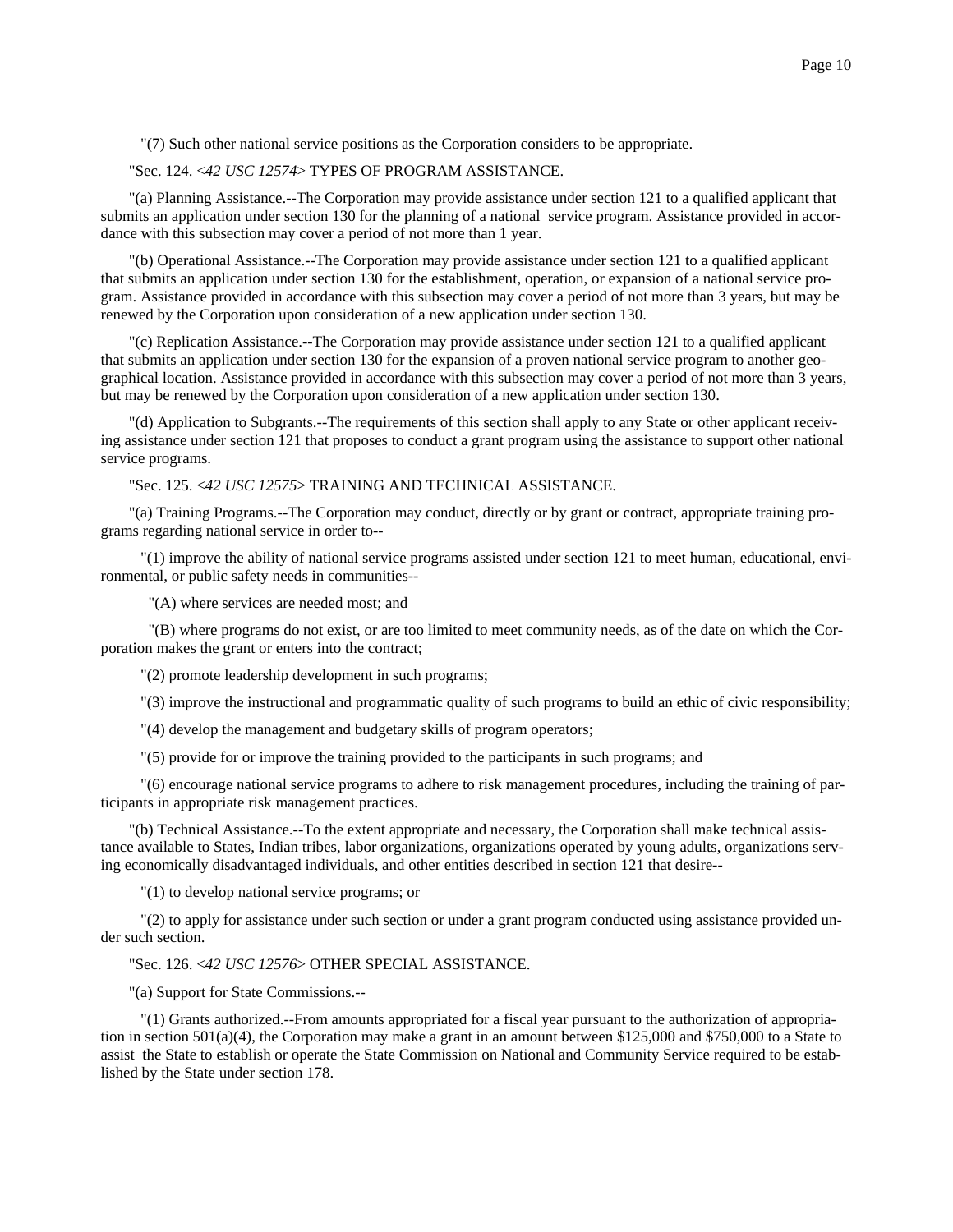"(2) Limitation on amount of grants.--Notwithstanding the amounts specified in paragraph (1), the amount of a grant that may be provided to a State Commission under this subsection, together with other Federal funds available to establish or operate the State Commission, may not exceed--

 "(A) 85 percent of the total cost to establish or operate the State Commission for the first year for which the State Commission receives assistance under this subsection; and

 "(B) such smaller percentage of such cost as the Corporation may establish for the second, third, and fourth years of such assistance in order to ensure that the Federal share does not exceed 50 percent of such costs for the fifth year, and any subsequent year, for which the State Commission receives assistance under this subsection.

"(b) Disaster Service.--The Corporation may undertake activities, including activities carried out through part A of title I of the Domestic Volunteer Service Act of 1973 *(42 U.S.C. 4951* et seq.), to involve in disaster relief efforts youth corps programs described in section  $122(a)(2)$  and other programs that receive assistance under the national service laws.

"(c) Challenge Grants for National Service Programs.--

 "(1) Assistance authorized.--The Corporation may make challenge grants under this subsection to national service programs that receive assistance under section 121.

 "(2) Selection criteria.--The Corporation shall develop criteria for the selection of recipients of challenge grants under this subsection, so as to make the grants widely available to a variety of programs that--

"(A) are high-quality national service programs; and

 "(B) are carried out by entities with demonstrated experience in establishing and implementing projects that provide benefits to participants and communities.

 "(3) Amount of assistance.--A challenge grant under this subsection may provide not more than \$1 of assistance under this subsection for each \$1 in cash raised by the national service program from private sources in excess of amounts required to be provided by the program to satisfy matching funds requirements under section 121(e). The Corporation shall establish a ceiling on the amount of assistance that may be provided to a national service program under this subsection.

# "PART II--APPLICATION AND APPROVAL PROCESS

# "Sec. 129. <*42 USC 12581*> PROVISION OF ASSISTANCE AND APPROVED NATIONAL SERVICE POSITIONS BY COMPETITIVE AND OTHER MEANS.

"(a) Allotments of Assistance and Approved Positions to States and Indian Tribes.--

 "(1) 33 1/3 percent allotment of assistance to certain states.--Of the funds allocated by the Corporation for provision of assistance under subsections (a) and (b) of section 121 for a fiscal year, the Corporation shall make a grant under section 121(a) (and a corresponding allotment of approved national service positions) to each of the several States, the District of Columbia, and the Commonwealth of Puerto Rico that has an application approved by the Corporation under section 133. The amount allotted as a grant to each such State under this paragraph for a fiscal year shall be equal to the amount that bears the same ratio to 33 1/3 percent of the allocated funds for that fiscal year as the population of the State bears to the total population of the several States, the District of Columbia, and the Commonwealth of Puerto Rico.

 "(2) One percent allotment for certain territories and possessions.--Of the funds allocated by the Corporation for provision of assistance under subsections (a) and (b) of section 121 for a fiscal year, the Corporation shall reserve 1 percent of the allocated funds for grants under section 121(a) to the United States Virgin Islands, Guam, American Samoa, and the Commonwealth of the Northern Mariana Islands upon approval of an application by the Corporation under section 133. Palau shall also be eligible for a grant under this paragraph from the allotment until such time as the Compact of Free Association with Palau is ratified. The amount allotted as a grant to each such territory or possession under this paragraph for a fiscal year shall be equal to the amount that bears the same ratio to 1 percent of the allocated funds for that fiscal year as the population of the territory or possession bears to the total population of such territories and possessions.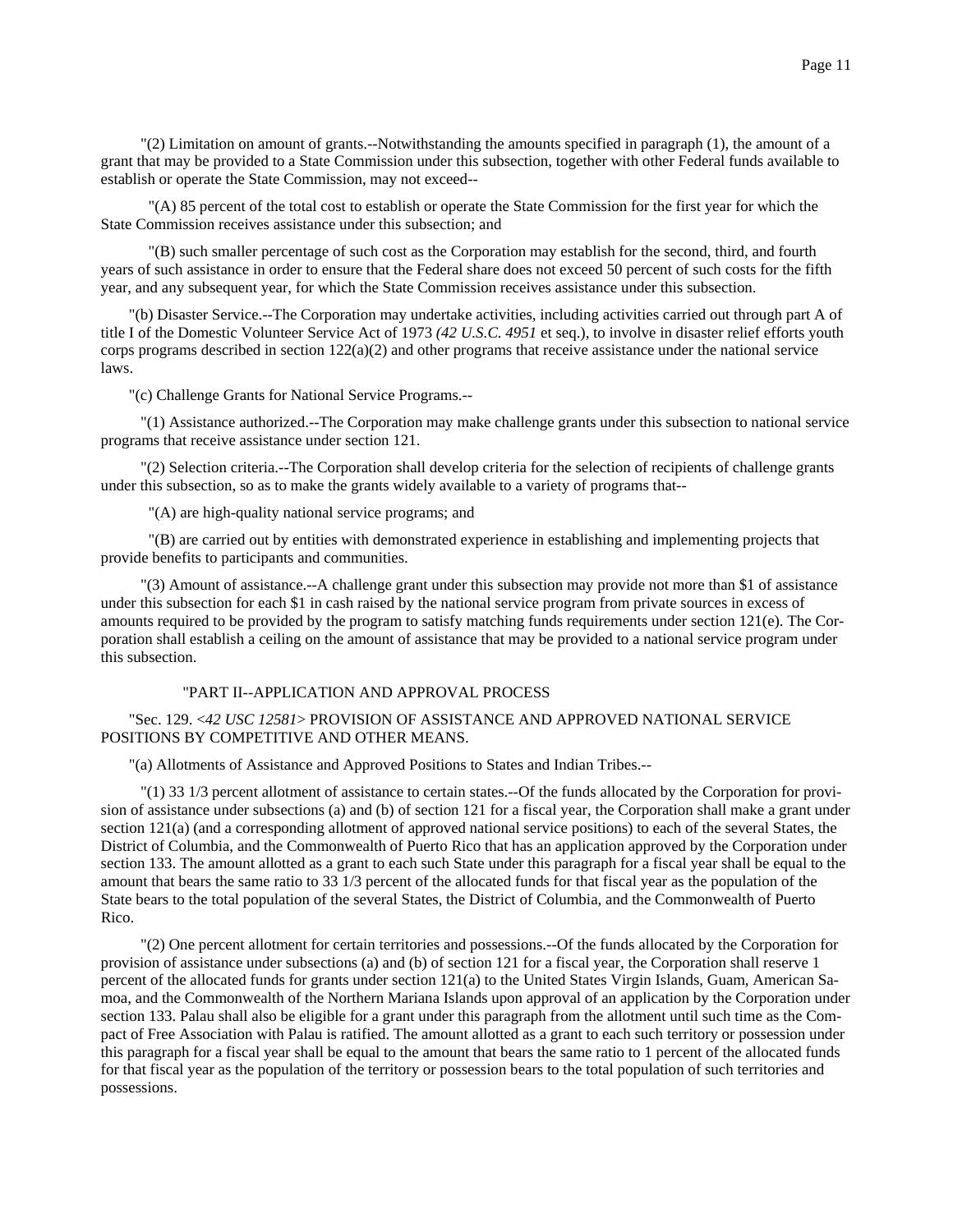"(3) One percent allotment for indian tribes.--Of the funds allocated by the Corporation for provision of assistance under subsections (a) and (b) of section 121 for a fiscal year, the Corporation shall reserve 1 percent of the allocated funds for grants under section 121(a) to Indian tribes, to be allotted by the Corporation on a competitive basis in accordance with their respective needs.

 "(4) Effect of failure to apply.--If a State or Indian tribe fails to apply for, or fails to give notice to the Corporation of its intent to apply for, an allotment under this subsection, the Corporation shall use the amount that would have been allotted under this subsection to the State or Indian tribe--

 "(A) to make grants (and provide approved national service positions in connection with such grants) to other eligible entities under section 121 that propose to carry out national service programs in the State or on behalf of the Indian tribe; and

 "(B) after making grants under subparagraph (A), to make a reallotment to other States and Indian tribes with approved applications under section 130.

"(b) Reservation of Approved Positions.--The Corporation shall ensure that each individual selected during a fiscal year for assignment as a VISTA volunteer under title I of the Domestic Volunteer Service Act of 1973 *(42 U.S.C. 4951* et seq.) or as a participant in the Civilian Community Corps Demonstration Program under subtitle E shall receive the national service educational award described in subtitle D if the individual satisfies the eligibility requirements for the award. Funds for approved national service positions required by this paragraph for a fiscal year shall be deducted from the total funding for approved national service positions to be available for distribution under subsections (a) and (d) for that fiscal year.

"(c) Reservation for Special Assistance.--From amounts appropriated for a fiscal year pursuant to the authorization of appropriation in section  $501(a)(2)$ , and subject to the limitation in such section, the Corporation may reserve such amount as the Corporation considers to be appropriate for the purpose of making assistance available under sections 125 and 126. The Corporation may not reserve more than \$10,000,000 for a fiscal year for disaster service under subsection (b) of section 126 or challenge grants under subsection (c) of such section.

"(d) Competitive Distribution of Remaining Funds.--

 "(1) State competition.--Of the funds allocated by the Corporation for provision of assistance under subsections (a) and (b) of section 121 for a fiscal year, the Corporation shall use not less than 33 1/3 percent of the allocated funds to make grants to States on a competitive basis under section 121(a).

 "(2) Federal agencies and other applicants.--The Corporation shall distribute on a competitive basis to subdivisions of States, Indian tribes, public or private nonprofit organizations (including labor organizations), institutions of higher education, and Federal agencies the remainder of the funds allocated by the Corporation for provision of assistance under section 121 for a fiscal year, after operation of paragraph (1) and subsections (a) and (c).

 "(3) Limitation on distribution to federal agencies. The Corporation may not provide more than 1/3 of the funds available for competitive distribution under paragraph (2) for a fiscal year to Federal agencies under section 121(b).

 "(4) Priority limitations. The Corporation may limit the categories of eligible applicants for assistance under paragraph (2) consistent with the priorities established by the Corporation under section 133(d)(2).

"(5) Reservation of funds for supplemental and outreach grants.--

 "(A) Reservation.--From amounts appropriated for a fiscal year pursuant to the authorization of appropriation in section 501(a)(2), and subject to the limitation in such section, the Chief Executive Officer shall reserve an amount that is not less than 1 percent of such amounts (except that the amount reserved may not exceed \$5,000,000), in order to make supplemental grants as provided in subparagraph (B) and outreach grants as provided in subparagraph (C). The amount reserved pursuant to this paragraph shall be available until expended.

"(B) Grants to assist entities in placing applicants who are individuals with a disability.--

 "(i) In general.--The Chief Executive Officer shall make grants from a portion of the funds reserved under subparagraph (A) to entities that--

 $\Gamma(I)$  receive a grant to carry out a national service program under paragraph (1) or (2);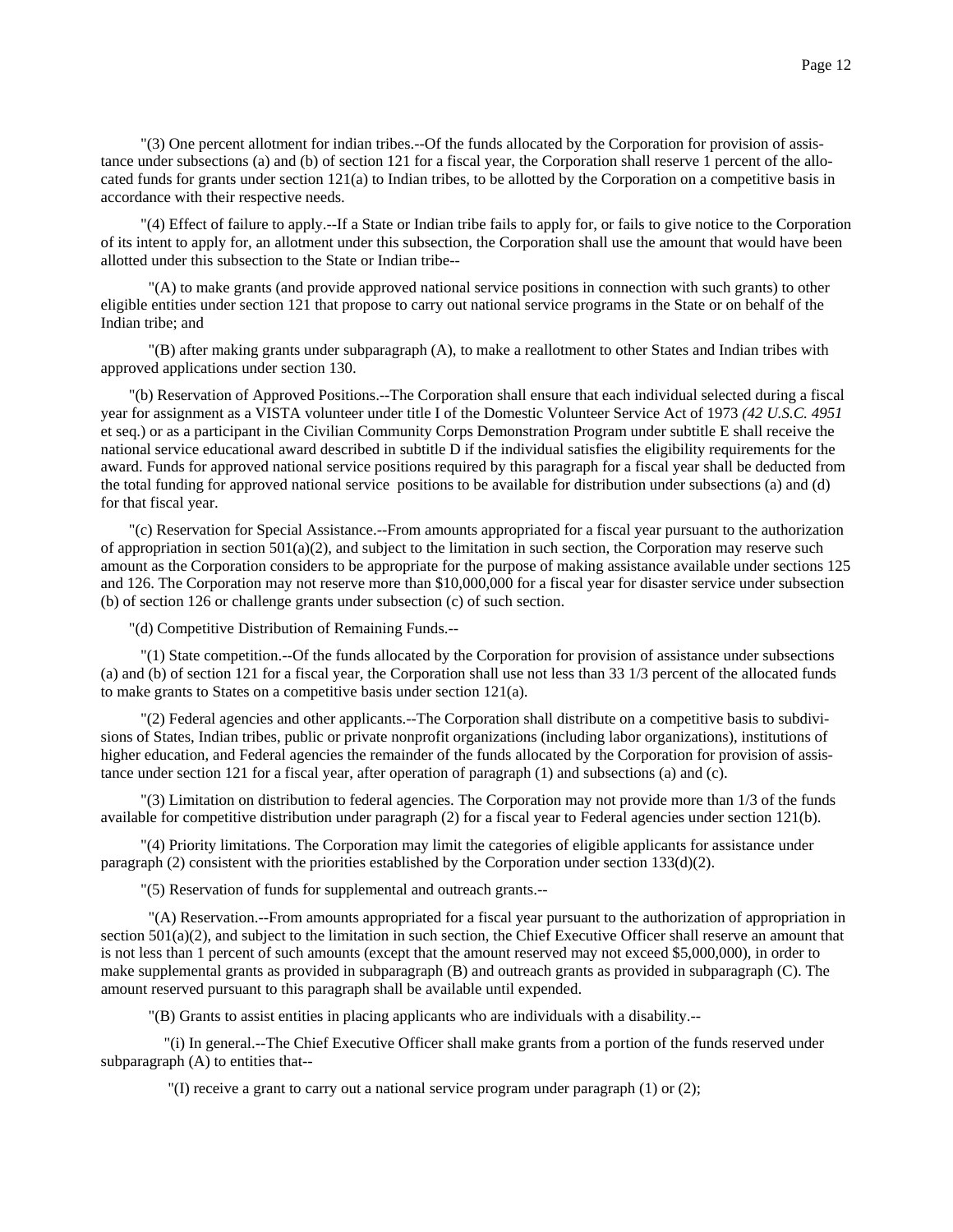"(II) demonstrate that the entity has received a substantial number of applications for placement in the national service program of persons who are individuals with a disability and who require a reasonable accommodation (as defined in section 101(9) of the Americans with Disabilities Act of 1990 *(42 U.S.C. 12111*(9))), or auxiliary aids and services (as defined in section 3(1) of such Act *(42 U.S.C. 12102*(1))), in order to perform national service; and

 "(III) demonstrate that additional funding would assist the national service program in placing a substantial number of such individuals with a disability as participants in projects carried out through the program.

 "(ii) Requirements.--Funds made available through such a supplemental grant under clause (i) shall be made available for the same purposes, and subject to the same requirements, as funds made available through a grant made under paragraph (1) or (2).

"(C) Grants for outreach to individuals with a disability.--

 "(i) In general.--From the portion of the funds reserved under subparagraph (A) that is not used to make grants under subparagraph (B), the Chief Executive Officer shall make grants to public or private nonprofit organizations to pay for the Federal share described in section 121(e) of--

"(I) providing information about the programs specified in section  $193A(d)(10)$  to such individuals with a disability who desire to perform national service; and

 "(II) enabling the individuals to participate in activities carried out through such programs, which may include assisting the placement of the individuals in approved national service positions.

 "(ii) Application.--To be eligible to receive a grant under this subparagraph, an organization described in clause (i) shall submit an application to the Chief Executive Officer at such time, in such manner, and containing such information as the Chief Executive Officer may require.

"(e) Application Required.--The allotment of assistance and approved national service positions to a State or Indian tribe under subsection (a), and the competitive distribution of assistance under subsection (d), shall be made by the Corporation only pursuant to an application submitted by a State or other applicant under section 130 and approved by the Corporation under section 133.

"(f) Approval of Positions Subject to Available Funds.--The Corporation may not approve positions as approved national service positions under this subtitle for a fiscal year in excess of the number of such positions for which the Corporation has sufficient available funds in the National Service Trust for that fiscal year, taking into consideration funding needs for national service educational awards under subtitle D based on completed service. If appropriations are insufficient to provide the maximum allowable national service educational awards under subtitle D for all eligible participants, the Corporation is authorized to make necessary and reasonable adjustments to program rules.

"(g) Sponsorship of Approved National Service Positions.--

 "(1) Sponsorship authorized.--The Corporation may enter into agreements with persons or entities who offer to sponsor national service positions for which the person or entity will be responsible for supplying the funds necessary to provide a national service educational award. The distribution of these approved national service positions shall be made pursuant to the agreement, and the creation of these positions shall not be taken into consideration in determining the number of approved national service positions to be available for distribution under this section.

 "(2) Deposit of contribution.--Funds provided pursuant to an agreement under paragraph (1) and any other funds contributed to the Corporation to support the activities of the Corporation under the national service laws shall be deposited in the National Service Trust established in section 145 until such time as the funds are needed.

"Sec. 130. <*42 USC 12582*> APPLICATION FOR ASSISTANCE AND APPROVED NATIONAL SERVICE POSITIONS.

"(a) Time, Manner, and Content of Application.--To be eligible to receive assistance under section 121 or approved national service positions for participants who serve in the national service programs to be carried out using the assistance, a State, subdivision of a State, Indian tribe, public or private nonprofit organization, institution of higher education, or Federal agency shall prepare and submit to the Corporation an application at such time, in such manner, and containing such information as the Corporation may reasonably require.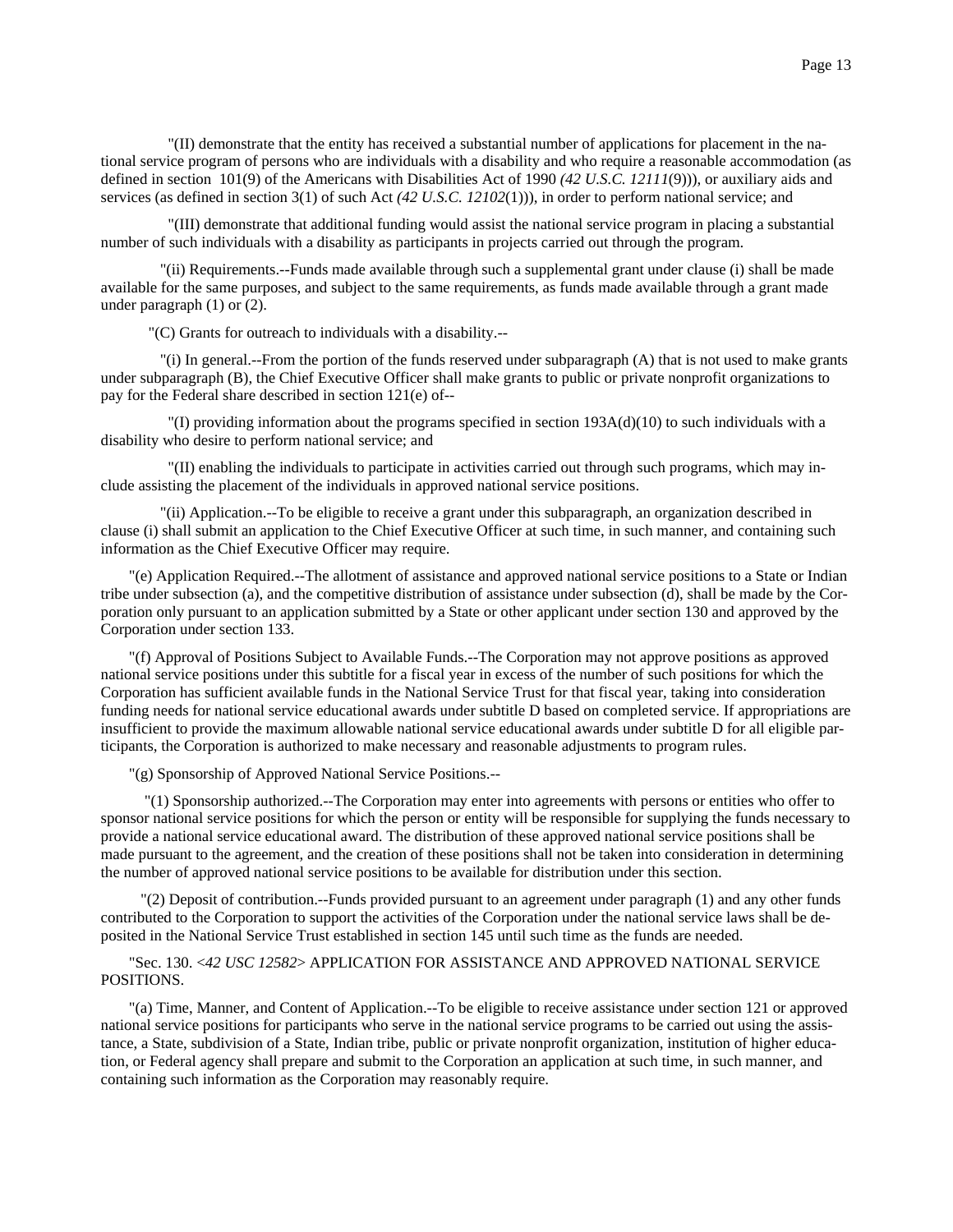"(b) Types of Permissible Application Information.--In order to have adequate information upon which to consider an application under section 133, the Corporation may require the following information to be provided in an application submitted under subsection (a):

 "(1) A description of the national service programs proposed to be carried out directly by the applicant using assistance provided under section 121.

 "(2) A description of the national service programs that are selected by the applicant to receive a grant using assistance requested under section 121 and a description of the process and criteria by which the programs were selected.

 "(3) A description of other funding sources to be used, or sought to be used, for the national service programs referred to in paragraphs (1) and (2), and, if the application is submitted for the purpose of seeking a renewal of assistance, a description of the success of the programs in reducing their reliance on Federal funds.

 "(4) A description of the extent to which the projects to be conducted using the assistance will address unmet human, educational, environmental, or public safety needs and produce a direct benefit for the community in which the projects are performed.

 "(5) A description of the plan to be used to recruit participants, including youth who are individuals with disabilities and economically disadvantaged young men and women, for the national service programs referred to in paragraphs (1) and (2).

 "(6) A description of the manner in which the national service programs referred to in paragraphs (1) and (2) build on existing programs, including Federal programs.

 "(7) A description of the manner in which the national service programs referred to in paragraphs (1) and (2) will involve participants--

 "(A) in projects that build an ethic of civic responsibility and produce a positive change in the lives of participants through training and participation in meaningful service experiences and opportunities for reflection on such experiences; and

"(B) in leadership positions in implementing and evaluating the program.

 "(8) Measurable goals for the national service programs referred to in paragraphs (1) and (2), and a strategy to achieve such goals, in terms of--

"(A) the impact to be made in meeting unmet human, educational, environmental, or public safety needs; and

"(B) the service experience to be provided to participants in the programs.

 "(9) A description of the manner and extent to which the national service programs referred to in paragraphs (1) and (2) conform to the national service priorities established by the Corporation under section 122(c).

 "(10) A description of the past experience of the applicant in operating a comparable program or in conducting a grant program in support of other comparable service programs.

 "(11) A description of the type and number of proposed service positions in which participants will receive the national service educational award described in subtitle D and a description of the manner in which approved national service positions will be apportioned by the applicant.

 "(12) A description of the manner and extent to which participants, representatives of the community served, community-based agencies with a demonstrated record of experience in providing services, and labor organizations contributed to the development of the national service programs referred to in paragraphs (1) and (2), including the identity of the individual representing each appropriate labor organization (if any) who was consulted and the nature of the consultation.

"(13) Such other information as the Corporation may reasonably require.

"(c) Required Application Information.--An application submitted under subsection (a) shall contain the following information:

 "(1) A description of the jobs or positions into which participants will be placed using the assistance provided under section 121, including descriptions of specific tasks to be performed by such participants.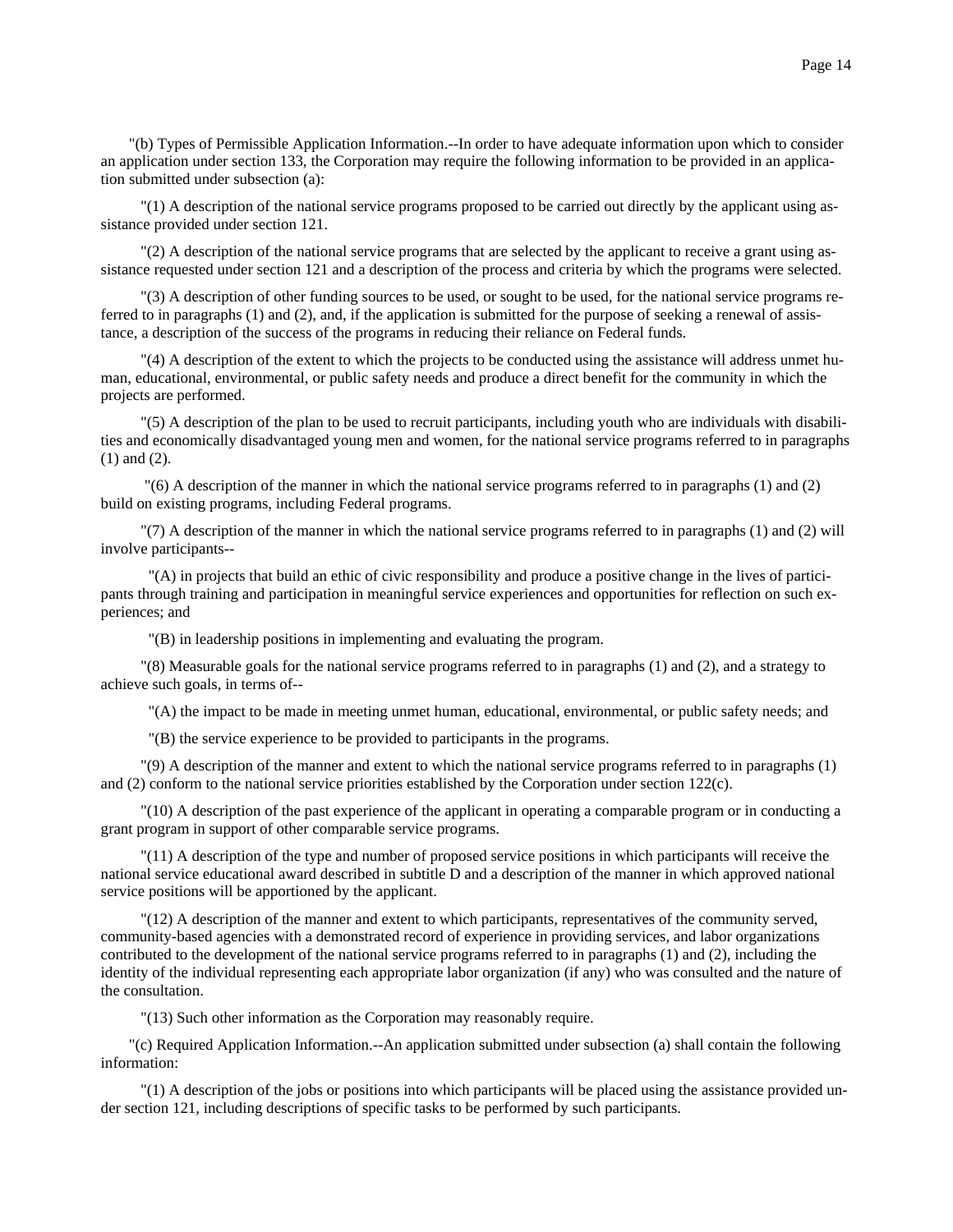"(2) A description of the minimum qualifications that individuals shall meet to become participants in such programs.

"(d) Application To Receive Only Approved National Service Positions.--

"(1) Applicability of subsection. This subsection shall apply in the case of an application in which--

 $(A)$  the applicant is not seeking assistance under subsection (a) or (b) of section 121, but requests national service educational awards for individuals serving in service positions described in section 123; or

 "(B) the applicant requests national service educational awards for service positions described in section 123, but the positions are not positions in a national service program described in section 122(a) for which assistance may be provided under subsection (a) or (b) of section 121.

 "(2) Special application requirements.--For the applications described in paragraph (1), the Corporation shall establish special application requirements in order to determine--

 "(A) whether the service positions meet unmet human, educational, environmental, or public safety needs and meet the criteria for assistance under this subtitle; and

"(B) whether the Corporation should approve the positions as approved national service positions.

"(e) Special Rule for State Applicants.--

 "(1) Submission by state commission.--The application of a State for approved national service positions or for a grant under section 121(a) shall be submitted by the State Commission.

 "(2) Competitive selection.--The application of a State shall contain an assurance that all assistance provided under section 121(a) to the State will be used to support national service programs that were selected by the State on a competitive basis. In making such competitive selections, the State shall seek to ensure the equitable allocation within the State of assistance and approved national service positions provided under this subtitle to the State taking into consideration such factors as the location of the programs applying to the State, population density, and economic distress.

 "(3) Assistance to nonstate entities.--The application of a State shall also contain an assurance that not less than 60 percent of the assistance will be used to make grants in support of national service programs other than national service programs carried out by a State agency. The Corporation may permit a State to deviate from the percentage specified by this subsection if the State has not received a sufficient number of acceptable applications to comply with the percentage.

"(f) Special Rule for Certain Applicants.--

 "(1) Written concurrence.--In the case of a program applicant that proposes to also serve as the service sponsor, the application shall include the written concurrence of any local labor organization representing employees of the service sponsor who are engaged in the same or substantially similar work as that proposed to be carried out.

"(2) Program applicant defined.--For purposes of this subsection, the term 'program applicant' means--

 "(A) a State, subdivision of a State, Indian tribe, public or private nonprofit organization, institution of higher education, or Federal agency submitting an application under this section; or

 "(B) an entity applying for assistance or approved national service positions through a grant program conducted using assistance provided to a State, subdivision of a State, Indian tribe, public or private nonprofit organization, institution of higher education, or Federal agency under section 121.

 "(g) Limitation on Same Project in Multiple Applications.--The Corporation shall reject an application submitted under this section if a project proposed to be conducted using assistance requested by the applicant is already described in another application pending before the Corporation.

### "Sec. 131. <*42 USC 12583*> NATIONAL SERVICE PROGRAM ASSISTANCE REQUIREMENTS.

"(a) Impact on Communities.--An application submitted under section 130 shall include an assurance by the applicant that any national service program carried out by the applicant using assistance provided under section 121 and any national service program supported by a grant made by the applicant using such assistance will--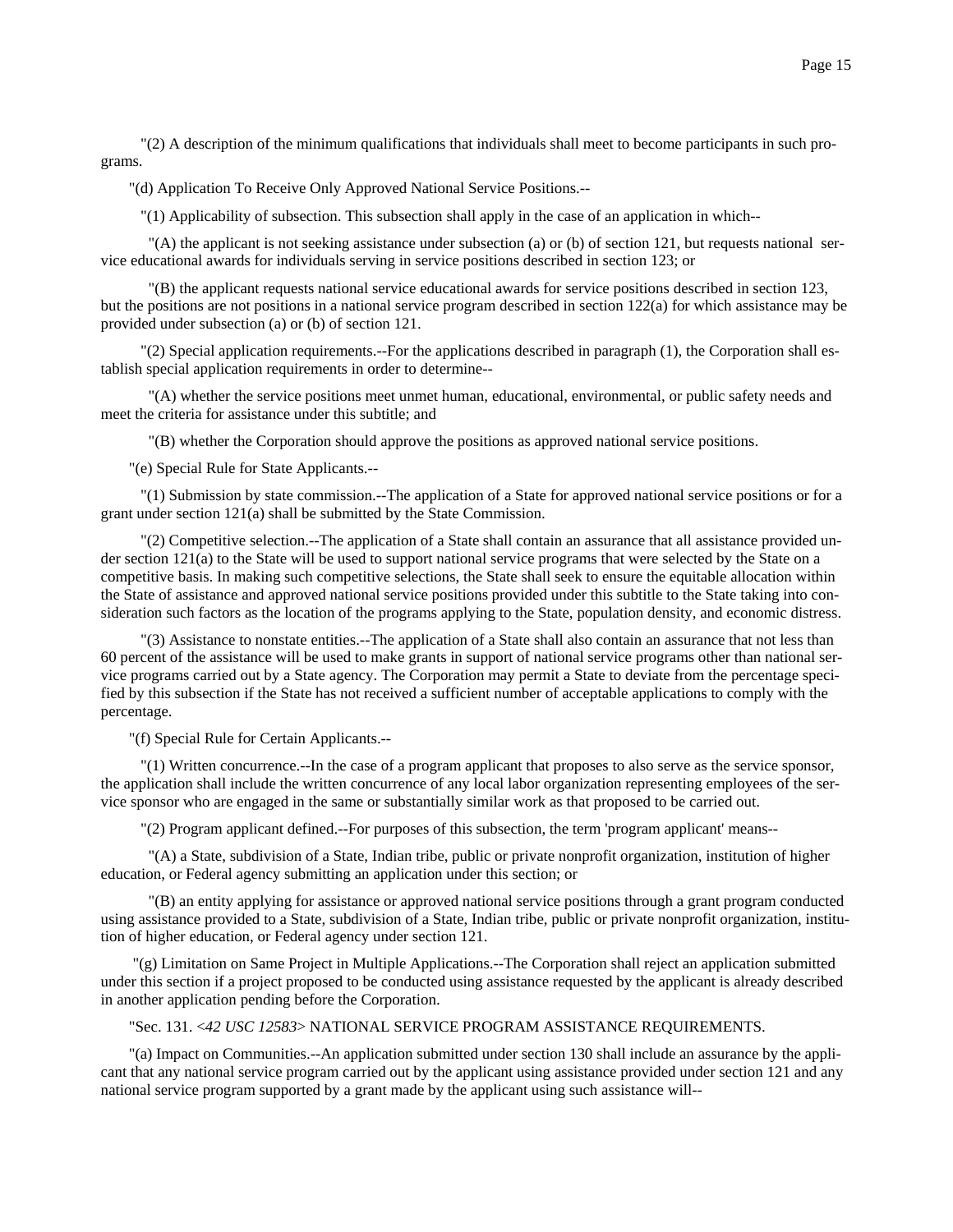"(1) address unmet human, educational, environmental, or public safety needs through services that provide a direct benefit to the community in which the service is performed; and

 "(2) comply with the nonduplication and nondisplacement requirements of section 177 and the grievance procedure requirements of section 176(f).

"(b) Impact on Participants.--An application submitted under section 130 shall also include an assurance by the applicant that any national service program carried out by the applicant using assistance provided under section 121 and any national service program supported by a grant made by the applicant using such assistance will--

 "(1) provide participants in the national service program with the training, skills, and knowledge necessary for the projects that participants are called upon to perform;

"(2) provide support services to participants, such as the provision of appropriate information and support--

 "(A) to those participants who are completing a term of service and making the transition to other educational and career opportunities; and

 "(B) to those participants who are school dropouts in order to assist those participants in earning the equivalent of a high school diploma; and

"(3) provide, if appropriate, structured opportunities for participants to reflect on their service experiences.

"(c) Consultation.--An application submitted under section 130 shall also include an assurance by the applicant that any national service program carried out by the applicant using assistance provided under section 121 and any national service program supported by a grant made by the applicant using such assistance will--

"(1) provide in the design, recruitment, and operation of the program for broad-based input from--

"(A) the community served and potential participants in the program; and

 "(B) community-based agencies with a demonstrated record of experience in providing services and local labor organizations representing employees of service sponsors, if these entities exist in the area to be served by the program;

 "(2) prior to the placement of participants, consult with the appropriate local labor organization, if any, representing employees in the area who are engaged in the same or similar work as that proposed to be carried out by such program to ensure compliance with the nondisplacement requirements specified in section 177; and

 "(3) in the case of a program that is not funded through a State, consult with and coordinate activities with the State Commission for the State in which the program operates.

"(d) Evaluation and Performance Goals.--

 "(1) In general.--An application submitted under section 130 shall also include an assurance by the applicant that the applicant will--

 "(A) arrange for an independent evaluation of any national service program carried out using assistance provided to the applicant under section 121 or, with the approval of the Corporation, conduct an internal evaluation of the program;

 "(B) apply measurable performance goals and evaluation methods (such as the use of surveys of participants and persons served), which are to be used as part of such evaluation to determine the impact of the program--

"(i) on communities and persons served by the projects performed by the program;

"(ii) on participants who take part in the projects; and

"(iii) in such other areas as the Corporation may require; and

"(C) cooperate with any evaluation activities undertaken by the Corporation.

 "(2) Evaluation.--Subject to paragraph (3), the Corporation shall develop evaluation criteria and performance goals applicable to all national service programs carried out with assistance provided under section 121.

 "(3) Alternative evaluation requirements.--The Corporation may establish alternative evaluation requirements for national service programs based upon the amount of assistance received under section 121 or received by a grant made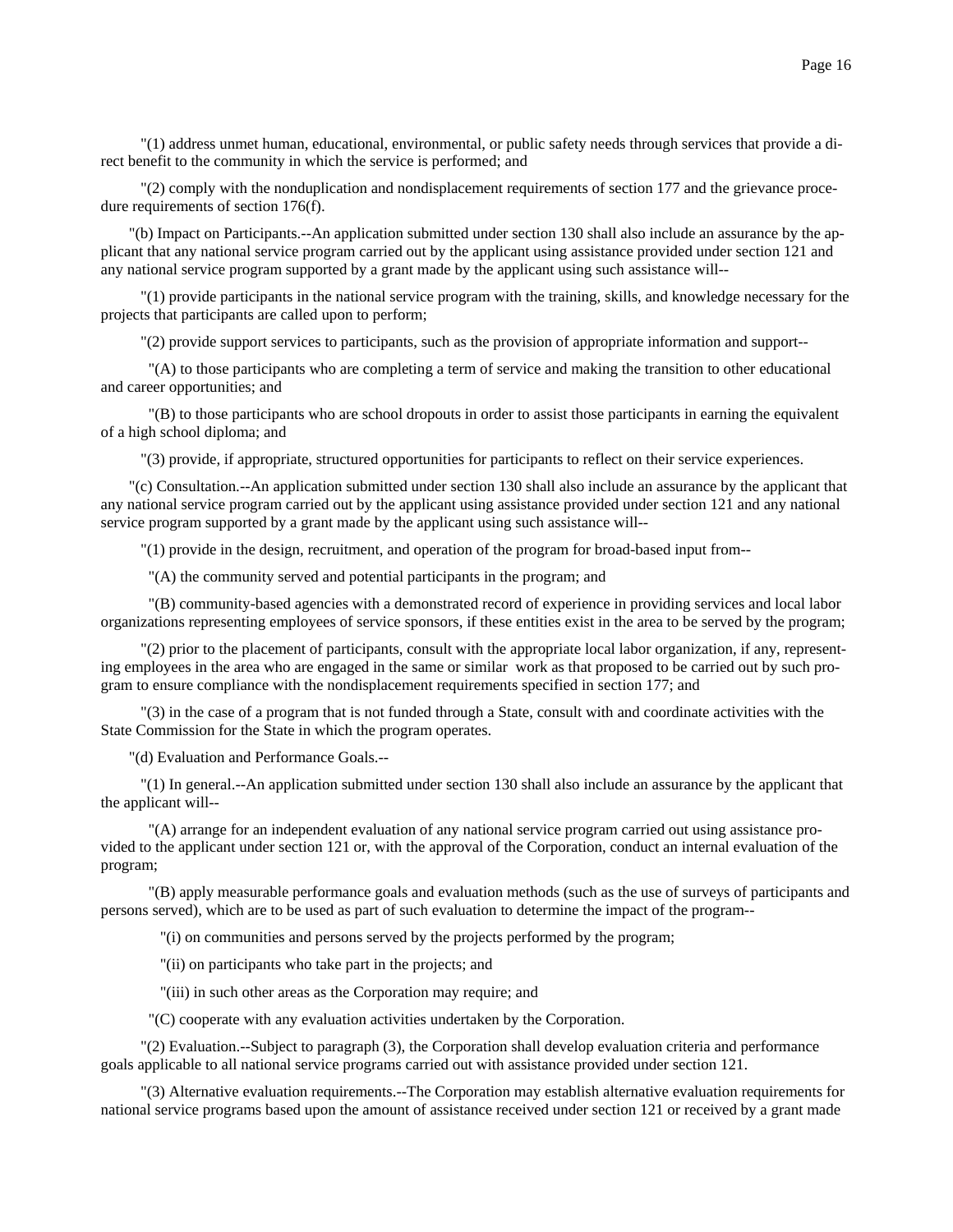by a recipient of assistance under such section. The determination of whether a national service program is covered by this paragraph shall be made in such manner as the Corporation may prescribe.

"(e) Living Allowances and Other Inservice Benefits.--Except as provided in section 140(c), an application submitted under section 130 shall also include an assurance by the applicant that the applicant will--

 "(1) ensure the provision of a living allowance and other benefits specified in section 140 to participants in any national service program carried out by the applicant using assistance provided under section 121; and

 "(2) require that each national service program that receives a grant from the applicant using such assistance will also provide a living allowance and other benefits specified in section 140 to participants in the program.

"(f) Selection of Participants From Individuals Recruited by Corporation or State Commissions.--The Corporation may also require an assurance by the applicant that any national service program carried out by the applicant using assistance provided under section 121 and any national service program supported by a grant made by the applicant using such assistance will select a portion of the participants for the program from among prospective participants recruited by the Corporation or State Commissions under section 138(d). The Corporation may specify a minimum percentage of participants to be selected from the national leadership pool established under section 138(e) and may vary the percentage for different types of national service programs.

"Sec. 132. <*42 USC 12584*> INELIGIBLE SERVICE CATEGORIES.

"(a) In General.--Except as provided in subsection (b), an application submitted to the Corporation under section 130 shall include an assurance by the applicant that any national service program carried out using assistance provided under section 121 and any approved national service position provided to an applicant will not be used to perform service that provides a direct benefit to any--

"(1) business organized for profit;

"(2) labor union;

"(3) partisan political organization;

 "(4) organization engaged in religious activities, unless such service does not involve the use of assistance provided under section 121 or participants--

"(A) to give religious instruction;

"(B) to conduct worship services;

"(C) to provide instruction as part of a program that includes mandatory religious education or worship;

 "(D) to construct or operate facilities devoted to religious instruction or worship or to maintain facilities primarily or inherently devoted to religious instruction or worship; or

"(E) to engage in any form of proselytization; or

 "(5) nonprofit organization that fails to comply with the restrictions contained in section 501(c) of the Internal Revenue Code of 1986 *(26 U.S.C. 501*(c)), except that nothing in this section shall be construed to prevent participants from engaging in advocacy activities undertaken at their own initiative.

"(b) Regional Corporation.--The requirement of subsection (a) relating to an assurance regarding direct benefits to businesses organized for profit shall not apply with respect to a Regional Corporation, as defined in section  $3(g)$  of the Alaska Native Claims Settlement Act *(43 U.S.C. 1602*(g)), that is established in accordance with such Act as a for-profit corporation but that is engaging in nonprofit activities.

"Sec. 133. <*42 USC 12585*> CONSIDERATION OF APPLICATIONS.

"(a) Corporation Consideration of Certain Criteria.--The Corporation shall apply the criteria described in subsections (c) and (d) in determining whether--

 "(1) to approve an application submitted under section 130 and provide assistance under section 121 to the applicant; and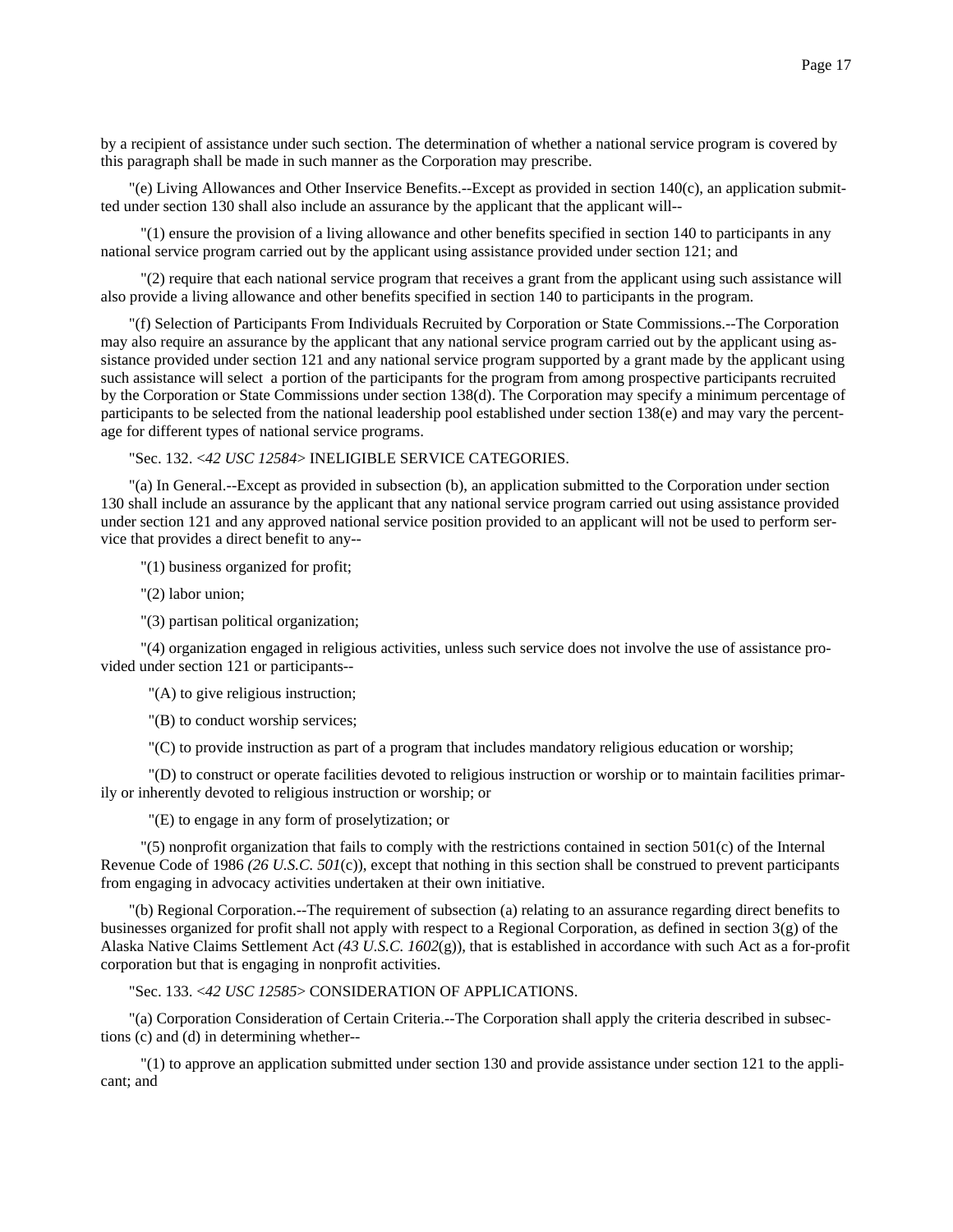"(2) to approve service positions described in the application as national service positions that include the national service educational award described in subtitle D and provide such approved national service positions to the applicant.

"(b) Application to Subgrants.--

 "(1) In general.--A State or other entity that uses assistance provided under section 121(a) to support national service programs selected on a competitive basis to receive a share of the assistance shall use the criteria described in subsections (c) and (d) when considering an application submitted by a national service program to receive a portion of such assistance or an approved national service position.

"(2) Contents.--The application of the State or other entity under section 130 shall contain--

 "(A) a certification that the State or other entity used these criteria in the selection of national service programs to receive assistance;

 "(B) a description of the jobs or positions into which participants will be placed using such assistance, including descriptions of specific tasks to be performed by such participants; and

 "(C) a description of the minimum qualifications that individuals shall meet to become participants in such programs.

"(c) Assistance Criteria.--The criteria required to be applied in evaluating applications submitted under section 130 are as follows:

 "(1) The quality of the national service program proposed to be carried out directly by the applicant or supported by a grant from the applicant.

"(2) The innovative aspects of the national service program, and the feasibility of replicating the program.

"(3) The sustainability of the national service program, based on evidence such as the existence--

"(A) of strong and broad-based community support for the program; and

"(B) of multiple funding sources or private funding for the program.

 "(4) The quality of the leadership of the national service program, the past performance of the program, and the extent to which the program builds on existing programs.

 "(5) The extent to which participants of the national service program are recruited from among residents of the communities in which projects are to be conducted, and the extent to which participants and community residents are involved in the design, leadership, and operation of the program.

"(6) The extent to which projects would be conducted in the following areas where they are needed most:

 "(A) Communities designated as empowerment zones or redevelopment areas, targeted for special economic incentives, or otherwise identifiable as having high concentrations of low-income people.

"(B) Areas that are environmentally distressed.

 "(C) Areas adversely affected by Federal actions related to the management of Federal lands that result in significant regional job losses and economic dislocation.

 "(D) Areas adversely affected by reductions in defense spending or the closure or realignment of military installations.

 "(E) Areas that have an unemployment rate greater than the national average unemployment for the most recent 12 months for which satisfactory data are available.

 "(7) In the case of applicants other than States, the extent to which the application is consistent with the application under section 130 of the State in which the projects would be conducted.

"(8) Such other criteria as the Corporation considers to be appropriate.

"(d) Other Considerations.--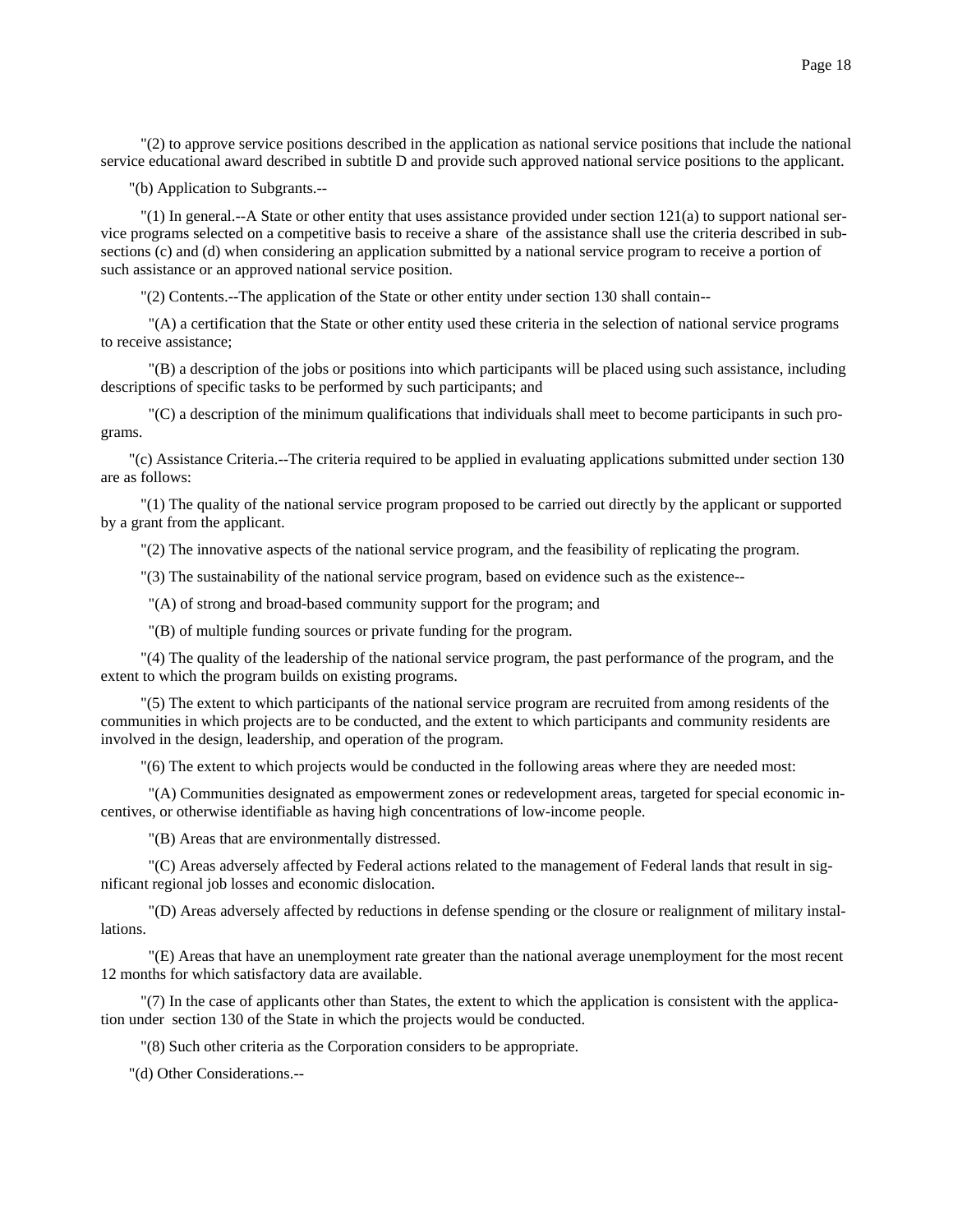"(1) Geographic diversity.--The Corporation shall ensure that recipients of assistance provided under section 121 are geographically diverse and include projects to be conducted in those urban and rural areas in a State with the highest rates of poverty.

 "(2) Priorities.--The Corporation may designate, under such criteria as may be established by the Corporation, certain national service programs or types of national service programs described in section 122(a) for priority consideration in the competitive distribution of funds under section  $129(d)(2)$ . In designating national service programs to receive priority, the Corporation may include--

"(A) national service programs carried out by another Federal agency;

"(B) national service programs that conform to the national service priorities in effect under section 122(c);

"(C) innovative national service programs;

 "(D) national service programs that are well established in one or more States at the time of the application and are proposed to be expanded to additional States using assistance provided under section 121;

 "(E) grant programs in support of other national service programs if the grant programs are to be conducted by nonprofit organizations with a demonstrated and extensive expertise in the provision of services to meet human, educational, environmental, or public safety needs;

"(F) professional corps programs described in section 122(a)(8); and

"(G) programs that--

 "(i) received funding under subtitle D of this Act, as in effect on the day before the date of enactment of this subtitle;

 "(ii) the Corporation determines to meet the requirements of sections 142 (other than subsection (g)), 143, and 148 through 150 of this Act, as in effect on such day, in addition to the requirements of this subtitle; and

"(iii) include an evaluation component.

 "(3) Additional priority. In making a competitive distribution of funds under section 129(d)(2), the Corporation may give priority consideration to a national service program that is--

"(A) proposed in an application submitted by a State Commission; and

"(B) not one of the types of programs described in paragraph (2),

if the State Commission provides an adequate explanation of the reasons why it should not be a priority of such State to carry out any of such types of programs in the State.

"(4) Review panel.--The Corporation shall--

 "(A) establish panels of experts for the purpose of securing recommendations on applications submitted under section 130 for more than \$250,000 in assistance, or for national service positions that would require more than \$250,000 in national service educational awards; and

"(B) consider the opinions of such panels prior to making such determinations.

"(e) Emphasis on Areas Most in Need.--In making assistance available under section 121 and in providing approved national service positions under section 123, the Corporation shall ensure that not less than 50 percent of the total amount of assistance to be distributed to States under subsections (a) and  $(d)(1)$  of section 129 for a fiscal year is provided to carry out or support national service programs and projects that--

 "(1) are conducted in any of the areas described in subsection (c)(6) or on Federal or other public lands, to address unmet human, educational, environmental, or public safety needs in such areas or on such lands; and

 "(2) place a priority on the recruitment of participants who are residents of any of such areas or Federal or other public lands.

"(f) Rejection of State Applications.--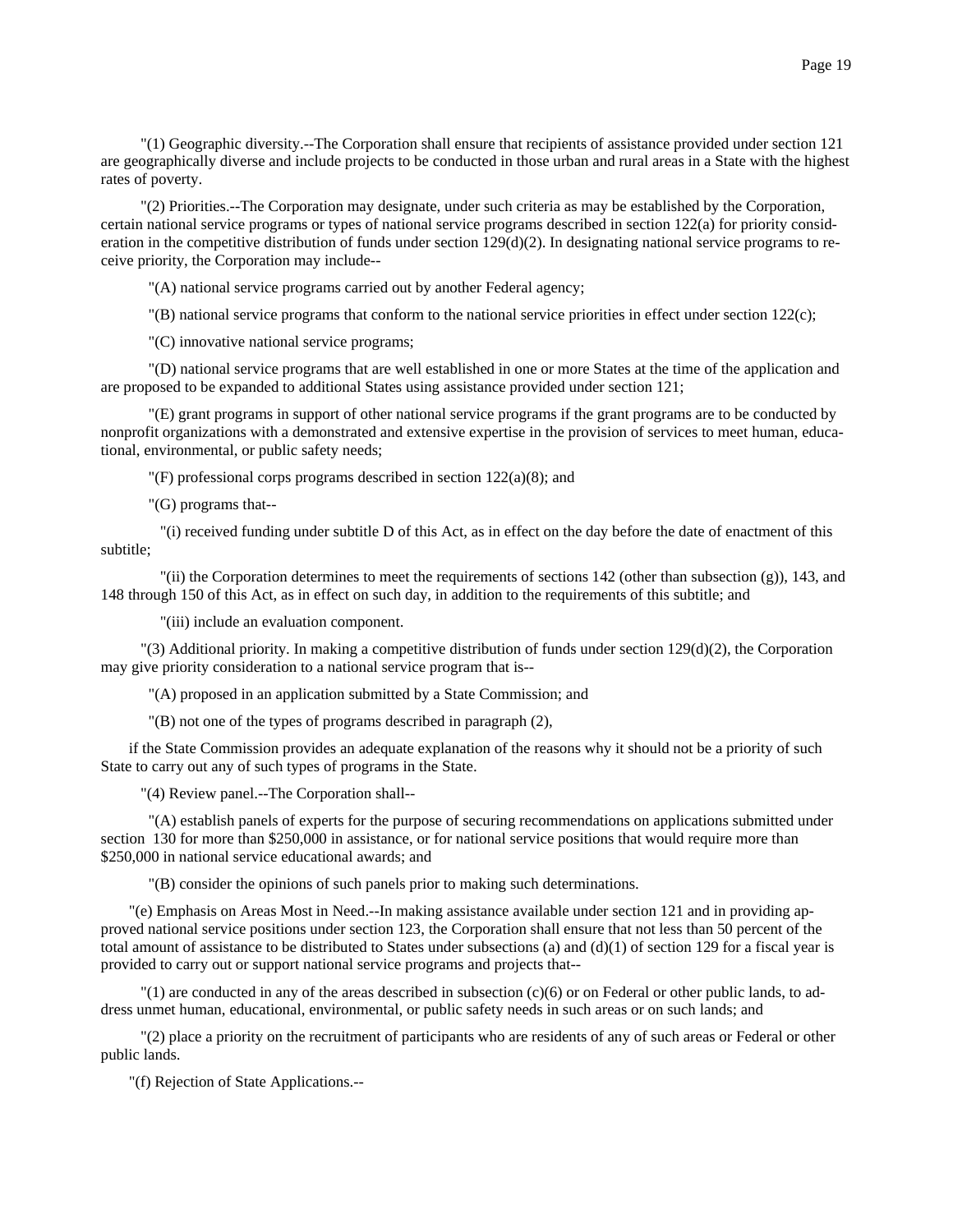"(1) Notification of state applicants.--If the Corporation rejects an application submitted by a State Commission under section 130 for funds described in section  $129(a)(1)$ , the Corporation shall promptly notify the State Commission of the reasons for the rejection of the application.

 "(2) Resubmission and reconsideration.--The Corporation shall provide a State Commission notified under paragraph (1) with a reasonable opportunity to revise and resubmit the application. At the request of the State Commission, the Corporation shall provide technical assistance to the State Commission as part of the resubmission process. The Corporation shall promptly reconsider an application resubmitted under this paragraph.

 "(3) Reallotment.--The amount of any State's allotment under section 129(a) for a fiscal year that the Corporation determines will not be provided for that fiscal year shall be available for distribution by the Corporation as provided in paragraph (3) of such subsection.

# "PART III--NATIONAL SERVICE PARTICIPANTS

## "Sec. 137. <*42 USC 12591*> DESCRIPTION OF PARTICIPANTS.

"(a) In General.--For purposes of this subtitle, an individual shall be considered to be a participant in a national service program carried out using assistance provided under section 121 if the individual--

 "(1) meets such eligibility requirements, directly related to the tasks to be accomplished, as may be established by the program;

"(2) is selected by the program to serve in a position with the program;

 "(3) will serve in the program for a term of service specified in section 139 to be performed before, during, or after attendance at an institution of higher education;

"(4) is 17 years of age or older at the time the individual begins the term of service;

 "(5) has received a high school diploma or its equivalent, agrees to obtain a high school diploma or its equivalent (unless this requirement is waived based on an individual education assessment conducted by the program) and the individual did not drop out of an elementary or secondary school to enroll in the program, or is enrolled in an institution of higher education on an ability to benefit basis and is considered eligible for funds under section 484 of the Higher Education Act of 1965 *(20 U.S.C. 1091);* and

"(6) is a citizen or national of the United States or lawful permanent resident alien of the United States.

"(b) Special Rules for Certain Youth Programs.--An individual shall be considered to be a participant in a youth corps program described in section  $122(a)(2)$  or a program described in section  $122(a)(9)$  that is carried out with assistance provided under section 121(a) if the individual--

"(1) satisfies the requirements specified in subsection (a), except paragraph (4) of such subsection; and

"(2) is between the ages of 16 and 25, inclusive, at the time the individual begins the term of service.

"(c) Waiver.--The Corporation may waive the requirements of subsection (a)(5)(A) with respect to an individual if the program in which the individual seeks to become a participant conducts an independent evaluation demonstrating that the individual is incapable of obtaining a high school diploma or its equivalent.

"Sec. 138. <*42 USC 12592*> SELECTION OF NATIONAL SERVICE PARTICIPANTS.

"(a) Selection Process.--Subject to subsections (b) and (c) and section 131(f), the actual recruitment and selection of an individual to serve in a national service program receiving assistance under section 121 or to fill an approved national service position shall be conducted by the State, subdivision of a State, Indian tribe, public or private nonprofit organization, institution of higher education, Federal agency, or other entity to which the assistance and approved national service positions are provided.

"(b) Nondiscrimination and Nonpolitical Selection of Participants.--The recruitment and selection of individuals to serve in national service programs receiving assistance under section 121 or to fill approved national service positions shall be consistent with the requirements of section 175.

"(c) Second Term.--Acceptance into a national service program to serve a second term of service under section 139 shall only be available to individuals who perform satisfactorily in their first term of service.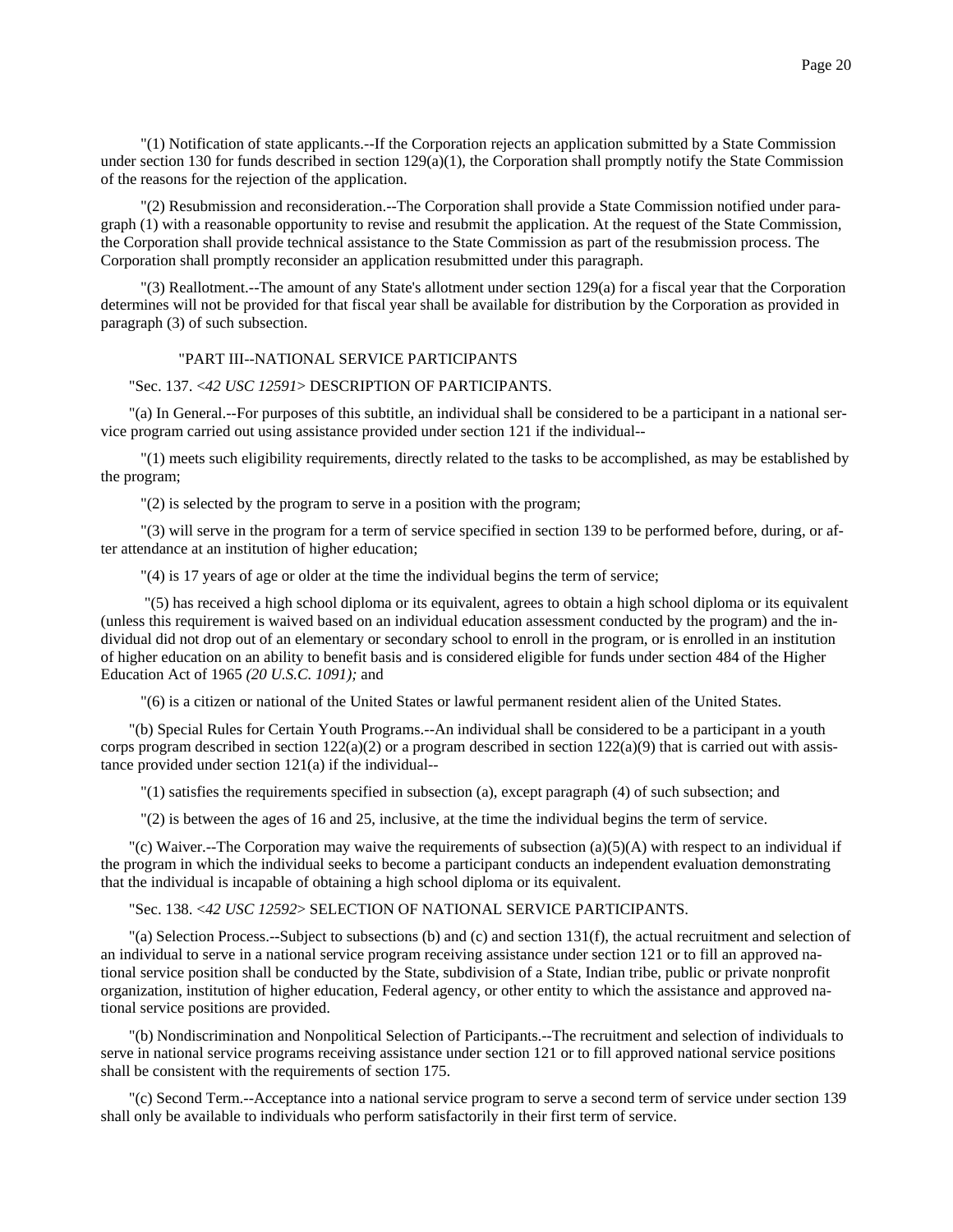"(d) Recruitment and Placement.--The Corporation and each State Commission shall establish a system to recruit individuals who desire to perform national service and to assist the placement of these individuals in approved national service positions, which may include positions available under titles I and II of the Domestic Volunteer Service Act of 1973 *(42 U.S.C. 4951* et seq.). The Corpo ration and State Commissions shall disseminate information re garding available approved national service positions through cooperation with secondary schools, institutions of higher education, employment service offices, State vocational rehabilitation agencies within the meaning of the Rehabilitation Act of 1973 *(29 U.S.C. 701* et seq.) and other State agencies that primarily serve individuals with disabilities, and other appropriate entities, particularly those organizations that provide outreach to disadvantaged youths and youths who are individuals with disabilities.

"(e) National Leadership Pool.--

 "(1) Selection and training.--From among individuals recruited under subsection (d), the Corporation may select individuals with significant leadership potential, as determined by the Corporation, to receive special training to enhance their leadership ability. The leadership training shall be provided by the Corporation directly or through a grant or contract.

 "(2) Emphasis on certain individuals.--In selecting individuals to receive leadership training under this subsection, the Corporation shall make special efforts to select individuals who have served--

"(A) in the Peace Corps;

"(B) as VISTA volunteers;

"(C) as participants in national service programs receiving assistance under section 121;

 "(D) as participants in programs receiving assistance under subtitle D of the National and Community Service Act of 1990, as in effect on the day before the date of enactment of this subtitle; or

 "(E) as members of the Armed Forces of the United States and who were honorably discharged from such service.

 "(3) Assignment.--At the request of a program that receives assistance under the national service laws, the Corporation may assign an individual who receives leadership training under paragraph (1) to work with the program in a leadership position and carry out assignments not otherwise performed by regular participants. An individual assigned to a program shall be considered to be a participant of the program.

"(f) Evaluation of Service.--The Corporation shall issue regulations regarding the manner and criteria by which the service of a participant shall be evaluated to determine whether the service is satisfactory and successful for purposes of eligibility for a second term of service or a national service educational award.

"Sec. 139. <*42 USC 12593*> TERMS OF SERVICE.

"(a) In General.--As a condition of receiving a national service education award under subtitle D, a participant in an approved national service position shall be required to perform full- or part-time national service for at least one term of service specified in subsection (b).

"(b) Term of Service.--

 "(1) Full-time service.--An individual performing full-time national service in an approved national service position shall agree to participate in the program sponsoring the position for not less than 1,700 hours during a period of not less than 9 months and not more than 1 year.

 "(2) Part-time service.--Except as provided in paragraph (3), an individual performing part-time national service in an approved national service position shall agree to participate in the program sponsoring the position for not less than 900 hours during a period of--

"(A) not more than 2 years; or

 "(B) not more than 3 years if the individual is enrolled in an institute of higher education while preforming all or a portion of the service.

 "(3) Reduction in hours of part-time service.--The Corporation may reduce the number of hours required to be served to successfully complete part-time national service to a level determined by the Corporation, except that any re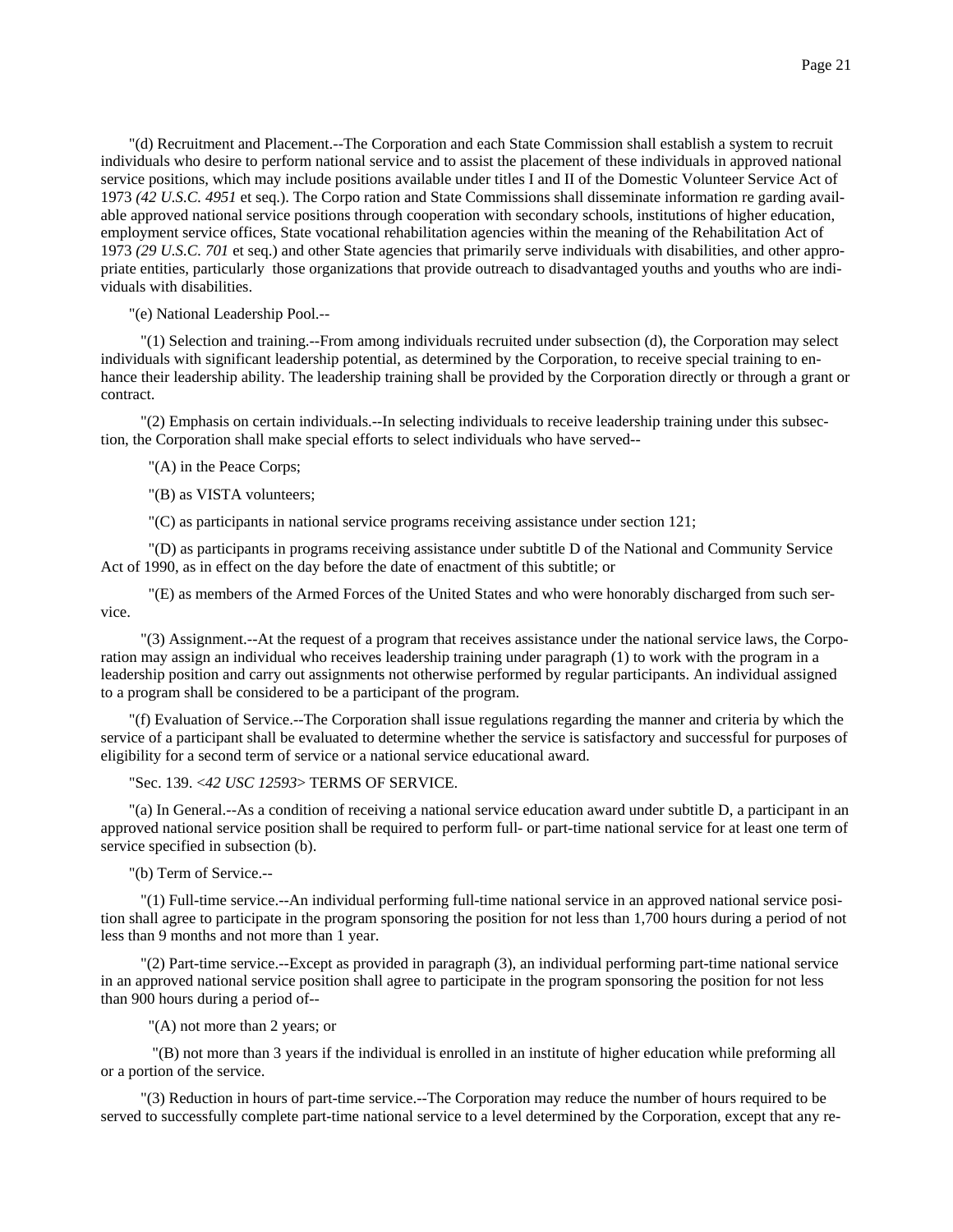duction in the required term of service shall include a corresponding reduction in the amount of any national service educational award that may be available under subtitle D with regard to that service.

"(c) Release From Completing Term of Service.--

 "(1) Release authorized.--A recipient of assistance under section 121 or a program sponsoring an approved national service position may release a participant from completing a term of service in the position--

"(A) for compelling personal circumstances as demonstrated by the participant; or

"(B) for cause.

 $\Gamma(2)$  Effect of release for compelling circumstances.--If a participant eligible for release under paragraph (1)(A) is serving in an approved national service position, the recipient of assistance under section 121 or a program sponsoring an approved national service position may elect--

 "(A) to grant such release and provide to the participant that portion of the national service educational award corresponding to the portion of the term of service actually completed, as provided in section 147(c); or

 "(B) to permit the participant to temporarily suspend performance of the term of service for a period of up to 2 years (and such additional period as the Corporation may allow for extenuating circumstances) and, upon completion of such period, to allow return to the program with which the individual was serving in order to complete the remainder of the term of service and obtain the entire national service educational award.

 "(3) Effect of release for cause.--A participant released for cause may not receive any portion of the national service educational award.

"Sec. 140. <*42 USC 12594*> LIVING ALLOWANCES FOR NATIONAL SERVICE PARTICIPANTS.

"(a) Provision of Living Allowance.--

 "(1) Living allowance required.--Subject to paragraph (3), a national service program carried out using assistance provided under section 121 shall provide to each participant who participates on a full-time basis in the program a living allowance in an amount equal to or greater than the average annual subsistence allowance provided to VISTA volunteers under section 105 of the Domestic Volunteer Service Act of 1973 *(42 U.S.C. 4955).*

 "(2) Limitation on federal share.--The amount of the annual living allowance provided under paragraph (1) that may be paid using assistance provided under section 121 and using any other Federal funds shall not exceed 85 percent of the total average annual provided to VISTA volunteers under section 105 of the Domestic Volunteer Service Act of 1973 *(42 U.S.C. 4955).*

 "(3) Maximum living allowance.--Except as provided in subsection (c), the total amount of an annual living allowance that may be provided to a participant in a national service program shall not exceed 200 percent of the average annual subsistence allowance provided to VISTA volunteers under section 105 of the Domestic Volunteer Service Act of 1973 *(42 U.S.C. 4955).*

 "(4) Proration of living allowance.--The amount provided as a living allowance under this subsection shall be prorated in the case of a participant who is authorized to serve a reduced term of service under section 139(b)(3).

 "(5) Waiver or reduction of living allowance.--The Corporation may waive or reduce the requirement of paragraph (1) with respect to such national service program if such program demonstrates that--

"(A) such requirement is inconsistent with the objectives of the program; and

 "(B) the amount of the living allowance that will be provided to each full-time participant is sufficient to meet the necessary costs of living (including food, housing, and transportation) in the area in which the program is located.

 "(6) Exemption.--The requirement of paragraph (1) shall not apply to any program that was in existence on the date of the enactment of the National and Community Service Trust Act of 1993.

"(b) Coverage of Certain Employment-Related Taxes.--To the extent a national service program that receives assistance under section 121 is subject, with respect to the participants in the program, to the taxes imposed on an employer under sections 3111 and 3301 of the Internal Revenue Code of 1986 *(26 U.S.C. 3111,* 3301) and taxes imposed on an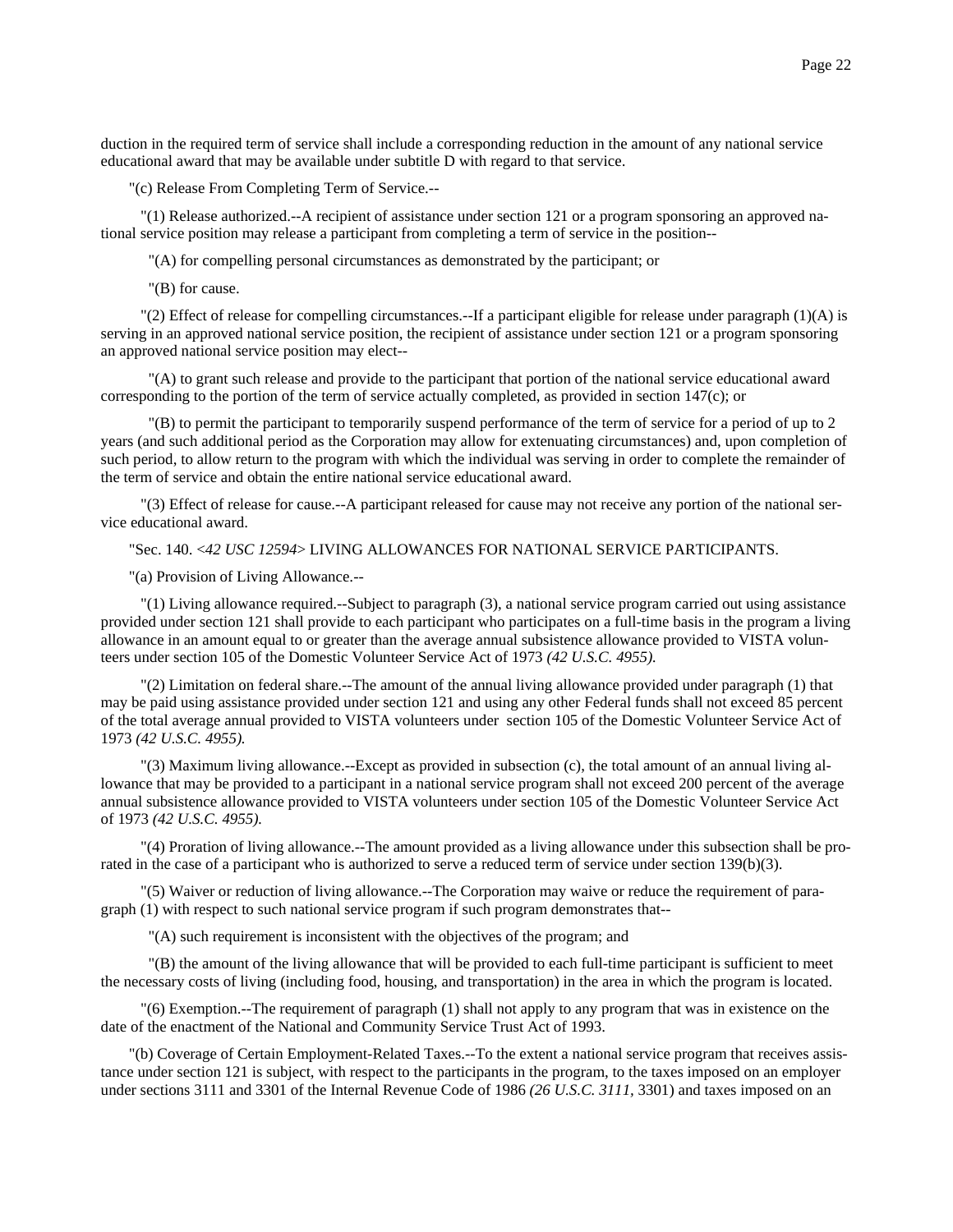employer under a workmen's compensation act, the assistance provided to the program under section 121 shall include an amount sufficient to cover 85 percent of such taxes based upon the lesser of--

 "(1) the total average annual subsistence allowance provided to VISTA volunteers under section 105 of the Domestic Volunteer Service Act of 1973 *(42 U.S.C. 4955);* and

"(2) the annual living allowance established by the program.

"(c) Exception From Maximum Living Allowance for Certain Assistance.--A professional corps program described in section 122(a)(8) that desires to provide a living allowance in excess of the maximum allowance authorized in subsection (a)(3) may still apply for such assistance, except that--

 "(1) any assistance provided to the applicant under section 121 may not be used to pay for any portion of the allowance;

 "(2) the applicant shall apply for such assistance only by submitting an application to the Corporation for assistance on a competitive basis; and

 "(3) the national service program shall be operated directly by the applicant and shall meet urgent, unmet human, educational, environmental, or public safety needs, as determined by the Corporation.

"(d) Health Insurance.--

 "(1) In general.--A State or other recipient of assistance under section 121 shall provide a basic health care policy for each full-time participant in a national service program carried out or supported using the assistance, if the participant is not otherwise covered by a health care policy. Not more than 85 percent of the cost of a premium shall be provided by the Corporation, with the remaining cost paid by the entity receiving assistance under section 121. The Corporation shall establish minimum standards that all plans must meet in order to qualify for payment under this part, any circumstances in which an alternative health care policy may be substituted for the basic health care policy, and mechanisms to prohibit participants from dropping existing coverage.

 "(2) Option.--A State or other recipient of assistance under section 121 may elect to provide from its own funds a health care policy for participants that does not meet all of the standards established by the Corporation if the fair market value of such policy is equal to or greater than the fair market value of a plan that meets the minimum standards established by the Corporation, and is consistent with other applicable laws.

"(e) Child Care.--

"(1) Availability.--A State or other recipient of assistance under section 121 shall--

 "(A) make child care available for children of each full-time participant who needs child care in order to participate in a national service program carried out or supported by the recipient using the assistance; or

 "(B) provide a child care allowance to each full-time participant in a national service program who needs such assistance in order to participate in the program.

 "(2) Guidelines.--The Corporation shall establish guidelines regarding the circumstances under which child care shall be made available under this subsection and the value of any allowance to be provided.

"(f) Individualized Support Services.--A State or other recipient of assistance under section 121 shall provide reasonable accommodation, including auxiliary aids and services (as defined in section 3(1) of the Americans with Disabilities Act of 1990 *(42 U.S.C. 12102*(1))), based on the individualized need of a participant who is a qualified individual with a disability (as defined in section 101(8) of such Act *(42 U.S.C. 12111*(8))).

"(g) Waiver of Limitation on Federal Share.--The Corporation may waive in whole or in part the limitation on the Federal share specified in this section with respect to a particular national service program in any fiscal year if the Corporation determines that such a waiver would be equitable due to a lack of available financial resources at the local level.

"(h) Limitation on Number of Terms of Service for Federally Subsidized Living Allowance.--No national service program may use assistance provided under section 121, or any other Federal funds, to provide a living allowance under subsection (a), a health care policy under subsection (d), or child care or a child care allowance under subsection (e), to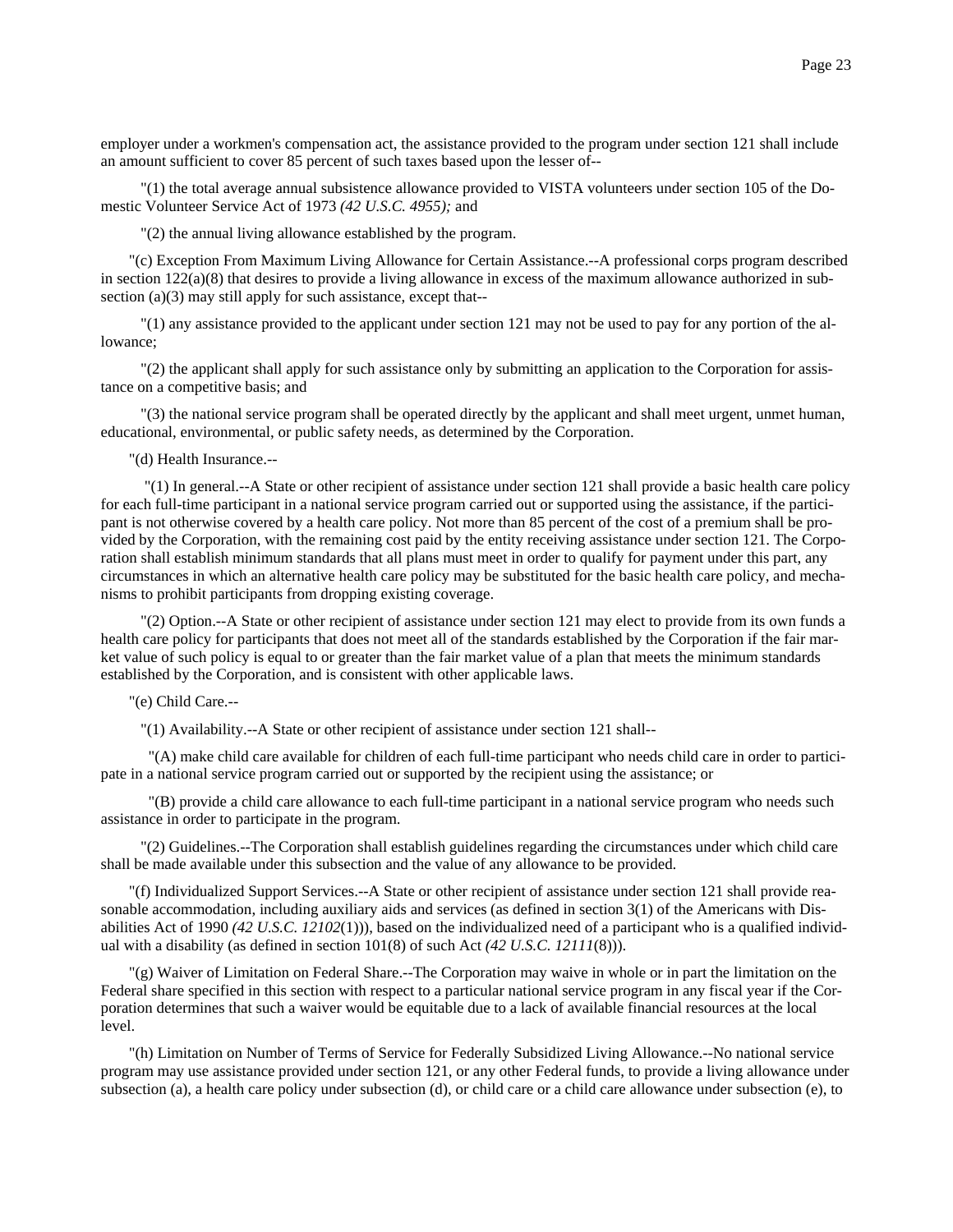# "Sec. 141. <*42 USC 12595*> NATIONAL SERVICE EDUCATIONAL AWARDS.

"(a) Eligibility Generally.--A participant in a national service program carried out using assistance provided to an applicant under section 121 shall be eligible for the national service educational award described in subtitle D if the participant--

"(1) serves in an approved national service position; and

 "(2) satisfies the eligibility requirements specified in section 146 with respect to service in that approved national service position.

"(b) Special Rule for VISTA Volunteers.--A VISTA volunteer who serves in an approved national service position shall be ineligible for a national service educational award if the VISTA volunteer accepts the stipend authorized under section 105(a)(1) of the Domestic Volunteer Service Act of 1973 *(42 U.S.C. 4955*(a)(1)).".

(c) Table of Contents Related to Subtitle C.--Section 1(b) of the National and Community Service Act of 1990 (Public Law 101-610; 104 Stat. 3127) is amended by striking the items relating to subtitle C of title I of such Act and inserting the following new items:

"Subtitle C--National Service Trust Program

"Part I--Investment in National Service

"Sec. 121. Authority to provide assistance and approved national service positions.

"Sec. 122. Types of national service programs eligible for program assistance.

"Sec. 123. Types of national service positions eligible for approval for national service educational awards.

"Sec. 124. Types of program assistance.

"Sec. 125. Training and technical assistance.

"Sec. 126. Other special assistance.

"Part II--Application and Approval Process

"Sec. 129. Provision of assistance and approved national service positions by competitive and other means.

"Sec. 130. Application for assistance and approved national service positions.

"Sec. 131. National service program assistance requirements.

"Sec. 132. Ineligible service categories.

"Sec. 133. Consideration of applications.

"Part III--National Service Participants

"Sec. 137. Description of participants.

"Sec. 138. Selection of national service participants.

"Sec. 139. Terms of service.

"Sec. 140. Living allowances for national service participants.

"Sec. 141. National service educational awards.".

(d) Living Allowance Under Subtitle I.--Section 199M(a) of the National and Community Service Act of 1990 (former section 133(a) of such Act as redesignated in subsection (a)(3) of this section) *(42 U.S.C. 12553*(a)) <*42 USC 12655l*> is amended by striking paragraphs (1) and (2) and inserting the following new paragraphs:

 "(1) Living allowance required.--Subject to paragraph (3), each participant in a full-time youth corps program that receives assistance under this subtitle shall receive a living allowance in an amount equal to or greater than the average annual subsistence allowance provided to VISTA volunteers under section 105 of the Domestic Volunteer Service Act of 1973 *(42 U.S.C. 4955).*

 "(2) Limitation on federal share.--The amount of the annual living allowance provided under paragraph (1) that may be paid using assistance provided under this subtitle, section 121, and any other Federal funds shall not exceed 85 percent of the total average annual subsistence allowance provided to VISTA volunteers under section 105 of the Domestic Volunteer Service Act of 1973 *(42 U.S.C. 4955).*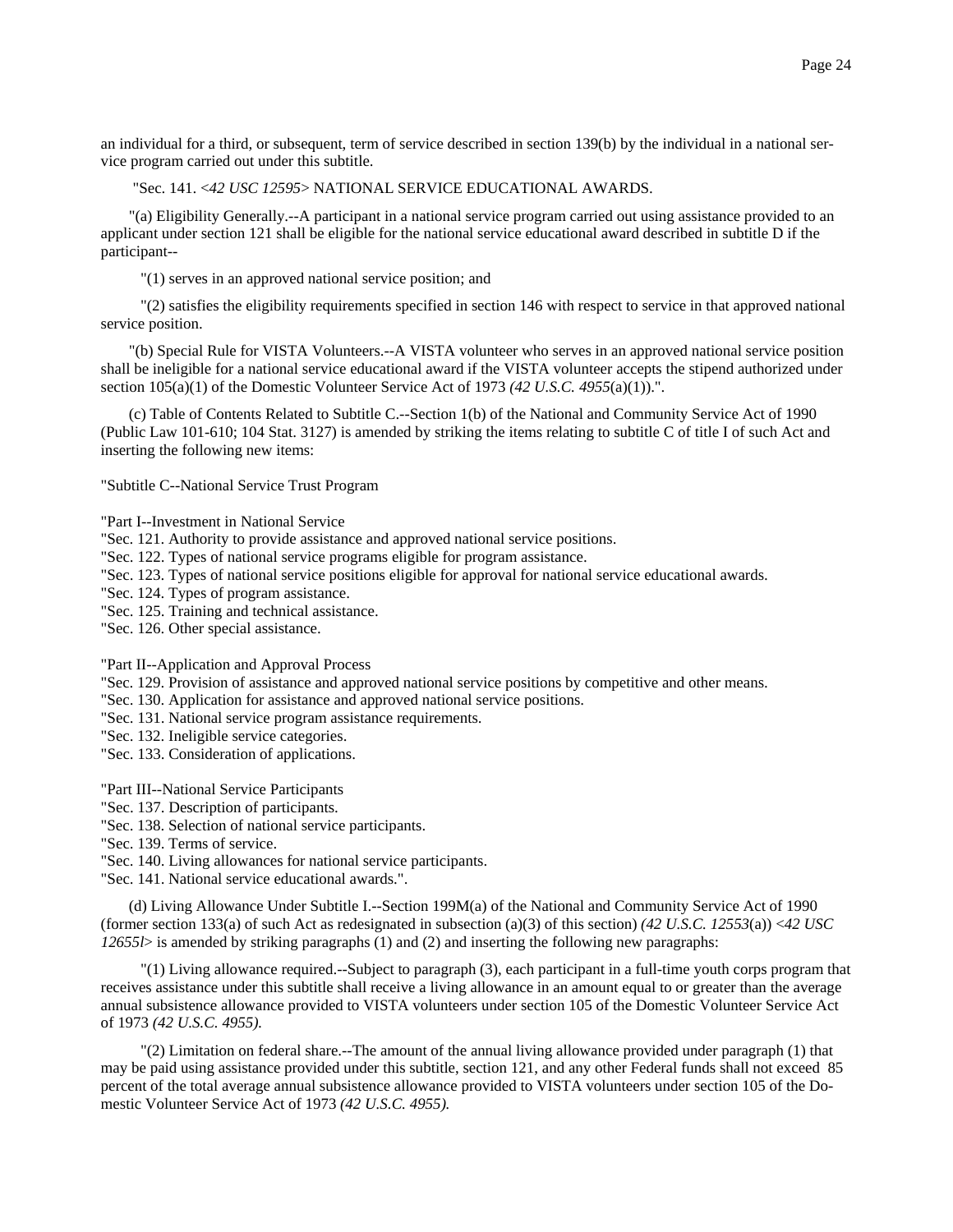"(3) Maximum living allowance.--The total amount of an annual living allowance that may be provided to a participant in a full-time youth corps program that receives assistance under this subtitle shall not exceed 200 percent of the average annual subsistence allowance provided to VISTA volunteers under section 105 of the Domestic Volunteer Service Act of 1973 *(42 U.S.C. 4955).*

 "(4) Waiver or reduction of living allowance.--The Corporation may waive or reduce the requirement of paragraph (1) with respect to such national service program if such program demonstrates that--

"(A) such requirement is inconsistent with the objectives of the program; and

 "(B) the amount of the living allowance that will be provided to each full-time participant is sufficient to meet the necessary costs of living (including food, housing, and transportation) in the area in which the program is located.

 "(5) Exemption.--The requirement of paragraph (1) shall not apply to any program that was in existence on the date of the enactment of the National and Community Service Trust Act of 1993.".

(e) Technical and Conforming Amendments.--

 (1) References.--Subtitle I of title I of the National and Community Service Act of 1990 (as so redesignated by subsection (a)(1) of this section) <*42 USC 12655,* 12655b, 12655c, 12655e, 12655h, 12655l, 12655m> is amended by striking "Commission" each place it appears in sections 199A, 199C, 199D, 199F, 199I, 199M, and 199N (as redesignated in subsection (a)(3) of this section) and inserting "Corporation".

 (2) General authority.--Section 199A of such Act (as redesignated in subsection (a)(3) of this section) *(42 U.S.C. 12541)* is amended--

(A) by striking "under section 102";

 (B) by striking ", to the Secretary of the Interior, or to the Director of ACTION" and inserting "or to the Secretary of the Interior"; and

 (C) by adding at the end the following new sentence: "To the extent practicable, the Corporation shall apply the provisions of subtitle C in making grants under this section.".

 (3) Purchase of capital equipment.--Section 199B of such Act (as redesignated in subsection (a)(3) of this section) *(42 U.S.C. 12542)* <*42 USC 12655a*> is amended to read as follows:

"Sec. 199B. LIMITATION ON PURCHASE OF CAPITAL EQUIPMENT.

"Not to exceed 10 percent of the amount of assistance made available to a program agency under this subtitle shall be used for the purchase of major capital equipment.".

 (4) State application.--Section 199C of such Act (as redesignated in subsection (a)(3) of this section) *(42 U.S.C. 12543)* <*42 USC 12655b*> is amended--

(A) in subsection (a)--

(i) by striking "section 122(b)" and inserting "section 199A"; and

(ii) by striking ", including the information required under subsection (b)" before the period at the end thereof;

and

(B) by striking subsections (c) and (d).

 (5) Focus of programs.--Section 199D of such Act (as redesignated in subsection (a)(3) of this section) *(42 U.S.C. 12544)* <*42 USC 12655c*> is amended--

(A) by striking subsection (b); and

(B) by redesignating subsection (c) as subsection (b).

 (6) Public lands.--Section 199F(b) of such Act (as redesignated in subsection (a)(3) of this section) *(42 U.S.C. 12546*(b)) <*42 USC 12655e*> is amended by striking "section 123" and inserting "section 199C".

 (7) Preference.--Section 199I(a) of such Act (as redesignated in subsection (a)(3) of this section) *(42 U.S.C. 12549)* <*42 USC 12655h*> is amended by striking "section 123" and inserting "section 199C".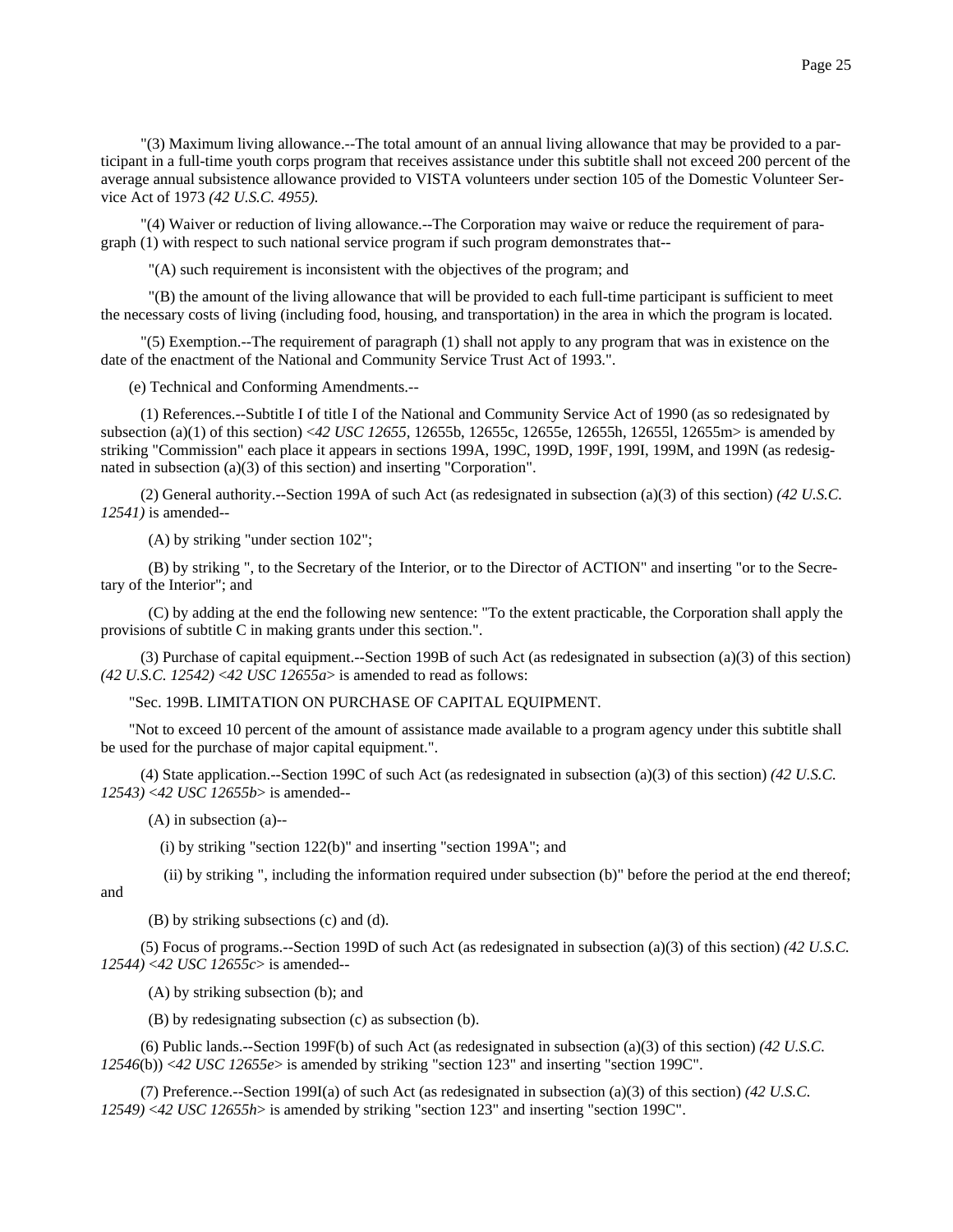(8) Obsolete provisions.--Such subtitle is further amended--

 (A) by striking sections 199H and 199L (as redesignated in subsection (a)(3) of this section) *(42 U.S.C. 12548,* 12552); <*42 USC 12655g,* 12655k> and

 (B) by redesignating sections 199I, 199J, 199K, 199M, 199N, and 199O (as previosly redesignated) <*42 USC 12655h,* 12655i, 12655j, 12655l, 12655m, 12655n> as sections 199H, 199I, 199J, 199K, 199L, and 199M, respectively.

(f) Table of Contents Related to Subtitle I.--Section 1(b) of the National and Community Service Act of 1990 (Public Law 101-610; 104 Stat. 3127) is amended by inserting after the item relating to section 195O the following new items:

"Subtitle I--American Conservation and Youth Corps

"Sec. 199. Short title.

"Sec. 199A. General authority.

"Sec. 199B. Limitation on purchase of capital equipment.

"Sec. 199C. State application.

"Sec. 199D. Focus of programs.

"Sec. 199E. Related programs.

"Sec. 199F. Public lands or Indian lands.

"Sec. 199G. Training and education services.

"Sec. 199H. Preference for certain projects.

"Sec. 199I. Age and citizenship criteria for enrollment.

"Sec. 199J. Use of volunteers.

"Sec. 199K. Living allowance.

"Sec. 199L. Joint programs.

"Sec. 199M. Federal and State employee status.".

 Sec. 102. NATIONAL SERVICE TRUST AND PROVISION OF NATIONAL SERVICE EDUCATIONAL AWARDS.

(a) Establishment of Trust; Provision of Awards.--Subtitle D of title I of the National and Community Service Act of 1990 *(42 U.S.C. 12571* et seq.) is amended to read as follows:

"Subtitle D--National Service Trust and Provision of National Service Educational Awards

"Sec. 145. ESTABLISHMENT OF THE NATIONAL SERVICE TRUST.

"(a) Establishment.--There is established in the Treasury of the United States an account to be known as the National Service Trust. The Trust shall consist of--

 "(1) from the amounts appropriated to the Corporation and made available to carry out this subtitle pursuant to section  $501(a)(2)$ , such amounts as the Corporation may designate to be available for the payment of--

"(A) national service educational awards; and

"(B) interest expenses pursuant to section 148(e);

 "(2) any amounts received by the Corporation as gifts, bequests, devises, or otherwise pursuant to section 196(a)(2); and

"(3) the interest on, and proceeds from the sale or redemption of, any obligations held by the Trust.

"(b) Investment of Trust.--It shall be the duty of the Secretary of the Treasury to invest in full the amounts appropriated to the Trust. Except as otherwise expressly provided in instruments concerning a gift, bequest, devise, or other donation and agreed to by the Corporation, such investments may be made only in interest-bearing obligations of the United States or in obligations guaranteed as to both principal and interest by the United States. For such purpose, such obligations may be acquired on original issue at the issue price or by purchase of outstanding obligations at the market price. Any obligation acquired by the Trust may be sold by the Secretary at the market price.

"(c) Expenditures From Trust.--Amounts in the Trust shall be available, to the extent provided for in advance by appropriation, for payments of national service educational awards in accordance with section 148.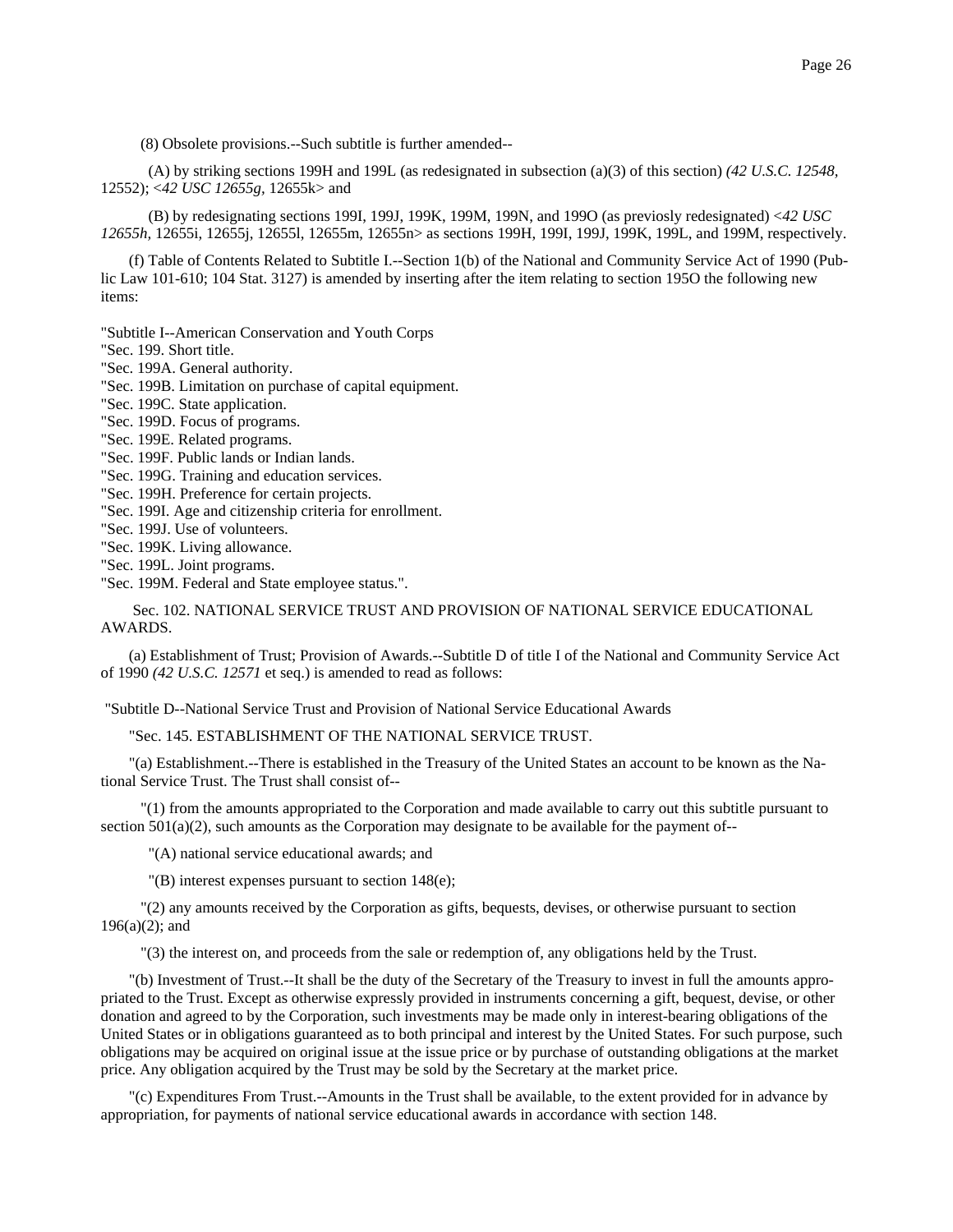"(d) Reports to Congress on Receipts and Expenditures.--Not later than March 1 of each year, the Corporation shall submit a report to the Congress on the financial status of the Trust during the preceding fiscal year. Such report shall--

 "(1) specify the amount deposited to the Trust from the most recent appropriation to the Corporation, the amount received by the Corporation as gifts, bequests, devises, or otherwise pursuant to section  $196(a)(2)$  during the period covered by the report, and any amounts obtained by the Trust pursuant to subsection  $(a)(3)$ ;

 "(2) identify the number of individuals who are currently performing service to qualify, or have qualified, for national service educational awards;

 "(3) identify the number of individuals whose expectation to receive national service educational awards during the period covered by the report--

 $(A)$  has been reduced pursuant to section 147 $(c)$ ; or

"(B) has lapsed pursuant to section 146(d); and

 "(4) estimate the number of additional approved national service positions that the Corporation will be able to make available under subtitle C on the basis of any accumulated surplus in the Trust above the amount required to provide national service educational awards to individuals identified under paragraph (2), including any amounts available as a result of the circumstances referred to in paragraph (3).

# "Sec. 146. <*42 USC 12602*> INDIVIDUALS ELIGIBLE TO RECEIVE A NATIONAL SERVICE EDUCATIONAL AWARD FROM THE TRUST.

"(a) Eligible Individuals.--An individual shall receive a national service educational award from the National Service Trust if the individual--

 "(1) successfully completes the required term of service described in subsection (b) in an approved national service position;

 "(2) was 17 years of age or older at the time the individual began serving in the approved national service position or was an out-of-school youth serving in an approved national service position with a youth corps program described in section  $122(a)(2)$  or a program described in section  $122(a)(9)$ ;

"(3) at the time the individual uses the national service educational award--

"(A) has received a high school diploma, or the equivalent of such diploma;

 "(B) is enrolled at an institution of higher education on the basis of meeting the standard described in paragraph (1) or (2) of subsection (a) of section 484 of the Higher Education Act of 1965 *(20 U.S.C. 1091)* and meets the requirements of subsection (a) of such section; or

"(C) has received a waiver described in section 137(c); and

 "(3) has received a high school diploma, or the equivalent of such diploma, at the time the individual uses the national service educational award, unless this requirement has been waived based on an individual education assessment conducted by the program; and

"(4) is a citizen or national of the United States or lawful permanent resident alien of the United States.

"(b) Term of Service.--The term of service for an approved national service position shall not be less than the fullor part-time term of service specified in section 139(b).

"(c) Limitation on Number of Terms of Service for Awards.--Although an individual may serve more than 2 terms of service described in subsection (b) in an approved national service position, the individual shall receive a national service educational award from the National Service Trust only on the basis of the first and second of such terms of service.

"(d) Time for Use of Educational Award.--

 "(1) Seven-year requirement.--An individual eligible to receive a national service educational award under this section may not use such award after the end of the 7-year period beginning on the date the individual completes the term of service in an approved national service position that is the basis of the award.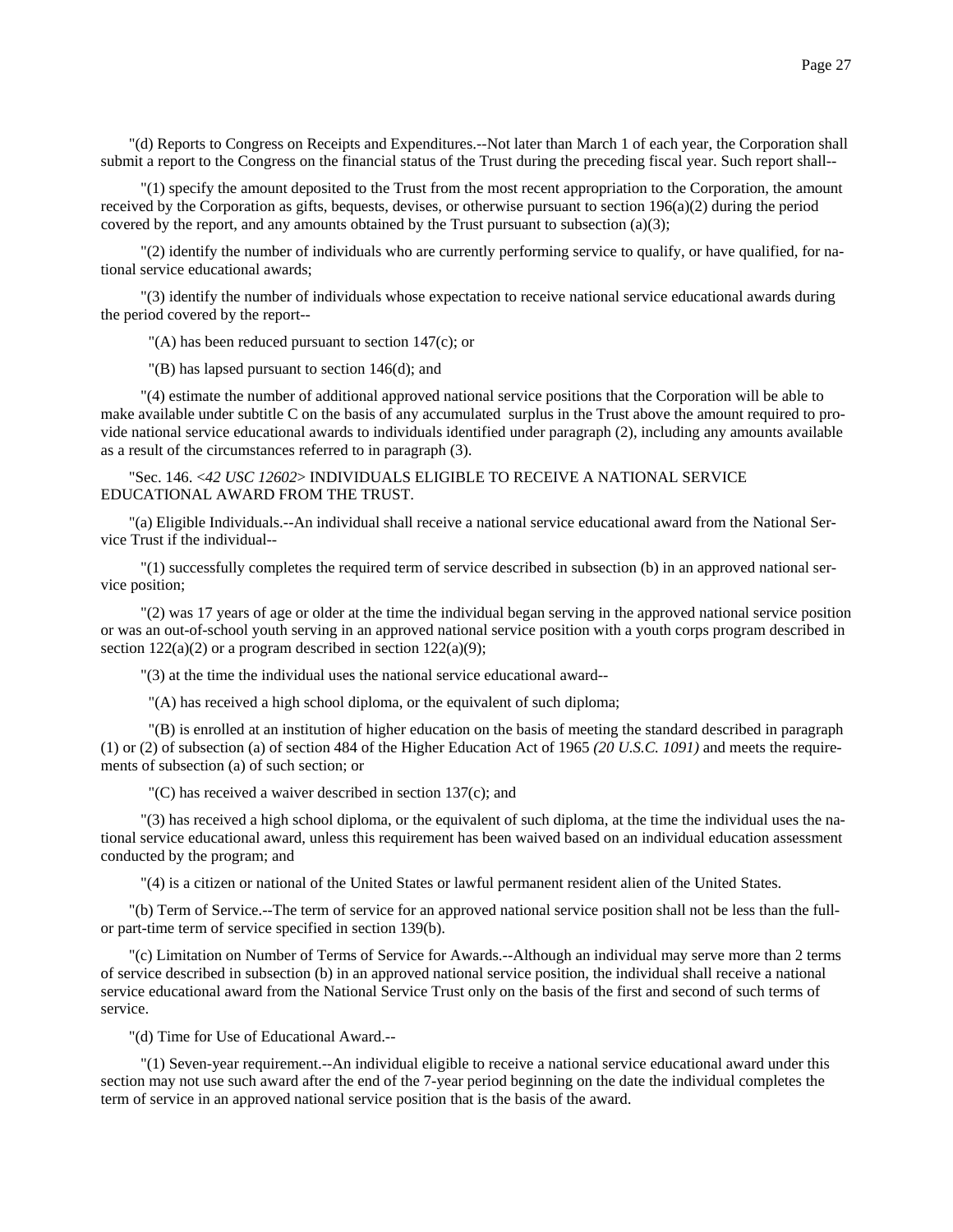"(2) Exception.--The Corporation may extend the period within which an individual may use a national service educational award if the Corporation determines that the individual--

 "(A) was unavoidably prevented from using the national service educational award during the original 7-year period; or

"(B) performed another term of service in an approved national service position during that period.

"(e) Suspension of Eligibility for Drug-Related Offenses.--

 "(1) In general.--An individual who, after qualifying under this section as an eligible individual, has been convicted under any Federal or State law of the possession or sale of a controlled substance shall not be eligible to receive a national service educational award during the period beginning on the date of such conviction and ending after the interval specified in the following table:

"If convicted of:

| The possession of a controlled substance: Ineligibility period is: |  |
|--------------------------------------------------------------------|--|
| 1 year 1 year                                                      |  |
|                                                                    |  |
|                                                                    |  |

The sale of a controlled substance:

 1st conviction ................................. 2 years 2nd conviction ................................. indefinite

 "(2) Rehabilitation.--An individual whose eligibility has been suspended under paragraph (1) shall resume eligibility before the end of the period determined under such paragraph if the individual satisfactorily completes a drug rehabilitation program that complies with such criteria as the Corporation shall prescribe for purposes of this paragraph.

 "(3) First convictions.--An individual whose eligibility has been suspended under paragraph (1) and is convicted of a first offense may resume eligibility before the end of the period determined under such paragraph if the individual demonstrates that he or she has enrolled or been accepted for enrollment in a drug rehabilitation program described in paragraph (2).

 "(4) Definitions.--As used in this subsection, the term 'controlled substance' has the meaning given in section 102(6) of the Controlled Substances Act *(21 U.S.C. 802*(6)).

 "(5) Effective date.--This subsection shall be effective upon publication by the Corporation in the Federal Register of criteria prescribed under paragraph (2).

"(f) Authority To Establish Demonstration Programs.--The Corporation may establish by regulation demonstration programs for the creation and evaluation of innovative volunteer and community service programs.

"Sec. 147. <*42 USC 12603*> DETERMINATION OF THE AMOUNT OF THE NATIONAL SERVICE EDUCATIONAL AWARD.

"(a) Amount for Full-Time National Service.--Except as provided in subsection (c), an individual described in section 146(a) who successfully completes a required term of full-time national service in an approved national service position shall receive a national service educational award having a value, for each of not more than 2 of such terms of service, equal to 90 percent of--

 "(1) one-half of an amount equal to the aggregate basic educational assistance allowance provided in *section 3015(b)(1) of title 38, United States Code* (as in effect on July 28, 1993), for the period referred to in section 3013(a)(1) of such title (as in effect on July 28, 1993), for a member of the Armed Forces who is entitled to such an allowance under section 3011 of such title and whose initial obligated period of active duty is 2 years; less

 "(2) one-half of the aggregate basic contribution required to be made by the member in section 3011(b) of such title (as in effect on July 28, 1993).

"(b) Amount for Part-Time National Service.--Except as provided in subsection (c), an individual described in section 146(a) who successfully completes a required term of part-time national service in an approved national service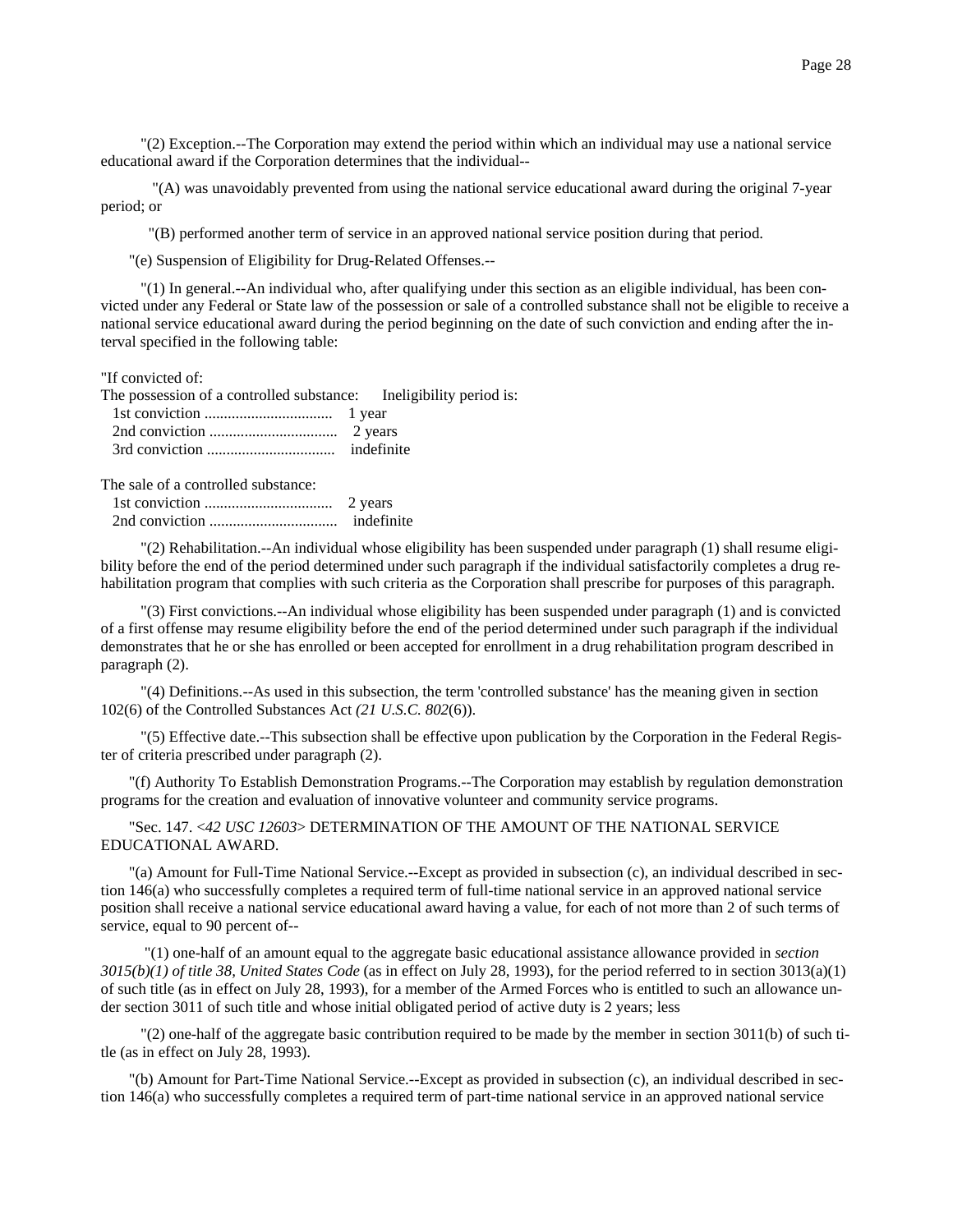"(c) Award for Partial Completion of Service.--If an individual serving in an approved national service position is released in accordance with section  $139(c)(1)(A)$  from completing the full-time or part-time term of service agreed to by the individual, the Corporation may provide the individual with that portion of the national service educational award approved for the individual that corresponds to the quantity of the term of service actually completed by the individual.

"Sec. 148. <*42 USC 12604*> DISBURSEMENT OF NATIONAL SERVICE EDUCATIONAL AWARDS.

"(a) In General.--Amounts in the Trust shall be available--

"(1) to repay student loans in accordance with subsection (b);

"(2) to pay all or part of the cost of attendance at an institution of higher education in accordance with subsection

(c);

 "(3) to pay expenses incurred in participating in an approved school-to-work program in accordance with subsection (d); and

"(4) to pay interest expenses in accordance with regulations prescribed pursuant to subsection (e).

"(b) Use of Educational Award To Repay Outstanding Student Loans.--

 "(1) Application by eligible individuals.--An eligible individual under section 146 who desires to apply the national service educational award of the individual to the repayment of qualified student loans shall submit, in a manner prescribed by the Corporation, an application to the Corporation that--

"(A) identifies, or permits the Corporation to identify readily, the holder or holders of such loans;

 "(B) indicates, or permits the Corporation to determine readily, the amounts of principal and interest outstanding on the loans;

 "(C) specifies, if the outstanding balance is greater than the amount disbursed under paragraph (2), which of the loans the individual prefers to be paid by the Corporation; and

"(D) contains or is accompanied by such other information as the Corporation may require.

 "(2) Disbursement of repayments.--Upon receipt of an application from an eligible individual of an application that complies with paragraph (1), the Corporation shall, as promptly as practicable consistent with paragraph (5), disburse the amount of the national service educational award that the eligible individual has earned. Such disbursement shall be made by check or other means that is payable to the holder of the loan and requires the endorsement or other certification by the eligible individual.

 "(3) Application of disbursed amounts.--If the amount disbursed under paragraph (2) is less than the principal and accrued interest on any qualified student loan, such amount shall be applied according to the specified priorities of the individual.

 "(4) Reports by holders.--Any holder receiving a loan payment pursuant to this subsection shall submit to the Corporation such information as the Corporation may require to verify that such payment was applied in accordance with this subsection and any regulations prescribed to carry out this subsection.

 "(5) Notification of individual.--The Corporation upon disbursing the national service educational award, shall notify the individual of the amount paid for each outstanding loan and the date of payment.

 "(6) Authority to aggregate payments.--The Corporation may, by regulation, provide for the aggregation of payments to holders under this subsection.

"(7) Definition of qualified student loans.--As used in this subsection, the term 'qualified student loans' means--

 "(A) any loan made, insured, or guaranteed pursuant to title IV of the Higher Education Act of 1965 *(20 U.S.C. 1070* et seq.), other than a loan to a parent of a student pursuant to section 428B of such Act *(20 U.S.C. 1078-2);* and

"(B) any loan made pursuant to title VII or VIII of the Public Health Service Act *(42 U.S.C. 292a* et seq.).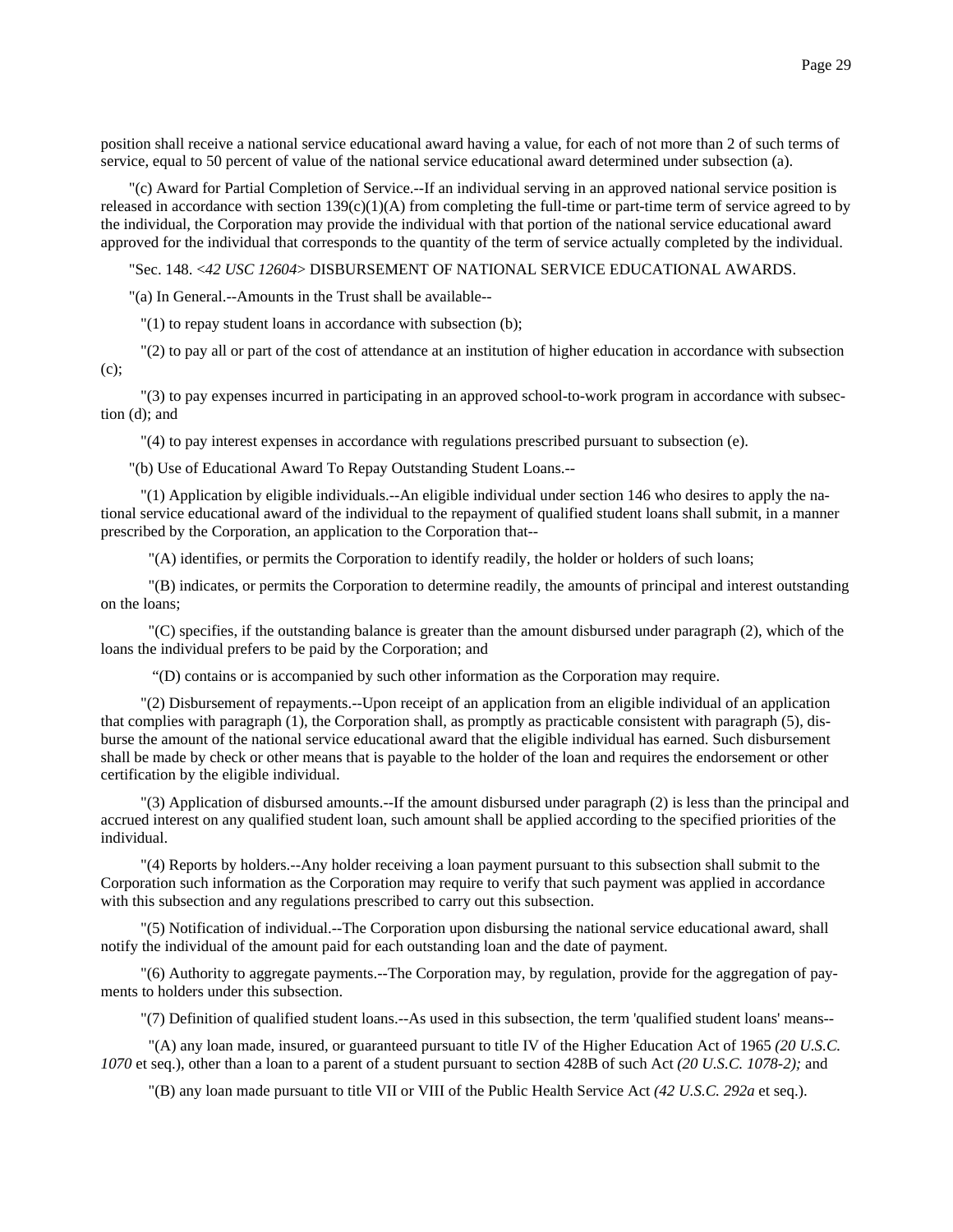"(8) Definition of holder.--As used in this subsection, the term 'holder' with respect to any eligible loan means the original lender or, if the loan is subsequently sold, transferred, or assigned to some other person, and such other person acquires a legally enforceable right to receive payments from the borrower, such other person.

"(c) Use of Educational Awards To Pay Current Educational Expenses.--

 "(1) Application by eligible individual.--An eligible individual under section 146 who desires to apply the individual's national service educational award to the payment of current full-time or part-time educational expenses shall, on a form prescribed by the Corporation, submit an application to the institution of higher education in which the student will be enrolled that contains such information as the Corporation may require to verify the individual's eligibility.

 "(2) Submission of requests for payment by institutions.--An institution of higher education that receives one or more applications that comply with paragraph (1) shall submit to the Corporation a statement, in a manner prescribed by the Corporation, that--

 "(A) identifies each eligible individual filing an application under paragraph (1) for a disbursement of the individual's national service educational award under this subsection;

 "(B) specifies the amounts for which such eligible individuals are, consistent with paragraph (6), qualified for disbursement under this subsection;

"(C) certifies that--

 "(i) the institution of higher education has in effect a program participation agreement under section 487 of the Higher Education Act of 1965 *(20 U.S.C. 1094);*

 "(ii) the institution's eligibility to participate in any of the programs under title IV of such Act *(20 U.S.C. 1070* et seq.) has not been limited, suspended, or terminated; and

 "(iii) individuals using national service educational awards received under this subtitle to pay for educational costs do not comprise more than 15 percent of the total student population of the institution; and

"(D) contains such provisions concerning financial compliance as the Corporation may require.

 "(3) Disbursement of payments.--Upon receipt of a statement from an institution of higher education that complies with paragraph (2), the Corporation shall, subject to paragraph (4), disburse the total amount of the national service educational awards for which eligible individuals who have submitted applications to that institution under paragraph (1) are scheduled to receive. Such disbursement shall be made by check or other means that is payable to the institution and requires the endorsement or other certification by the eligible individual.

 "(4) Multiple disbursements required.--The total amount required to be disbursed to an institution of higher education under paragraph (3) for any period of enrollment shall be disbursed by the Corporation in 2 or more installments, none of which exceeds 1/2 of such total amount. The interval between the first and second such installment shall not be less than 1/2 of such period of enrollment, except as necessary to permit the second installment to be paid at the beginning of the second semester, quarter, or similar division of such period of enrollment.

 "(5) Refund rules.--The Corporation shall, by regulation, provide for the refund to the Corporation (and the crediting to the national service educational award of an eligible individual) of amounts disbursed to institutions for the benefit of eligible individuals who withdraw or otherwise fail to complete the period of enrollment for which the assistance was provided. Such regulations shall be consistent with the fair and equitable refund policies required of institutions pursuant to section 484B of the Higher Education Act of 1965 *(20 U.S.C. 1091b).* Amounts refunded to the Trust pursuant to this paragraph may be used by the Corporation to fund additional approved national service positions under subtitle C.

 "(6) Maximum award.--The portion of an eligible individual's total available national service educational award that may be disbursed under this subsection for any period of enrollment shall not exceed the difference between--

 "(A) the eligible individual's cost of attendance for such period of enrollment, determined in accordance with section 472 of the Higher Education Act of 1965 *(20 U.S.C. 1087ll);* and

"(B) the sum of--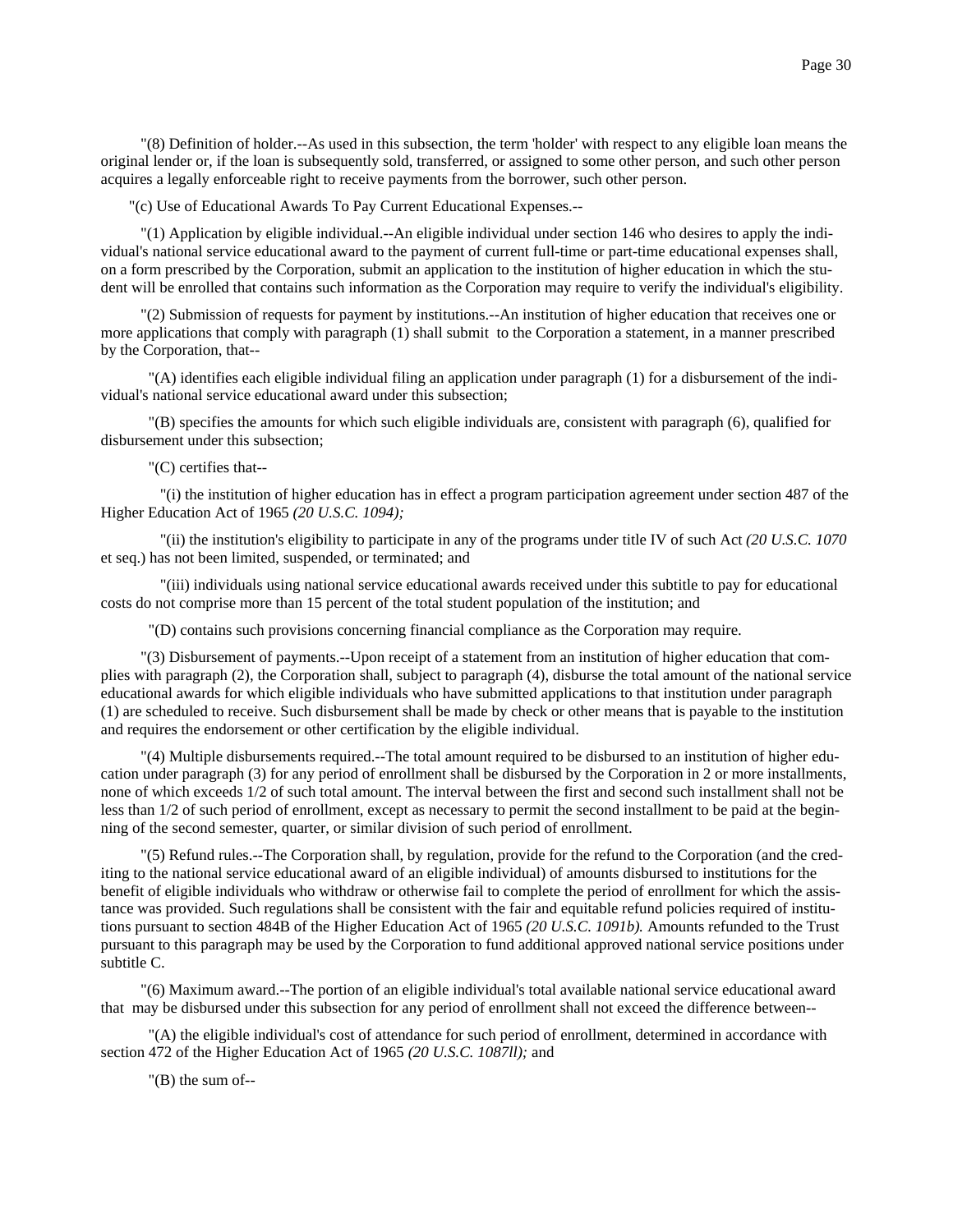"(i) the student's estimated financial assistance for such period under part A of title IV of such Act *(20 U.S.C. 1070* et seq.); and

 "(ii) the student's veterans' education benefits, determined in accordance with section 480(c) of such Act *(20 U.S.C. 1087vv*(c)).

"(d) Use of Educational Award To Participate in Approved School-to-Work Programs.--The Corporation shall by regulation provide for the payment of national service educational awards to permit eligible individuals to participate in school-to-work programs approved by the Secretaries of Labor and Education.

"(e) Interest Payments During Forbearance on Loan Repayment.--The Corporation shall provide by regulation for the payment on behalf of an eligible individual of interest that accrues during a period for which such individual has obtained forbearance in the repayment of a qualified student loan (as defined in subsection (b)(6)), if the eligible individual successfully completes the individual's required term of service (as determined under section 146(b)). Such regulations shall be prescribed after consultation with the Secretary of Education.

"(f) Exception.--With the approval of the Director, an approved national service program funded under section 121, may offer participants the option of waiving their right to receive a national service educational award in order to receive an alternative post-service benefit funded by the program entirely with non-Federal funds.

"(g) Definition of Institution of Higher Education.--Notwithstanding section 101 of this Act, for purposes of this section the term 'institution of higher education' has the meaning provided by section 481(a) of the Higher Education Act of 1965 *(20 U.S.C. 1088*(a)).".

(b) Table of Contents.--Section 1(b) of the National and Community Service Act of 1990 (Public Law 101-610; 104 Stat. 3127) is amended by striking the items relating to subtitle D of title I of such Act and inserting the following new items:

"Subtitle D--National Service Trust and Provision of National Service Educational Awards

"Sec. 145. Establishment of the National Service Trust.

"Sec. 146. Individuals eligible to receive a national service educational award from the Trust.

"Sec. 147. Determination of the amount of the national service educational award.

"Sec. 148. Disbursement of national service educational awards.".

(c) Conforming Amendments.--

 (1) Forbearance in the collection of stafford loans.--Section 428 of the Higher Education Act of 1965 *(20 U.S.C. 1078)* is amended--

 $(A)$  in subsection  $(b)(1)$ --

(i) by redesignating subparagraphs  $(W)$ ,  $(X)$ , and  $(Y)$  as subparagraphs  $(X)$ ,  $(Y)$ , and  $(Z)$ , respectively; and A

(ii) by inserting immediately after subparagraph (V) the following new subparagraph:"(W)

 (i) provides that, upon written request, a lender shall grant a borrower forbearance on such terms as are otherwise consistent with the regulations of the Secretary, during periods in which the borrower is serving in a national service position, for which the borrower receives a national service educational award under the National and Community Service Trust Act of 1993;

 "(ii) provides that clauses (iii) and (iv) of subparagraph (V) shall also apply to a forbearance granted under this subparagraph; and

 "(iii) provides that interest shall continue to accrue on a loan for which a borrower receives forbearance under this subparagraph and shall be capitalized or paid by the borrower;"; and

(B) in subsection (c)(3)(A), by striking "subsection (b)(1)(V)" and inserting "subparagraphs (V) and (W) of subsection  $(b)(1)$ ".

 (2) Eligibility for stafford loan forgiveness.--Section 428J of the Higher Education Act of 1965 *(20 U.S.C. 1078- 10)* is amended--

(A) in subsection (b)(1), by striking "October 1, 1992" and inserting "October 1, 1989"; and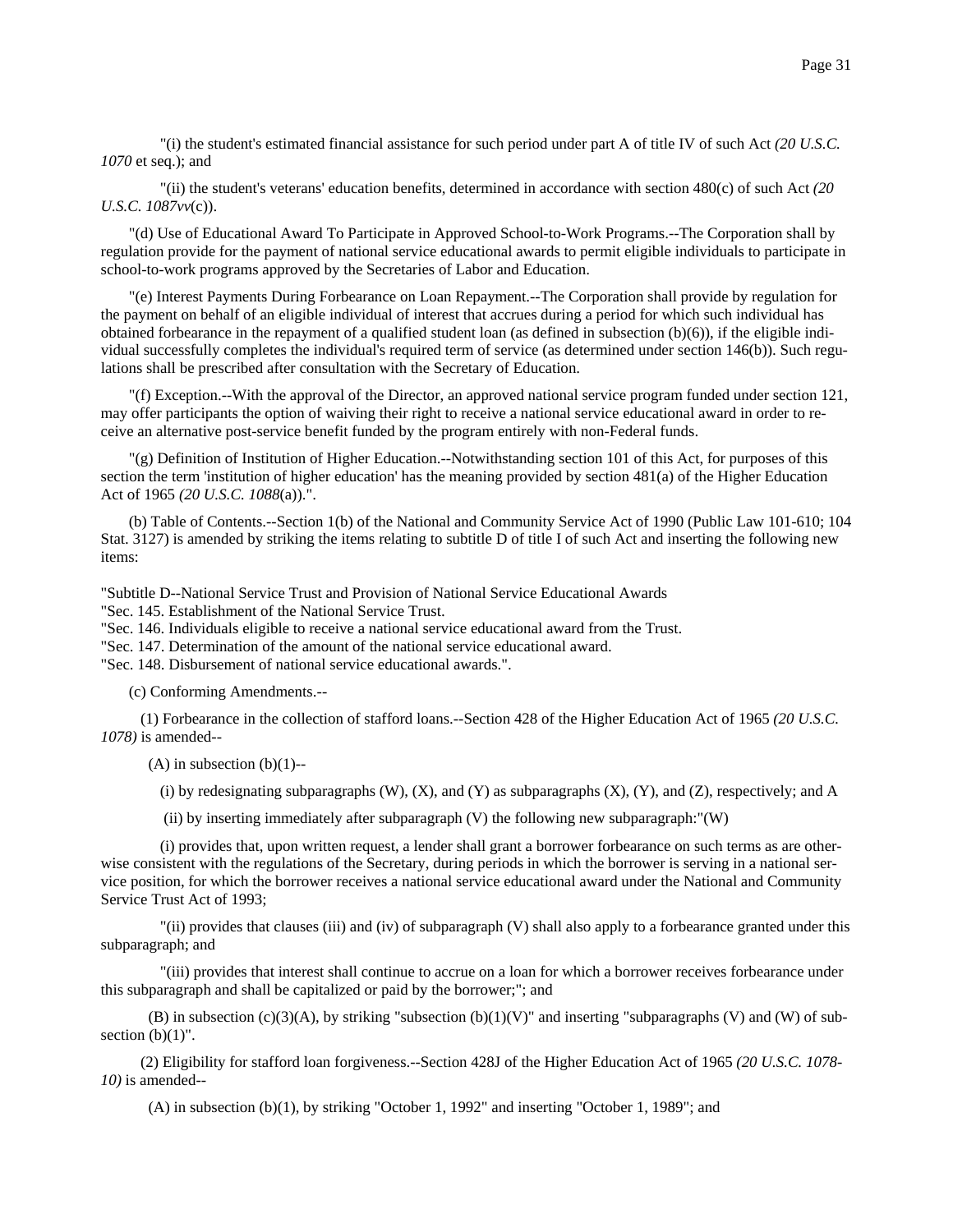(B) in subsection (c), by adding at the end the following new paragraph:

 "(5) Ineligibility of national service educational award recipients.--No student borrower may, for the same volunteer service, receive a benefit under both this section and subtitle D of title I of the National and Community Service Act of 1990 *(42 U.S.C. 12571* et seq.).".

 (3) Eligibility for perkins loan forgiveness.--Section 465(a) of the Higher Education Act of 1965 *(20 U.S.C. 1087ee*(a)) is amended by adding at the end the following new paragraph:

 "(6) No borrower may, for the same volunteer service, receive a benefit under both this section and subtitle D of title I of the National and Community Service Act of 1990 *(42 U.S.C. 12571* et seq.).".

 (4) Definition of income.--Section 480(a)(2) of the Higher Education Act of 1965 *(20 U.S.C. 1087vv*(a)(2)) is amended by inserting after "by an individual" the following: ", and no portion of a national service educational award or post-service benefit received by an individual under title I of the National and Community Service Act of 1990 *(42 U.S.C. 12571* et seq.),".

 (5) Impact on general needs analysis.--Section 480(j) of the Higher Education Act of 1965 *(20 U.S.C. 1087vv*(j)) is amended by adding at the end the following new paragraph:

 "(3) Notwithstanding paragraph (1), a national service educational award or post-service benefit under title I of the National and Community Service Act of 1990 *(42 U.S.C. 12571* et seq.) shall not be treated as financial assistance for purposes of section 471(3).".

Sec. 103. SCHOOL-BASED AND COMMUNITY-BASED SERVICE-LEARNING PROGRAMS.

(a) Amendments to Serve-America Programs.--

 (1) <*42 USC 12521* note> Purpose.--The purpose of this subsection is to improve the Serve-America programs established under part I of subtitle B of the National and Community Service Act of 1990, and to enable the Corporation for National and Community Service, and the entities receiving financial assistance under such part, to--

 (A) work with teachers in elementary schools and secondary schools within a community, and with communitybased agencies, to create and offer service-learning opportunities for all school-age youth;

 (B) educate teachers, and faculty providing teacher training and retraining, about service-learning, and incorporate service-learning opportunities into classroom teaching to strengthen academic learning;

 (C) coordinate the work of adult volunteers who work with elementary and secondary schools as part of their community service activities; and

 (D) work with employers in the communities to ensure that projects introduce the students to various careers and expose the students to needed further education and training.

 (2) Programs.--Subtitle B of title I of the National and Community Service Act of 1990 *(42 U.S.C. 12501* et seq.) <*42 USC 12501* note, 12521-12527> is amended by striking the subtitle heading and all that follows through the end of part I and inserting the following:

 "Subtitle B--School-Based and Community-Based Service-Learning Programs "PART I--SERVE-AMERICA PROGRAMS "Subpart A--School-Based Programs for Students

"Sec. 111. <42 usc 12521> AUTHORITY TO ASSIST STATES AND INDIAN TRIBES.

"(a) Use of Funds.--The Corporation, in consultation with the Secretary of Education, may make grants under section  $112(b)(1)$ , and allotments under subsections (a) and  $(b)(2)$  of section 112, to States (through State educational agencies), and to Indian tribes, to pay for the Federal share of--

 "(1) planning and building the capacity of the States or Indian tribes (which may be accomplished through grants or contracts with qualified organizations) to implement school-based service-learning programs, including--

 "(A) providing training for teachers, supervisors, personnel from community-based agencies (particularly with regard to the utilization of participants), and trainers, to be conducted by qualified individuals or organizations that have experience with service-learning;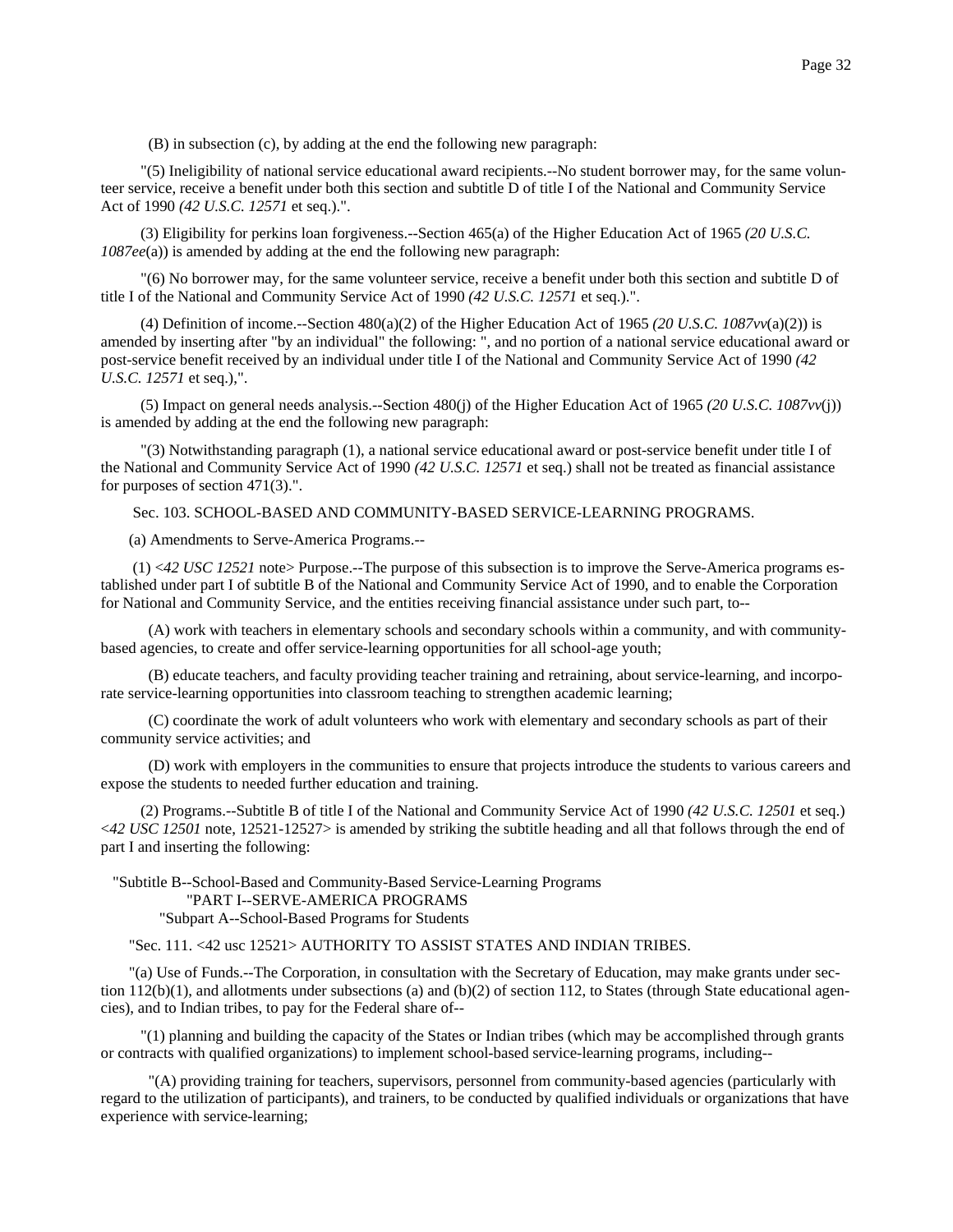"(B) developing service-learning curricula to be integrated into academic programs, including the ageappropriate learning component described in section 114(d)(2);

 "(C) forming local partnerships described in paragraph (2) or (4) to develop school-based service-learning programs in accordance with this subpart;

 "(D) devising appropriate methods for research and evaluation of the educational value of service-learning and the effect of service-learning activities on communities; and

 "(E) establishing effective outreach and dissemination of information to ensure the broadest possible involvement of community-based agencies with demonstrated effectiveness in working with school-age youth in their communities;

 "(2) implementing, operating, or expanding school-based service-learning programs, which may include paying for the cost of the recruitment, training, supervision, placement, salaries, and benefits of service-learning coordinators, through State distribution of Federal funds made available under this subpart to projects operated by local partnerships among--

"(A) local educational agencies; and

"(B) one or more community partners that--

"(i) shall include a public or private nonprofit organization that--

 "(I) has a demonstrated expertise in the provision of services to meet unmet human, educational, environmental, or public safety needs;

 "(II) was in existence at least 1 year before the date on which the organization submitted an application under section 114; and

"(III) will make projects available for participants, who shall be students; and

"(ii) may include a private for-profit business or private elementary or secondary school;

 "(3) planning of school-based service-learning programs, through State distribution of Federal funds made available under this subpart to local educational agencies, which planning may include paying for the cost of--

"(A) the salaries and benefits of service-learning coordinators; or

 "(B) the recruitment, training, supervision, and placement of service-learning coordinators who are participants in a program under subtitle C or receive a national service educational award under subtitle D,

who will identify the community partners described in paragraph (2)(B) and assist in the design and implementation of a program described in paragraph (2); and

 "(4) implementing, operating, or expanding school-based service-learning programs involving adult volunteers to utilize service-learning to improve the education of students, through State distribution of Federal funds made available under this part to local partnerships among--

"(A) local educational agencies; and

"(B) one or more--

"(i) public or private nonprofit organizations;

"(ii) other educational agencies; or

"(iii) private for-profit businesses,

that coordinate and operate projects for participants, who shall be students.

"(b) Duties of Service-Learning Coordinator.--A service-learning coordinator referred to in paragraph (2) or (3) of subsection (a) shall provide services to a local educational agency by--

 "(1) providing technical assistance and information to, and facilitating the training of, teachers who want to use service-learning in their classrooms;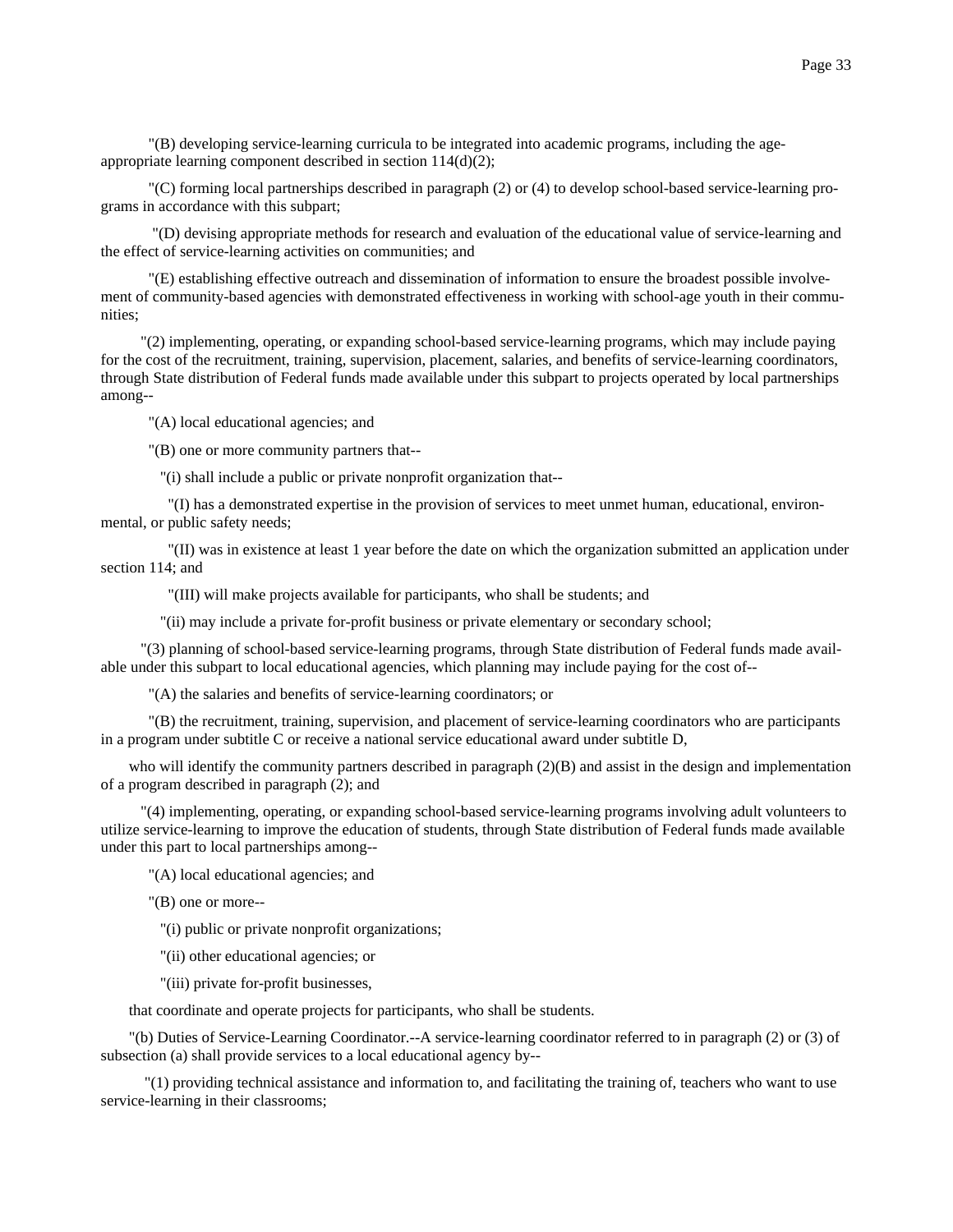"(2) assisting local partnerships described in subsection (a) in the planning, development, and execution of service-learning projects; and

"(3) carrying out such other duties as the local educational agency may determine to be appropriate.

"(c) Related Expenses.--A partnership, local educational agency, or other qualified organization that receives financial assistance under this subpart may, in carrying out the activities described in subsection (a), use such assistance to pay for the Federal share of reasonable costs related to the supervision of participants, program administration, transportation, insurance, and evaluations, and for other reasonable expenses related to the activities.

"Sec. 111A. <*42 USC 12522*> AUTHORITY TO ASSIST LOCAL APPLICANTS IN NONPARTICIPATING STATES.

"In any fiscal year in which a State does not submit an application under section 113, for an allotment under subsection (a) or (b)(2) of section 112, that meets the requirements of section 113 and such other requirements as the Chief Executive Officer may determine to be appropriate, the Corporation may use the allotment of that State to make direct grants to pay for the Federal share of the cost of--

 $\lceil$  (1) carrying out the activities described in paragraph (2) or (4) of section 111(a), to a local partnership described in such paragraph; or

 "(2) carrying out the activities described in paragraph (3) of such section, to an agency described in such paragraph,that is located in the State.

"Sec. 111B. <*42 USC 12523*> AUTHORITY TO ASSIST PUBLIC OR PRIVATE NONPROFIT ORGANIZATIONS.

"(a) In General.--The Corporation may make grants under section 112(b)(1) to public or private nonprofit organizations that--

"(1) have experience with service-learning;

 "(2) were in existence at least 1 year before the date on which the organization submitted an application under section 114(a); and

"(3) meet such other criteria as the Chief Executive Officer may establish.

"(b) Use of Funds.--Such organizations may use grants made under subsection (a) to make grants to partnerships described in paragraph  $(2)$  or  $(4)$  of section  $111(a)$  to implement, operate, or expand school-based service-learning programs as described in such section and provide technical assistance and training to appropriate persons.

## "Sec. 112. <*42 USC 12524*> GRANTS AND ALLOTMENTS.

"(a) Indian Tribes and Territories.--Of the amounts appropriated to carry out this subpart for any fiscal year, the Corporation shall reserve an amount of not more than 3 percent for payments to Indian tribes, the United States Virgin Islands, Guam, American Samoa, and the Commonwealth of the Northern Mariana Islands, to be allotted in accordance with their respective needs. The Corporation may also make payments from such amount to Palau, in accordance with its needs, until such time as the Compact of Free Association with Palau is ratified.

"(b) Grants and Allotments Through States.--The Corporation shall use the remainder of the funds appropriated to carry out this subpart for any fiscal year as follows:

 "(1) Grants.--Except as provided in paragraph (3), from 25 percent of such remainder, the Corporation may make grants, on a competitive basis, to--

"(A) States and Indian tribes; or

"(B) as described in section 111B, to grantmaking entities.

"(2) Allotments.--

 "(A) School-age youth.--Except as provided in paragraph (3), from 37.5 percent of such remainder, the Corporation shall allot to each State an amount that bears the same ratio to 37.5 percent of such remainder as the number of school-age youth in the State bears to the total number of school-age youth of all States.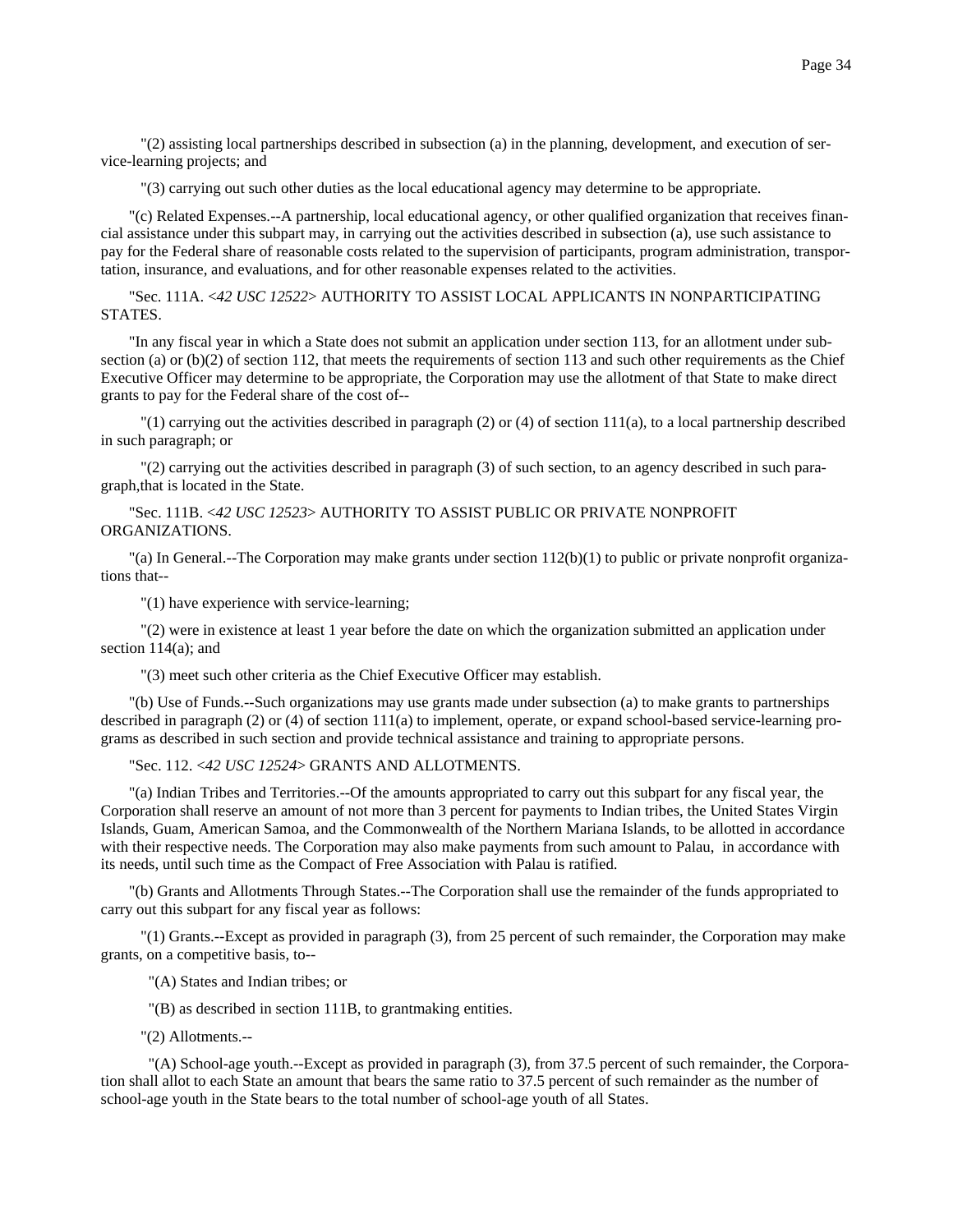"(3) Minimum amount.--No State shall receive, under paragraph (2), an allotment that is less than the allotment such State received for fiscal year 1993 under section 112(b) of this Act, as in effect on the day before the date of enactment of this part. If the amount of funds made available in a fiscal year to carry out paragraph (2) is insufficient to make such allotments, the Corporation shall make available sums from the 25 percent described in paragraph (1) for such fiscal year to make such allotments.

 $''(4)$  Definition.--Notwithstanding section 101(26), for purposes of this subsection, the term 'State' means each of the several States, the District of Columbia, and the Commonwealth of Puerto Rico.

"(c) Reallotment.--If the Corporation determines that the allotment of a State or Indian tribe under this section will not be required for a fiscal year because the State or Indian tribe does not submit an application for the allotment under section 113 that meets the requirements of such section and such other requirements as the Chief Executive Officer may determine to be appropriate, the Corporation shall, after making any grants under section 111A to a partnership or agency described in such section, make any remainder of such allotment available for reallotment to such other States, and Indian tribes, with approved applications submitted under section 113, as the Corporation may determine to be appropriate.

"(d) Exception.--Notwithstanding subsections (a) and (b), if less than \$20,000,000 is appropriated for any fiscal year to carry out this subpart, the Corporation shall award grants to States and Indian tribes, from the amount so appropriated, on a competitive basis to pay for the Federal share of the activities described in section 111.

# "Sec. 113. <*42 USC 12525*> STATE OR TRIBAL APPLICATIONS.

"(a) Submission.--To be eligible to receive a grant under section  $112(b)(1)$ , an allotment under subsection (a) or  $(b)(2)$  of section 112, a reallotment under section 112(c), or a grant under section 112(d), a State, acting through the State educational agency, or an Indian tribe, shall prepare, submit to the Corporation, and obtain approval of, an application at such time and in such manner as the Chief Executive Officer may reasonably require.

"(b) Contents.--An application that is submitted under subsection (a) with respect to service-learning programs described in section 111 shall include--

 "(1) a 3-year strategic plan, or a revision of a previously approved 3-year strategic plan, for promoting servicelearning through the programs, which plan shall contain such information as the Chief Executive Officer may reasonably require, including information demonstrating that the programs will be carried out in a manner consistent with the approved strategic plan;

## "(2) assurances that--

 "(A) the applicant will keep such records and provide such information to the Corporation with respect to the programs as may be required for fiscal audits and program evaluation; and

 "(B) the applicant will comply with the nonduplication and nondisplacement requirements of section 177 and the grievance procedure requirements of section 176(f); and

"(3) such additional information as the Chief Executive Officer may reasonably require.

#### "Sec. 114. <*42 USC 12526*> LOCAL APPLICATIONS.

"(a) Application to Corporation To Make Grants for School-Based Service-Learning Programs.--

 "(1) In general.--To be eligible to receive a grant in accordance with section 111B(a) to make grants relating to school-based service-learning programs described in section 111(a), a grantmaking entity shall prepare, submit to the Corporation, and obtain approval of, an application.

 "(2) Submission.--Such application shall be submitted at such time and in such manner, and shall contain such information, as the Chief Executive Officer may reasonably require. Such application shall include a proposal to assist such programs in more than 1 State.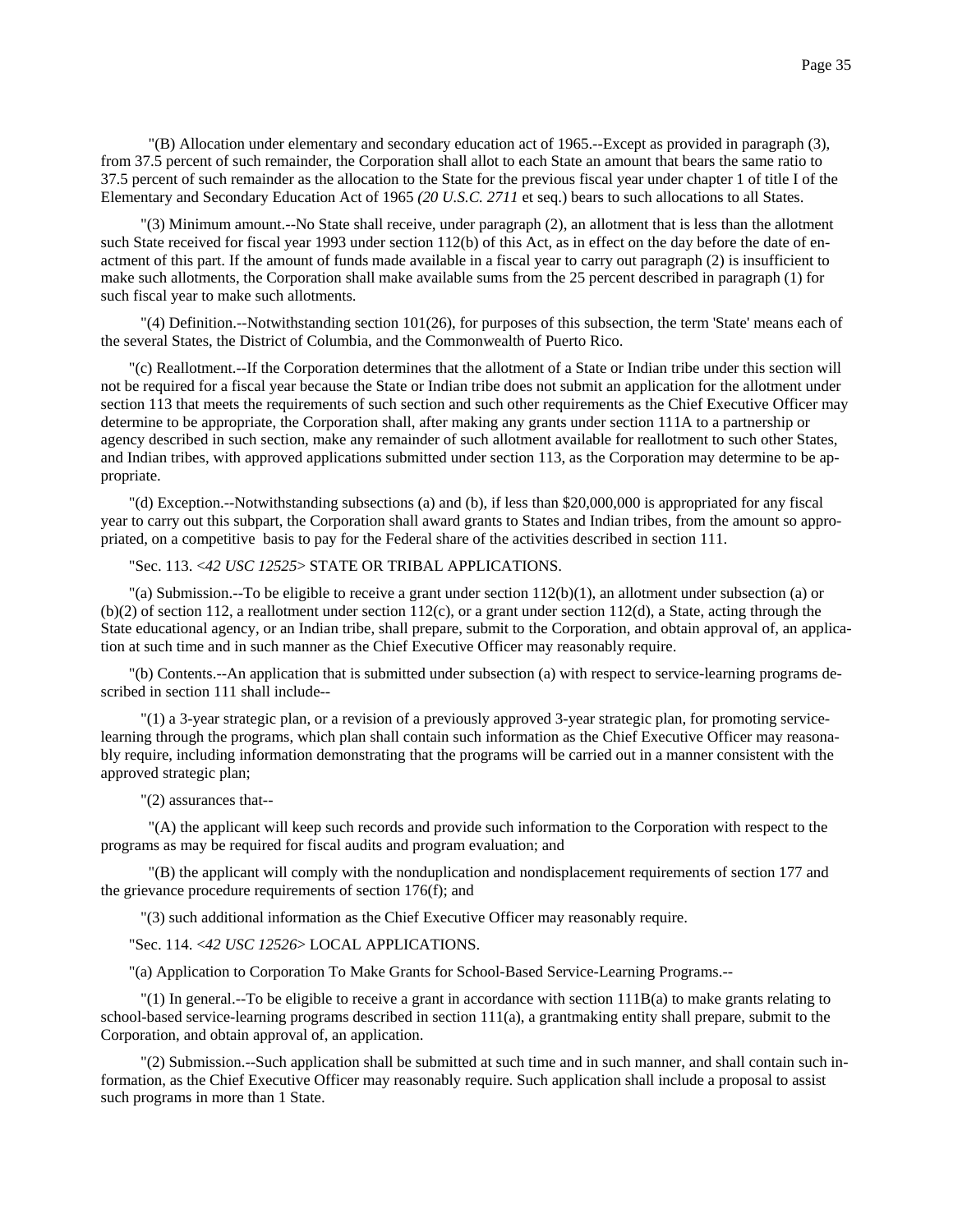"(b) Direct Application to Corporation To Carry Out School-Based Service-Learning Programs in Nonparticipating States.--To be eligible to receive a grant from the Corporation in the circumstances described in section 111A to carry out an activity as described in such section, a partnership or agency described in such section shall prepare, submit to the Corporation, and obtain approval of, an application. Such application shall be submitted at such time and in such manner, and shall contain such information, as the Chief Executive Officer may reasonably require.

"(c) Application to State or Indian Tribe To Receive Assistance To Carry Out School-Based Service-Learning Programs.--

"(1) In general.--Any--

 "(A) qualified organization that desires to receive financial assistance under this subpart from a State or Indian tribe for an activity described in section  $111(a)(1)$ ;

 $\Gamma(B)$  partnership described in section 111(a)(2) that desires to receive such assistance from a State, Indian tribe, or grantmaking entity for an activity described in section  $111(a)(2)$ ;

"(C) agency described in section  $111(a)(3)$  that desires to receive such assistance from a State or Indian tribe for an activity described in such section; or

 $\Gamma(D)$  partnership described in section 111(a)(4) that desires to receive such assistance from a State or Indian tribe for an activity described in such section,

to be carried out through a service-learning program described in section 111, shall prepare, submit to the State educational agency, Indian tribe, or grantmaking entity, and obtain approval of, an application for the program.

 "(2) Submission.--Such application shall be submitted at such time and in such manner, and shall contain such information, as the agency, tribe, or entity may reasonably require.

"(d) Regulations.--The Corporation shall by regulation establish standards for the information and assurances required to be contained in an application submitted under subsection (a) or (b) with respect to a service-learning program described in section 111, including, at a minimum, assurances that--

 "(1) prior to the placement of a participant, the entity carrying out the program will consult with the appropriate local labor organization, if any, representing employees in the area who are engaged in the same or similar work as that proposed to be carried out by such program, to prevent the displacement and protect the rights of such employees;

 "(2) the entity carrying out the program will develop an age-appropriate learning component for participants in the program that shall include a chance for participants to analyze and apply their service experiences; and

 "(3) the entity carrying out the program will comply with the nonduplication and nondisplacement requirements of section 177 and the grievance procedure requirements of section 176(f).

"(e) Limitation on Same Project in Multiple Applications.--No applicant shall submit an application under section 113 or this section, and the Corporation shall reject an application that is submitted under section 113 or this section, if the application describes a project proposed to be conducted using assistance requested by the applicant and the project is already described in another application pending before the Corporation.

"Sec. 115. <*42 USC 12527*> CONSIDERATION OF APPLICATIONS.

"(a) Criteria for Applications.--In approving applications for financial assistance under subsection (a), (b), (c), or (d) of section 112, the Corporation shall consider such criteria with respect to sustainability, replicability, innovation, and quality of programs under this subpart as the Chief Executive Officer may by regulation specify. In providing assistance under this subpart, a State educational agency, Indian tribe, or grantmaking entity shall consider such criteria.

 "(b) Priority for Local Applications.--In providing assistance under this subpart, a State educational agency or Indian tribe, or the Corporation if section 111A or 111B applies, shall give priority to entities that submit applications under section 114 with respect to service-learning programs described in section 111 that--

"(1) involve participants in the design and operation of the program;

"(2) are in the greatest need of assistance, such as programs targeting low-income areas;

 $"(3)$  involve--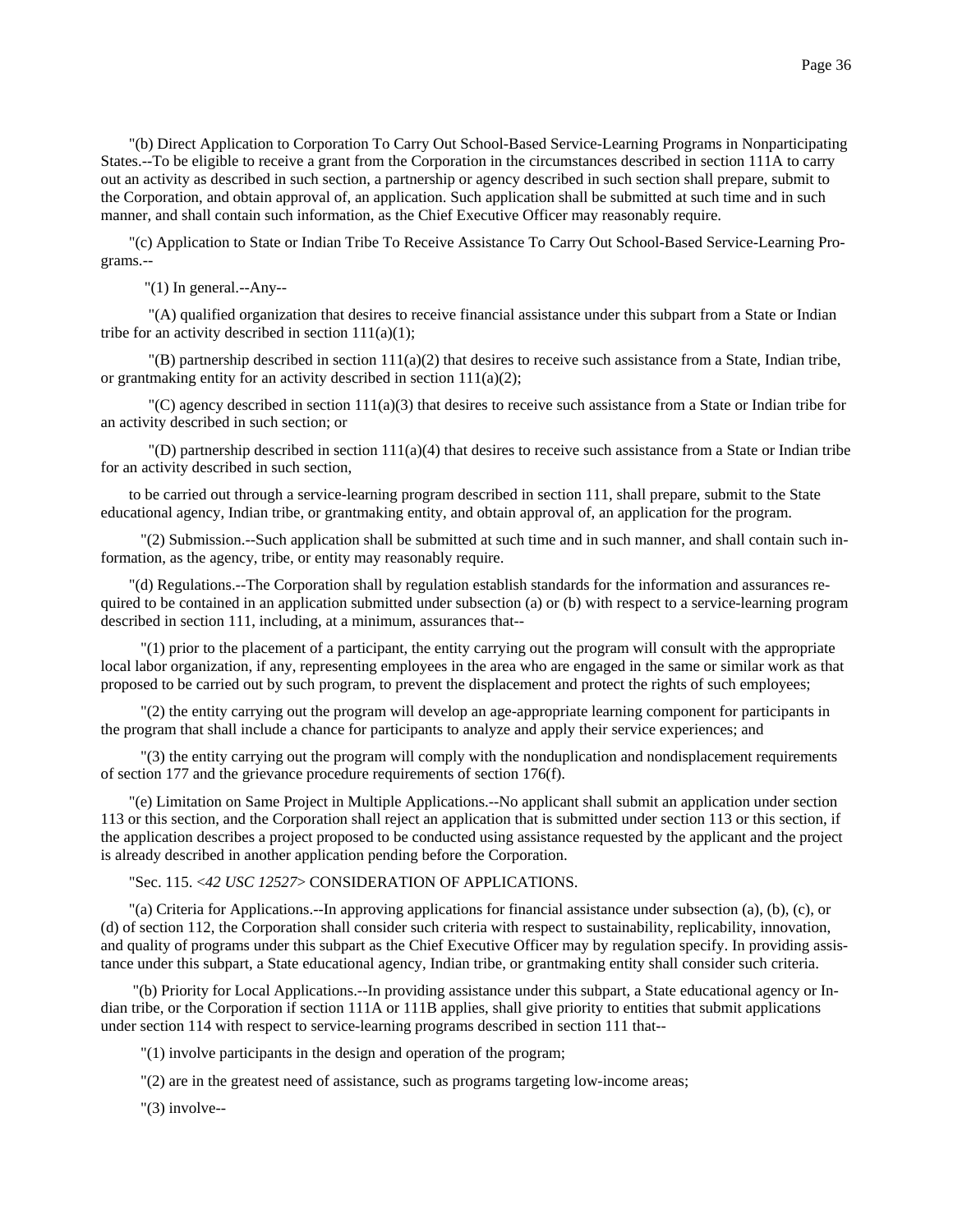"(A) students from public elementary or secondary schools, and students from private elementary or secondary schools, serving together; or

 "(B) students of different ages, races, sexes, ethnic groups, disabilities, or economic backgrounds, serving together; or

"(4) are integrated into the academic program of the participants.

"(c) Rejection of Applications.--If the Corporation rejects an application submitted by a State under section 113 for an allotment under section  $112(b)(2)$ , the Corporation shall promptly notify the State of the reasons for the rejection of the application. The Corporation shall provide the State with a reasonable opportunity to revise and resubmit the application and shall provide technical assistance, if needed, to the State as part of the resubmission process. The Corporation shall promptly reconsider such resubmitted application.

"Sec. 115A. <*42 USC 12528*> PARTICIPATION OF STUDENTS AND TEACHERS FROM PRIVATE SCHOOLS.

"(a) In General.--To the extent consistent with the number of students in the State or Indian tribe or in the school district of the local educational agency involved who are enrolled in private nonprofit elementary and secondary schools, such State, Indian tribe, or agency shall (after consultation with appropriate private school representatives) make provision--

 "(1) for the inclusion of services and arrangements for the benefit of such students so as to allow for the equitable participation of such students in the programs implemented to carry out the objectives and provide the benefits described in this subpart; and

 "(2) for the training of the teachers of such students so as to allow for the equitable participation of such teachers in the programs implemented to carry out the objectives and provide the benefits described in this subpart.

"(b) Waiver.--If a State, Indian tribe, or local educational agency is prohibited by law from providing for the participation of students or teachers from private nonprofit schools as required by subsection (a), or if the Corporation determines that a State, Indian tribe, or local educational agency substantially fails or is unwilling to provide for such participation on an equitable basis, the Chief Executive Officer shall waive such requirements and shall arrange for the provision of services to such students and teachers. Such waivers shall be subject to consultation, withholding, notice, and judicial review requirements in accordance with paragraphs (3) and (4) of section 1017(b) of the Elementary and Secondary Education Act of 1965 *(20 U.S.C. 2727*(b)).

"Sec. 116. <*42 USC 12529*> FEDERAL, STATE, AND LOCAL CONTRIBUTIONS.

"(a) Share.--

 "(1) In general.--The Federal share attributable to this subpart of the cost of carrying out a program for which a grant or allotment is made under this subpart may not exceed--

 "(A) 90 percent of the total cost of the program for the first year for which the program receives assistance under this subpart;

 "(B) 80 percent of the total cost of the program for the second year for which the program receives assistance under this subpart;

 "(C) 70 percent of the total cost of the program for the third year for which the program receives assistance under this subpart; and

 "(D) 50 percent of the total cost of the program for the fourth year, and for any subsequent year, for which the program receives assistance under this subpart.

 "(2) Calculation.--In providing for the remaining share of the cost of carrying out such a program, each recipient of assistance under this subpart--

 "(A) shall provide for such share through a payment in cash or in kind, fairly evaluated, including facilities, equipment, or services; and

 "(B) may provide for such share through State sources, local sources, or Federal sources (other than funds made available under the national service laws).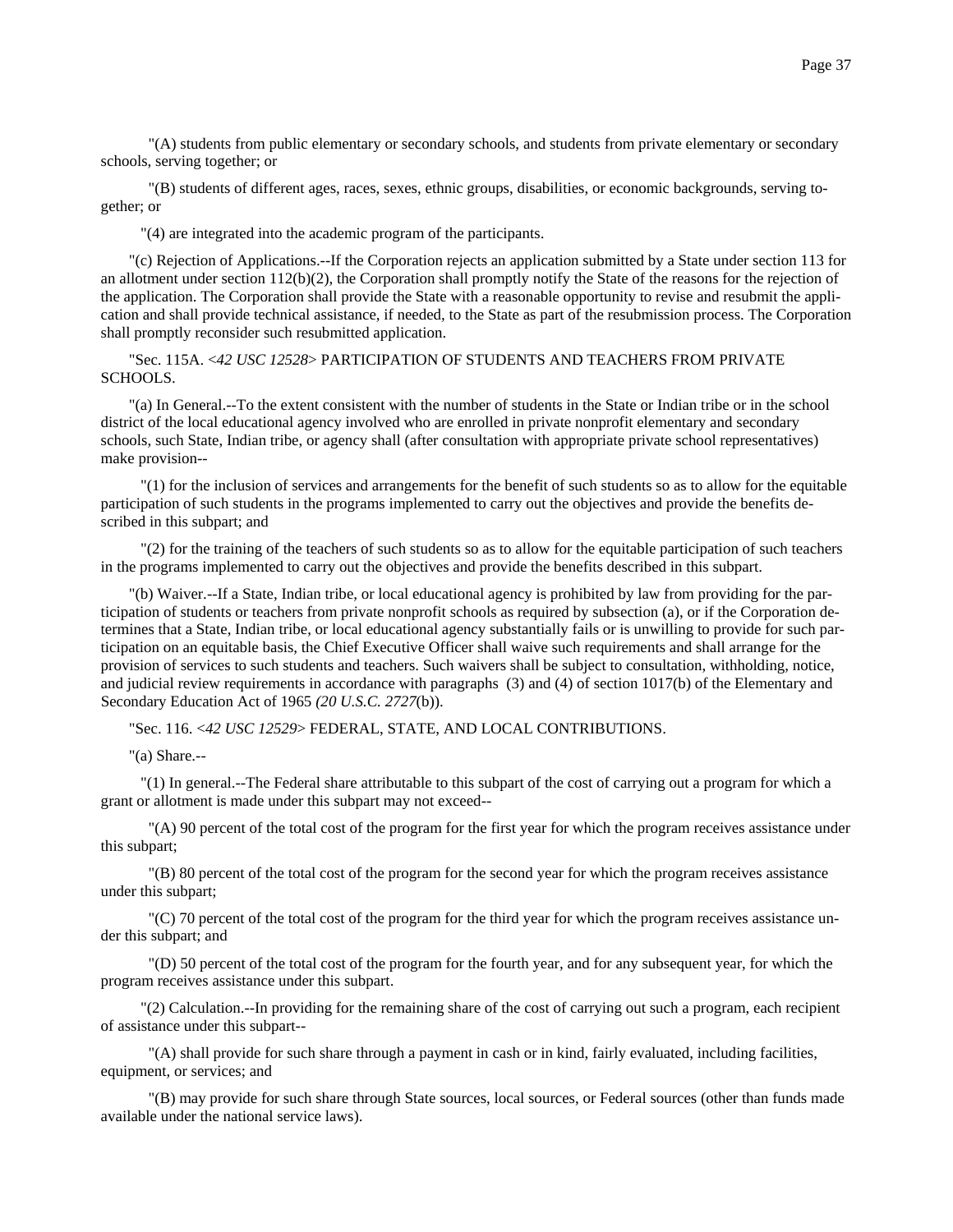"(b) Waiver.--The Chief Executive Officer may waive the requirements of subsection (a) in whole or in part with respect to any such program in any fiscal year if the Corporation determines that such a waiver would be equitable due to a lack of available financial resources at the local level.

"Sec. 116A. <*42 USC 12530*> LIMITATIONS ON USES OF FUNDS.

"(a) Administrative Costs.--

 "(1) Limitation.--Not more than 5 percent of the amount of assistance provided to a State educational agency, Indian tribe, or grantmaking entity that is the original recipient of a grant or allotment under subsection (a), (b), (c), or (d) of section 112 for a fiscal year may be used to pay for administrative costs incurred by--

"(A) the original recipient; or

"(B) the entity carrying out the service-learning programs supported with the assistance.

"(2) Rules on use.--The Chief Executive Officer may by rule prescribe the manner and extent to which--

"(A) such assistance may be used to cover administrative costs; and

"(B) that portion of the assistance available to cover administrative costs should be distributed between--

"(i) the original recipient; and

"(ii) the entity carrying out the service-learning programs supported with the assistance.

"(b) Capacity-Building Activities.--

 "(1) In general.--Except as provided in paragraph (2), not less than 10 percent and not more than 15 percent of the amount of assistance provided to a State educational agency or Indian tribe that is the original recipient of a grant or allotment under subsection (a), (b), (c), or (d) of section 112 for a fiscal year may be used to build capacity through training, technical assistance, curriculum development, and coordination activities, described in section  $111(a)(1)$ .

 "(2) Waiver.--The Chief Executive Officer may waive the requirements of paragraph (1) in order to permit an agency or a tribe to use not less than 10 percent and not more than 20 percent of such amount to build capacity as provided in paragraph (1). To be eligible to receive such a waiver such an agency or tribe shall submit an application to the Chief Executive Officer at such time, in such manner, and containing such information as the Chief Executive Officer may require.

"(c) Local Uses of Funds.--Funds made available under this subpart may not be used to pay any stipend, allowance, or other financial support to any student who is a participant under this subtitle, except reimbursement for transportation, meals, and other reasonable out-of-pocket expenses directly related to participation in a program assisted under this subpart.

"Sec. 116B. <*42 USC 12531*> DEFINITIONS.

"As used in this subpart:

"(1) Grantmaking entity.--The term 'grantmaking entity' means an organization described in section 111B(a).

"(2) School-based.--The term 'school-based' means based in an elementary school or a secondary school.

 "(3) Student.--Notwithstanding section 101(29), the term 'student' means an individual who is enrolled in an elementary or secondary school on a full- or part-time basis.

"Subpart B--Community-Based Service Programs for School-Age Youth

"Sec. 117. <*42 USC 12541*> DEFINITIONS.

"As used in this subpart:

 "(1) Community-based service program.--The term 'community-based service program' means a program described in section  $117A(b)(1)(A)$ .

"(2) Grantmaking entity.--The term 'grantmaking entity' means a qualified organization that--

 $\Gamma(A)$  submits an application under section 117C(a) to make grants to qualified organizations;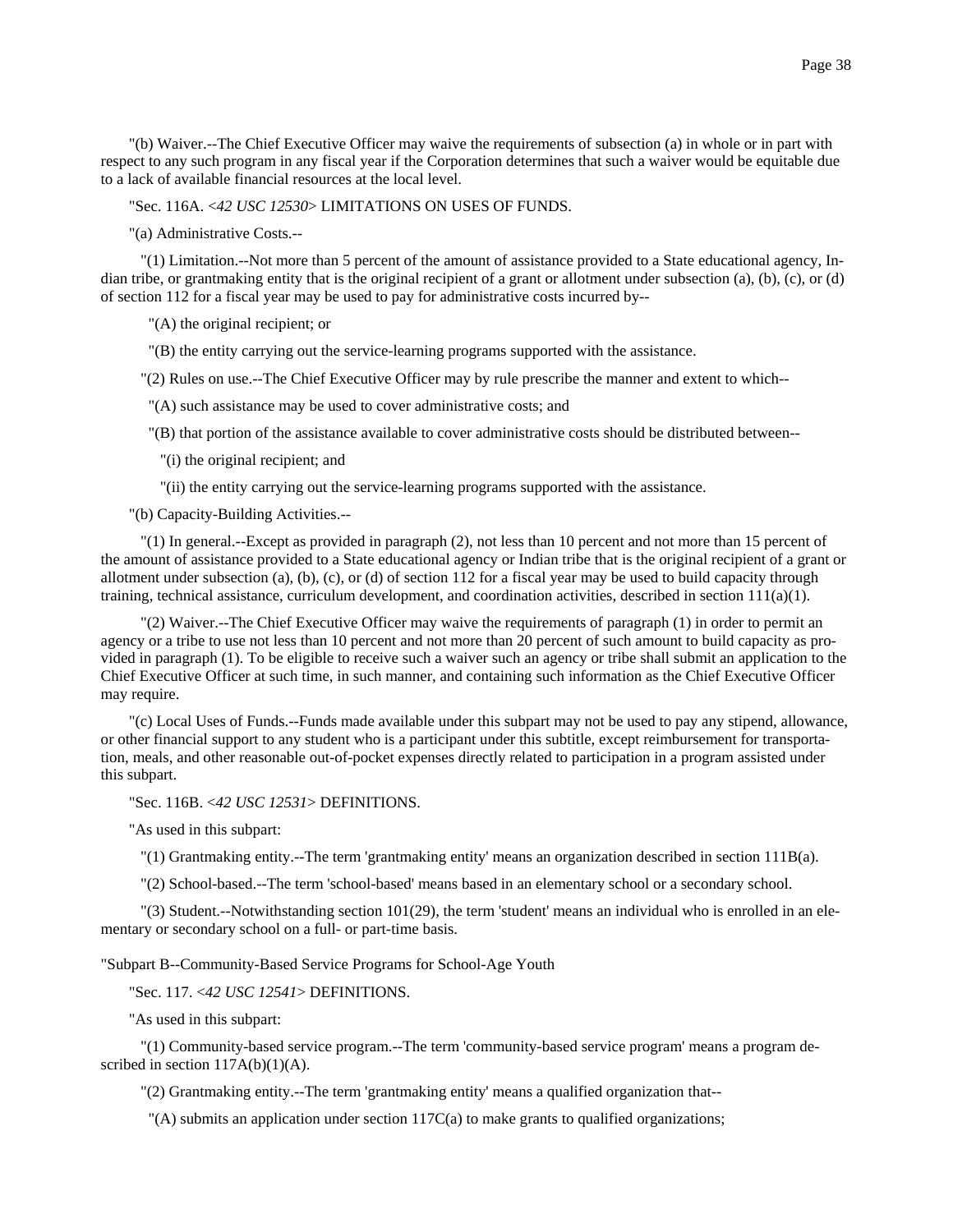"(B) was in existence at least 1 year before the date on which the organization submitted the application; and

"(C) meets such other criteria as the Chief Executive Officer shall establish.

 "(3) Qualified organization.--The term 'qualified organization' means a public or private nonprofit organization with experience working with school-age youth that meets such criteria as the Chief Executive Officer may establish.

"Sec. 117A. <*42 USC 12542*> GENERAL AUTHORITY.

"(a) Grants.--From the funds appropriated to carry out this subpart for a fiscal year, the Corporation may make grants to State Commissions, grantmaking entities, and qualified organizations to pay for the Federal share of the implementation, operation, expansion, or replication of community-based service programs.

"(b) Use of Funds.--

 "(1) State commissions and grantmaking entities.--A State Commission or grantmaking entity may use a grant made under subsection (a)--

 "(A) to make a grant to a qualified organization to implement, operate, expand, or replicate a community-based service program that provides for meaningful human, educational, environmental, or public safety service by participants, who shall be school-age youth; or

"(B) to provide training and technical assistance to such an organization.

 "(2) Qualified organizations.--A qualified organization, other than a grantmaking entity, may use a grant made under subsection (a) to implement, operate, expand, or replicate a program described in paragraph (1)(A).

"Sec. 117B. <*42 USC 12543*> STATE APPLICATIONS.

"(a) In General.--To be eligible to receive a grant under section 117A(a), a State Commission shall prepare, submit to the Corporation, and obtain approval of, an application.

"(b) Submission.--Such application shall be submitted to the Corporation at such time and in such manner, and shall contain such information, as the Chief Executive Officer may reasonably require.

"(c) Contents.--Such an application shall include, at a minimum, a State plan that contains the information and assurances described in section 117C(d) with respect to each community-based service program proposed to be carried out through funding distributed by the State Commission under this subpart.

"Sec. 117C. <*42 USC 12544*> LOCAL APPLICATIONS.

"(a) Application to Corporation To Make Grants for Community-Based Service Programs.--To be eligible to receive a grant from the Corporation under section  $117A(a)$  to make grants under section  $117A(b)(1)$ , a grantmaking entity shall prepare, submit to the Corporation, and obtain approval of, an application that proposes a community-based service program to be carried out through grants made to qualified organizations. Such application shall be submitted at such time and in such manner, and shall contain such information, as the Chief Executive Officer may reasonably require.

"(b) Direct Application to Corporation To Carry Out Community-Based Service Programs.--To be eligible to receive a grant from the Corporation under section  $117A(a)$  to implement, operate, expand, or replicate a community service program, a qualified organization shall prepare, submit to the Corporation, and obtain approval of, an application that proposes a community-based service program to be carried out at multiple sites, or that proposes an innovative community-based service program. Such application shall be submitted at such time and in such manner, and shall contain such information, as the Chief Executive Officer may reasonably require.

"(c) Application to State Commission or Grantmaking Entity To Receive Grants To Carry Out Community-Based Service Programs.--To be eligible to receive a grant from a State Commission or grantmaking entity under section 117A(b)(1), a qualified organization shall prepare, submit to the Commission or entity, and obtain approval of, an application. Such application shall be submitted at such time and in such manner, and shall contain such information, as the Commission or entity may reasonably require.

"(d) Regulations.--The Corporation shall by regulation establish standards for the information and assurances required to be contained in an application submitted under subsection (a) or (b) with respect to a community-based service program, including, at a minimum--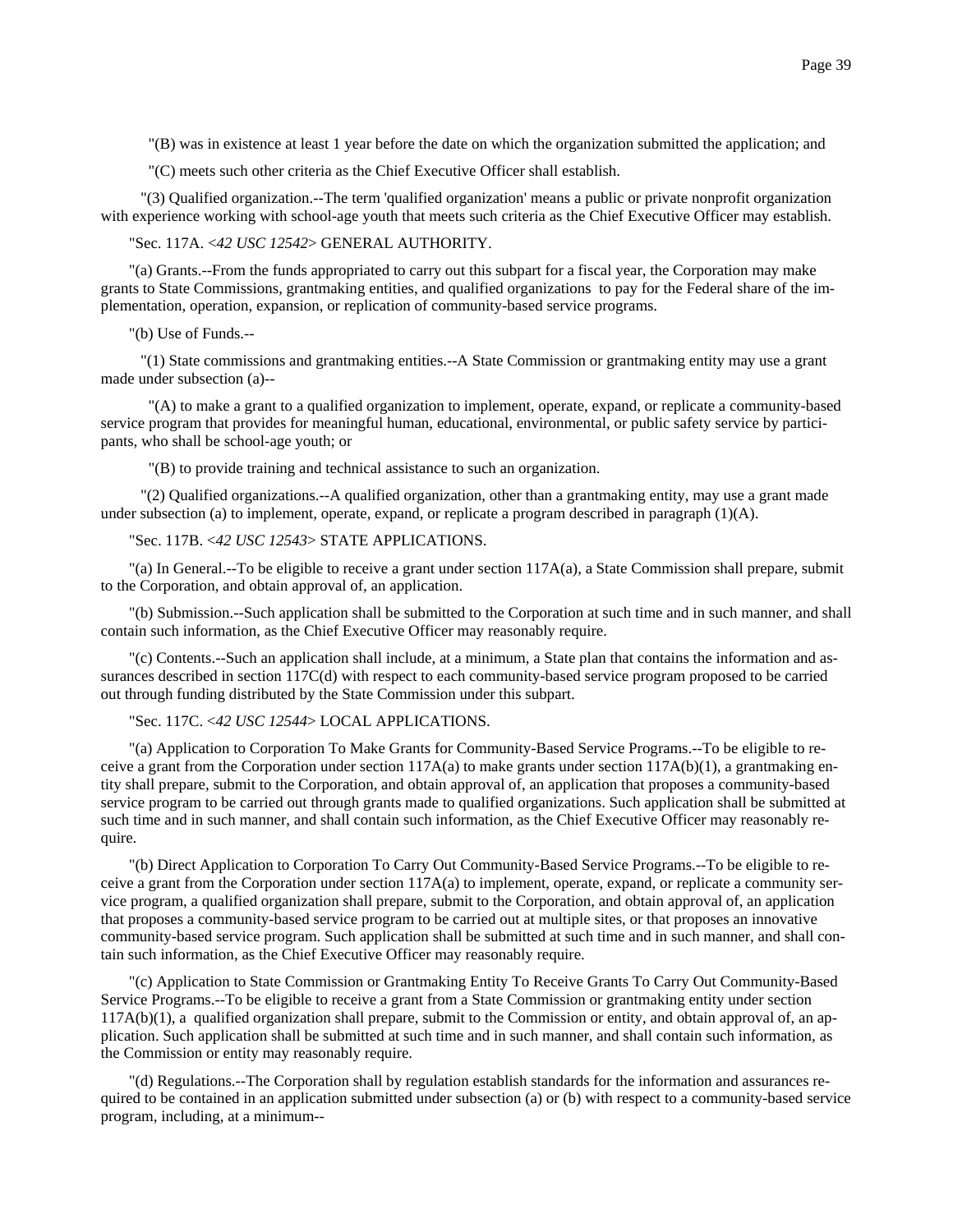"(1) an assurance that the entity carrying out the program proposed by the applicant will comply with the nonduplication and nondisplacement provisions of section 177 and the grievance procedure requirements of section 176(f);

 "(2) an assurance that the entity carrying out the program will, prior to placing a participant in the program, consult with the appropriate local labor organization, if any, representing employees in the area in which the program will be carried out that are engaged in the same or similar work as the work proposed to be carried out by the program, to prevent the displacement of such employees; and

 "(3) in the case of an application submitted by a grantmaking entity, information demonstrating that the entity will make grants for a program to--

 $\Gamma(A)$  carry out activities described in section 117A(b)(1) in two or more States, under circumstances in which the activities carried out under such program can be carried out more efficiently through one program than through two or more programs; and

 "(B) carry out the same activities, such as training activities or activities related to exchanging information on service experiences, through each of the projects assisted through the program.

"(e) Limitation on Same Project in Multiple Applications.--No applicant shall submit an application under section 117B or this section, and the Corporation shall reject an application that is submitted under section 117B or this section, if the application describes a project proposed to be conducted using assistance requested by the applicant and the project is already described in another application pending before the Corporation.

"Sec. 117D. <*42 USC 12545*> CONSIDERATION OF APPLICATIONS.

"(a) Application of Criteria.--The Corporation shall apply the criteria described in subsection (b) in determining whether to approve an application submitted under section 117B or under subsection (a) or (b) of section 117C and to provide assistance under section 117A to the applicant on the basis of the application.

"(b) Assistance Criteria.--In evaluating such an application with respect to a program under this subpart, the Corporation shall consider the criteria established for national service programs under section 133(c).

"(c) Application to Subgrants.--A State Commission or grantmaking entity shall apply the criteria described in subsection (b) in determining whether to approve an application under section 117C(c) and to make a grant under section 117A(b)(1) to the applicant on the basis of the application.

"Sec. 117E. <*42 USC 12546*> FEDERAL, STATE, AND LOCAL CONTRIBUTIONS.

"(a) Federal Share.--

 "(1) In general.--The Federal share attributable to this subpart of the cost of carrying out a program for which a grant is made under this subpart may not exceed the percentage specified in subparagraph (A), (B), (C), or (D) of section  $116(a)(1)$ , as appropriate.

"(2) Calculation.--Each recipient of assistance under this subpart shall comply with section 116(a)(2).

"(b) Waiver.--The Chief Executive Officer may waive the requirements of subsection (a), in whole or in part, as provided in section 116(b).

"Sec. 117F. <*42 USC 12547*> LIMITATIONS ON USES OF FUNDS.

"(a) Administrative Costs.--Not more than 5 percent of the amount of assistance provided to a State Commission, grantmaking entity, or qualified organization that is the original recipient of a grant under section  $117A(a)$  for a fiscal year may be used to pay for administrative costs incurred by--

"(1) the original recipient; or

"(2) the entity carrying out the community-based service programs supported with the assistance.

"(b) Rules on Use.--The Chief Executive Officer may by rule prescribe the manner and extent to which--

"(1) such assistance may be used to cover administrative costs; and

"(2) that portion of the assistance available to cover administrative costs should be distributed between--

"(A) the original recipient; and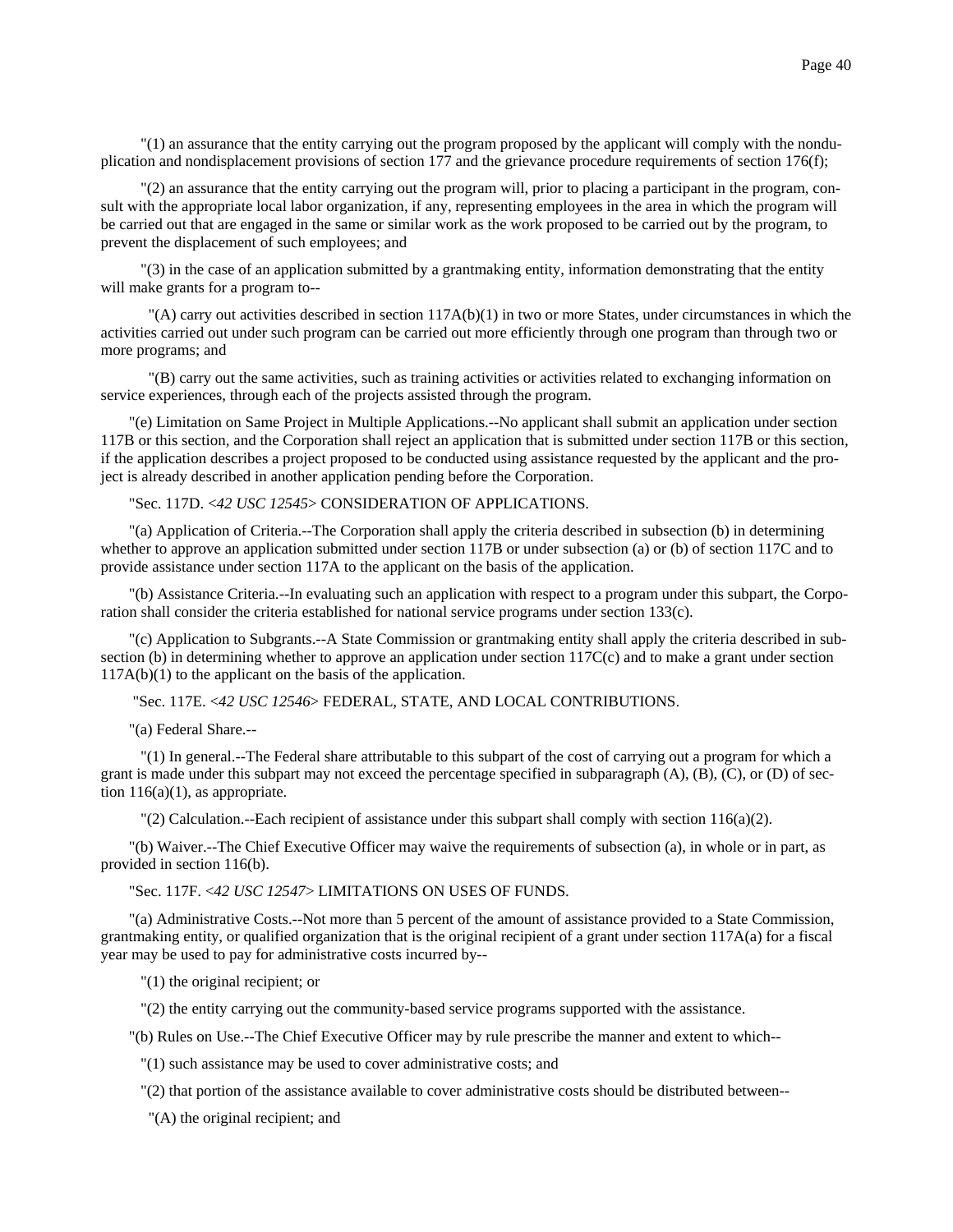"(B) the entity carrying out the community-based service programs supported with the assistance.

"Subpart C--Clearinghouse

"Sec. 118. <*42 USC 12551*> SERVICE-LEARNING CLEARINGHOUSE.

"(a) In General.--The Corporation shall provide financial assistance, from funds appropriated to carry out subtitle H, to organizations described in subsection (b) to establish a clearinghouse, which shall carry out activities, either directly or by arrangement with another such organization, with respect to information about service-learning.

"(b) Public or Private Nonprofit Organizations.--Public or private nonprofit organizations that have extensive experience with service-learning, including use of adult volunteers to foster service-learning, shall be eligible to receive assistance under subsection (a).

"(c) Function of Clearinghouse.--An organization that receives assistance under subsection (a) may--

"(1) assist entities carrying out State or local service-learning programs with needs assessments and planning;

"(2) conduct research and evaluations concerning service-learning;

 "(3)(A) provide leadership development and training to State and local service-learning program administrators, supervisors, service sponsors, and participants; and

 "(B) provide training to persons who can provide the leadership development and training described in subparagraph (A);

 "(4) facilitate communication among entities carrying out service-learning programs and participants in such programs;

 "(5) provide information, curriculum materials, and technical assistance relating to planning and operation of service-learning programs, to States and local entities eligible to receive financial assistance under this title;

 "(6) provide information regarding methods to make service-learning programs accessible to individuals with disabilities;

 "(7)(A) gather and disseminate information on successful service-learning programs, components of such successful programs, innovative youth skills curricula related to service-learning, and service-learning projects; and

"(B) coordinate the activities of the Clearinghouse with appropriate entities to avoid duplication of effort;

 "(8) make recommendations to State and local entities on quality controls to improve the quality of servicelearning programs;

"(9) assist organizations in recruiting, screening, and placing service-learning coordinators; and

"(10) carry out such other activities as the Chief Executive Officer determines to be appropriate.".

(b) Higher Education Innovative Projects.--Subtitle B of title I of the National and Community Service Act of 1990 *(42 U.S.C. 12531* et seq.) <*42 USC 12531*> is amended by striking part II and inserting the following:

### "PART II--HIGHER EDUCATION INNOVATIVE PROGRAMS FOR COMMUNITY SERVICE

"Sec. 119. <*42 USC 12561*> HIGHER EDUCATION INNOVATIVE PROGRAMS FOR COMMUNITY SERVICE.

"(a) Purpose.--It is the purpose of this part to expand participation in community service by supporting innovative community service programs carried out through institutions of higher education, acting as civic institutions to meet the human, educational, environmental, or public safety needs of neighboring communities.

"(b) General Authority.--The Corporation, in consultation with the Secretary of Education, is authorized to make grants to, and enter into contracts with, institutions of higher education (including a combination of such institutions), and partnerships comprised of such institutions and of other public or private nonprofit organizations, to pay for the Federal share of the cost of--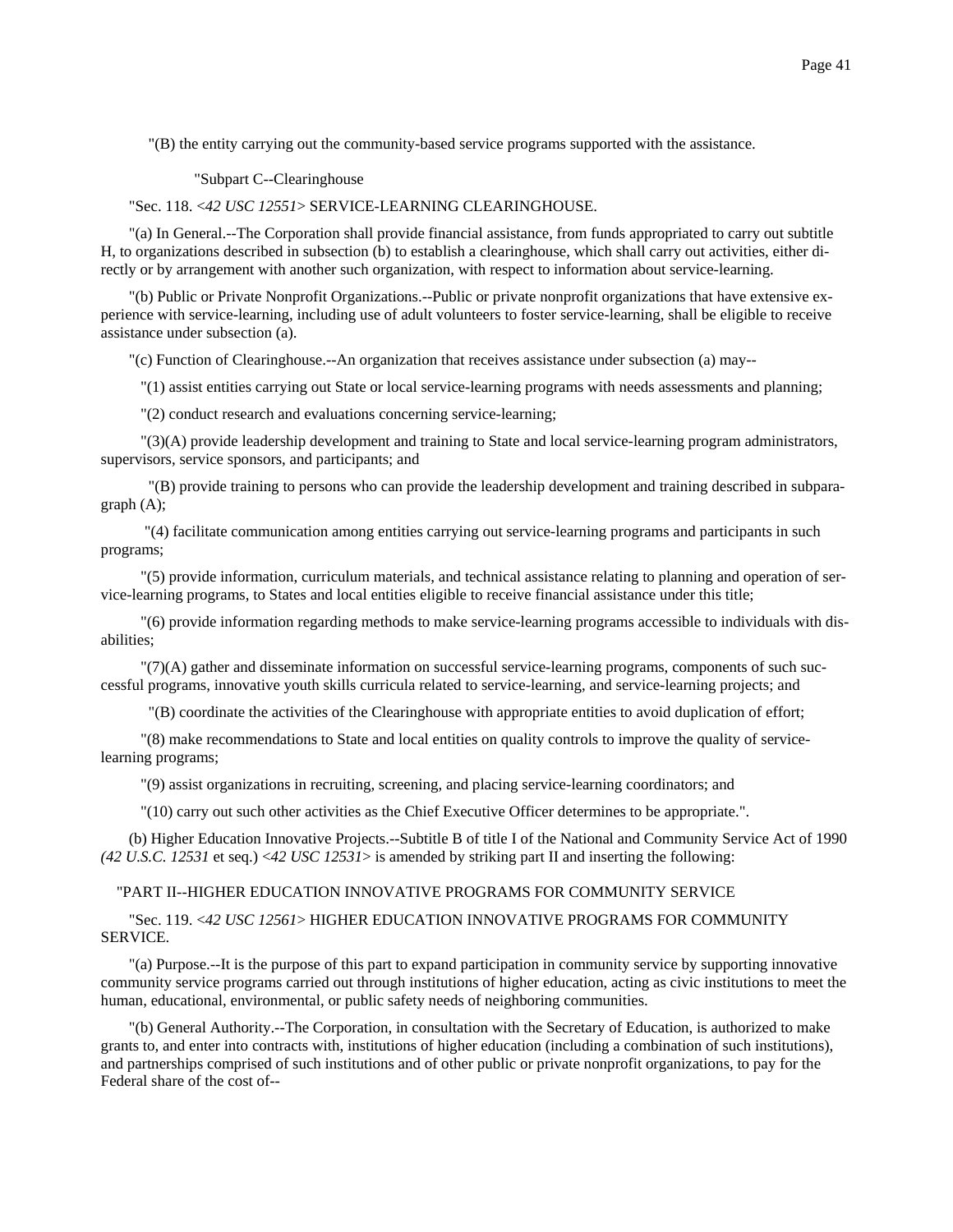"(1) enabling such an institution or partnership to create or expand an organized community service program that-

 "(A) engenders a sense of social responsibility and commitment to the community in which the institution is located; and

 "(B) provides projects for participants, who shall be students, faculty, administration, or staff of the institution, or residents of the community;

"(2) supporting student-initiated and student-designed community service projects through the program;

 "(3) strengthening the leadership and instructional capacity of teachers at the elementary, secondary, and postsecondary levels, with respect to service-learning, by--

"(A) including service-learning as a key component of the preservice teacher education of the institution; and

"(B) encouraging the faculty of the institution to use service-learning methods throughout their curriculum;

 "(4) facilitating the integration of community service carried out under the program into academic curricula, including integration of clinical programs into the curriculum for students in professional schools, so that students can obtain credit for their community service projects;

 "(5) supplementing the funds available to carry out work-study programs under part C of title IV of the Higher Education Act of 1965 *(42 U.S.C. 2751* et seq.) to support service-learning and community service through the community service program;

 "(6) strengthening the service infrastructure within institutions of higher education in the United States through the program; and

 "(7) providing for the training of teachers, prospective teachers, related education personnel, and community leaders in the skills necessary to develop, supervise, and organize service-learning.

"(c) Federal Share.--

"(1) Share.--

-

 "(A) In general.--The Federal share of the cost of carrying out a community service project for which a grant or contract is awarded under this part may not exceed 50 percent.

 $\Gamma(B)$  Calculation.--Each recipient of assistance under this part shall comply with section 116(a)(2).

 "(2) Waiver.--The Chief Executive Officer may waive the requirements of paragraph (1), in whole or in part, as provided in section 116(b).

"(d) Application for Grant.--

 "(1) Submission.--To receive a grant or enter into a contract under this part, an institution or partnership described in subsection (b) shall prepare, submit to the Corporation, and obtain approval of, an application at such time, in such manner, and containing such information and assurances as the Corporation may reasonably require. In requesting applications for assistance under this part, the Corporation shall specify such required information and assurances.

"(2) Contents.--An application submitted under paragraph (1) shall contain, at a minimum--

"(A) assurances that--

 "(i) prior to the placement of a participant, the applicant will consult with the appropriate local labor organization, if any, representing employees in the area who are engaged in the same or similar work as that proposed to be carried out by such program, to prevent the displacement and protect the rights of such employees; and

 "(ii) the applicant will comply with the nonduplication and nondisplacement provisions of section 177 and grievance procedure requirements of section 176(f); and

"(B) such other assurances as the Chief Executive Officer may reasonably require.

"(e) Priority.--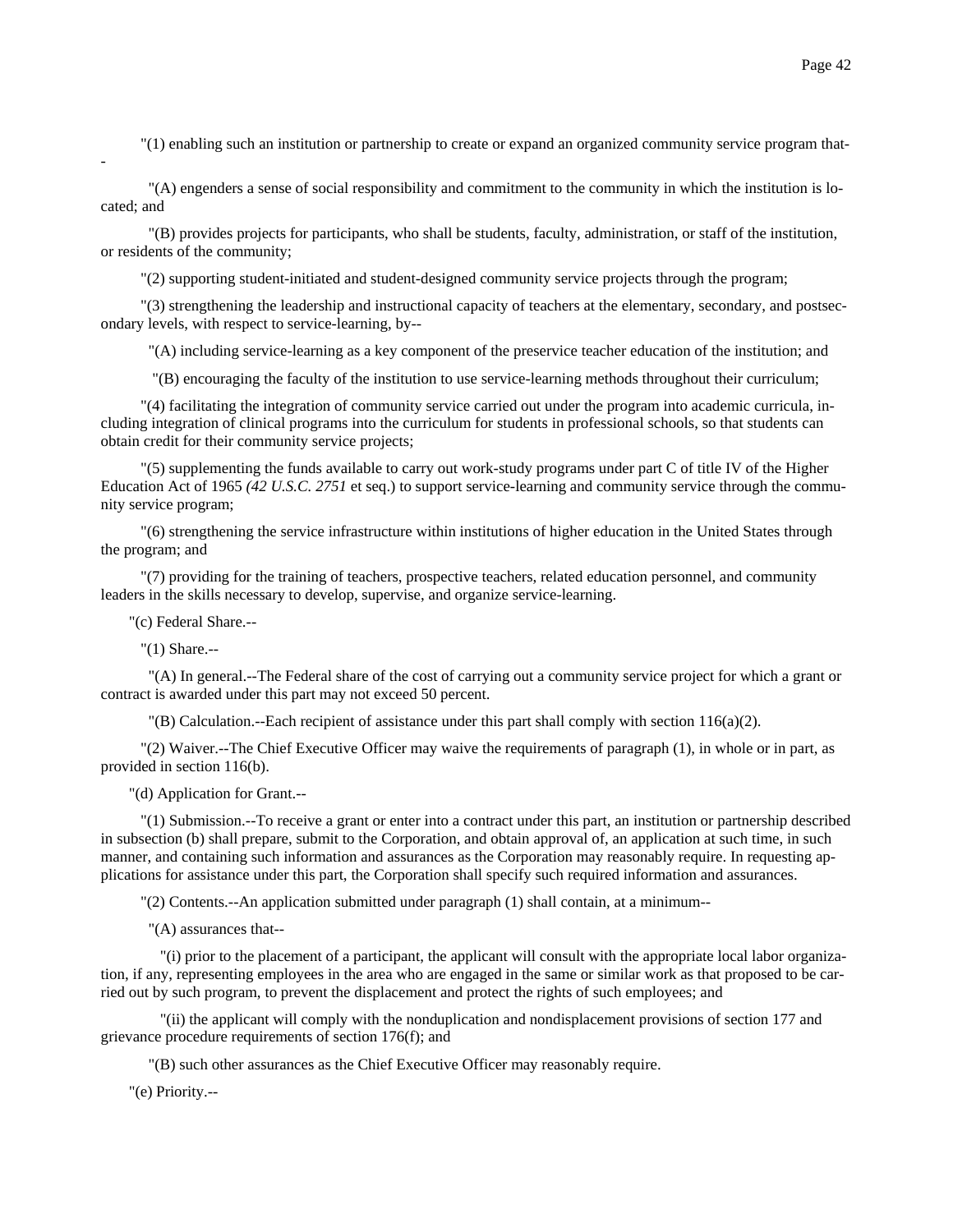"(1) In general.--In making grants and entering into contracts under subsection (b), the Corporation shall give priority to applicants that submit applications containing proposals that--

 "(A) demonstrate the commitment of the institution of higher education, other than by demonstrating the commitment of the students, to supporting the community service projects carried out under the program;

 "(B) specify the manner in which the institution will promote faculty, administration, and staff participation in the community service projects;

 "(C) specify the manner in which the institution will provide service to the community through organized programs, including, where appropriate, clinical programs for students in professional schools;

 "(D) describe any partnership that will participate in the community service projects, such as a partnership comprised of--

"(i) the institution;

"(ii)(I) a community-based agency;

"(II) a local government agency; or

"(III) a nonprofit entity that serves or involves school-age youth or older adults; and

"(iii) a student organization;

"(E) demonstrate community involvement in the development of the proposal;

 "(F) specify that the institution will use such assistance to strengthen the service infrastructure in institutions of higher education; or

 "(G) with respect to projects involving delivery of service, specify projects that involve leadership development of school-age youth.

 "(2) Determination.--In giving priority to applicants under paragraph (1), the Corporation shall give increased priority to such an applicant for each characteristic described in subparagraphs (A) through (G) of paragraph (1) that is reflected in the application submitted by the applicant.

"(f) National Service Educational Award.--A participant in a program funded under this part shall be eligible for the national service educational award described in subtitle D, if the participant served in an approved national service position.

"(g) Definition.--Notwithstanding section 101(29), as used in this part, the term 'student' means an individual who is enrolled in an institution of higher education on a full- or part-time basis.".

(c) Table of Contents.--Section 1(b) of the National and Community Service Act of 1990 (Public Law 101-610; 104 Stat. 3127) is amended by striking the items relating to subtitle B of title I of such Act and inserting the following:

"Subtitle B--School-Based and Community-Based Service-Learning Programs

"Part I--Serve-America Programs

"SUBPART A--SCHOOL-BASED PROGRAMS FOR STUDENTS

"Sec. 111. Authority to assist States and Indian tribes.

"Sec. 111A. Authority to assist local applicants in nonparticipating States.

"Sec. 111B. Authority to assist public or private nonprofit organizations.

"Sec. 112. Grants and allotments.

"Sec. 113. State or tribal applications.

"Sec. 114. Local applications.

"Sec. 115. Consideration of applications.

"Sec. 115A. Participation of students and teachers from private schools.

"Sec. 116. Federal, State, and local contributions.

"Sec. 116A. Limitations on uses of funds.

"Sec. 116B. Definitions.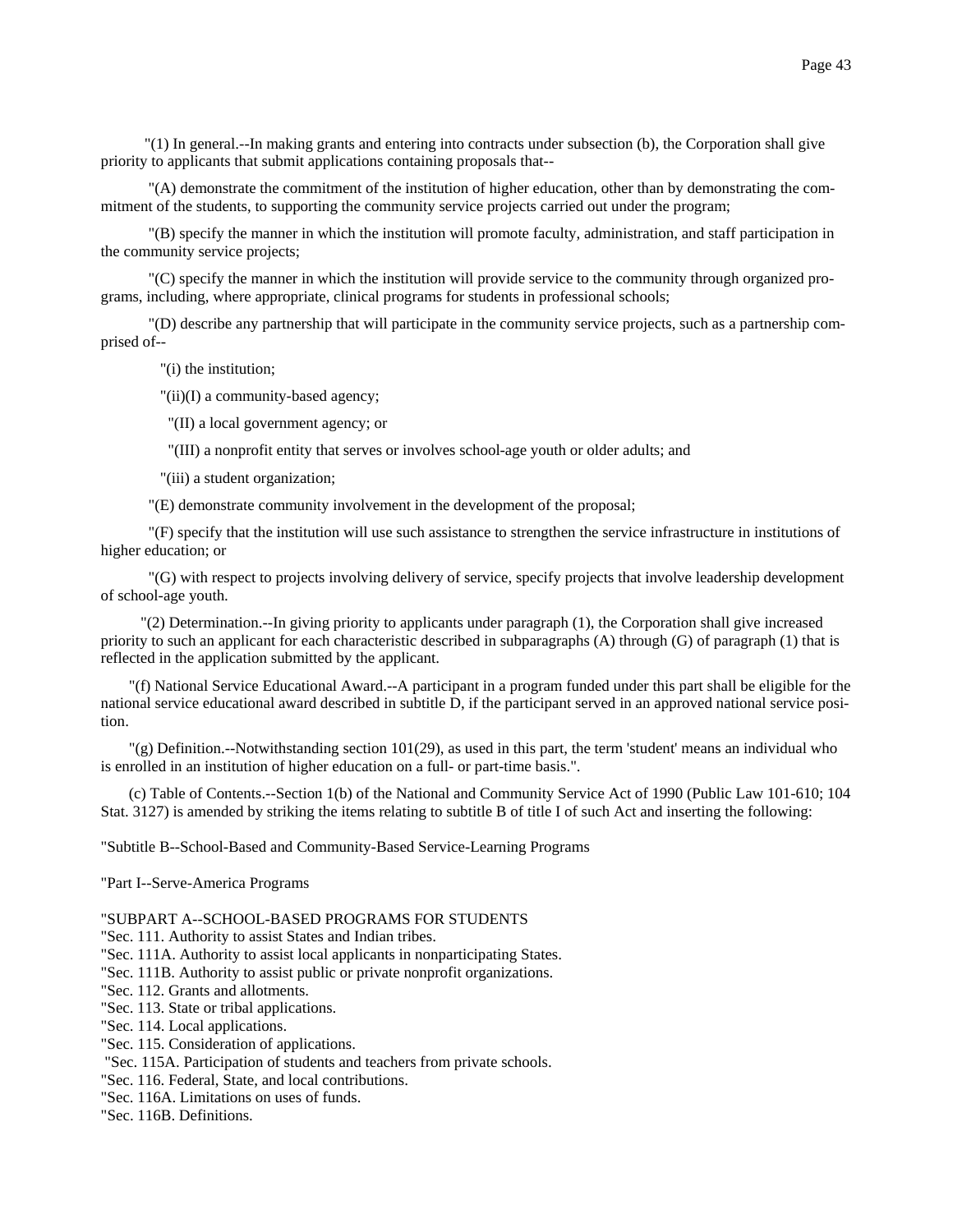"SUBPART B--COMMUNITY-BASED SERVICE PROGRAMS FOR SCHOOL-AGE YOUTH "Sec. 117. Definitions. "Sec. 117A. General authority. "Sec. 117B. State applications. "Sec. 117C. Local applications. "Sec. 117D. Consideration of applications. "Sec. 117E. Federal, State, and local contributions.

"Sec. 117F. Limitations on uses of funds.

"SUBPART C--CLEARINGHOUSE

"Sec. 118. Service-learning clearinghouse.

"Part II--Higher Education Innovative Programs for Community Service "Sec. 119. Higher education innovative programs for community service.".

Sec. 104. QUALITY AND INNOVATION ACTIVITIES.

(a) Repeal.--Subtitle E of title I of the National and Community Service Act of 1990 *(42 U.S.C. 12591* et seq.) is repealed.

(b) Transfer.--Title I of the National and Community Service Act of 1990 is amended--

(1) by redesignating subtitle H *(42 U.S.C. 12653* et seq.) <*42 USC 12653*-12653o, 12611-12626> as subtitle E;

(2) by inserting subtitle E (as redesignated by paragraph (1) of this subsection) after subtitle D; and

(3) by redesignating sections 195 through 195O as sections 151 through 166, respectively.

(c) Investment for Quality and Innovation.--Title I of the National and Community Service Act of 1990 (as amended by subsection (b) of this section) is amended by inserting after subtitle G the following new subtitle:

"Subtitle H--Investment for Quality and Innovation

"Sec. 198. <*42 USC 12653*> ADDITIONAL CORPORATION ACTIVITIES TO SUPPORT NATIONAL SERVICE.

"(a) Methods of Conducting Activities.--The Corporation may carry out this section directly (except as provided in subsection (r)) or through grants, contracts, and cooperative agreements with other entities.

"(b) Innovation and Quality Improvement.--The Corporation may undertake activities to improve the quality of national service programs, including service-learning programs, and to support innovative and model programs, including-

"(1) programs, including programs for rural youth, under subtitle B or C;

"(2) employer-based retiree programs;

"(3) intergenerational programs;

-

"(4) programs involving individuals with disabilities as participants providing service; and

"(5) programs sponsored by Governors.

"(c) Summer Programs.--The Corporation may support service programs intended to be carried out between May 1 and October 1, except that such a program may also include a year-round component.

 "(d) Community-Based Agencies.--The Corporation may provide training and technical assistance and other assistance to service sponsors and other community-based agencies that provide volunteer placements in order to improve the ability of such agencies to use participants and other volunteers in a manner that results in high-quality service and a positive service experience for the participants and volunteers.

"(e) Improve Ability To Apply for Assistance.--The Corporation shall provide training and technical assistance, where necessary, to individuals, programs, local labor organizations, State educational agencies, State Commissions,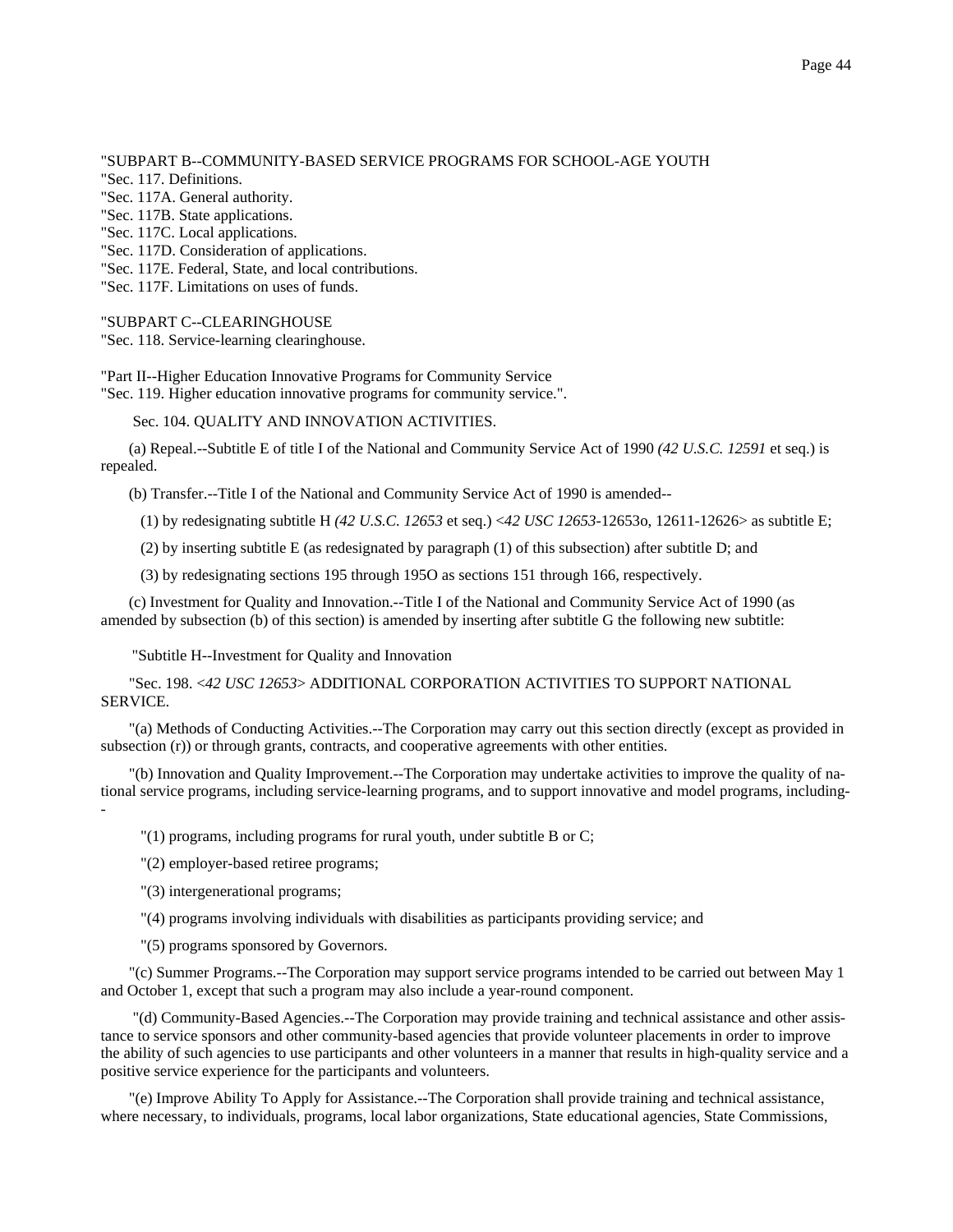local educational agencies, local governments, community-based agencies, and other entities to enable them to apply for funding under one of the national service laws, to conduct high-quality programs, to evaluate such programs, and for other purposes.

"(f) National Service Fellowships.--The Corporation may award national service fellowships.

"(g) Conferences and Materials.--The Corporation may organize and hold conferences, and prepare and publish materials, to disseminate information and promote the sharing of information among programs for the purpose of improving the quality of programs and projects.

"(h) Peace Corps and VISTA Training.--The Corporation may provide training assistance to selected individuals who volunteer to serve in the Peace Corps or a program authorized under title I of the Domestic Volunteer Service Act of 1973 *(42 U.S.C. 4951* et seq.). The training shall be provided as part of the course of study of the individual at an institution of higher education, shall involve service-learning, and shall cover appropriate skills that the individual will use in the Peace Corps or VISTA.

"(i) Promotion and Recruitment.--The Corporation may conduct a campaign to solicit funds for the National Service Trust and other programs and activities authorized under the national service laws and to promote and recruit participants for programs that receive assistance under the national service laws.

"(j) Training.--The Corporation may support national and regional participant and supervisor training, including leadership training and training in specific types of service and in building the ethic of civic responsibility.

"(k) Research.--The Corporation may support research on national service, including service-learning.

"(l) Intergenerational Support.--The Corporation may assist programs in developing a service component that combines students, out-of-school youths, and older adults as participants to provide needed community services.

"(m) Planning Coordination.--The Corporation may coordinate community-wide planning among programs and projects.

"(n) Youth Leadership.--The Corporation may support activities to enhance the ability of youth and young adults to play leadership roles in national service.

"(o) National Program Identity.--The Corporation may support the development and dissemination of materials, including training materials, and arrange for uniforms and insignia, designed to promote unity and shared features among programs that receive assistance under the national service laws.

"(p) Service-Learning.--The Corporation shall support innovative programs and activities that promote servicelearning.

"(q) National Youth Service Day.--

 "(1) Designation.--April 19, 1994, and April 18, 1995 are each designated as 'National Youth Service Day'. The President is authorized and directed to issue a proclamation calling on the people of the United States to observe the day with appropriate ceremonies and activities.

 "(2) Federal activities.--In order to observe National Youth Service Day at the Federal level, the Corporation may organize and carry out appropriate ceremonies and activities.

 "(3) Activities.--The Corporation may make grants to public or private nonprofit organizations with demonstrated ability to carry out appropriate activities, in order to support such activities on National Youth Service Day.

"(r) Assistance for Head Start.--The Corporation may make grants to, and enter into contracts and cooperative agreements with, public or nonprofit private agencies and organizations that receive grants or contracts under the Foster Grandparent Program (part B of title II of the Domestic Volunteer Service Act of 1973 *(29 U.S.C. 5011* et seq.)), for projects of the type described in section 211(a) of such Act *(29 U.S.C. 5011)* operating under memoranda of agreement with the ACTION Agency, for the purpose of increasing the number of low-income individuals who provide services under such program to children who participate in Head Start programs under the Head Start Act *(42 U.S.C 9831* et seq).

"Sec. 198A. <*42 USC 12653a*> CLEARINGHOUSES.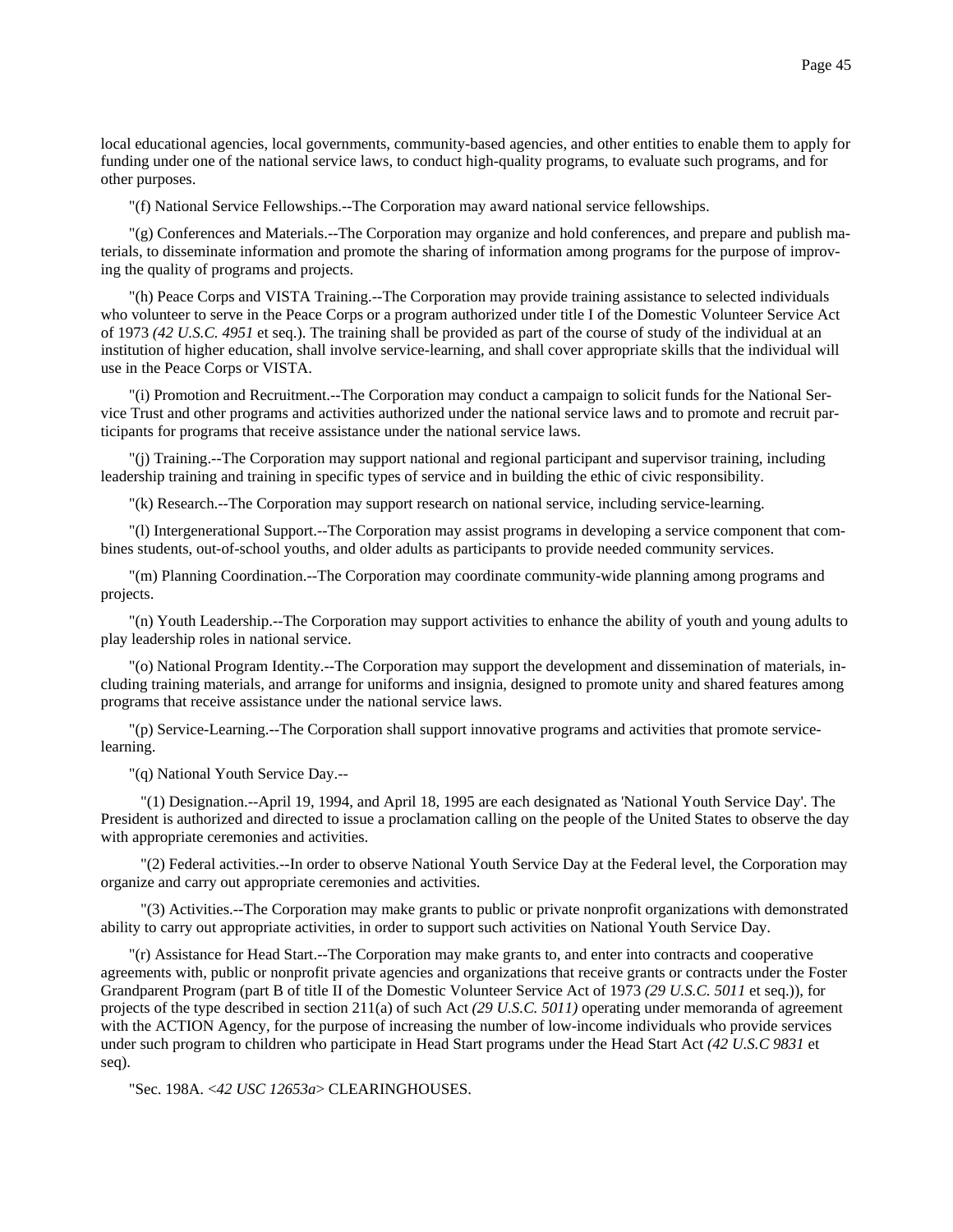"(a) Assistance.--The Corporation shall provide assistance to appropriate entities to establish one or more clearinghouses, including the clearinghouse described in section 118.

"(b) Application.--To be eligible to receive assistance under subsection (a), an entity shall submit an application to the Corporation at such time, in such manner, and containing such information as the Corporation may require.

"(c) Function of Clearinghouses.--An entity that receives assistance under subsection (a) may--

"(1) assist entities carrying out State or local community service programs with needs assessments and planning;

"(2) conduct research and evaluations concerning community service;

 "(3)(A) provide leadership development and training to State and local community service program administrators, supervisors, and participants; and

 "(B) provide training to persons who can provide the leadership development and training described in subparagraph (A);

"(4) facilitate communication among entities carrying out community service programs and participants;

 "(5) provide information, curriculum materials, and technical assistance relating to planning and operation of community service programs, to States and local entities eligible to receive funds under this title;

 "(6)(A) gather and disseminate information on successful community service programs, components of such successful programs, innovative youth skills curriculum, and community service projects; and

"(B) coordinate the activities of the clearinghouse with appropriate entities to avoid duplication of effort;

 "(7) make recommendations to State and local entities on quality controls to improve the delivery of community service programs and on changes in the programs under this title; and

"(8) carry out such other activities as the Chief Executive Officer determines to be appropriate.

"Sec. 198B. <*42 USC 12653b*> PRESIDENTIAL AWARDS FOR SERVICE.

"(a) Presidential Awards.--

 "(1) In general.--The President, acting through the Corporation, may make Presidential awards for service to individuals providing significant service, and to outstanding service programs.

"(2) Individuals and programs.--Notwithstanding section 101(19)--

 "(A) an individual receiving an award under this subsection need not be a participant in a program authorized under this Act; and

"(B) a program receiving an award under this subsection need not be a program authorized under this Act.

 "(3) Nature of award.--In making an award under this section to an individual or program, the President, acting through the Corporation--

"(A) is authorized to incur necessary expenses for the honorary recognition of the individual or program; and

"(B) is not authorized to make a cash award to such individual or program.

"(b) Information.--The President, acting through the Corporation, shall ensure that information concerning individuals and programs receiving awards under this section is widely disseminated.

"Sec. 198C. <*42 USC 12653c*> MILITARY INSTALLATION CONVERSION DEMONSTRATION PROGRAMS.

"(a) Purposes.--The purposes of this section are to--

"(1) provide meaningful service opportunities for economically disadvantaged youth;

"(2) fully utilize military installations affected by closures or realignments;

 "(3) encourage communities affected by such closures or realignments to convert the installations to community use; and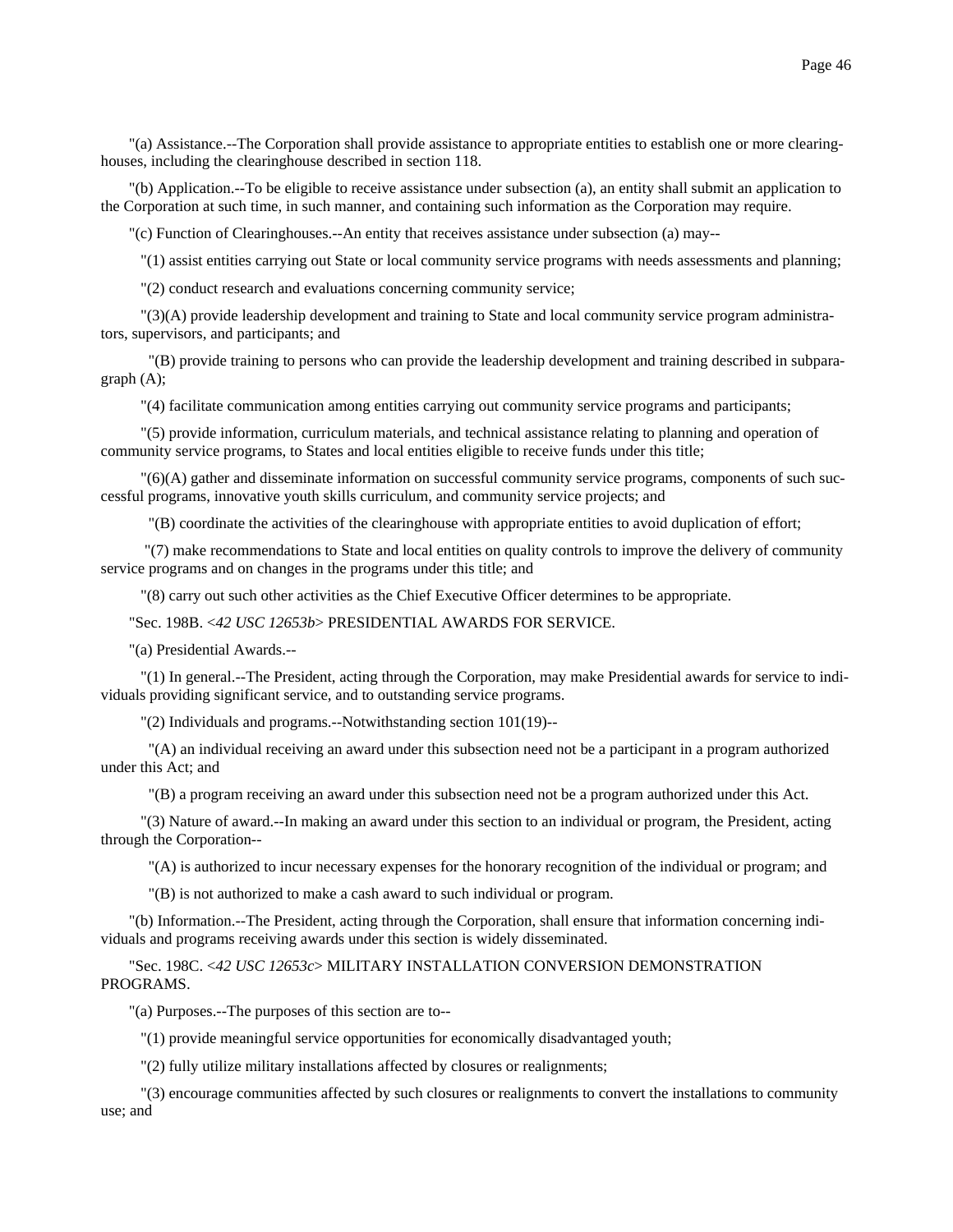"(4) foster a sense of community pride in the youth in the community.

"(b) Definitions.--As used in this section:

 "(1) Affected military installation.--The term 'affected military installation' means a military installation described in section 325(e)(1) of the Job Training Partnership Act *(29 U.S.C. 1662d*(e)(1)).

"(2) Community.--The term 'community' includes a county.

 "(3) Convert to community use.--The term 'convert to community use', used with respect to an affected military installation, includes--

"(A) conversion of the installation or a part of the installation to--

"(i) a park;

"(ii) a community center;

"(iii) a recreational facility; or

"(iv) a facility for a Head Start program under the Head Start Act *(42 U.S.C. 9831* et seq.); and

 "(B) carrying out, at the installation, a construction or economic development project that is of substantial benefit, as determined by the Chief Executive Officer, to--

"(i) the community in which the installation is located; or

 "(ii) a community located within such distance of the installation as the Chief Executive Officer may determine by regulation to be appropriate.

"(4) Demonstration program.--The term 'demonstration program' means a program described in subsection (c).

"(c) Demonstration Programs.--

 "(1) Grants.--The Corporation may make grants to communities and community-based agencies to pay for the Federal share of establishing and carrying out military installation conversion demonstration programs, to assist in converting to community use affected military installations located--

"(A) within the community; or

 "(B) within such distance from the community as the Chief Executive Officer may by regulation determine to be appropriate.

 "(2) Duration.--In carrying out such a demonstration program, the community or community-based agency may carry out--

"(A) a program of not less than 6 months in duration; or

"(B) a full-time summer program.

"(d) Use of Funds.--

 "(1) Stipend.--A community or community-based agency that receives a grant under subsection (c) to establish and carry out a project through a demonstration program may use the funds made available through such grant to pay for a portion of a stipend for the participants in the project.

 "(2) Limitation on amount of stipend.--The amount of the stipend provided to a participant under paragraph (1) that may be paid using assistance provided under this section and using any other Federal funds shall not exceed the lesser of--

 "(A) 85 percent of the total average annual subsistence allowance provided to VISTA volunteers under section 105 of the Domestic Volunteer Service Act of 1973 *(42 U.S.C. 4955);* and

"(B) 85 percent of the stipend established by the demonstration program involved.

"(e) Participants.--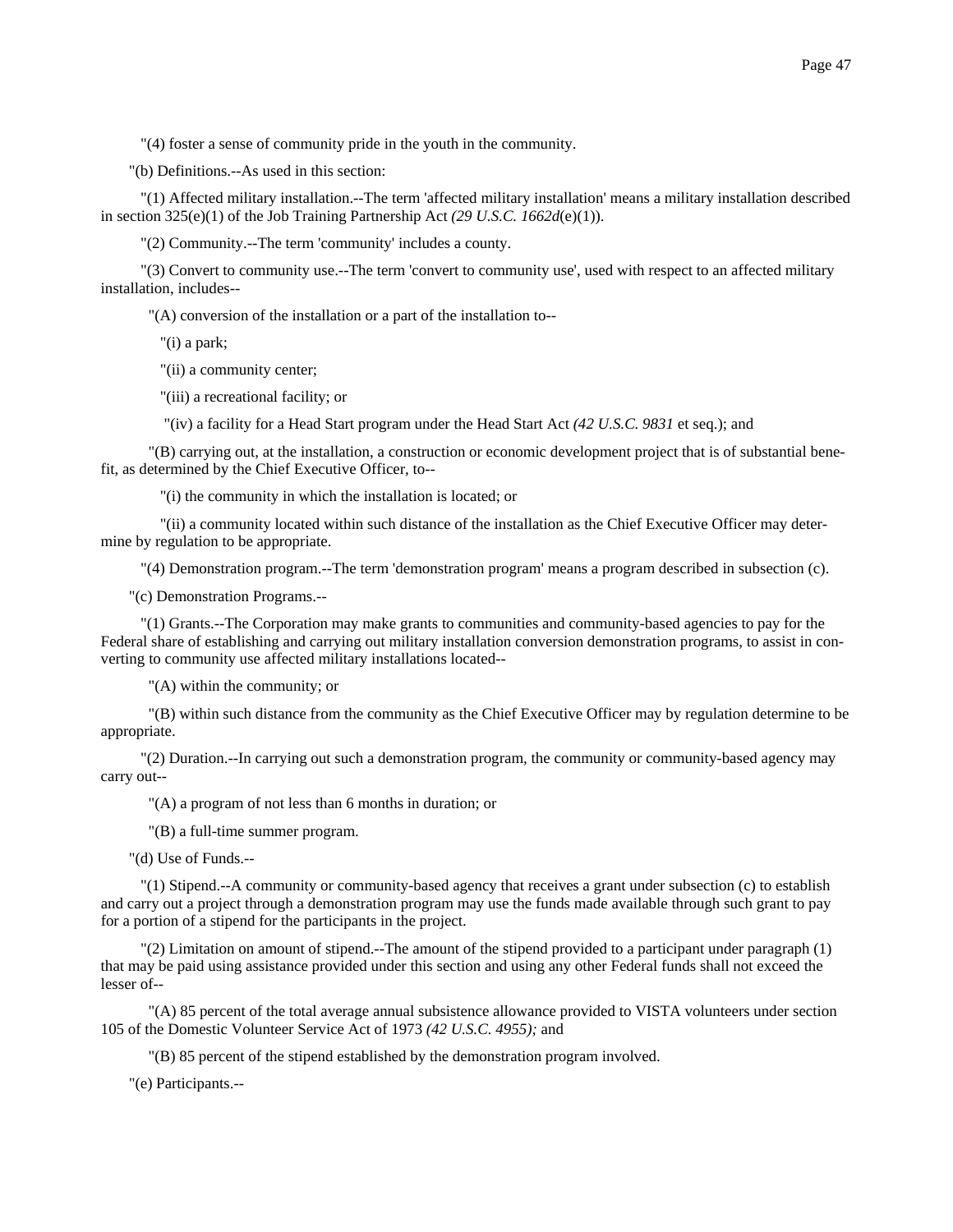"(1) Eligibility.--A person shall be eligible to be selected as a participant in a project carried out through a demonstration program if the person is--

"(A) an economically disadvantaged individual; and

"(B)(i) a person described in section 153(b);

"(ii) a youth described in section 154(a); or

"(iii) an eligible youth described in section 423 of the Job Training Partnership Act *(29 U.S.C. 1693).*

 "(2) Participation.--Persons desiring to participate in such a project shall enter into an agreement with the service sponsor of the project to participate--

"(A) on a full-time or a part-time basis; and

 $\Gamma(B)$  for the duration referred to in subsection (f)(2)(C).

"(f) Application.--

 "(1) In general.--To be eligible to receive a grant under subsection (c), a community or community-based agency shall submit an application to the Chief Executive Officer at such time, in such manner, and containing such information as the Chief Executive Officer may require.

"(2) Contents.--At a minimum, such application shall contain--

"(A) a description of the demonstration program proposed to be conducted by the applicant;

"(B) a proposal for carrying out the program that describes the manner in which the applicant will--

 "(i) provide preservice and inservice training, for supervisors and participants, that will be conducted by qualified individuals or qualified organizations;

"(ii) conduct an appropriate evaluation of the program; and

"(iii) provide for appropriate community involvement in the program;

"(C) information indicating the duration of the program; and

 "(D) an assurance that the applicant will comply with the nonduplication and nondisplacement provisions of section 177 and the grievance procedure requirements of section 176(f).

"(g) Limitation on Grant.--In making a grant under subsection (c) with respect to a demonstration program to assist in converting an affected military installation, the Corporation shall not make a grant for more than 25 percent of the total cost of the conversion.

"Sec. 198D. <*42 USC 12653d*> SPECIAL DEMONSTRATION PROJECT.

"(a) Special Demonstration Project for the Yukon-Kuskokwim Delta of Alaska.--The President may award grants to, and enter into contracts with, organizations to carry out programs that address significant human needs in the Yukon-Kuskokwim delta region of Alaska.

"(b) Application.--

 "(1) General requirements.--To be eligible to receive a grant or enter into a contract under subsection (a) with respect to a program, an organization shall submit an application to the President at such time, in such manner, and containing such information as the President may require.

"(2) Contents.--The application submitted by the organization shall, at a minimum--

 "(A) include information describing the manner in which the program will utilize VISTA volunteers, individuals who have served in the Peace Corps, and other qualified persons, in partnership with the local nonprofit organizations known as the Yukon-Kuskokwim Health Corporation and the Alaska Village Council Presidents;

"(B) take into consideration--

"(i) the primarily noncash economy of the region; and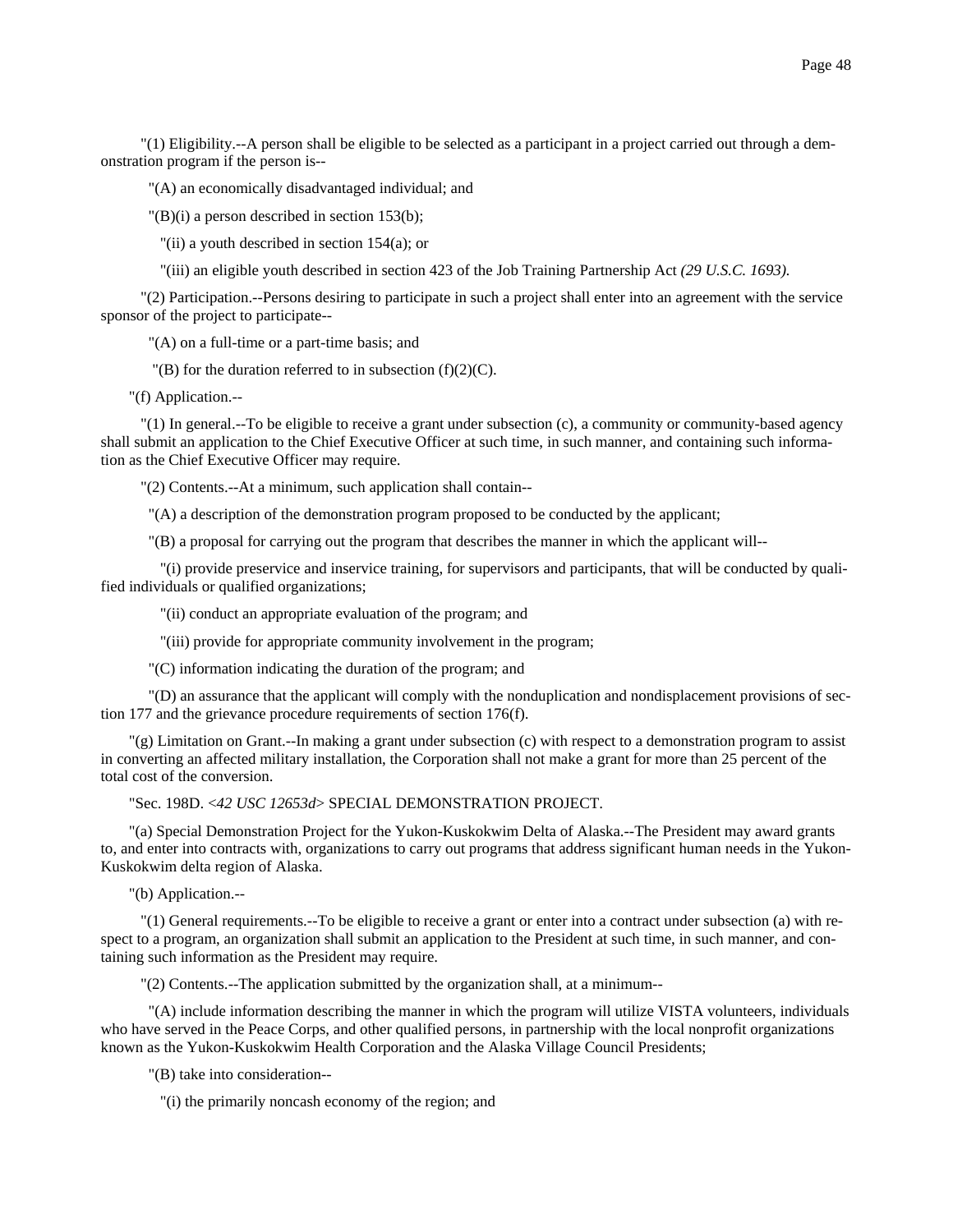"(ii) the needs and desires of residents of the local communities in the region; and

 "(C) include specific strategies, developed in cooperation with the Yupi'k speaking population that resides in such communities, for comprehensive and intensive community development for communities in the Yukon-Kuskokwim delta region.".

(d) Table of Contents.--

 (1) Civilian community corps.--Section 1(b) of the National and Community Service Act of 1990 (Public Law 101-610; 104 Stat. 3127) is amended by striking the items relating to subtitle E of title I of such Act and inserting the following:

"Subtitle E--Civilian Community Corps

"Sec. 151. Purpose.

"Sec. 152. Establishment of Civilian Community Corps Demonstration Program.

"Sec. 153. National service program.

"Sec. 154. Summer national service program.

"Sec. 155. Civilian Community Corps.

"Sec. 156. Training.

"Sec. 157. Service projects.

"Sec. 158. Authorized benefits for Corps members.

"Sec. 159. Administrative provisions.

"Sec. 160. Status of Corps members and Corps personnel under Federal law.

"Sec. 161. Contract and grant authority.

"Sec. 162. Responsibilities of other departments.

"Sec. 163. Advisory board.

"Sec. 164. Annual evaluation.

"Sec. 165. Funding limitation.

"Sec. 166. Definitions.".

 (2) Quality and innovation.--Section 1(b) of the National and Community Service Act of 1990 (Public Law 101- 610; 104 Stat. 3127) is amended by striking the items relating to subtitle H of title I of such Act and inserting the following:

"Subtitle H--Investment for Quality and Innovation

"Sec. 198. Additional corporation activities to support national service.

"Sec. 198A. Clearinghouses.

"Sec. 198B. Presidential awards for service.

"Sec. 198C. Military installation conversion demonstration programs.

"Sec. 198D. Special demonstration project.".

(e) Technical and Conforming Amendments.--

(1) National defense authorization act for fiscal year 1993.--

 (A) Section 1091(f)(2) of the National Defense Authorization Act for Fiscal Year 1993 (Public Law 102-484) <*32 USC 501* note> is amended by striking "195G" and inserting "158".

 (B) Paragraphs (1) and (2) of section 1092(b), and sections 1092(c), 1093(a), and 1094(a) of such Act <*42 USC 12653a* note; 106 Stat. 2522; *42 USC 12653a* note; 106 Stat 2535> are amended by striking "195A" and inserting "152".

(C) Sections  $1091(f)(2)$ ,  $1092(b)(1)$ , and  $1094(a)$ , and subsections (a) and (c) of section 1095 of such Act <106 Stat. 2535> are amended by striking "subtitle H" and inserting "subtitle E".

 (D) Section 1094(b)(1) and subsections (b) and (c)(1) of section 1095 of such Act are amended by striking "subtitles B, C, D, E, F, and G" and inserting "subtitles B, C, D, F, G, and H".

(2) National and community service act of 1990.--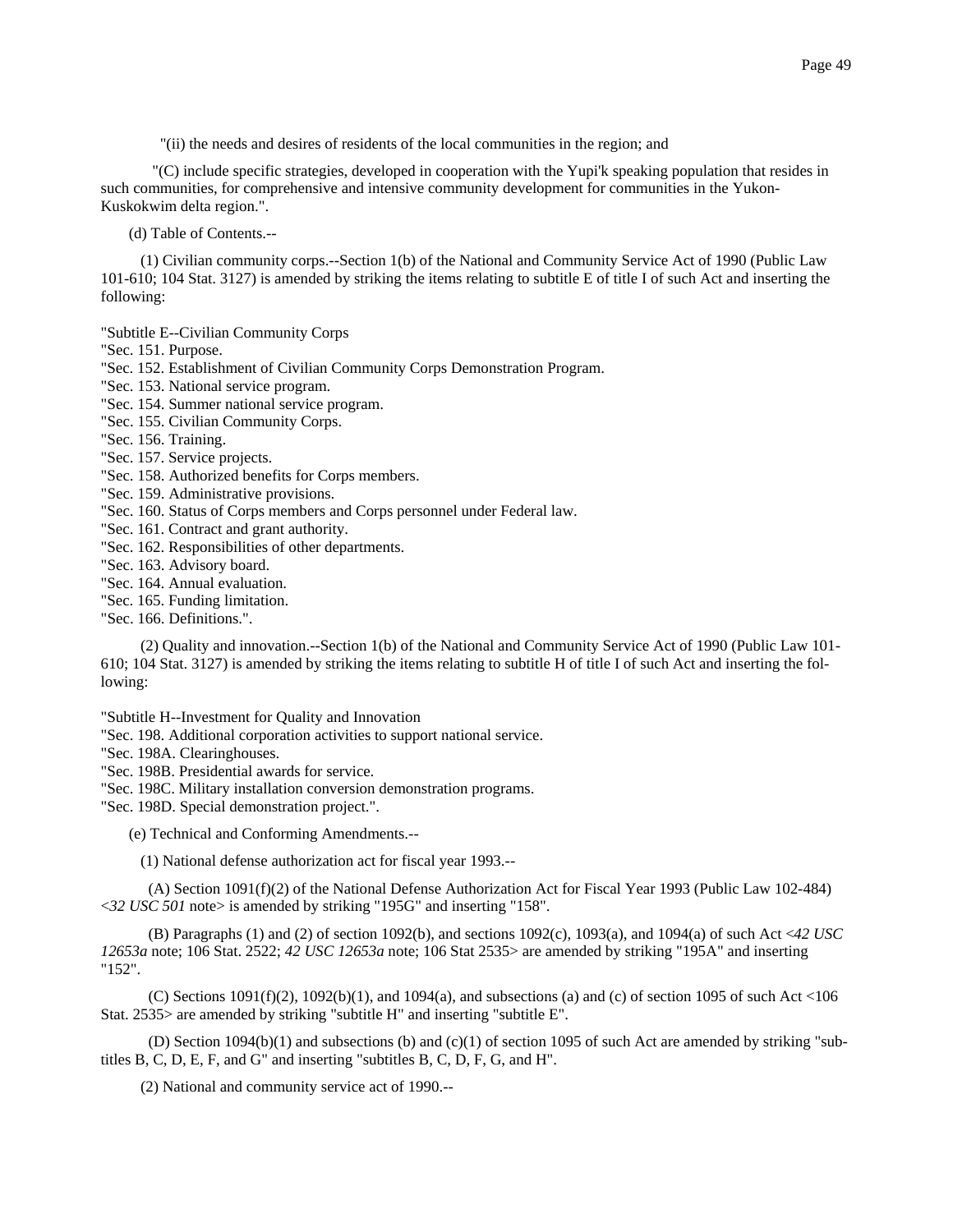(A) Section 153(a) of the National and Community Service Act of 1990 (as redesignated in subsection (b)(3) of this section) *(42 U.S.C. 12653b*(a)) <*42 USC 12613*> is amended by striking "195A(a)" and inserting "152(a)".

(B) Section 154(a) of such Act (as redesignated in subsection (b)(3) of this section)  $(42 \text{ U.S.C. } 12653c(a)) < 42$ *USC 12614*> is amended by striking "195A(a)" and inserting "152(a)".

 (C) Section 155 of such Act (as redesignated in subsection (b)(3) of this section) *(42 U.S.C. 12653d)* <*42 USC 12615*> is amended--

(i) in subsection (a), by striking "195H(c)(1)" and inserting "159(c)(1)";

(ii) in subsection (c)(2), by striking "195H(c)(2)" and inserting "159(c)(2)"; and

(iii) in subsection (d)(3), by striking "195 $K(a)(3)$ " and inserting "162(a)(3)".

 (D) Section 156 of such Act (as redesignated in subsection (b)(3) of this section) *(42 U.S.C. 12653e)* <*42 USC 12616*> is amended--

(i) in subsection (c)(1), by striking "195H(c)(2)" and inserting "159(c)(2)"; and

(ii) in subsection (d), by striking "195 $K(a)(3)$ " and inserting "162(a)(3)".

 (E) Section 159 of such Act (as redesignated in subsection (b)(3) of this section) *(42 U.S.C. 12653h)* <*42 USC 12619*> is amended--

(i) in subsection (a)--

(I) by striking "195A" and inserting "152"; and

(II) in paragraph (2), by striking "195" and inserting "151"; and

(ii) in subsection (c)(2)(C)(i), by striking "195K(a)(2)" and inserting "section 162(a)(2)".

 (F) Section 161(b)(1)(B) of such Act (as redesignated in subsection (b)(3) of this section) *(42 U.S.C. 12653j*(b)(1)(B)) <*42 USC 12621*> is amended by striking "195K(a)(3)" and inserting "162(a)(3)".

 (G) Section 162(a)(2)(A) of such Act (as redesignated in subsection (b)(3) of this section) *(42 U.S.C. 12653k*(a)(2)(A)) <*42 USC 12622*> is amended by striking "195(3)" and inserting "151(3)".

 (H) Section 166 of such Act (as redesignated in subsection (b)(3) of this section) *(42 U.S.C. 12653o)* <*42 USC 12626*> is amended--

(i) in paragraph (2), by striking "195D" and inserting "155";

(ii) in paragraph  $(8)$ , by striking "195A" and inserting "152";

(iii) in paragraph (10), by striking "195D(d)" and inserting "155(d)"; and

(iv) in paragraph (11), by striking "195D(c)" and inserting "155(c)".

(f) Extension of Authority To Conduct Civilian Community Corps.--Section 1092(c) of the National Defense Authorization Act for Fiscal Year 1993 (Public Law 102-484; 106 Stat. 2534), as amended by subsection (e)(1) of this section, is further amended by adding at the end the following new sentence: "The amount made available for the Civilian Community Corps Demonstration Program pursuant to this subsection shall remain available for expenditure during fiscal years 1993 and 1994.".

(g) Additional Amendment Regarding Civilian Community Corps.--Section 158 of the National and Community Service Act of 1990 (as redesignated in subsection (b)(3) of this section) *(42 U.S.C. 12653g)* <*42 USC 12618*> is amended by striking subsections  $(f)$ ,  $(g)$ , and  $(h)$  and inserting the following new subsections:

"(f) National Service Educational Awards.--A Corps member who successfully completes a period of agreed service in the Corps may receive the national service educational award described in subtitle D if the Corps member--

"(1) serves in an approved national service position; and

 "(2) satisfies the eligibility requirements specified in section 146 with respect to service in that approved national service position.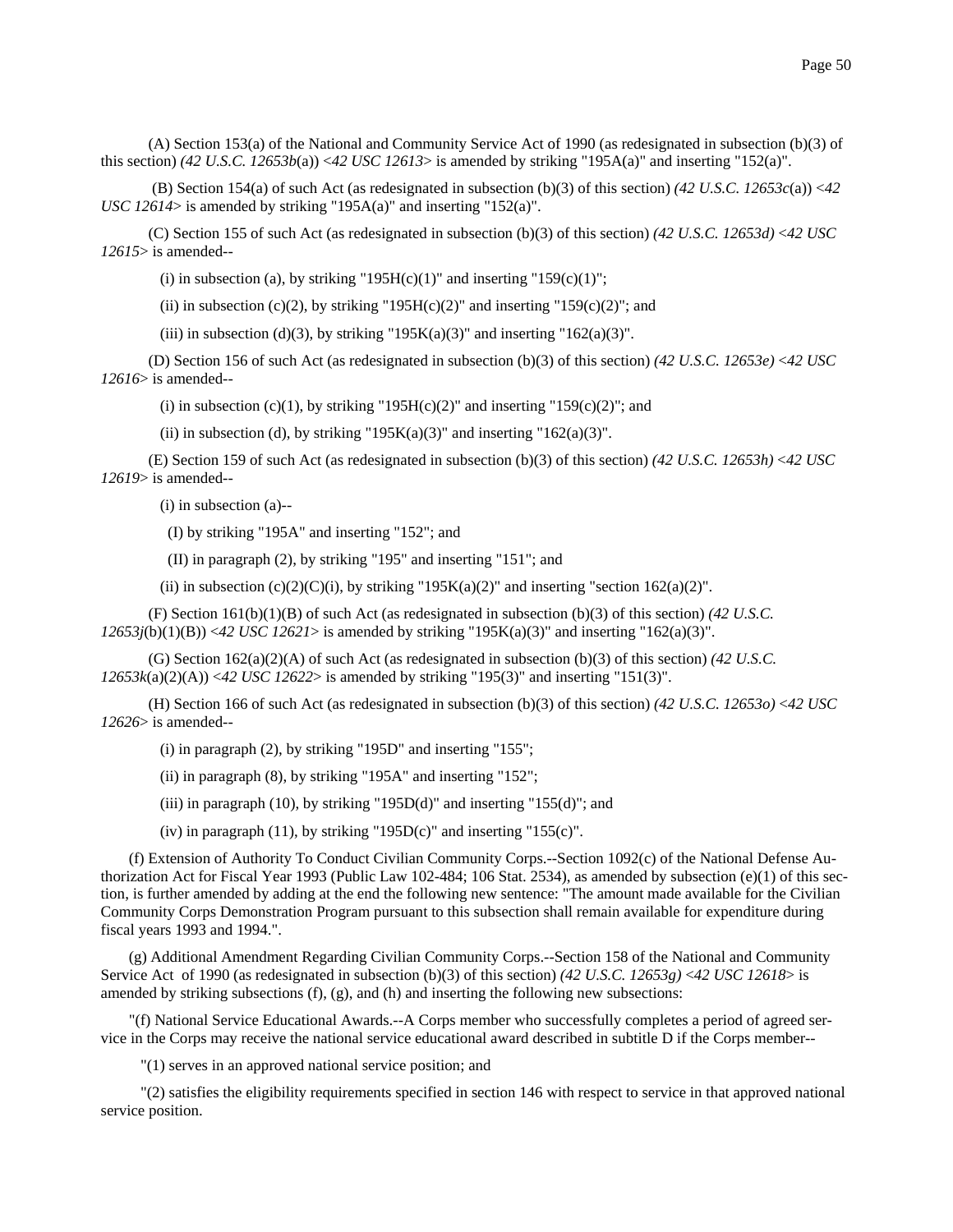"(g) Alternative Benefit.--If a Corps member who successfully completes a period of agreed service in the Corps is ineligible for the national service educational award described in subtitle D, the Director may provide for the provision of a suitable alternative benefit for the Corps member.".

# Sec. 105. PUBLIC LANDS CORPS.

Public Law 91-378 *(16 U.S.C. 1701*-1706; commonly known as the Youth Conservation Corps Act of 1970) is amended--

(1) by inserting before section 1 the following:

### "TITLE I--YOUTH CONSERVATION CORPS";

(2) by striking "Act" each place it appears and inserting "title";

 $(3)$  <*16 USC 1701*-1706> by redesignating sections 1 through 6 as sections 101 through 106, respectively;

 (4) in section 102 <*16 USC 1702*> (as so redesignated), by inserting "in this title" after "hereinafter" in subsection (a);

 (5) in section 104 <*16 USC 1704*> (as so redesignated), by striking "section 6" in subsection (d) and inserting "section 106"; and

(6) by adding at the end the following new title:

# "TITLE II--PUBLIC LANDS CORPS

"Sec. 201. <*16 USC 1701* note> SHORT TITLE.

"This title may be cited as the 'Public Lands Corps Act of 1993'.

### "Sec. 202. <*16 USC 1721*> CONGRESSIONAL FINDINGS AND PURPOSE.

"(a) Findings.--The Congress finds the following:

 "(1) Conserving or developing natural and cultural resources and enhancing and maintaining environmentally important lands and waters through the use of the Nation's young men and women in a Public Lands Corps can benefit those men and women by providing them with education and work opportunities, furthering their understanding and appreciation of the natural and cultural resources, and providing a means to pay for higher education or to repay indebtedness they have incurred to obtain higher education while at the same time benefiting the Nation's economy and its environment.

 "(2) Many facilities and natural resources located on eligible service lands are in disrepair or degraded and in need of labor intensive rehabilitation, restoration, and enhancement work which cannot be carried out by Federal agencies at existing personnel levels.

 "(3) Youth conservation corps have established a good record of restoring and maintaining these kinds of facilities and resources in a cost effective and efficient manner, especially when they have worked in partnership arrangements with government land management agencies.

"(b) Purpose.--It is the purpose of this title to--

 "(1) perform, in a cost-effective manner, appropriate conservation projects on eligible service lands where such projects will not be performed by existing employees;

 "(2) assist governments and Indian tribes in performing research and public education tasks associated with natural and cultural resources on eligible service lands;

 "(3) expose young men and women to public service while furthering their understanding and appreciation of the Nation's natural and cultural resources;

 "(4) expand educational opportunities by rewarding individuals who participate in national service with an increased ability to pursue higher education or job training; and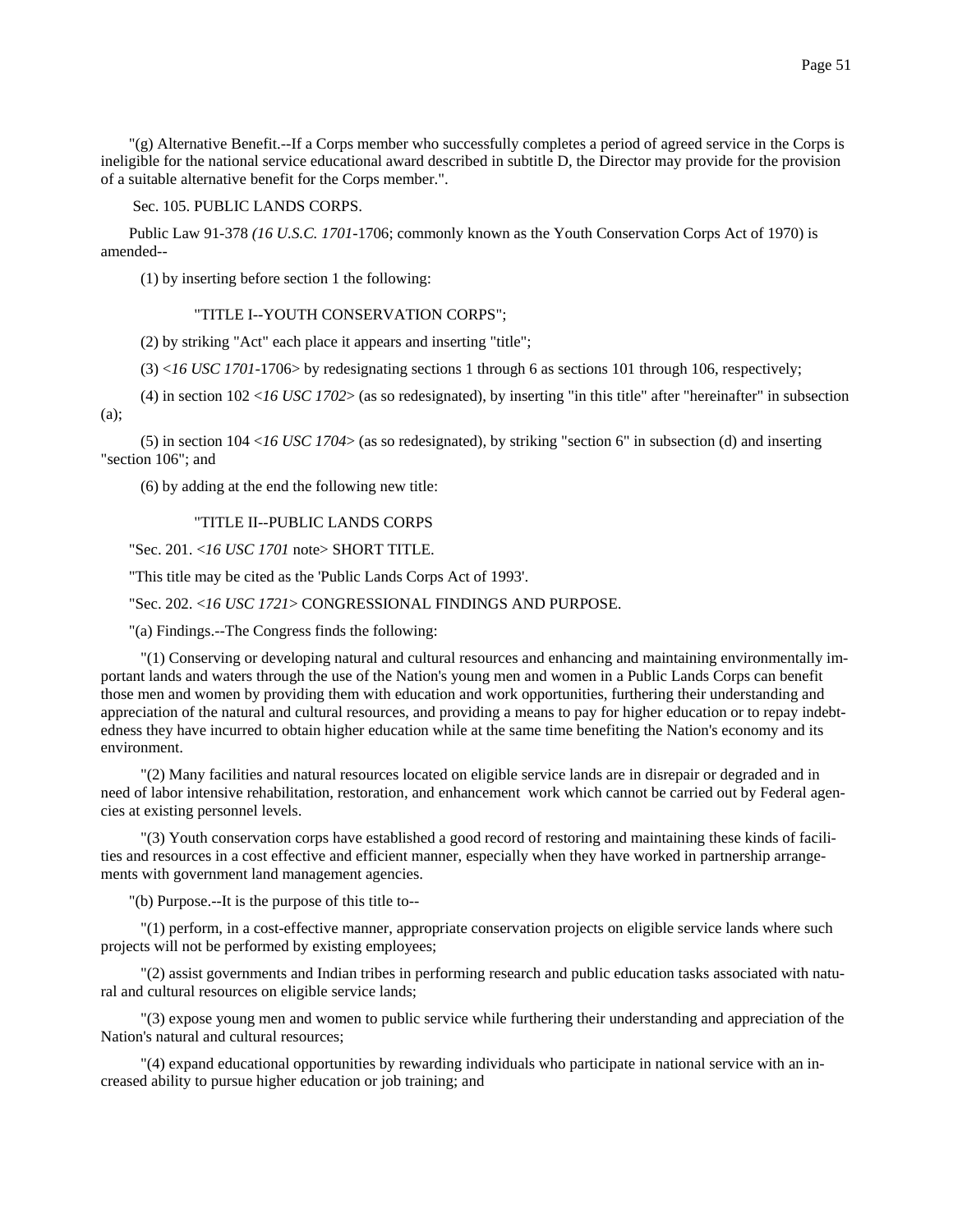"(5) stimulate interest among the Nation's young men and women in conservation careers by exposing them to conservation professionals in land managing agencies.

## "Sec. 203. <*16 USC 1722*> DEFINITIONS.

"For purposes of this title:

 "(1) Appropriate conservation project.--The term 'appropriate conservation project' means any project for the conservation, restoration, construction or rehabilitation of natural, cultural, historic, archaeological, recreational, or scenic resources.

 "(2) Corps and public lands corps.--The terms 'Corps' and 'Public Lands Corps' mean the Public Lands Corps established under section 204.

 "(3) Eligible service lands.--The term 'eligible service lands' means public lands, Indian lands, and Hawaiian home lands.

 "(4) Hawaiian home lands.--The term 'Hawaiian home lands' means all lands given the status of Hawaiian home lands under section 204 of the Hawaiian Homes Commission Act, 1920 (42 Stat. 110), or under the corresponding provision of the Constitution of the State of Hawaii adopted under section 4 of the Act entitled 'An Act to provide for the admission of the State of Hawaii into the Union', approved March 18, 1959 (Public Law 86-3; 73 Stat. 5).

"(5) Indian.--The term 'Indian' means a person who--

"(A) is a member of an Indian tribe; or

"(B) is a 'Native', as defined in section 3(b) of the Alaska Native Claims Settlement Act *(43 U.S.C. 1602*(b)).

"(6) Indian lands.--The term 'Indian lands' means--

"(A) any Indian reservation;

"(B) any public domain Indian allotments;

"(C) any former Indian reservation in the State of Oklahoma;

 "(D) any land held by incorporated Native groups, regional corporations, and village corporations under the Alaska Native Claims Settlement Act *(43 U.S.C. 1701* et seq.); and

 "(E) any land held by dependent Indian communities within the borders of the United States whether within the original or subsequently acquired territory thereof, and whether within or without the limits of a State.

 "(7) Indian tribe.--The term 'Indian tribe' means an Indian tribe, band, nation, or other organized group or community, including any Native village, Regional Corporation, or Village Corporation, as defined in subsection (c), (g), or (j), respectively, of section 3 of the Alaska Native Claims Settlement Act *(43 U.S.C. 1602* (c), (g), or (j)), that is recognized as eligible for the special programs and services provided by the United States under Federal law to Indians because of their status as Indians.

 "(8) Public lands.--The term 'public lands' means any lands or waters (or interest therein) owned or administered by the United States, except that such term does not include any Indian lands.

 "(9) Qualified youth or conservation corps.--The term 'qualified youth or conservation corps' means any program established by a State or local government, by the governing body of any Indian tribe, or by a nonprofit organization that--

 "(A) is capable of offering meaningful, full-time, productive work for individuals between the ages of 16 and 25, inclusive, in a natural or cultural resource setting;

 "(B) gives participants a mix of work experience, basic and life skills, education, training, and support services; and

 "(C) provides participants with the opportunity to develop citizenship values and skills through service to their community and the United States.

"(10) Resource assistant.--The term 'resource assistant' means a resource assistant selected under section 206.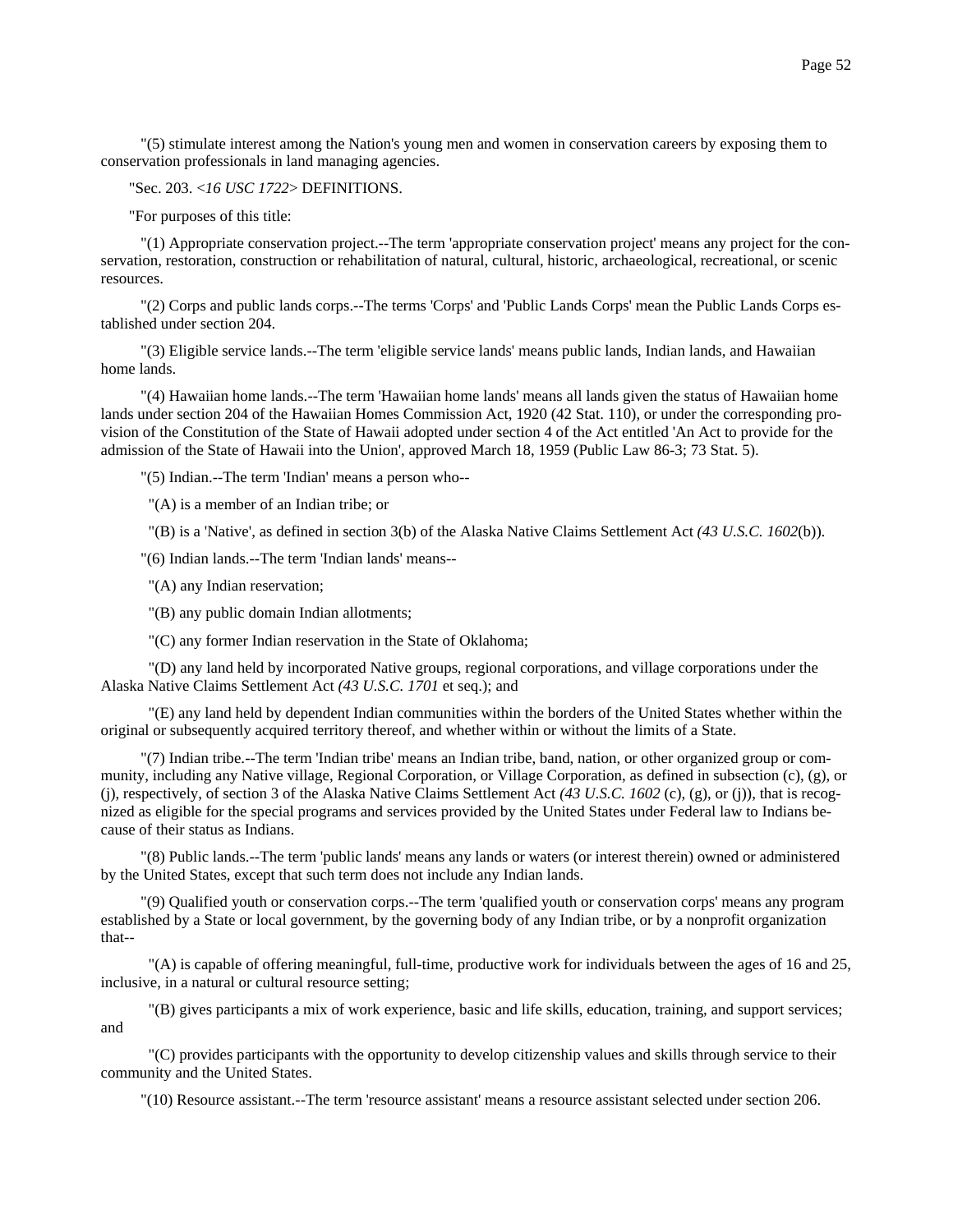"(11) State.--The term 'State' means any State of the United States, the District of Columbia, the Commonwealth of Puerto Rico, Guam, the Virgin Islands of the United States, American Samoa, and the Commonwealth of the Northern Mariana Islands.

### "Sec. 204. <*16 USC 1723*> PUBLIC LANDS CORPS PROGRAM.

"(a) Establishment of Public Lands Corps.--There is hereby established in the Department of the Interior and the Department of Agriculture a Public Lands Corps.

"(b) Participants.--The Corps shall consist of individuals between the ages of 16 and 25, inclusive, who are enrolled as participants in the Corps by the Secretary of the Interior or the Secretary of Agriculture. To be eligible for enrollment in the Corps, an individual shall satisfy the criteria specified in section 137(b) of the National and Community Service Act of 1990. The Secretaries may enroll such individuals in the Corps without regard to the civil service and classification laws, rules, or regulations of the United States. The Secretaries may establish a preference for the enrollment in the Corps of individuals who are economically, physically, or educationally disadvantaged.

"(c) Qualified Youth or Conservation Corps.--The Secretary of the Interior and the Secretary of Agriculture are authorized to enter into contracts and cooperative agreements with any qualified youth or conservation corps to perform appropriate conservation projects referred to in subsection (d).

"(d) Projects To Be Carried Out.--The Secretary of the Interior and the Secretary of Agriculture may each utilize the Corps or any qualified youth or conservation corps to carry out appropriate conservation projects which such Secretary is authorized to carry out under other authority of law on public lands. Appropriate conservation projects may also be carried out under this title on Indian lands with the approval of the Indian tribe involved and on Hawaiian home lands with the approval of the Department of Hawaiian Home Lands of the State of Hawaii. The Secretaries may also authorize appropriate conservation projects and other appropriate projects to be carried out on Federal, State, local, or private lands as part of disaster prevention or relief efforts in response to an emergency or major disaster declared by the President under the Robert T. Stafford Disaster Relief and Emergency Assistance Act *(42 U.S.C. 5121* et seq.).

"(e) Preference for Certain Projects.--In selecting appropriate conservation projects to be carried out under this title, the Secretary of the Interior and the Secretary of Agriculture shall give preference to those projects which--

- "(1) will provide long-term benefits to the public;
- "(2) will instill in the enrollee involved a work ethic and a sense of public service;
- "(3) will be labor intensive;
- "(4) can be planned and initiated promptly; and
- "(5) will provide academic, experiential, or environmental education opportunities.

"(f) Consistency.--Each appropriate conservation project carried out under this title on eligible service lands shall be consistent with the provisions of law and policies relating to the management and administration of such lands, with all other applicable provisions of law, and with all management, operational, and other plans and documents which govern the administration of the area.

### "Sec. 205. <*16 USC 1724*> CONSERVATION CENTERS.

"(a) Establishment and Use.--The Secretary of the Interior and the Secretary of Agriculture are each authorized to provide such quarters, board, medical care, transportation, and other services, facilities, supplies, and equipment as such Secretary deems necessary in connection with the Public Lands Corps and appropriate conservation projects carried out under this title and to establish and use conservation centers owned and operated by such Secretary for purposes of the Corps and such projects. The Secretaries shall establish basic standards of health, nutrition, sanitation, and safety for all conservation centers established under this section and shall assure that such standards are enforced. Where necessary or appropriate, the Secretaries may enter into contracts and other appropriate arrangements with State and local government agencies and private organizations for the management of such conservation centers.

"(b) Logistical Support.--The Secretary of the Interior and the Secretary of Agriculture may make arrangements with the Secretary of Defense to have logistical support provided by the Armed Forces to the Corps and any conservation center established under this section, where feasible. Logistical support may include the provision of temporary tent shelters where needed, transportation, and residential supervision.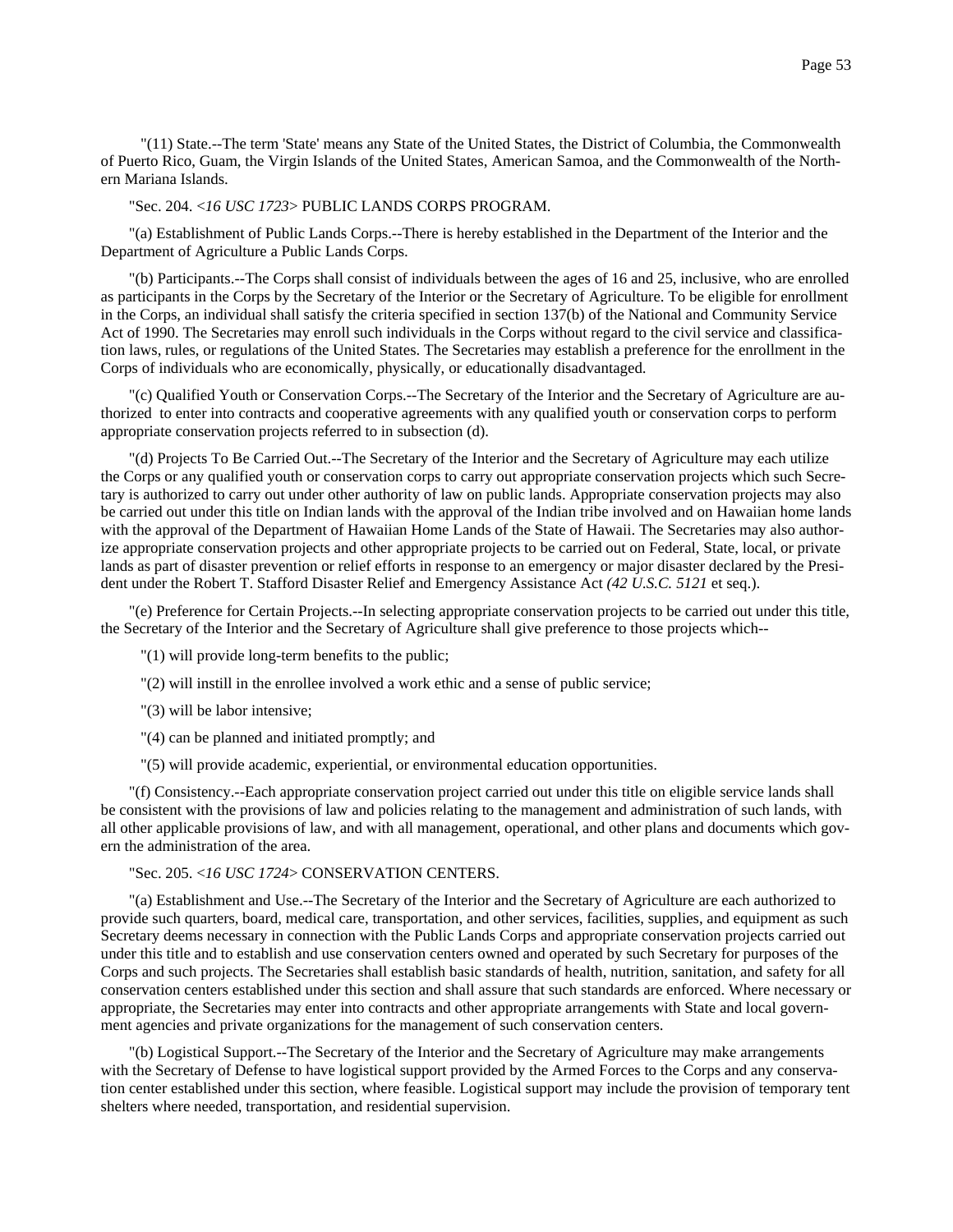"(c) Use of Military Installations.--The Secretary of the Interior and the Secretary of Agriculture may make arrangements with the Secretary of Defense to identify military installations and other facilities of the Department of Defense and, in consultation with the adjutant generals of the State National Guards, National Guard facilities that may be used, in whole or in part, by the Corps for training or housing Corps participants.

### "Sec. 206. <*16 USC 1725*> RESOURCE ASSISTANTS.

"(a) Authorization.--The Secretary of the Interior and the Secretary of Agriculture are each authorized to provide individual placements of resource assistants with any Federal land managing agency under the jurisdiction of such Secretary to carry out research or resource protection activities on behalf of the agency. To be eligible for selection as a resource assistant, an individual must be at least 17 years of age. The Secretaries may select resource assistants without regard to the civil service and classification laws, rules, or regulations of the United States. The Secretaries shall give a preference to the selection of individuals who are enrolled in an institution of higher education or are recent graduates from an institution of higher education, with particular attention given to ensure full representation of women and participants from historically black, Hispanic, and Native American schools.

"(b) Use of Existing Nonprofit Organizations.--Whenever one or more existing nonprofit organizations can provide, in the judgment of the Secretary of the Interior or the Secretary of Agriculture, appropriate recruitment and placement services to fulfill the requirements of this section, the Secretary may implement this section through such existing organizations. Participating nonprofit organizations shall contribute to the expenses of providing and supporting the resource assistants, through private sources of funding, at a level equal to 25 percent of the total costs of each participant in the Resource Assistant program who has been recruited and placed through that organization. Any such participating nonprofit conservation service organization shall be required, by the respective land managing agency, to submit an annual report evaluating the scope, size, and quality of the program, including the value of work contributed by the Resource Assistants, to the mission of the agency.

#### "Sec. 207. <*16 USC 1726*> LIVING ALLOWANCES AND TERMS OF SERVICE.

"(a) Living Allowances.--The Secretary of the Interior and the Secretary of Agriculture shall provide each participant in the Public Lands Corps and each resource assistant with a living allowance in an amount not to exceed the maximum living allowance authorized by section 140(a)(3) of the National and Community Service Act of 1990 for participants in a national service program assisted under subtitle C of title I of such Act.

"(b) Terms of Service.--Each participant in the Corps and each resource assistant shall agree to participate in the Corps or serve as a resource assistant, as the case may be, for such term of service as may be established by the Secretary enrolling or selecting the individual.

### "Sec. 208. <*16 USC 1727*> NATIONAL SERVICE EDUCATIONAL AWARDS.

"(a) Educational Benefits and Awards.--If a participant in the Public Lands Corps or a resource assistant also serves in an approved national service position designated under subtitle C of title I of the National and Community Service Act of 1990, the participant or resource assistant shall be eligible for a national service educational award in the manner prescribed in subtitle D of such title upon successfully complying with the requirements for the award. The period during which the national service educational award may be used, the purposes for which the award may be used, and the amount of the award shall be determined as provided under such subtitle.

"(b) Forbearance in the Collection of Stafford Loans.--For purposes of section 428 of the Higher Education Act of 1965, in the case of borrowers who are either participants in the Corps or resource assistants, upon written request, a lender shall grant a borrower forbearance on such terms as are otherwise consistent with the regulations of the Secretary of Education, during periods in which the borrower is serving as such a participant or a resource assistant.

#### "Sec. 209. <*16 USC 1728*> NONDISPLACEMENT.

"The nondisplacement requirements of section 177 of the National and Community Service Act of 1990 shall be applicable to all activities carried out by the Public Lands Corps, to all activities carried out under this title by a qualified youth or conservation corps, and to the selection and service of resource assistants.

"Sec. 210. <*16 USC 1729*> FUNDING.

"(a) Cost Sharing.--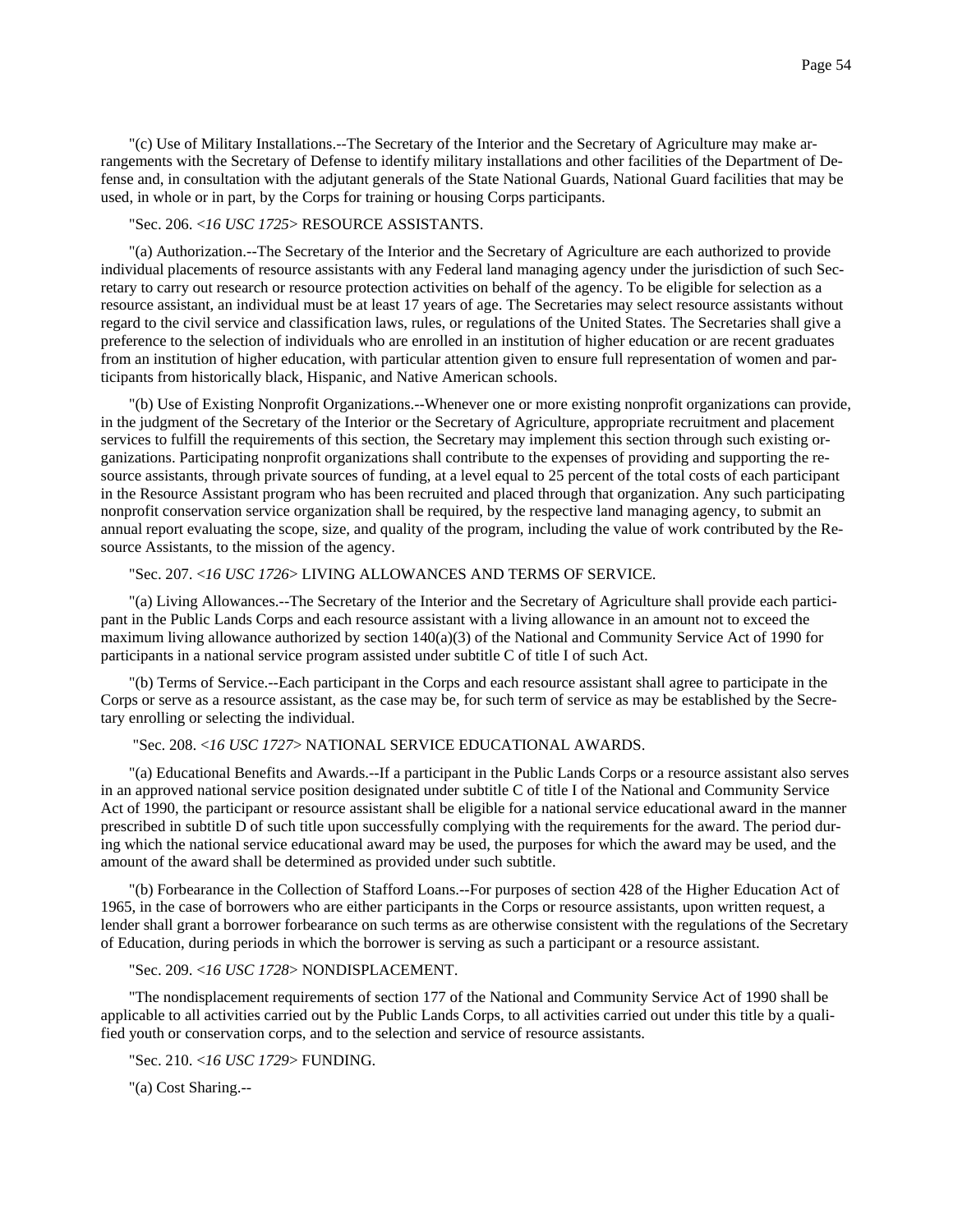"(1) Projects by qualified youth or conservation corps.--The Secretary of the Interior and the Secretary of Agriculture are each authorized to pay not more than 75 percent of the costs of any appropriate conservation project carried out pursuant to this title on public lands by a qualified youth or conservation corps. The remaining 25 percent of the costs of such a project may be provided from nonfederal sources in the form of funds, services, facilities, materials, equipment, or any combination of the foregoing. No cost sharing shall be required in the case of any appropriate conservation project carried out on Indian lands or Hawaiian home lands under this title.

 "(2) Public lands corps projects.--The Secretary of the Interior and the Secretary of Agriculture are each authorized to accept donations of funds, services, facilities, materials, or equipment for the purposes of operating the Public Lands Corps and carrying out appropriate conservation projects by the Corps. However, nothing in this title shall be construed to require any cost sharing for any project carried out directly by the Corps.

"(b) Funds Available Under National and Community Service Act.--In order to carry out the Public Lands Corps or to support resource assistants and qualified youth or conservation corps under this title, the Secretary of the Interior and the Secretary of Agriculture shall be eligible to apply for and receive assistance under section 121(b) of the National and Community Service Act of 1990.".

Sec. 106. <*42 USC 12656*> URBAN YOUTH CORPS.

(a) Findings.--The Congress finds the following:

 (1) The rehabilitation, reclamation, and beautification of urban public housing, recreational sites, youth and senior centers, and public roads and public works facilities through the efforts of young people in the United States in an Urban Youth Corps can benefit these youths, while also benefiting their communities, by--

(A) providing them with education and work opportunities;

 (B) furthering their understanding and appreciation of the challenges faced by individuals residing in urban communities; and

 (C) providing them with a means to pay for higher education or to repay indebtedness they have incurred to obtain higher education.

 (2) A significant number of housing units for low-income individuals in urban areas has become substandard and unsafe and the deterioration of urban roadways, mass transit systems, and transportation facilities in the United States have contributed to the blight encountered in many cities in the United States.

 (3) As a result, urban housing, public works, and transportation resources are in need of labor intensive rehabilitation, reclamation, and beautification work that has been neglected in the past and cannot be adequately carried out by Federal, State, and local government at existing personnel levels.

 (4) Urban youth corps have established a good record of rehabilitating, reclaiming, and beautifying these kinds of resources in a cost-efficient manner, especially when they have worked in partnership with government housing, public works, and transportation authorities and agencies.

(b) Purpose.--It is the purpose of this section--

 (1) to perform, in a cost-effective manner, appropriate service projects to rehabilitate, reclaim, beautify, and improve public housing and public works and transportation facilities and resources in urban areas suffering from high rates of poverty where work will not be performed by existing employees;

(2) to assist government housing, public works, and transportation authorities and agencies;

 (3) to expose young people in the United States to public service while furthering their understanding and appreciation of their community;

 (4) to expand educational opportunity for individuals who participate in the Urban Youth Corps established by this section by providing them with an increased ability to pursue postsecondary education or job training; and

 (5) to stimulate interest among young people in the United States in lifelong service to their communities and the United States.

(c) Definitions.--For purposes of this section: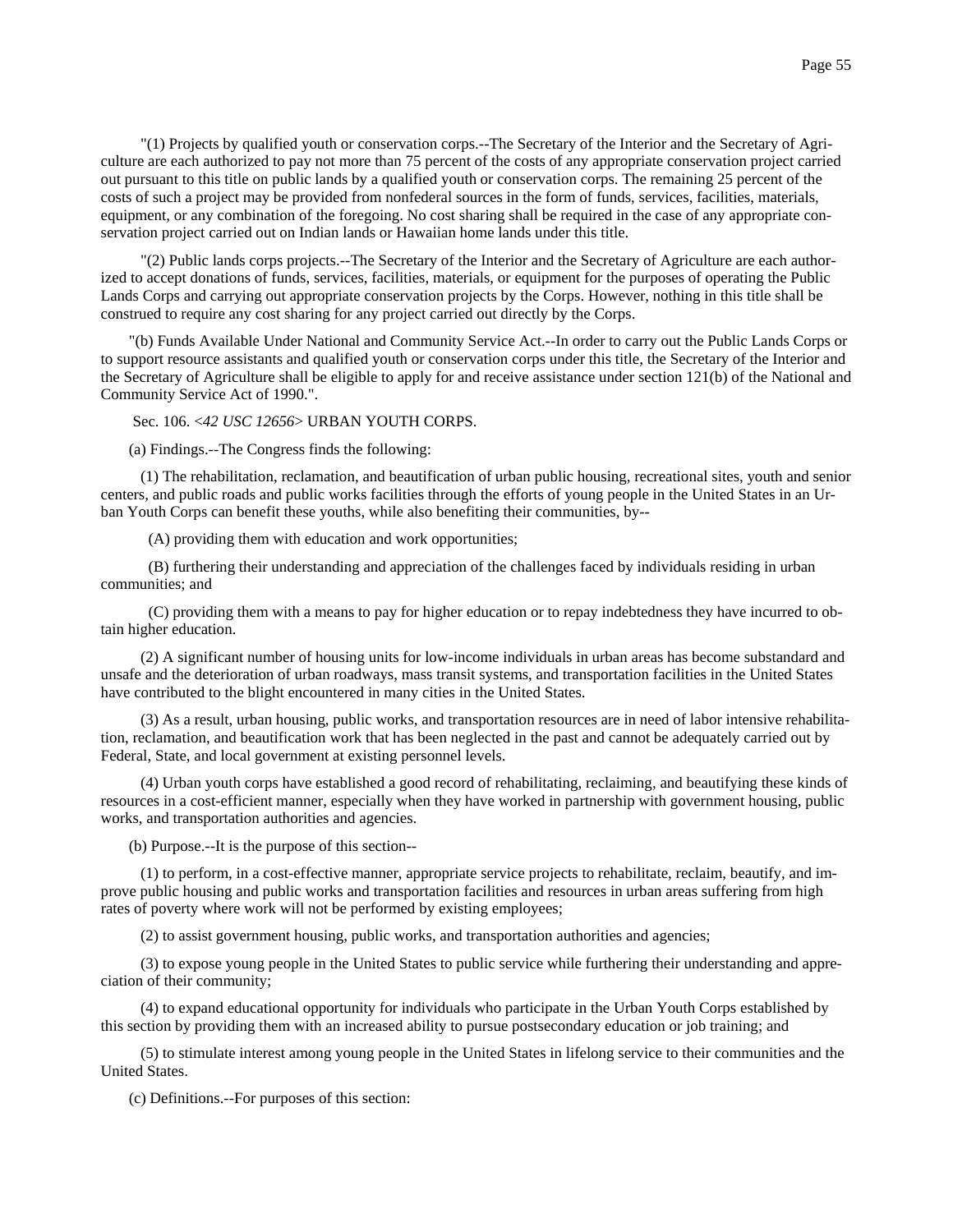(1) Appropriate service project.--The term "appropriate service project" means any project for the rehabilitation, reclamation, or beautification of urban public housing and public works and transportation resources or facilities.

 (2) Corps and urban youth corps.--The term "Corps" and "Urban Youth Corps" mean the Urban Youth Corps established under subsection (d)(1).

 (3) Qualified urban youth corps.--The term "qualified urban youth corps" means any program established by a State or local government or by a nonprofit organization that--

 (A) is capable of offering meaningful, full-time, productive work for individuals between the ages of 16 and 25, inclusive, in an urban or public works or transportation setting;

 (B) gives participants a mix of work experience, basic and life skills, education, training, and support services; and

 (C) provides participants with the opportunity to develop citizenship values and skills through service to their communities and the United States.

 (4) Secretary.--The term "Secretary" means the Secretary of Housing and Urban Development or the Secretary of Transportation.

 (5) State.--The term "State" means any State of the United States, the District of Columbia, the Commonwealth of Puerto Rico, Guam, the Virgin Islands of the United States, American Samoa, and the Commonwealth of the Northern Mariana Islands.

(d) Establishment of Urban Youth Corps.--

 (1) Establishment.--There is hereby established in the Department of Housing and Urban Development and the Department of Transportation an Urban Youth Corps. The Corps shall consist of individuals between the ages of 16 and 25, inclusive, who are enrolled as participants in the Corps by the Secretary of Housing and Urban Development and the Secretary of Transportation. To be eligible for enrollment in the Corps, an individual shall satisfy the criteria specified in section 139(b) of the National and Community Service Act of 1990. The Secretaries may enroll such individuals in the Corps without regard to the civil service and classification laws, rules, or regulations of the United States. The Secretaries may establish a preference for the enrollment in the Corps of individuals who are economically, physically, or educationally disadvantaged.

 (2) Use of qualified urban youth corps.--The Secretaries are authorized to enter into contracts and cooperative agreements with any qualified urban youth corps to perform appropriate service projects described in paragraph (3). As part of the Urban Youth Corps established in the Department of Transportation, the Secretary of Transportation may make grants to States (and through States to local governments) for the purpose of establishing, operating, or supporting qualified urban youth corps that will perform appropriate service projects relating to transportation resources or facilities.

 (3) Service projects.--The Secretaries may each utilize the Corps or any qualified urban youth corps to carry out appropriate service projects that the Secretary involved is authorized to carry out under other authority of law involving public housing projects or public works resources or facilities.

 (4) Preference for certain projects.--In selecting an appropriate service project to be carried out under this section, the Secretaries shall give a preference to those projects which--

(A) will provide long-term benefits to the public;

(B) will instill in the participant a work ethic and a sense of public service;

- (C) will be labor intensive;
- (D) can be planned and initiated promptly; and
- (E) will provide academic, experiential, or community education opportunities.

 (5) Consistency.--Each appropriate service project carried out under this section in any public housing project or public works resource or facility shall be consistent with the provisions of law and policies relating to the management and administration of such projects, facilities, or resources, with all other applicable provisions of law, and with all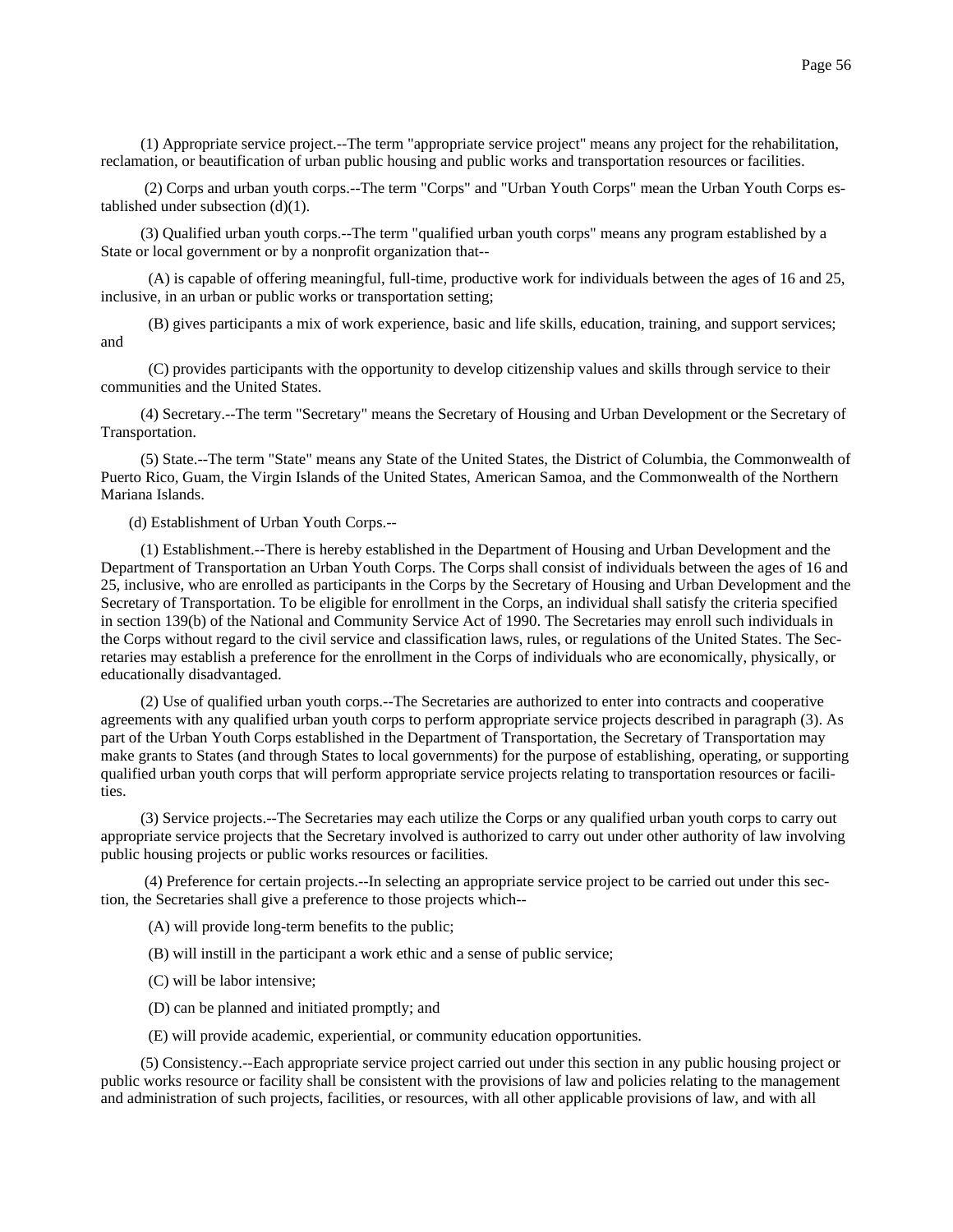management, operational, and other plans and documents which govern the administration of such projects, facilities, or resources.

(e) Living Allowances.--The Secretaries shall provide each participant in the Urban Youth Corps with a living allowance in an amount not to exceed the maximum living allowance authorized by section 140(a)(3) of the National and Community Service Act of 1990 for participants in a national service program assisted under subtitle C of title I of such Act.

(f) Terms of Service.--Each participant in the Urban Youth Corps shall agree to participate in the Corps for a term of service established by the Secretary involved, consistent with the terms of service required under section 139(b) of the National and Community Service Act of 1990 for participants in a national service program assisted under subtitle C of title I of such Act.

(g) Educational Awards.--

 (1) Eligibility.--Each participant in the Urban Youth Corps shall be eligible for a national service educational award in the manner prescribed in subtitle D of title I of the National and Community Service Act of 1990 if such participant complies with such requirements as may be established under this subtitle by the Secretary involved respecting eligibility for the award. The period during which the award may be used, the purposes for which the award may be used, and the amount of the award shall be determined as provided under such subtitle.

 (2) Forbearance in the collection of stafford loans.--For purposes of section 428 of the Higher Education Act of 1965, in the case of borrowers who are participants in the Urban Youth Corps, upon written request, a lender shall grant a borrower forbearance on such terms as are otherwise consistent with the regulations of the Secretary of Education, during periods in which the borrower is serving as such a participant and eligible for a national service educational award under paragraph (1).

(h) Nondisplacement.--The nondisplacement requirements of section 177 of the National and Community Service Act of 1990 shall be applicable to all activities carried out by the Urban Youth Corps and to all activities carried out under this section by a qualified urban youth corps.

(i) Cost Sharing.--

 (1) Projects by qualified urban youth corps.--The Secretaries are each authorized to pay not more than 75 percent of the costs of any appropriate service project carried out pursuant to this section by a qualified urban youth corps. The remaining 25 percent of the costs of such a project may be provided from nonfederal sources in the form of funds, services, facilities, materials, equipment, or any combination of the foregoing.

 (2) Donations.--The Secretaries are each authorized to accept donations of funds, services, facilities, materials, or equipment for the purposes of operating the Urban Youth Corps and carrying out appropriate service projects by the Corps. However, nothing in this section shall be construed to require any cost sharing for any project carried out directly by the Corps.

 (3) Funds available under national and community service act.--In order to carry out the Urban Youth Corps or to support qualified urban youth corps under this section, the Secretaries shall be eligible to apply for and receive assistance under section 121(b) of the National and Community Service Act of 1990.

### Subtitle B--Related Provisions

Sec. 111. DEFINITIONS.

(a) In General.--Section 101 of the National and Community Service Act of 1990 *(42 U.S.C. 12511)* is amended to read as follows:

#### "Sec. 101. DEFINITIONS.

"For purposes of this title:

 "(1) Adult volunteer.--The term 'adult volunteer' means an individual, such as an older adult, an individual with a disability, a parent, or an employee of a business or public or private nonprofit organization, who--

"(A) works without financial remuneration in an educational institution to assist students or out-of-school youth;

and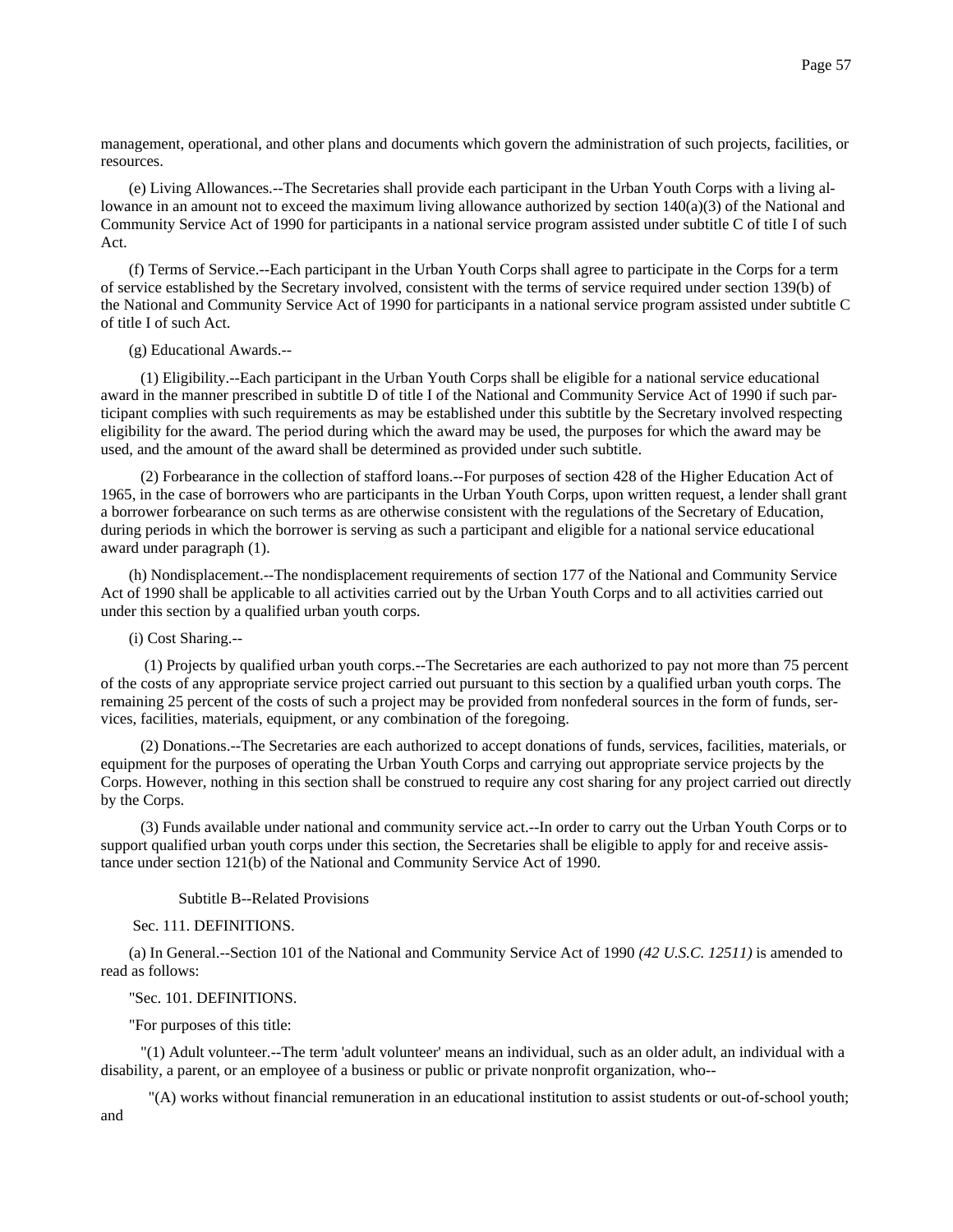"(B) is beyond the age of compulsory school attendance in the State in which the educational institution is located.

 "(2) Approved national service position.--The term 'approved national service position' means a national service position for which the Corporation has approved the provision of a national service educational award described in section 147 as one of the benefits to be provided for successful service in the position.

 "(3) Carry out.--The term 'carry out', when used in connection with a national service program described in section 122, means the planning, establishment, operation, expansion, or replication of the program.

 "(4) Chief executive officer.--The term 'Chief Executive Officer', except when used to refer to the chief executive officer of a State, means the Chief Executive Officer of the Corporation appointed under section 193.

 "(5) Community-based agency.--The term 'community-based agency' means a private nonprofit organization (including a church or other religious entity) that--

"(A) is representative of a community or a significant segment of a community; and

"(B) is engaged in meeting human, educational, environmental, or public safety community needs.

 "(6) Corporation.--The term 'Corporation' means the Corporation for National and Community Service established under section 191.

 "(7) Economically disadvantaged.--The term 'economically disadvantaged' means, with respect to an individual, an individual who is determined by the Chief Executive Officer to be low-income according to the latest available data from the Department of Commerce.

 "(8) Elementary school.--The term 'elementary school' has the same meaning given such term in section 1471(8) of the Elementary and Secondary Education Act of 1965 *(20 U.S.C. 2891*(8)).

 "(9) Indian.--The term 'Indian' means a person who is a member of an Indian tribe, or is a 'Native', as defined in section 3(b) of the Alaska Native Claims Settlement Act *(43 U.S.C. 1602*(b)).

 "(10) Indian lands.--The term 'Indian lands' means any real property owned by an Indian tribe, any real property held in trust by the United States for an Indian or Indian tribe, and any real property held by an Indian or Indian tribe that is subject to restrictions on alienation imposed by the United States.

"(11) Indian tribe.--The term 'Indian tribe' means--

"(A) an Indian tribe, band, nation, or other organized group or community, including--

 "(i) any Native village, as defined in section 3(c) of the Alaska Native Claims Settlement Act *(43 U.S.C. 1602*(c)), whether organized traditionally or pursuant to the Act of June 18, 1934 (commonly known as the 'Indian Reorganization Act'; 48 Stat. 984, chapter 576; *25 U.S.C 461* et seq.); and

 "(ii) any Regional Corporation or Village Corporation, as defined in subsection (g) or (j), respectively, of section 3 of the Alaska Native Claims Settlement Act *(43 U.S.C. 1602* (g) or (j)),

that is recognized as eligible for the special programs and services provided by the United States under Federal law to Indians because of their status as Indians; and

"(B) any tribal organization controlled, sanctioned, or chartered by an entity described in subparagraph (A).

 "(12) Individual with a disability.--Except as provided in section 175(a), the term 'individual with a disability' has the meaning given the term in section 7(8)(B) of the Rehabilitation Act of 1973 *(29 U.S.C. 706*(8)(B)).

 "(13) Institution of higher education.--The term 'institution of higher education' has the same meaning given such term in section 1201(a) of the Higher Education Act of 1965 *(20 U.S.C. 1141*(a)).

 "(14) Local educational agency.--The term 'local educational agency' has the same meaning given such term in section 1471(12) of the Elementary and Secondary Education Act of 1965 *(20 U.S.C. 2891*(12)).

 "(15) National service laws.--The term 'national service laws' means this Act and the Domestic Volunteer Service Act of 1973 *(42 U.S.C. 4950* et seq.).

"(16) Out-of-school youth.--The term 'out-of-school youth' means an individual who--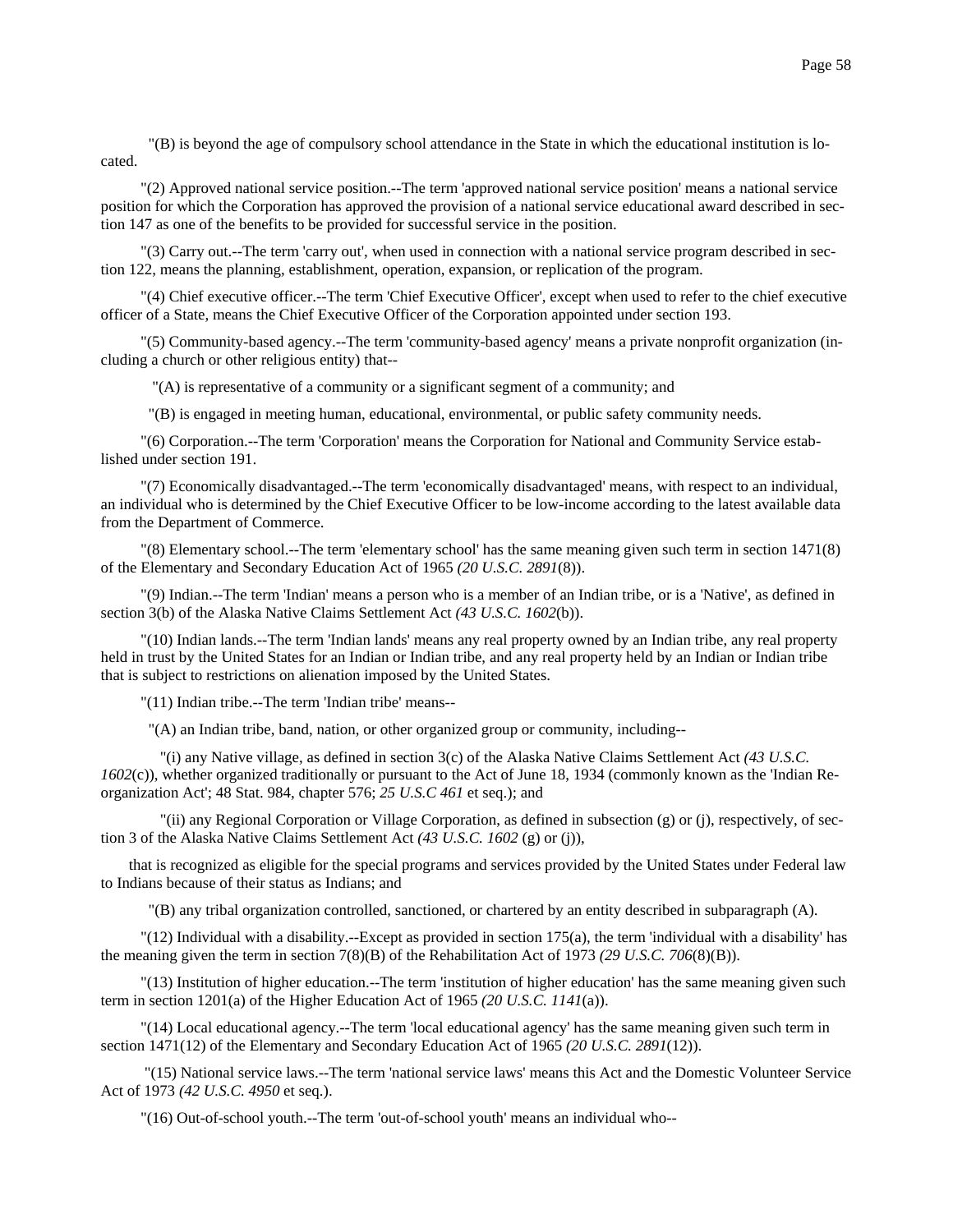"(A) has not attained the age of 27;

"(B) has not completed college or the equivalent thereof; and

"(C) is not enrolled in an elementary or secondary school or institution of higher education.

"(17) Participant.--

"(A) In general.--The term 'participant' means--

"(i) for purposes of subtitle C, an individual in an approved national service position; and

 "(ii) for purposes of any other provision of this Act, an individual enrolled in a program that receives assistance under this title.

 "(B) Rule.--A participant shall not be considered to be an employee of the program in which the participant is enrolled.

 "(18) Partnership program.--The term 'partnership program' means a program through which an adult volunteer, a public or private nonprofit organization, an institution of higher education, or a business assists a local educational agency.

 "(19) Program.--The term 'program', unless the context otherwise requires, and except when used as part of the term 'academic program', means a program described in section 111(a) (other than a program referred to in paragraph  $(3)(B)$  of such section),  $117A(a)$ ,  $119(b)(1)$ , or  $122(a)$ , or in paragraph (1) or (2) of section 152(b), or an activity that could be funded under section 198, 198C, or 198D.

 "(20) Project.--The term 'project' means an activity, carried out through a program that receives assistance under this title, that results in a specific identifiable service or improvement that otherwise would not be done with existing funds, and that does not duplicate the routine services or functions of the employer to whom participants are assigned.

"(21) School-age youth.--The term 'school-age youth' means--

"(A) individuals between the ages of 5 and 17, inclusive; and

 $'(B)$  children with disabilities, as defined in section 602(a)(1) of the Individuals with Disabilities Education Act *(20 U.S.C. 1401*(a)(1)), who receive services under part B of such Act.

 "(22) Secondary school.--The term 'secondary school' has the same meaning given such term in section 1471(21) of the Elementary and Secondary Education Act of 1965 *(20 U.S.C. 2891*(21)).

"(23) Service-learning.--The term 'service-learning' means a method--

 "(A) under which students or participants learn and develop through active participation in thoughtfully organized service that--

"(i) is conducted in and meets the needs of a community;

 "(ii) is coordinated with an elementary school, secondary school, institution of higher education, or community service program, and with the community; and

"(iii) helps foster civic responsibility; and

 $''(B)$  that--

 "(i) is integrated into and enhances the academic curriculum of the students, or the educational components of the community service program in which the participants are enrolled; and

"(ii) provides structured time for the students or participants to reflect on the service experience.

 "(24) Service-learning coordinator.--The term 'service-learning coordinator' means an individual who provides services as described in subsection (a)(3) or (b) of section 111.

 "(25) Service sponsor.--The term 'service sponsor' means an organization, or other entity, that has been selected to provide a placement for a participant.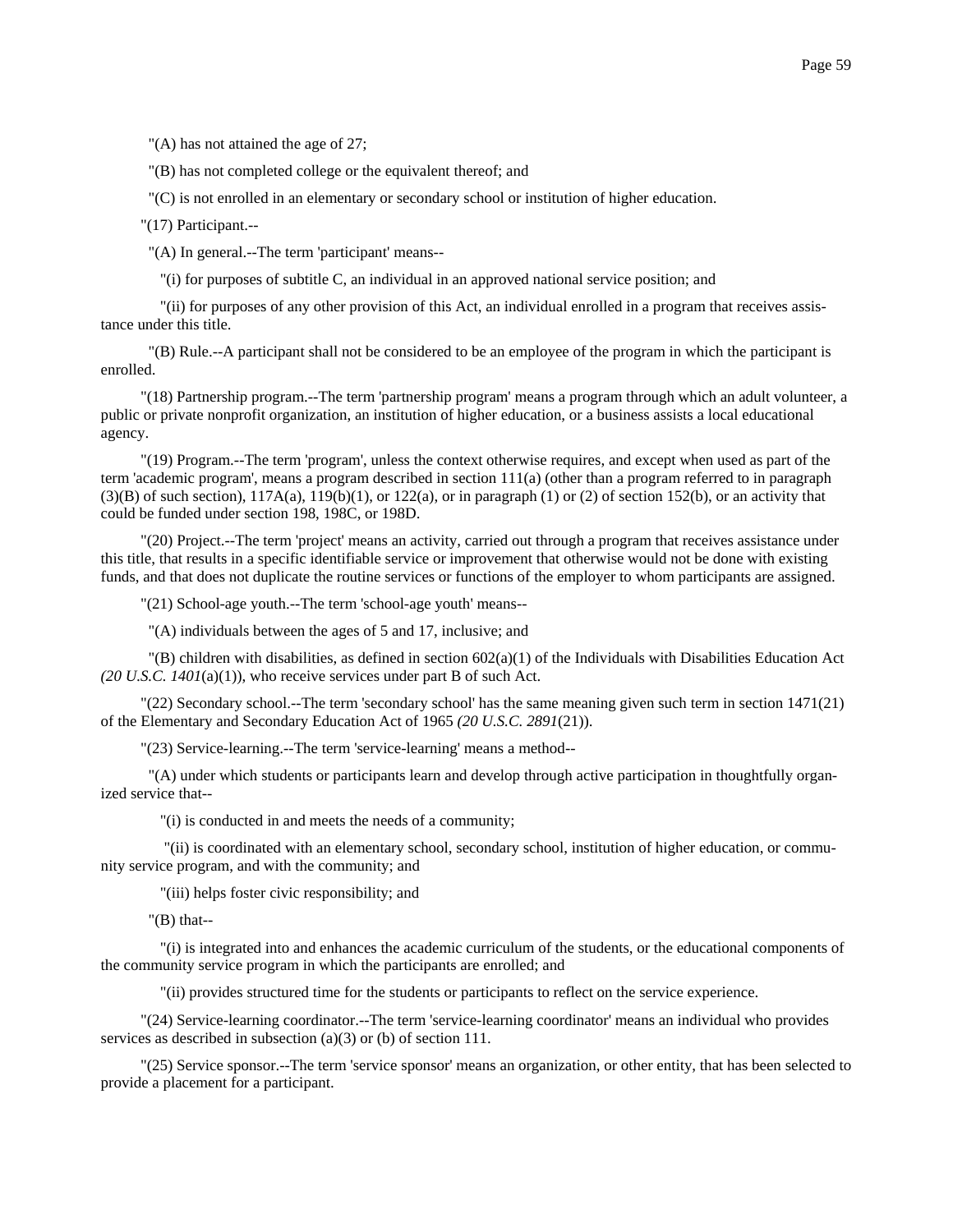"(26) State.--The term 'State' means each of the several States, the District of Columbia, the Commonwealth of Puerto Rico, the United States Virgin Islands, Guam, American Samoa, and the Commonwealth of the Northern Mariana Islands. The term also includes Palau, until such time as the Compact of Free Association is ratified.

 "(27) State commission.--The term 'State Commission' means a State Commission on National and Community Service maintained by a State pursuant to section 178. Except when used in section 178, the term includes an alternative administrative entity for a State approved by the Corporation under such section to act in lieu of a State Commission.

 "(28) State educational agency.--The term 'State educational agency' has the same meaning given such term in section 1471(23) of the Elementary and Secondary Education Act of 1965 *(20 U.S.C. 2891*(23)).

 "(29) Student.--The term 'student' means an individual who is enrolled in an elementary or secondary school or institution of higher education on a full- or part-time basis.".

(b) Technical and Conforming Amendments.--

 (1) Section 182(a)(2) of the National and Community Service Act of 1990 *(42 U.S.C 12642*(a)(2)) is amended by striking "adult volunteer and partnership" each place the term appears and inserting "partnership".

 (2) Section 182(a)(3) of the National and Community Service Act of 1990 *(42 U.S.C 12642*(a)(3)) is amended by striking "adult volunteer and partnership" and inserting "partnership".

 (3) Section 441(c)(2) of the Higher Education Act of 1965 *(42 U.S.C. 2751*(c)(2)) is amended by striking "service opportunities or youth corps as defined in section 101 of the National and Community Service Act of 1990, and service in the agencies, institutions and activities designated in section 124(a) of the National and Community Service Act of 1990" and inserting "a project, as defined in section 101(20) of the National and Community Service Act of 1990 *(42 U.S.C. 12511*(20))".

 (4) Section 1122(a)(2)(C) of the Higher Education Act of 1965 *(20 U.S.C. 1137a*(a)(2)(C)) is amended by striking "youth corps as defined in section 101(30) of the National and Community Service Act of 1990" and inserting "youth corps programs, as described in section 122(a)(2) of the National and Community Service Act of 1990".

 (5) Section 1201(p) of the Higher Education Act of 1965 *(20 U.S.C. 1141*(p)) is amended by striking "section 101(22) of the National and Community Service Act of 1990" and inserting "section 101(23) of the National and Community Service Act of 1990 (42 U.S.C.--12511(21))".

Sec. 112. AUTHORITY TO MAKE STATE GRANTS.

Section 102 of the National and Community Service Act of 1990 *(42 U.S.C. 12512)* is repealed.

Sec. 113. FAMILY AND MEDICAL LEAVE.

(a) In General.--Section 171 of the National and Community Service Act of 1990 *(42 U.S.C. 12631)* is amended to read as follows:

"Sec. 171. FAMILY AND MEDICAL LEAVE.

"(a) Participants in Private, State, and Local Projects.--For purposes of title I of the Family and Medical Leave Act of 1993 *(29 U.S.C. 2601* et seq.), if--

 $T(1)$  a participant has provided service for the period required by section  $101(2)(A)(i)$  *(29 U.S.C. 2611(2)(A)(i))*, and has met the hours of service requirement of section  $101(2)(A)(ii)$ , of such Act with respect to a project; and

 $\degree$  (2) the service sponsor of the project is an employer described in section 101(4) of such Act (other than an employing agency within the meaning of subchapter V of chapter 63 of title 5, United States Code),

the participant shall be considered to be an eligible employee of the service sponsor.

"(b) Participants in Federal Projects.--For purposes of subchapter V of chapter 63 of title 5, United States Code, if--

 $''(1)$  a participant has provided service for the period required by section 6381(1)(B) of such title with respect to a project; and

"(2) the service sponsor of the project is an employing agency within the meaning of such subchapter,

the participant shall be considered to be an employee of the service sponsor.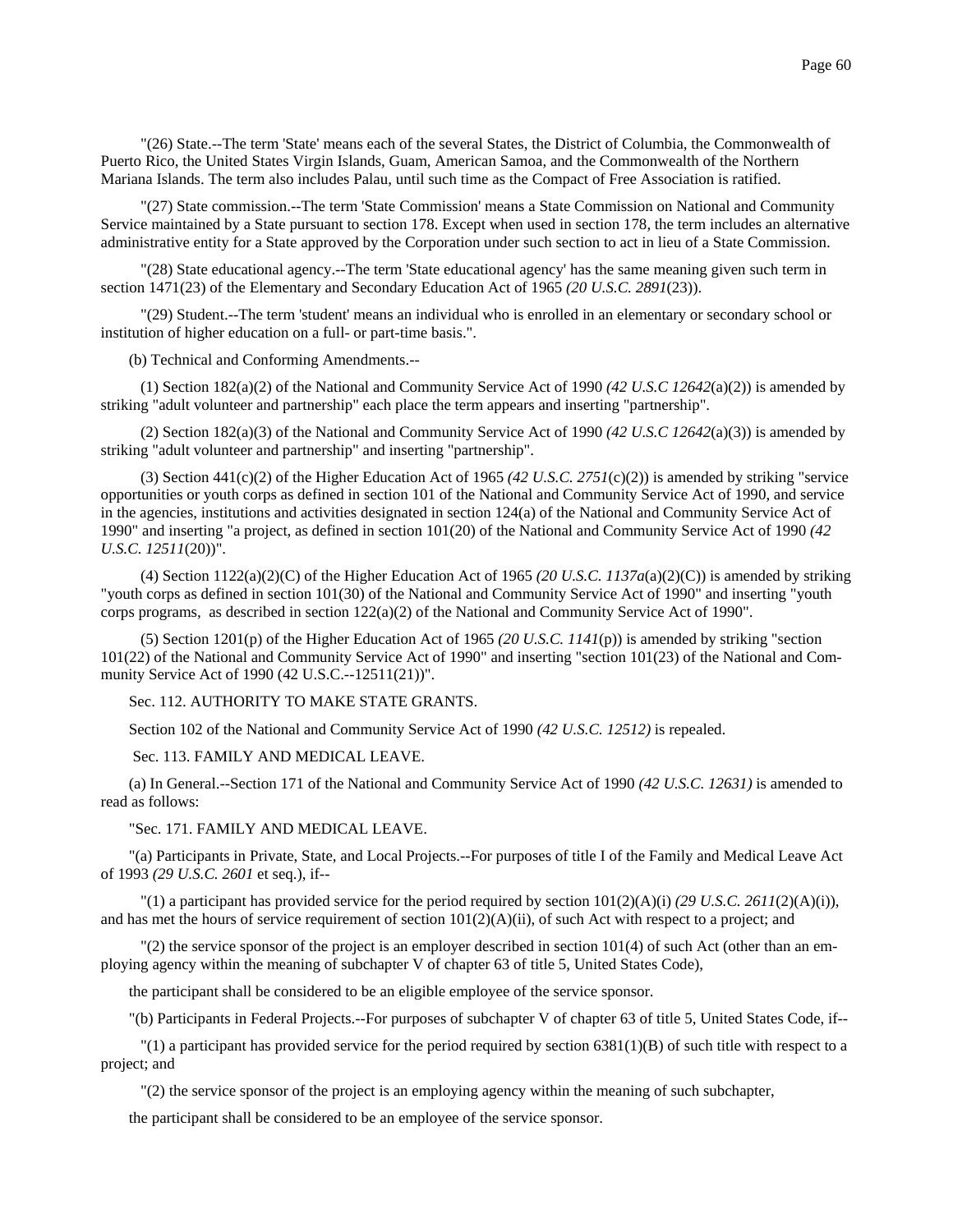"(c) Treatment of Absence.--The period of any absence of a participant from a service position pursuant to title I of the Family and Medical Leave Act of 1993 or subchapter V of chapter 63 of title 5, United States Code, shall not be counted toward the completion of the term of service of the participant under section 139 of this Act.".

(b) Table of Contents.--Section 1(b) of the National and Community Service Act of 1990 (Public Law 101-610; 104 Stat. 3127) is amended by striking the item relating to section 171 of such Act and inserting the following: "Sec. 171. Family and medical leave.".

Sec. 114. REPORTS.

Section 172 of the National and Community Service Act of 1990 *(42 U.S.C. 12632)* is amended--

 $(1)$  in subsection  $(a)(3)(A)$ , by striking "sections 177 and 113(9)" and inserting "section 177";

(2) in subsection (b)--

(A) by striking " Report to Congress "; and inserting " Report to Congress by Corporation "; and

(B) in paragraph (1), by striking "this title" and inserting "the national service laws"; and

(3) by adding at the end the following:

"(c) Report to Congress by Secretary of Defense.--

 "(1) Study.--The Secretary of Defense shall annually conduct a study of the effect of the programs carried out under this title on recruitment for the Armed Forces.

 "(2) Report.--The Secretary of Defense shall annually submit a report to the appropriate committees of Congress containing the findings of the study described in paragraph (1) and such recommendations for legislative and administrative reform as the Secretary may determine to be appropriate.".

Sec. 115. NONDISCRIMINATION.

Section 175 of the National and Community Service Act of 1990 *(42 U.S.C. 12635)* is amended to read as follows:

"Sec. 175. NONDISCRIMINATION.

"(a) In General.--

 "(1) Basis.--An individual with responsibility for the operation of a project that receives assistance under this title shall not discriminate against a participant in, or member of the staff of, such project on the basis of race, color, national origin, sex, age, or political affiliation of such participant or member, or on the basis of disability, if the participant or member is a qualified individual with a disability.

 "(2) Definition.--As used in paragraph (1), the term 'qualified individual with a disability' has the meaning given the term in section 101(8) of the Americans with Disabilities Act of 1990 *(42 U.S.C. 12111*(8)).

"(b) Federal Financial Assistance.--Any assistance provided under this title shall constitute Federal financial assistance for purposes of title VI of the Civil Rights Act of 1964 *(42 U.S.C. 2000d* et seq.), title IX of the Education Amendments of 1972 *(20 U.S.C. 1681* et seq.), section 504 of the Rehabilitation Act of 1973 *(29 U.S.C. 794),* and the Age Discrimination Act of 1975 *(42 U.S.C. 6101* et seq.), and shall constitute Federal financial assistance to an education program or activity for purposes of the Education Amendments of 1972 *(20 U.S.C. 1681* et seq.).

"(c) Religious Discrimination.--

 "(1) In general.--Except as provided in paragraph (2), an individual with responsibility for the operation of a project that receives assistance under this title shall not discriminate on the basis of religion against a participant in such project or a member of the staff of such project who is paid with funds received under this title.

 "(2) Exception.--Paragraph (1) shall not apply to the employment, with assistance provided under this title, of any member of the staff, of a project that receives assistance under this title, who was employed with the organization operating the project on the date the grant under this title was awarded.

"(d) Rules and Regulations.--The Chief Executive Officer shall promulgate rules and regulations to provide for the enforcement of this section that shall include provisions for summary suspension of assistance for not more than 30 days, on an emergency basis, until notice and an opportunity to be heard can be provided.".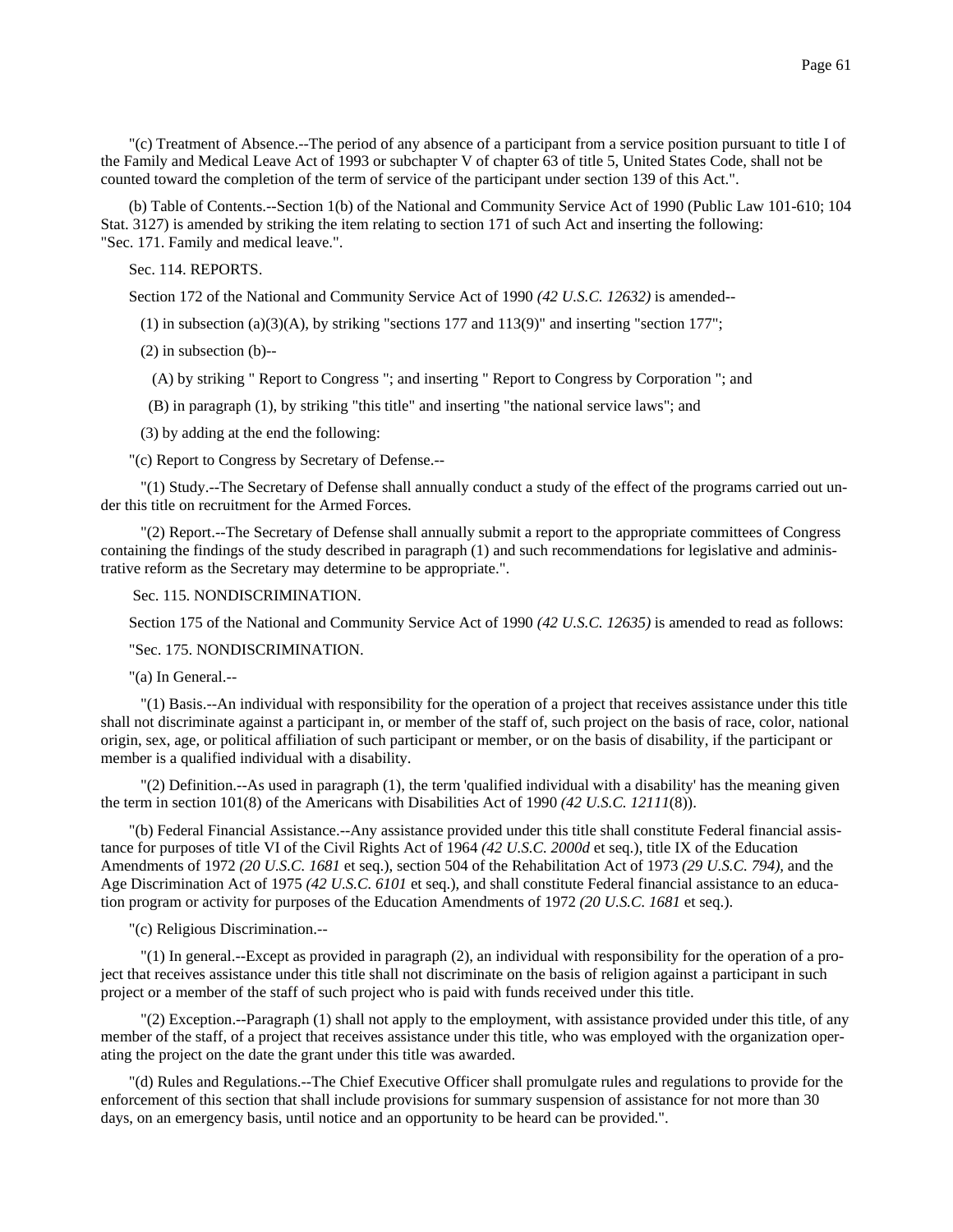#### Sec. 116. NOTICE, HEARING, AND GRIEVANCE PROCEDURES.

(a) Decertification of Positions.--Section 176(a) of the National and Community Service Act of 1990 *(42 U.S.C. 12636*(a)) is amended--

 (1) in paragraph (1), by inserting ", or revoke the designation of positions, related to the grant or contract, as approved national service positions," before "whenever the Commission"; and

(2) in paragraph (2)(B), by inserting "or revoked" after "terminated".

(b) Construction.--Section 176(e) of such Act *(42 U.S.C. 12636*(e)) is amended by adding before the period the following ", other than assistance provided pursuant to this Act".

(c) Grievance Procedure.--Section 176(f) of such Act is amended to read as follows:

"(f) Grievance Procedure.--

 "(1) In general.--A State or local applicant that receives assistance under this title shall establish and maintain a procedure for the filing and adjudication of grievances from participants, labor organizations, and other interested individuals concerning projects that receive assistance under this title, including grievances regarding proposed placements of such participants in such projects.

 "(2) Deadline for grievances.--Except for a grievance that alleges fraud or criminal activity, a grievance shall be made not later than 1 year after the date of the alleged occurrence of the event that is the subject of the grievance.

"(3) Deadline for hearing and decision.--

 "(A) Hearing.--A hearing on any grievance conducted under this subsection shall be conducted not later than 30 days after the filing of such grievance.

 "(B) Decision.--A decision on any such grievance shall be made not later than 60 days after the filing of such grievance.

"(4) Arbitration.--

"(A) In general.--

 "(i) Jointly selected arbitrator.--In the event of a decision on a grievance that is adverse to the party who filed such grievance, or 60 days after the filing of such grievance if no decision has been reached, such party shall be permitted to submit such grievance to binding arbitration before a qualified arbitrator who is jointly selected and independent of the interested parties.

 "(ii) Appointed arbitrator.--If the parties cannot agree on an arbitrator, the Chief Executive Officer shall appoint an arbitrator from a list of qualified arbitrators within 15 days after receiving a request for such appointment from one of the parties to the grievance.

 "(B) Deadline for proceeding.--An arbitration proceeding shall be held not later than 45 days after the request for such arbitration proceeding, or, if the arbitrator is appointed by the Chief Executive Officer in accordance with subparagraph (A)(ii), not later than 30 days after the appointment of such arbitrator.

 "(C) Deadline for decision.--A decision concerning a grievance shall be made not later than 30 days after the date such arbitration proceeding begins.

"(D) Cost.--

 "(i) In general.--Except as provided in clause (ii), the cost of an arbitration proceeding shall be divided evenly between the parties to the arbitration.

 "(ii) Exception.--If a participant, labor organization, or other interested individual described in paragraph (1) prevails under a binding arbitration proceeding, the State or local applicant described in paragraph (1) that is a party to such grievance shall pay the total cost of such proceeding and the attorneys' fees of such participant, labor organization, or individual, as the case may be.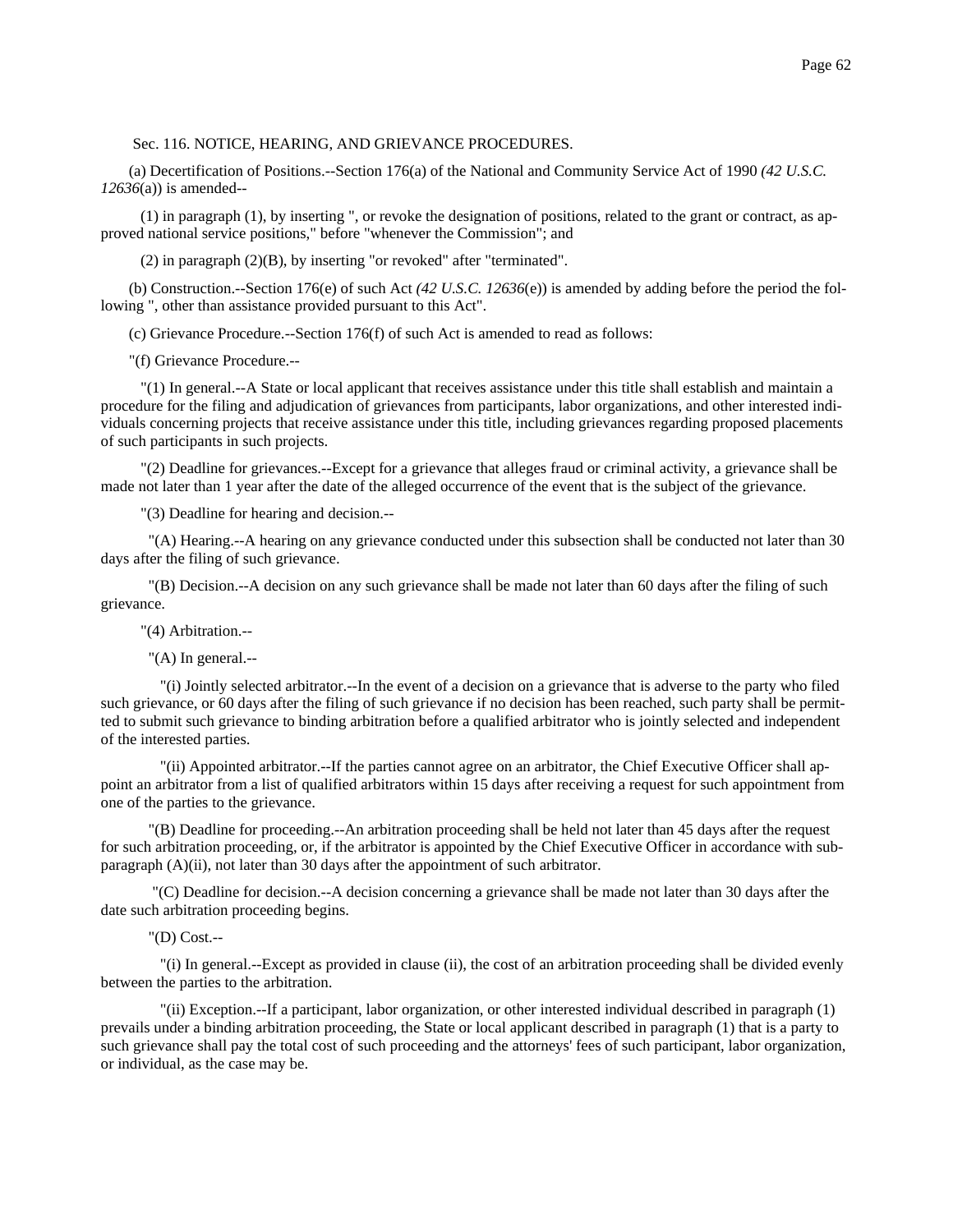"(5) Proposed placement.--If a grievance is filed regarding a proposed placement of a participant in a project that receives assistance under this title, such placement shall not be made unless the placement is consistent with the resolution of the grievance pursuant to this subsection.

"(6) Remedies.--Remedies for a grievance filed under this subsection include--

"(A) suspension of payments for assistance under this title;

"(B) termination of such payments;

"(C) prohibition of the placement described in paragraph (5); and

 "(D) in a case in which the grievance involves a violation of subsection (a) or (b) of section 177 and the employer of the displaced employee is the recipient of assistance under this title--

"(i) reinstatement of the displaced employee to the position held by such employee prior to displacement;

"(ii) payment of lost wages and benefits of the displaced employee;

 "(iii) reestablishment of other relevant terms, conditions, and privileges of employment of the displaced employee; and

 "(iv) such equitable relief as is necessary to correct any violation of subsection (a) or (b) of section 177 or to make the displaced employee whole.

 "(7) Enforcement.--Suits to enforce arbitration awards under this section may be brought in any district court of the United States having jurisdiction of the parties, without regard to the amount in controversy and without regard to the citizenship of the parties.".

Sec. 117. NONDISPLACEMENT.

Section 177(b)(3) of the National and Community Service Act of 1990 *(42 U.S.C. 12637*(b)(3)) is amended--

(1) in subparagraph (B), to read as follows:

 "(B) Supplantation of hiring.--A participant in any program receiving assistance under this title shall not perform any services or duties, or engage in activities, that--

"(i) will supplant the hiring of employed workers; or

 "(ii) are services, duties, or activities with respect to which an individual has recall rights pursuant to a collective bargaining agreement or applicable personnel procedures."; and

 $(2)$  in subparagraph  $(C)(iii)$ , to read as follows:

"(iii) employee who--

"(I) is subject to a reduction in force; or

"(II) has recall rights pursuant to a collective bargaining agreement or applicable personnel procedures;".

Sec. 118. EVALUATION.

Section 179 of the National and Community Service Act of 1990 *(42 U.S.C. 12639)* is amended--

 $(1)$  in subsection  $(a)(2)$ --

 (A) in the matter preceding subparagraph (A), by striking "for purposes of the reports required by subsection (j)," and inserting "with respect to the programs authorized under subtitle C,"; and

 (B) in subparagraph (A), by striking "older American volunteer programs" and inserting "National Senior Volunteer Corps programs";

 $(2)$  in subsection  $(g)$ --

(A) in the matter preceding paragraph (1), by striking "subtitle D" and inserting "subtitle C"; and

 (B) in paragraphs (3) and (9), by striking "older American volunteer programs" and inserting "National Senior Volunteer Corps programs";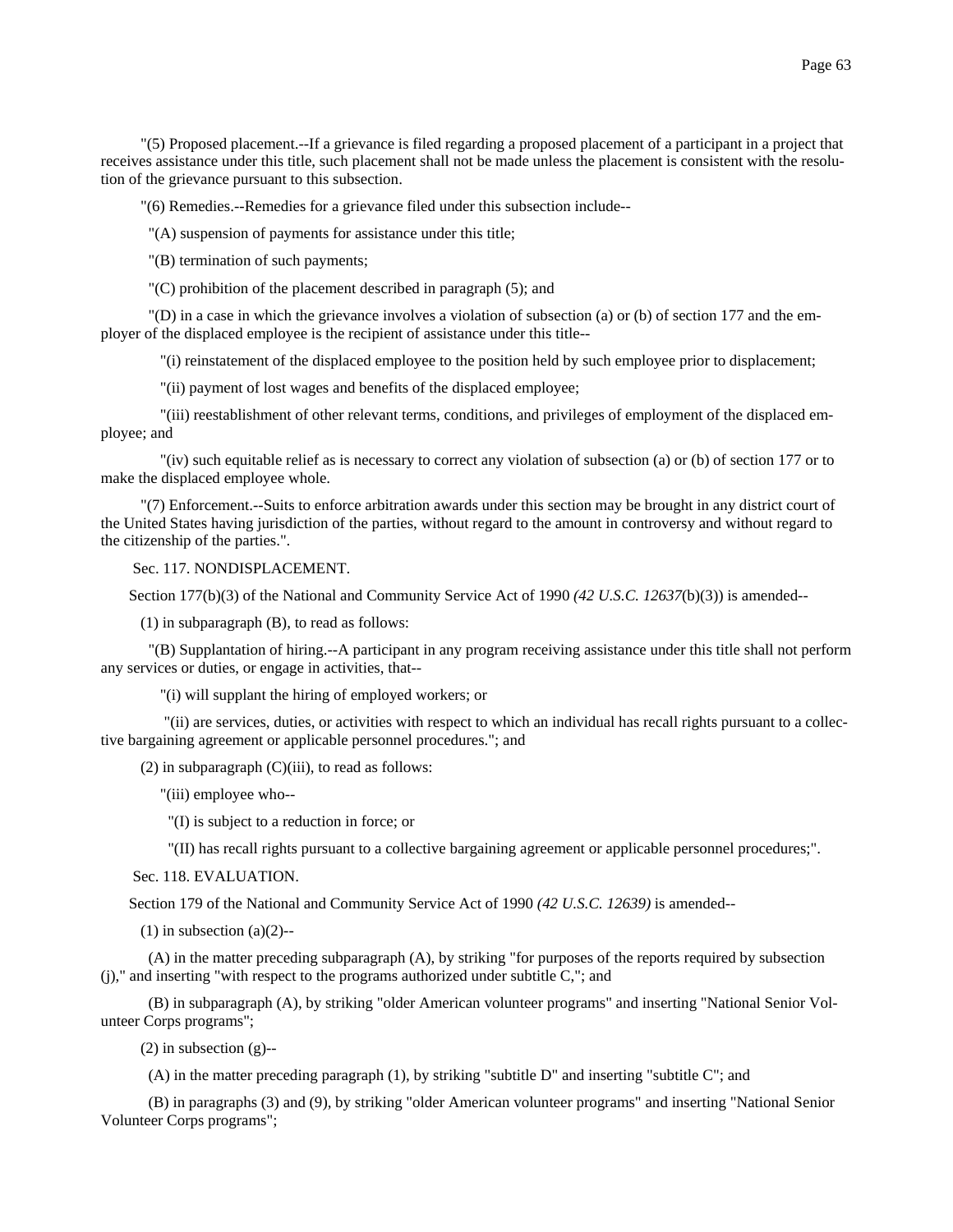Page 64

(3) by striking subsections (i) and (j); and

(4) by adding at the end the following:

"(i) Independent Evaluation and Report of Demographics of National Service Participants and Communities.--

"(1) Independent evaluation.--

 "(A) In general.--The Corporation shall, on an annual basis, arrange for an independent evaluation of the programs assisted under subtitle C.

"(B) Participants.--

 "(i) In general.--The entity conducting such evaluation shall determine the demographic characteristics of the participants in such programs.

 "(ii) Characteristics.--The entity shall determine, for the year covered by the evaluation, the total number of participants in the programs, and the number of participants within the programs in each State, by sex, age, economic background, education level, ethnic group, disability classification, and geographic region.

 "(iii) Categories.--The Corporation shall determine appropriate categories for analysis of each of the characteristics referred to in clause (ii) for purposes of such an evaluation.

 "(C) Communities.--In conducting the evaluation, the entity shall determine the amount of assistance provided under section 121 during the year that has been expended for projects conducted under the programs in areas described in section  $133(c)(6)$ .

 "(2) Report.--The entity conducting the evaluation shall submit a report to the President, Congress, the Corporation, and each State Commission containing the results of the evaluation--

 "(A) with respect to the evaluation covering the year beginning on the date of enactment of this subsection, not later than 18 months after such date; and

 "(B) with respect to the evaluation covering each subsequent year, not later than 18 months after the first day of each such year.".

Sec. 119. ENGAGEMENT OF PARTICIPANTS.

Section 180 of the National and Community Service Act of 1990 *(42 U.S.C. 12640)* is amended by striking "postservice benefits" and inserting "national service educational awards".

Sec. 120. CONTINGENT EXTENSION.

(a) In General.--Section 181 of the National and Community Service Act of 1990 *(42 U.S.C. 12641)* is amended to read as follows:

"Sec. 181. CONTINGENT EXTENSION.

"Section 414 of the General Education Provisions Act *(20 U.S.C. 1226a)* shall apply to this Act.".

(b) Table of Contents.--Section 1(b) of the National and Community Service Act of 1990 (Public Law 101-610; 104 Stat. 3127) is amended by striking the item relating to section 181 of such Act and inserting the following: "Sec. 181. Contingent extension.".

Sec. 121. AUDITS.

(a) In General.--Section 183 of the National and Community Service Act of 1990 *(42 U.S.C. 12643)* is amended to read as follows:

"Sec. 183. RIGHTS OF ACCESS, EXAMINATION, AND COPYING.

"(a) Comptroller General.--The Comptroller General, or any of the duly authorized representatives of the Comptroller General, shall have access to, and the right to examine and copy, any books, documents, papers, records, and other recorded information in any form--

 "(1) within the possession or control of the Corporation or any State or local government, Indian tribe, or public or private nonprofit organization receiving assistance directly or indirectly under this Act; and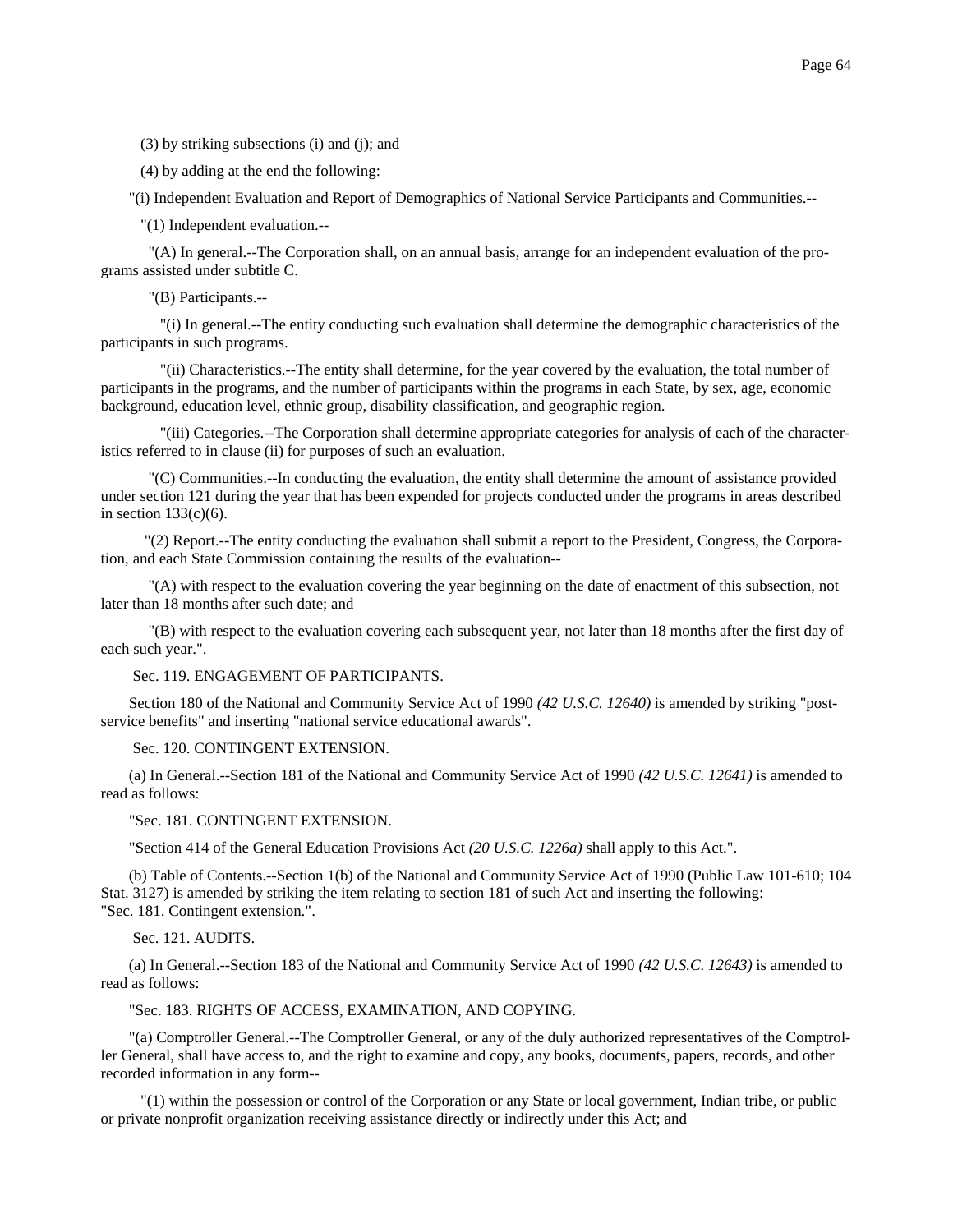"(2) that the Comptroller General, or his representative, considers necessary to the performance of an evaluation, audit, or review.

"(b) Chief Financial Officer.--The Chief Financial Officer of the Corporation shall have access to, and the right to examine and copy, any books, documents, papers, records, and other recorded information in any form--

 "(1) within the possession or control of the Corporation or any State or local government, Indian tribe, or public or private nonprofit organization receiving assistance directly or indirectly under this Act; and

"(2) that relates to the duties of the Chief Financial Officer.".

(b) Table of Contents.--Section 1(b) of the National and Community Service Act of 1990 (Public Law 101-610; 104 Stat. 3127) is amended by striking the item relating to section 183 of such Act and inserting the following: "Sec. 183. Rights of access, examination, and copying.".

Sec. 122. REPEALS.

(a) In General.--Subtitle F of title I of the National and Community Service Act of 1990 *(42 U.S.C. 12631* et seq.) is amended by repealing sections 185 and 186. <*42 USC 12645*>

(b) Table of Contents.--Section 1(b) of the National and Community Service Act of 1990 (Public Law 101-610; 104 Stat. 3127) is amended by striking the item relating to section 185 of such Act.

Sec. 123. <*16 USC 1701* note> EFFECTIVE DATE.

This title, and the amendments made by this title, shall take effect on October 1, 1993.

#### TITLE II--ORGANIZATION

Sec. 201. <*42 USC 12638*> STATE COMMISSIONS ON NATIONAL AND COMMUNITY SERVICE.

(a) Composition and Duties of State Commissions.--Subtitle F of title I of the National and Community Service Act of 1990 is amended by striking section 178 *(42 U.S.C. 12638)* and inserting the following new section:

"Sec. 178. STATE COMMISSIONS ON NATIONAL AND COMMUNITY SERVICE.

"(a) Existence Required.--

 "(1) State commission. Except as provided in paragraph (2), to be eligible to receive a grant or allotment under subtitle B or C or to receive a distribution of approved national service positions under subtitle C, a State shall maintain a State Commission on National and Community Service that satisfies the requirements of this section.

 "(2) Alternative administrative entity.--The chief executive officer of a State may apply to the Corporation for approval to use an alternative administrative entity to carry out the duties otherwise entrusted to a State Commission under this Act. The chief executive officer shall ensure that any alternative administrative entity used in lieu of a State Commission provides for the individuals described in paragraph (1), and some of the individuals described in paragraph (2), of subsection (c) to play a significant policymaking role in carrying out the duties otherwise entrusted to a State Commission, including the submission of applications on behalf of the State under sections 117B and 130.

 $\Gamma$ (b) Appointment and Size.--Except as provided in subsection (c)(3), the members of a State Commission for a State shall be appointed by the chief executive officer of the State. A State Commission shall consist of not fewer than 15, and not more than 25, voting members, and any ex officio nonvoting members, as described in paragraph (3) or (4) of subsection (c).

"(c) Composition and Membership.--

 "(1) Required members. The State Commission for a State shall include as voting members at least one of each of the following individuals:

 "(A) An individual with expertise in the educational, training, and development needs of youth, particularly disadvantaged youth.

"(B) An individual with experience in promoting the involvement of older adults in service and voluntarism.

"(C) A representative of community-based agencies or community-based organizations within the State.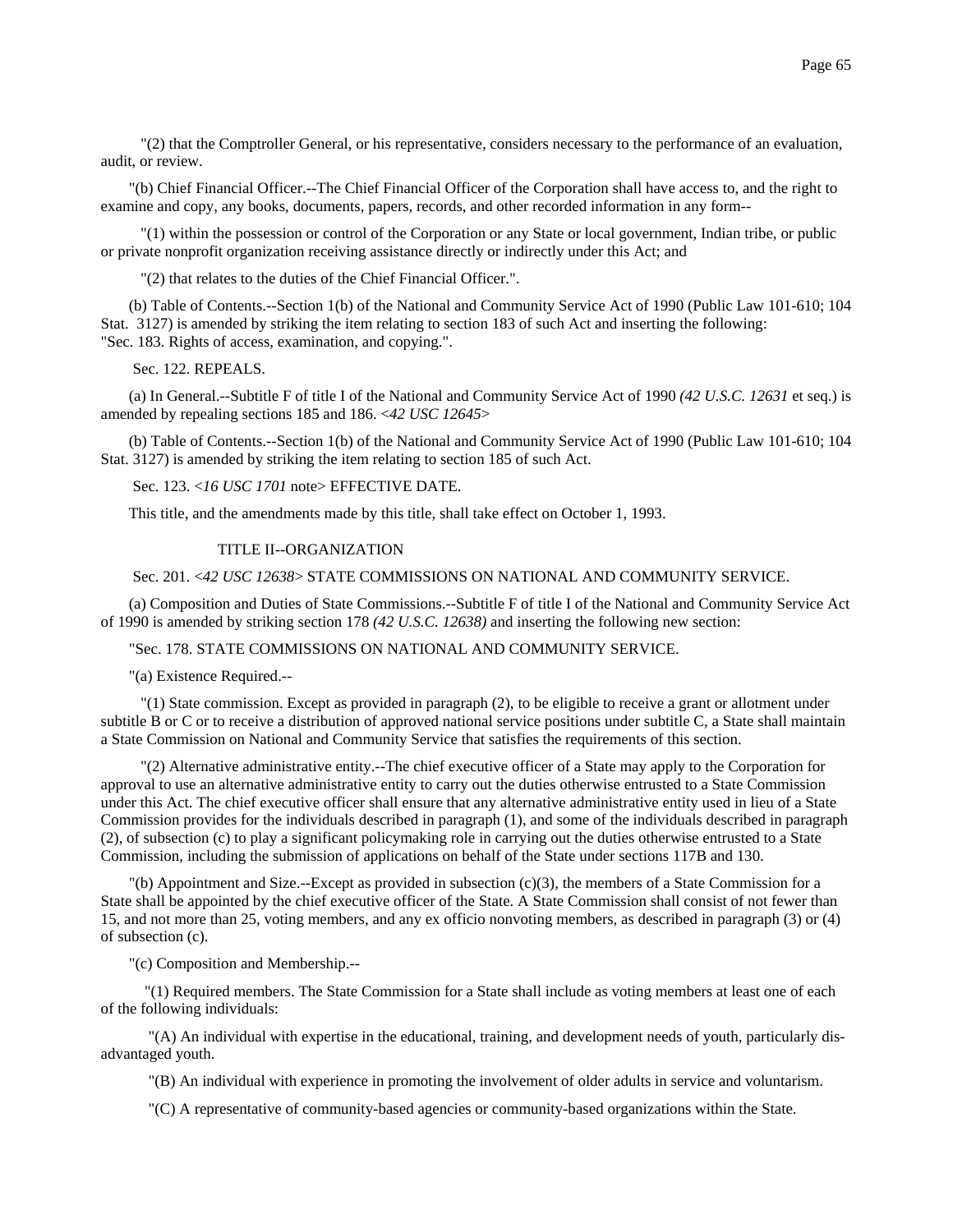"(D) The head of the State educational agency.

"(E) A representative of local governments in the State.

"(F) A representative of local labor organizations in the State.

"(G) A representative of business.

"(H) An individual between the ages of 16 and 25 who is a participant or supervisor in a program.

 "(I) A representative of a national service program described in section 122(a), such as a youth corps program described in section 122(a)(2).

 "(2) Sources of other members.--The State Commission for a State may include as voting members the following individuals:

"(A) Members selected from among local educators.

 "(B) Members selected from among experts in the delivery of human, educational, environmental, or public safety services to communities and persons.

"(C) Representatives of Indian tribes.

"(D) Members selected from among out-of-school youth or other at-risk youth.

 "(E) Representatives of entities that receive assistance under the Domestic Volunteer Service Act of 1973 *(42 U.S.C. 4950* et seq.).

 "(3) Corporation representative.--The representative of the Corporation designated under section 195(c) for a State shall be an ex officio nonvoting member of the State Commission or alternative administrative entity for that State, unless the State permits the representative to serve as a voting member of the State Commission or alternative administrative entity.

 "(4) Ex officio state representatives.--The chief executive officer of a State may appoint, as ex officio nonvoting members of the State Commission for the State, representatives selected from among officers and employees of State agencies operating community service, youth service, education, social service, senior service, and job training programs.

 "(5) Limitation on number of state employees as members.--The number of voting members of a State Commission selected under paragraph (1) or (2) who are officers or employees of the State may not exceed 25 percent (reduced to the nearest whole number) of the total membership of the State Commission.

"(d) Miscellaneous Matters.--

 "(1) Membership balance.--The chief executive officer of a State shall ensure, to the maximum extent practicable, that the membership of the State Commission for the State is diverse with respect to race, ethnicity, age, gender, and disability characteristics. Not more than 50 percent of the voting members of a State Commission, plus one additional member, may be from the same political party.

 "(2) Terms.--Each member of the State Commission for a State shall serve for a term of 3 years, except that the chief executive officer of a State shall initially appoint a portion of the members to terms of 1 year and 2 years.

 "(3) Vacancies.--If a vacancy occurs on a State Commission, a new member shall be appointed by the chief executive officer of the State and serve for the remainder of the term for which the predecessor of such member was appointed. The vacancy shall not affect the power of the remaining members to execute the duties of the State Commission.

 "(4) Compensation.--A member of a State Commission or alternative administrative entity shall not receive any additional compensation by reason of service on the State Commission or alternative administrative entity, except that the State may authorize the reimbursement of travel expenses, including a per diem in lieu of subsistence, in the same manner as other employees serving intermittently in the service of the State.

 "(5) Chairperson.--The voting members of a State Commission shall elect one of the voting members to serve as chairperson of the State Commission.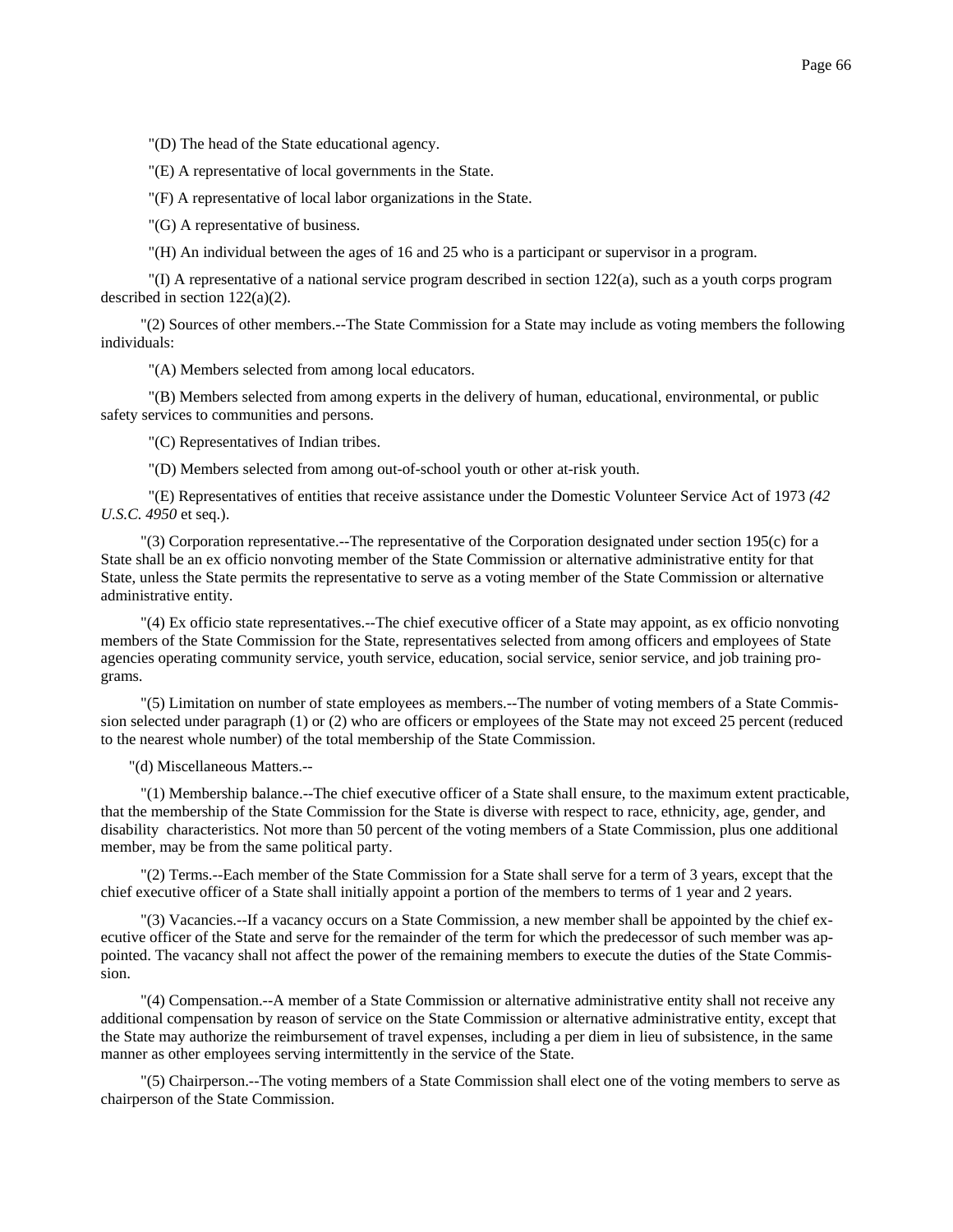"(A) General limitation.--Except as provided in subparagraph (B), a voting member of the State Commission (or of an alternative administrative entity) shall not participate in the administration of the grant program (including any discussion or decision regarding the provision of assistance or approved national service positions, or the continuation, suspension, or termination of such assistance or such positions, to any program or entity) described in subsection  $(e)(9)$ if--

"(i) a grant application relating to such program is pending before the Commission (or such entity); and

 "(ii) the application was submitted by a program or entity of which such member is, or in the 1-year period before the submission of such application was, an officer, director, trustee, full-time volunteer, or employee.

 "(B) Exception.--If, as a result of the operation of subparagraph (A), the number of voting members of the Commission (or of such entity) is insufficient to establish a quorum for the purpose of administering such program, then voting members excluded from participation by subparagraph (A) may participate in the administration of such program, notwithstanding the limitation in subparagraph (A), to the extent permitted by regulations issued under section 193A(b)(11) by the Corporation.

 "(C) Rule of construction.--Subparagraph (A) shall not be construed to limit the authority of any voting member of the Commission (or of such entity) to participate in--

"(i) discussion of, and hearing and forums on--

"(I) the general duties, policies, and operations of the Commission (or of such entity); or

"(II) the general administration of such program; or

"(ii) similar general matters relating to the Commission (or such entity).

"(e) Duties of a State Commission.--The State Commission or alternative administrative entity for a State shall be responsible for the following duties:

"(1) Preparation of a national service plan for the State that--

 "(A) is developed through an open and public process (such as through regional forums, hearings, and other means) that provides for maximum participation and input from national service programs within the State and other interested members of the public;

"(B) covers a 3-year period;

"(C) is updated annually;

"(D) ensures outreach to diverse community-based agencies that serve underrepresented populations, by--

"(i) using established networks, and registries, at the State level; or

"(ii) establishing such networks and registries; and

 "(E) contains such information as the State Commission considers to be appropriate or as the Corporation may require.

"(2) Preparation of the applications of the State under sections 117B and 130 for financial assistance.

 "(3) Assistance in the preparation of the application of the State educational agency for assistance under section 113.

 "(4) Preparation of the application of the State under section 130 for the approval of service positions that include the national service educational award described in subtitle D.

 "(5) Make recommendations to the Corporation with respect to priorities for programs receiving assistance under the Domestic Volunteer Service Act of 1973 *(42 U.S.C. 4950* et seq.).

"(6) Make technical assistance available to enable applicants for assistance under section 121--

"(A) to plan and implement service programs; and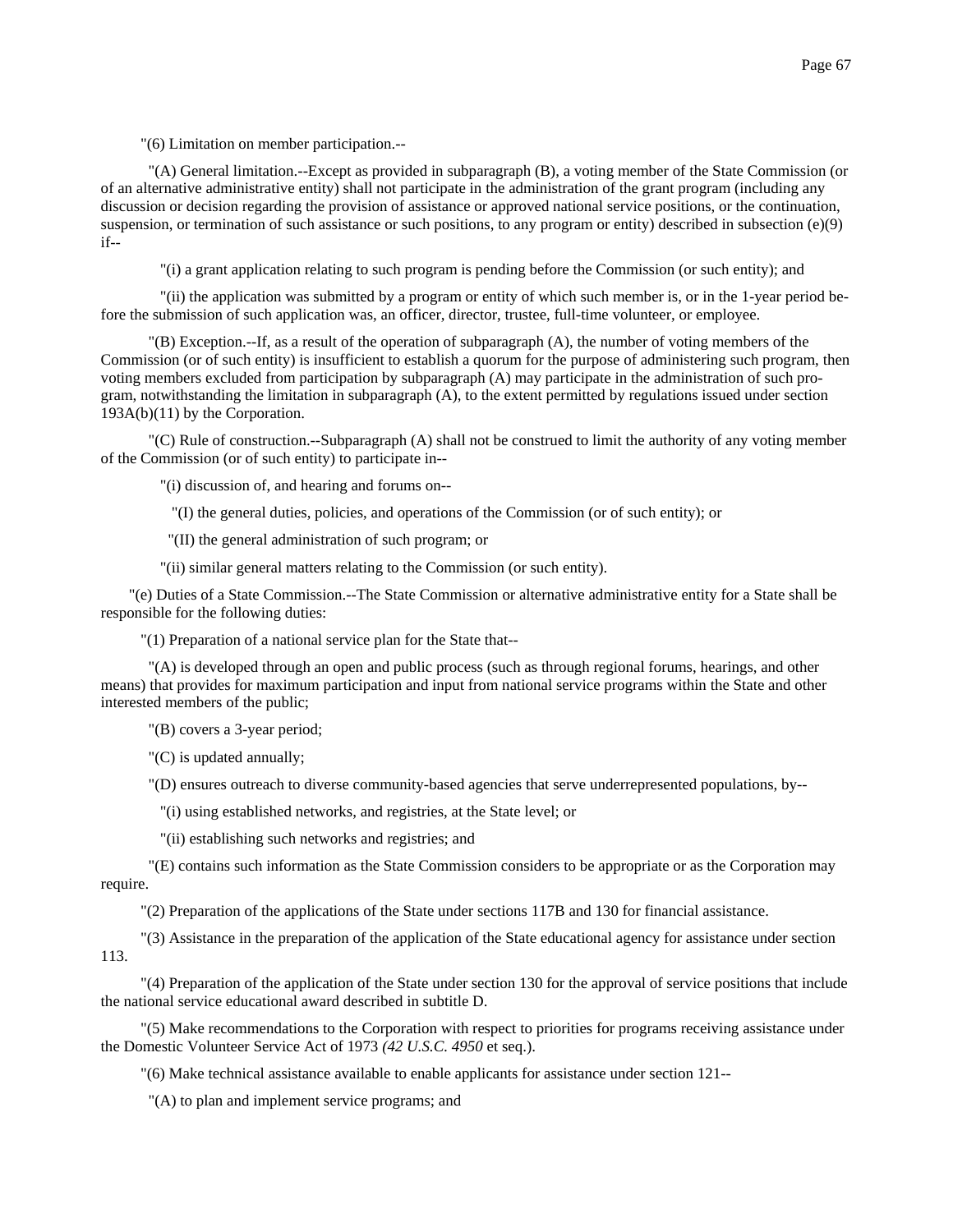"(B) to apply for assistance under the national service laws using, if appropriate, information and materials available through a clearinghouse established under section 198A.

 "(7) Assistance in the provision of health care and child care benefits under section 140 to participants in national service programs that receive assistance under section 121.

 "(8) Development of a State system for the recruitment and placement of participants in programs that receive assistance under the national service laws and dissemination of information concerning national service programs that receive such assistance or approved national service positions.

 "(9) Administration of the grant program in support of national service programs that is conducted by the State using assistance provided to the State under section 121, including selection, oversight, and evaluation of grant recipients.

 "(10) Development of projects, training methods, curriculum materials, and other materials and activities related to national service programs that receive assistance directly from the Corporation (to be made available in a case in which such a program requests such a project, method, material, or activity) or from the State using assistance provided under section 121, for use by programs that request such projects, methods, materials, and activities.

"(f) Activity Ineligible for Assistance.--A State Commission or alternative administrative entity may not directly carry out any national service program that receives assistance under section 121.

"(g) Delegation.--Subject to such requirements as the Corporation may prescribe, a State Commission may delegate nonpolicymaking duties to a State agency or public or private nonprofit organization.

"(h) Approval of State Commission or Alternative.--

 "(1) Submission to corporation.--The chief executive officer for a State shall notify the Corporation of the establishment or designation of the State Commission or use of an alternative administrative entity for the State. The notification shall include a description of--

"(A) the composition and membership of the State Commission or alternative administrative entity; and

 "(B) the authority of the State Commission or alternative administrative entity regarding national service activities carried out by the State.

 "(2) Approval of alternative administrative entity.--Any designation of a State Commission or use of an alternative administrative entity to carry out the duties of a State Commission shall be subject to the approval of the Corporation, which shall not be unreasonably withheld. The Corporation shall approve an alternative administrative entity if such entity provides for individuals described in paragraph (1), and some of the individuals described in paragraph (2), of subsection (c) to play a significant policymaking role in carrying out the duties otherwise entrusted to a State Commission, including the duties described in paragraphs (1) through (4) of subsection (e).

 "(3) Rejection.--The Corporation may reject a State Commission if the Corporation determines that the composition, membership, or duties of the State Commission do not comply with the requirements of this section. The Corporation may reject a request to use an alternative administrative entity in lieu of a State Commission if the Corporation determines that the entity does not provide for the individuals described in paragraph (1), and some of the individuals described in paragraph (2), of subsection (c) to play a significant policymaking role as described in paragraph (2). If the Corporation rejects a State Commission or alternative administrative entity under this paragraph, the Corporation shall promptly notify the State of the reasons for the rejection.

 "(4) Resubmission and reconsideration.--The Corporation shall provide a State notified under paragraph (3) with a reasonable opportunity to revise the rejected State Commission or alternative administrative entity. At the request of the State, the Corporation shall provide technical assistance to the State as part of the revision process. The Corporation shall promptly reconsider any resubmission of a notification under paragraph (1) or application to use an alternative administrative entity under paragraph (2).

 "(5) Subsequent changes.--This subsection shall also apply to any change in the composition or duties of a State Commission or an alternative administrative entity made after approval of the State Commission or the alternative administrative entity.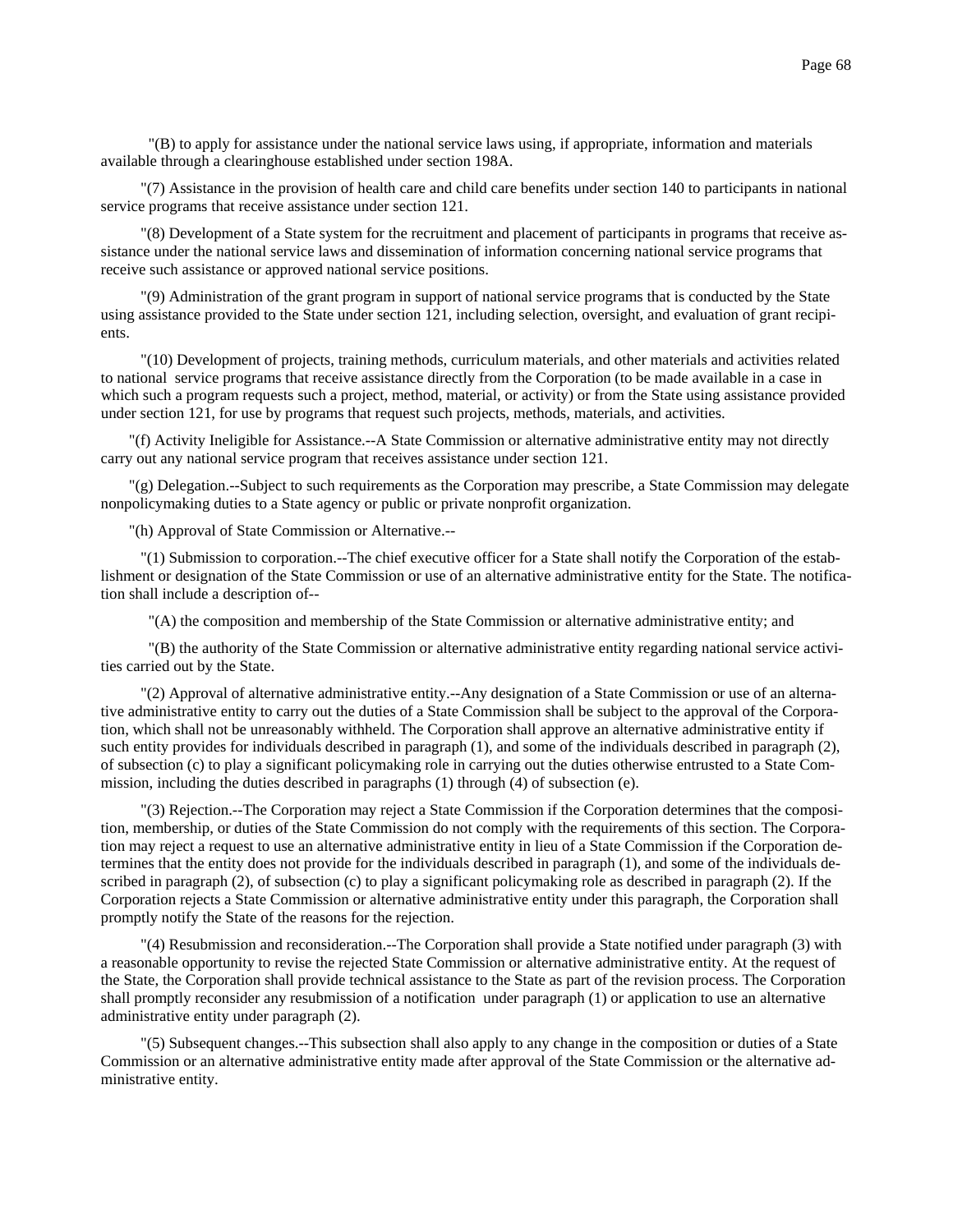"(6) Rights.--An alternative administrative entity approved by the Corporation under this subsection shall have the same rights as a State Commission.

"(i) Coordination.--

 "(1) Coordination with other state agencies.--The State Commission or alternative administrative entity for a State shall coordinate the activities of the Commission or entity under this Act with the activities of other State agencies that administer Federal financial assistance programs under the Community Services Block Grant Act *(42 U.S.C. 9901* et seq.) or other appropriate Federal financial assistance programs.

"(2) Coordination with volunteer service programs.--

 "(A) In general.--The State Commission or alternative administrative entity for a State shall coordinate functions of the Commission or entity (including recruitment, public awareness, and training activities) with such functions of any division of ACTION, or of the Corporation, that carries out volunteer service programs in the State.

 "(B) Agreement.--In coordinating functions under this paragraph, such Commission or entity, and such division, may enter into an agreement to--

"(i) carry out such a function jointly;

"(ii) to assign responsibility for such a function to the Commission or entity; or

"(iii) to assign responsibility for such a function to the division.

 "(C) Information.--The State Commission or alternative entity for a State, and the head of any such division, shall exchange information about--

"(i) the programs carried out in the State by the Commission, entity, or division, as appropriate; and

"(ii) opportunities to coordinate activities.

"(j) Liability.--

 "(1) Liability of state.--Except as provided in paragraph (2)(B), a State shall agree to assume liability with respect to any claim arising out of or resulting from any act or omission by a member of the State Commission or alternative administrative entity of the State, within the scope of the service of the member on the State Commission or alternative administrative entity.

"(2) Other claims.--

 "(A) In general.--A member of the State Commission or alternative administrative entity shall have no personal liability with respect to any claim arising out of or resulting from any act or omission by such person, within the scope of the service of the member on the State Commission or alternative administrative entity.

 "(B) Limitation.--This paragraph shall not be construed to limit personal liability for criminal acts or omissions, willful or malicious misconduct, acts or omissions for private gain, or any other act or omission outside the scope of the service of such member on the State Commission or alternative administrative entity.

"(3) Effect on other law.--This subsection shall not be construed--

 "(A) to affect any other immunities and protections that may be available to such member under applicable law with respect to such service;

 "(B) to affect any other right or remedy against the State under applicable law, or against any person other than a member of the State Commission or alternative administrative entity; or

 "(C) to limit or alter in any way the immunities that are available under applicable law for State officials and employees not described in this subsection.".

(b) Table of Contents.--Section 1(b) of the National and Community Service Act of 1990 (Public Law 101-610; 104 Stat. 3127) is amended by striking the item relating to section 178 and inserting the following new item: "Sec. 178. State Commissions on National and Community Service.".

(c) <*42 USC 12638* note> Effective Date.--The amendments made by this section shall take effect on October 1, 1993.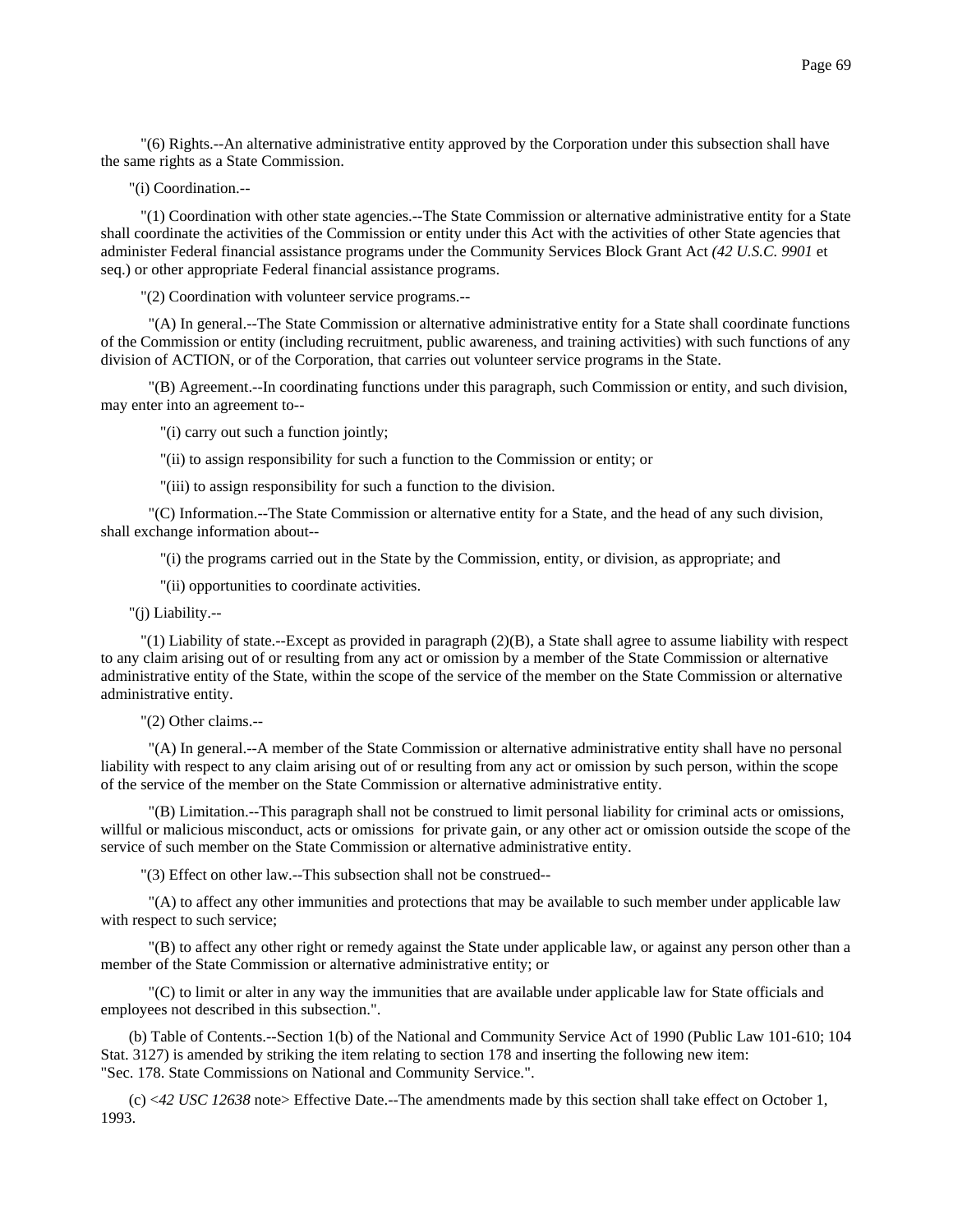(d) <*42 USC 12638* note> Transitional Provisions.--

 (1) Use of alternatives to state commission.--If a State does not have a State Commission on National and Community Service that satisfies the requirements specified in section 178 of the National and Community Service Act of 1990, as amended by subsection (a), the Corporation for National and Community Service may authorize the chief executive officer of the State to use an existing agency of the State to perform the duties otherwise reserved to a State Commission under subsection (e) of such section.

 (2) Application of subsection.--This subsection shall apply only during the 27-month period beginning on the date of the enactment of this Act.

 Sec. 202. INTERIM AUTHORITIES OF THE CORPORATION FOR NATIONAL AND COMMUNITY SERVICE AND ACTION AGENCY.

(a) National and Community Service Act of 1990.--Subtitle G of title I of the National and Community Service Act of 1990 *(42 U.S.C. 12651)* is amended to read as follows:

"Subtitle G--Corporation for National and Community Service

"Sec. 191. <*42 USC 12651*> CORPORATION FOR NATIONAL AND COMMUNITY SERVICE.

"There is established a Corporation for National and Community Service that shall administer the programs established under this Act. The Corporation shall be a Government corporation, as defined in *section 103 of title 5, United States Code*.

"Sec. 192. <*42 USC 12651a*> BOARD OF DIRECTORS.

"(a) Composition.--

 "(1) In general.--There shall be in the Corporation a Board of Directors (referred to in this subtitle as the 'Board') that shall be composed of--

"(A) 15 members, including an individual between the ages of 16 and 25 who--

"(i) has served in a school-based or community-based service-learning program; or

"(ii) is or was a participant or a supervisor in a program;

to be appointed by the President, by and with the advice and consent of the Senate; and

"(B) the ex officio nonvoting members described in paragraph (3).

"(2) Qualifications. To the maximum extent practicable, the President shall appoint members--

 "(A) who have extensive experience in volunteer or service activities, which may include programs funded under one of the national service laws, and in State government;

"(B) who represent a broad range of viewpoints;

"(C) who are experts in the delivery of human, educational, environmental, or public safety services;

 "(D) so that the Board shall be diverse according to race, ethnicity, age, gender, and disability characteristics; and

 "(E) so that no more than 50 percent of the appointed members of the Board, plus 1 additional appointed member, are from a single political party.

 "(3) Ex officio members.--The Secretary of Education, the Secretary of Health and Human Services, the Secretary of Labor, the Secretary of the Interior, the Secretary of Agriculture, the Secretary of Housing and Urban Development, the Secretary of Defense, the Attorney General, the Director of the Peace Corps, the Administrator of the Environmental Protection Agency, and the Chief Executive Officer shall serve as ex officio nonvoting members of the Board.

"(b) Officers.--

 "(1) Chairperson.--The President shall appoint a member of the Board to serve as the initial Chairperson of the Board. Each subsequent Chairperson shall be elected by the Board from among its members.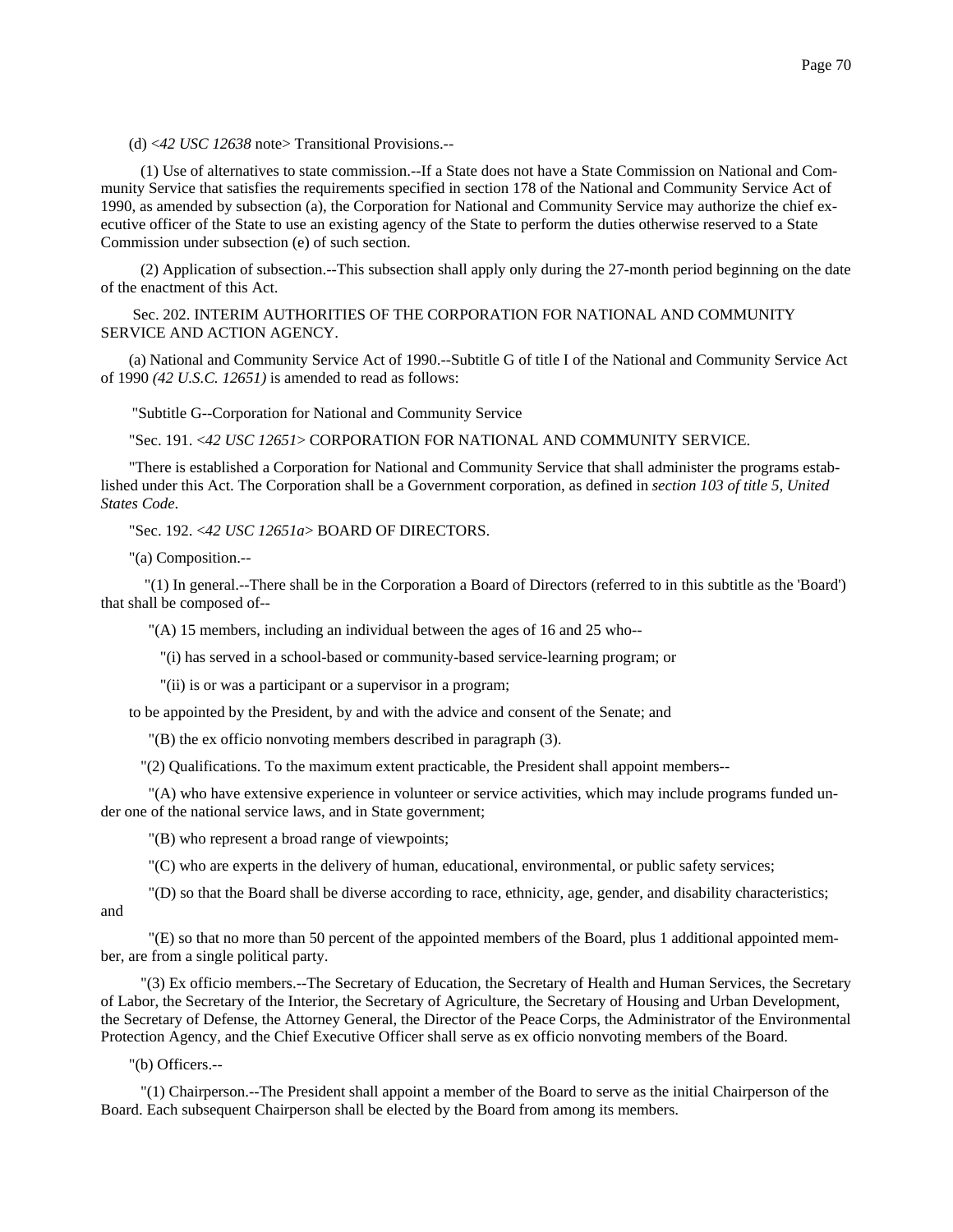"(2) Vice chairperson.--The Board shall elect a Vice Chairperson from among its membership.

 "(3) Other officers.--The Board may elect from among its membership such additional officers of the Board as the Board determines to be appropriate.

"(c) Terms.--Each appointed member of the Board shall serve for a term of 5 years, except that, as designated by the President--

"(1) 3 of the members first appointed to the Board shall serve for a term of 1 year;

"(2) 3 of the members first appointed to the Board shall serve for a term of 2 years;

"(3) 3 of the members first appointed to the Board shall serve for a term of 3 years;

"(4) 3 of the members first appointed to the Board shall serve for a term of 4 years; and

"(5) 3 of the members first appointed to the Board shall serve for a term of 5 years.

"(d) Vacancies.--If a vacancy occurs on the Board, a new member shall be appointed by the President, by and with the advice and consent of the Senate, and serve for the remainder of the term for which the predecessor of such member was appointed. The vacancy shall not affect the power of the remaining members to execute the duties of the Board.

"Sec. 192A. <*42 USC 12651b*> AUTHORITIES AND DUTIES OF THE BOARD OF DIRECTORS.

"(a) Meetings.--The Board shall meet not less often than 3 times each year. The Board shall hold additional meetings at the call of the Chairperson of the Board, or if 6 members of the Board request such meetings in writing.

"(b) Quorum.--A majority of the appointed members of the Board shall constitute a quorum.

"(c) Authorities of Officers.--

"(1) Chairperson.--The Chairperson of the Board may call and conduct meetings of the Board.

 "(2) Vice chairperson.--The Vice Chairperson of the Board may conduct meetings of the Board in the absence of the Chairperson.

"(d) Expenses.--While away from their homes or regular places of business on the business of the Board, members of such Board shall be allowed travel expenses, including per diem in lieu of subsistence, at rates authorized for employees of agencies under subchapter I of chapter 57 of title 5, United States Code, for persons employed intermittently in the Government service.

"(e) Special Government Employees.--For purposes of the provisions of chapter 11 of part I of title 18, United States Code, and any other provision of Federal law, a member of the Board (to whom such provisions would not otherwise apply except for this subsection) shall be a special Government employee.

"(f) Status of Members.--

 "(1) Tort claims.--For the purposes of the tort claims provisions of chapter 171 of title 28, United States Code, a member of the Board shall be considered to be a Federal employee.

 "(2) Other claims.--A member of the Board shall have no personal liability under Federal law with respect to any claim arising out of or resulting from any act or omission by such person, within the scope of the service of the member on the Board, in connection with any transaction involving the provision of financial assistance by the Corporation. This paragraph shall not be construed to limit personal liability for criminal acts or omissions, willful or malicious misconduct, acts or omissions for private gain, or any other act or omission outside the scope of the service of such member on the Board.

"(3) Effect on other law.--This subsection shall not be construed--

 "(A) to affect any other immunities and protections that may be available to such member under applicable law with respect to such transactions;

 "(B) to affect any other right or remedy against the Corporation, against the United States under applicable law, or against any person other than a member of the Board participating in such transactions; or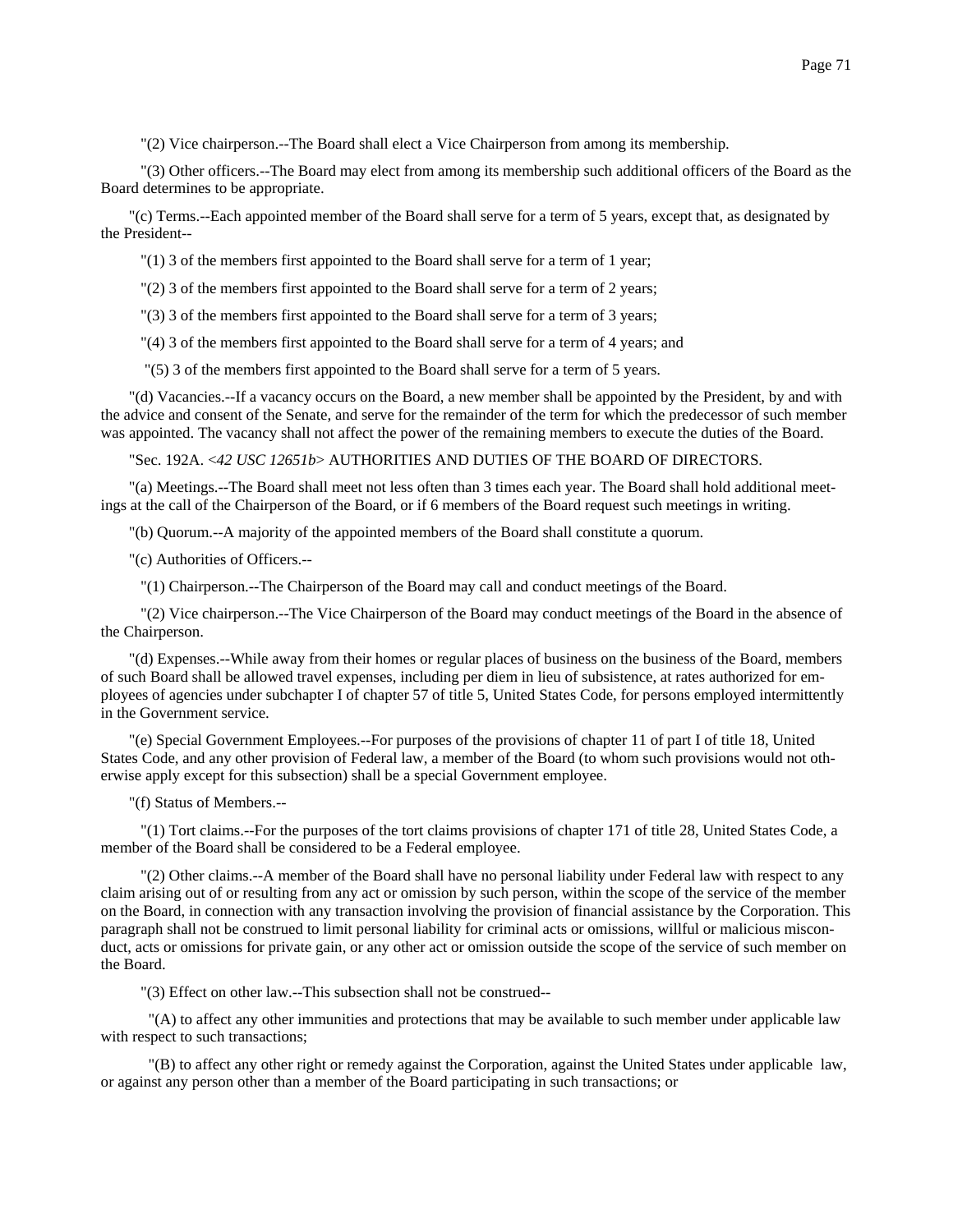"(C) to limit or alter in any way the immunities that are available under applicable law for Federal officials and employees not described in this subsection.

"(g) Duties.--The Board shall--

 $''(1)$  review and approve the strategic plan described in section 193A(b)(1), and annual updates of the plan;

"(2) review and approve the proposal described in section  $193A(b)(2)(A)$ , with respect to the grants, allotments, contracts, financial assistance, payment, and positions referred to in such section;

 $\Gamma$ (3) review and approve the proposal described in section 193A(b)(3)(A), regarding the regulations, standards, policies, procedures, programs, and initiatives referred to in such section;

"(4) review and approve the evaluation plan described in section 193A(b)(4)(A);

 "(5)(A) review, and advise the Chief Executive Officer regarding, the actions of the Chief Executive Officer with respect to the personnel of the Corporation, and with respect to such standards, policies, procedures, programs, and initiatives as are necessary or appropriate to carry out this Act; and

 "(B) inform the Chief Executive Officer of any aspects of the actions of the Chief Executive Officer that are not in compliance with the annual strategic plan referred to in paragraph (1), the proposals referred to in paragraphs (2) and (3), or the plan referred to in paragraph (4), or are not consistent with the objectives of this Act;

 "(6) receive any report as provided under subsection (b), (c), or (d) of section 8E of the Inspector General Act of 1978;

 "(7) make recommendations relating to a program of research for the Corporation with respect to national and community service programs, including service-learning programs;

 "(8) advise the President and the Congress concerning developments in national and community service that merit the attention of the President and the Congress;

"(9) ensure effective dissemination of information regarding the programs and initiatives of the Corporation; and

 "(10) prepare and make recommendations to the Congress and the President for changes in this Act resulting from the studies and demonstrations the Chief Executive Officer is required to carry out under section 193A(b)(10), which recommendations shall be submitted to the Congress and President not later than September 30, 1995.

"(h) Administration.--The Federal Advisory Committee Act (5 U.S.C. App.) shall not apply with respect to the Board.

"(i) Limitation on Participation.--All employees and officers of the Corporation shall recuse themselves from decisions that would constitute conflicts of interest.

"(j) Coordination With Other Federal Activities.--As part of the agenda of meetings of the Board under subsection (a), the Board shall review projects and programs conducted or funded by the Corporation under the national service laws to improve the coordination between such projects and programs, and the activities of other Federal agencies that deal with the individuals and communities participating in or benefiting from such projects and programs. The ex officio members of the Board specified in section 192(a)(3) shall jointly plan, implement, and fund activities in connection with projects and programs conducted under the national service laws to ensure that Federal efforts attempt to address the total needs of participants in such programs and projects, their communities, and the persons and communities the participants serve.

"Sec. 193. <*42 USC 12651c*> CHIEF EXECUTIVE OFFICER.

"(a) Appointment.--The Corporation shall be headed by an individual who shall serve as Chief Executive Officer of the Corporation, and who shall be appointed by the President, by and with the advice and consent of the Senate.

"(b) Compensation.--The Chief Executive Officer shall be compensated at the rate provided for level III of the Executive Schedule under *section 5314 of title 5, United States Code*.

"(c) Regulations.--The Chief Executive Officer shall prescribe such rules and regulations as are necessary or appropriate to carry out this Act.

"Sec. 193A. <*42 USC 12651d*> AUTHORITIES AND DUTIES OF THE CHIEF EXECUTIVE OFFICER.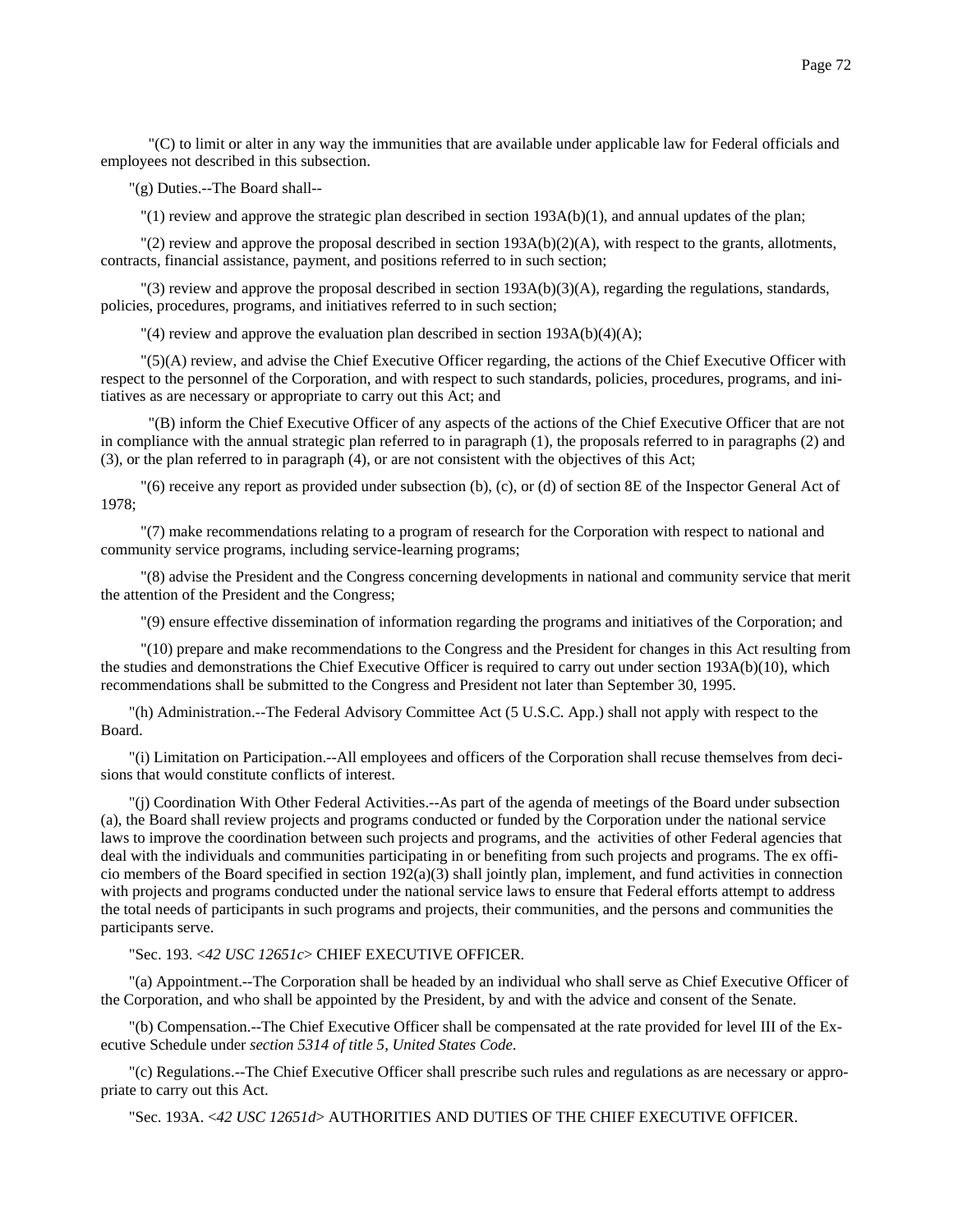"(a) General Powers and Duties.--The Chief Executive Officer shall be responsible for the exercise of the powers and the discharge of the duties of the Corporation that are not reserved to the Board, and shall have authority and control over all personnel of the Corporation, except as provided in section 8E of the Inspector General Act of 1978.

"(b) Duties.--In addition to the duties conferred on the Chief Executive Officer under any other provision of this Act, the Chief Executive Officer shall--

 "(1) prepare and submit to the Board a strategic plan every 3 years, and annual updates of the plan, for the Corporation with respect to the major functions and operations of the Corporation;

 "(2)(A) prepare and submit to the Board a proposal with respect to such grants and allotments, contracts, other financial assistance, and designation of positions as approved national service positions, as are necessary or appropriate to carry out this Act; and

 $'(B)$  after receiving and reviewing an approved proposal under section  $192A(g)(2)$ , make such grants and allotments, enter into such contracts, award such other financial assistance, make such payments (in lump sum or installments, and in advance or by way of reimbursement, and in the case of financial assistance otherwise authorized under this Act, with necessary adjustments on account of overpayments and underpayments), and designate such positions as approved national service positions as are necessary or appropriate to carry out this Act;

 "(3)(A) prepare and submit to the Board a proposal regarding, the regulations established under section 195(b)(3)(A), and such other standards, policies, procedures, programs, and initiatives as are necessary or appropriate to carry out this Act; and

 $\langle B \rangle$  after receiving and reviewing an approved proposal under section 192A(g)(3)--

"(i) establish such standards, policies, and procedures as are necessary or appropriate to carry out this Act; and

"(ii) establish and administer such programs and initiatives as are necessary or appropriate to carry out this

 "(4)(A) prepare and submit to the Board a plan for the evaluation of programs established under this Act, in accordance with section 179; and

 $\Gamma(B)$  after receiving an approved proposal under section 192A(g)(4)--

Act;

 "(i) establish measurable performance goals and objectives for such programs, in accordance with section 179; and

 "(ii) provide for periodic evaluation of such programs to assess the manner and extent to which the programs achieve the goals and objectives, in accordance with such section;

"(5) consult with appropriate Federal agencies in administering the programs and initiatives;

"(6) suspend or terminate payments and positions described in paragraph (2)(B), in accordance with section 176;

 "(7) prepare and submit to the Board an annual report, and such interim reports as may be necessary, describing the major actions of the Chief Executive Officer with respect to the personnel of the Corporation, and with respect to such standards, policies, procedures, programs, and initiatives;

 "(8) inform the Board of, and provide an explanation to the Board regarding, any substantial differences regarding the implementation of this Act between--

"(A) the actions of the Chief Executive Officer; and

"(B)(i) the strategic plan approved by the Board under section  $192A(g)(1)$ ;

"(ii) the proposals approved by the Board under paragraph (2) or (3) of section  $192A(g)$ ; or

"(iii) the evaluation plan approved by the Board under section  $192A(g)(4)$ ;

 "(9) prepare and submit to the appropriate committees of Congress an annual report, and such interim reports as may be necessary, describing--

 "(A) the services referred to in paragraph (1), and the money and property referred to in paragraph (2), of section 196(a) that have been accepted by the Corporation;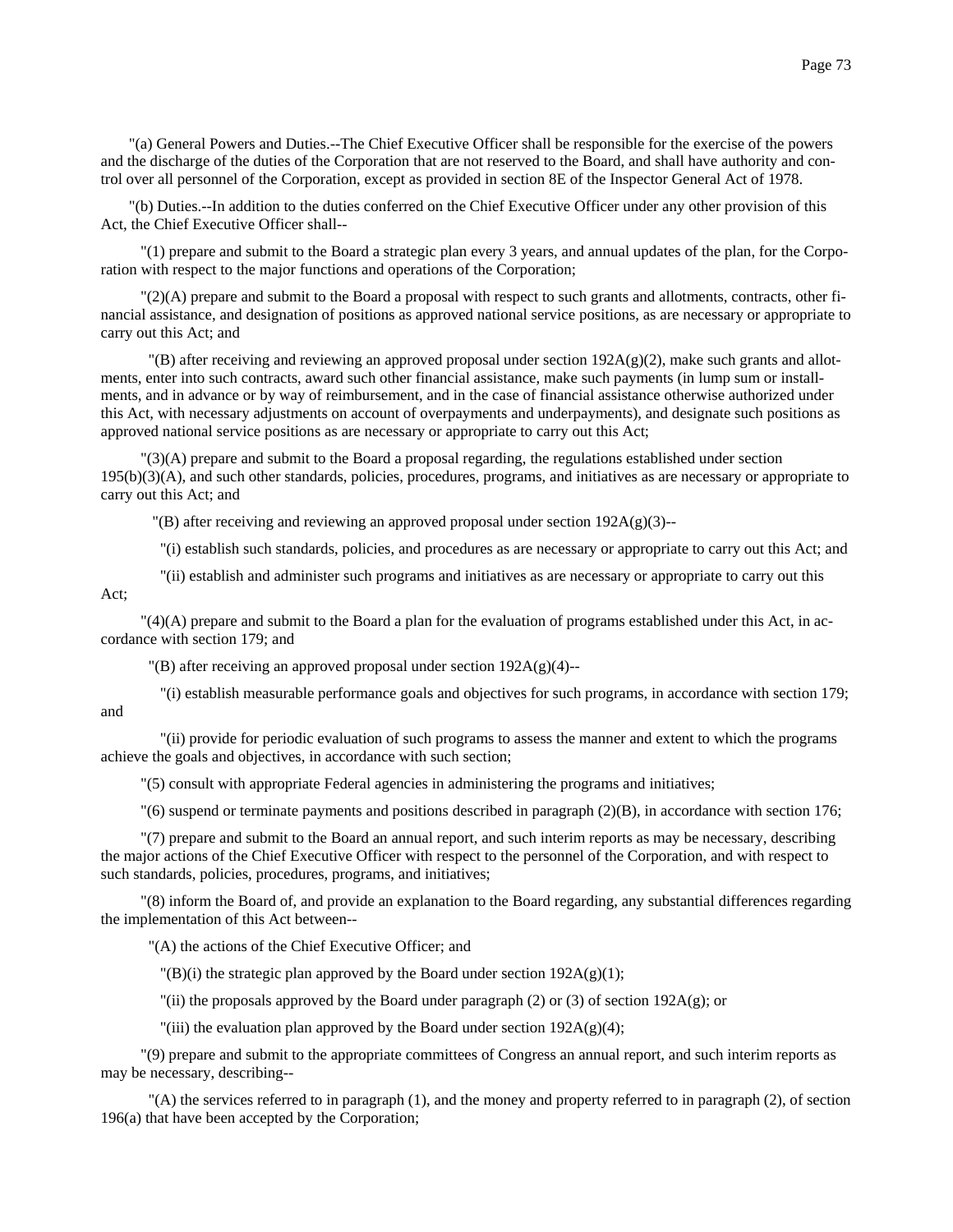"(B) the manner in which the Corporation used or disposed of such services, money, and property; and

 "(C) information on the results achieved by the programs funded under this Act during the year preceding the year in which the report is prepared;

 "(10) provide for studies (including the evaluations described in subsection (f)) and demonstrations that evaluate, and prepare and submit to the Board by June 30, 1995, a report containing recommendations regarding, issues related  $to--$ 

 "(A) the administration and organization of programs authorized under the national service laws or under Public Law 91-378 (referred to in this subparagraph as 'service programs'), including--

 "(i) whether the State and national priorities designed to meet the unmet human, education, environmental, or public safety needs described in section  $122(c)(1)$  are being addressed by this Act;

"(ii) the manner in which--

 "(I) educational and other outcomes of both stipended and nonstipended service and service-learning are defined and measured in such service programs; and

"(II) such outcomes should be defined and measured in such service programs;

 "(iii) whether stipended service programs, and service programs providing educational benefits in return for service, should focus on economically disadvantaged individuals or at-risk youth or whether such programs should include a mix of individuals, including individuals from middle- and upper-income families;

 "(iv) the role and importance of stipends and educational benefits in achieving desired outcomes in the service programs;

 "(v) the potential for cost savings and coordination of support and oversight services from combining functions performed by ACTION State offices and State Commissions;

 "(vi) the implications of the results from such studies and demonstrations for authorized funding levels for the service programs; and

 "(vii) other issues that the Director determines to be relevant to the administration and organization of the service programs; and

 "(B) the number, potential consolidation, and future organization of national service or domestic volunteer service programs that are authorized under Federal law, including VISTA, service corps assisted under subtitle C and other programs authorized by this Act, programs administered by the Public Health Service, the Department of Defense, or other Federal agencies, programs regarding teacher corps, and programs regarding work-study and higher education loan forgiveness or forbearance programs authorized by the Higher Education Act of 1965 *(20 U.S.C. 1001* et seq.) related to community service; and

 $\binom{11}{11}$  for purposes of section 178(d)(6)(B), issue regulations to waive the disqualification of members of the Board and members of the State Commissions selectively in a random, nondiscretionary manner and only to the extent necessary to establish the quorum involved, including rules that forbid each member of the Board and each voting member of a State Commission to participate in any discussion or decision regarding the provision of assistance or approved national service positions, or the continuation, suspension, or termination of such assistance or such positions, to any program or entity of which such member of the Board or such member of the State Commission is, or in the 1-year period before the submission of the application referred to in such section was, an officer, director, trustee, full-time volunteer, or employee.

"(c) Powers.--In addition to the authority conferred on the Chief Executive Officer under any other provision of this Act, the Chief Executive Officer may--

 "(1) establish, alter, consolidate, or discontinue such organizational units or components within the Corporation as the Chief Executive Officer considers necessary or appropriate, consistent with Federal law, and shall, to the maximum extent practicable, consolidate such units or components of the divisions of the Corporation described in section 194(a)(3) as may be appropriate to enable the two divisions to coordinate common support functions;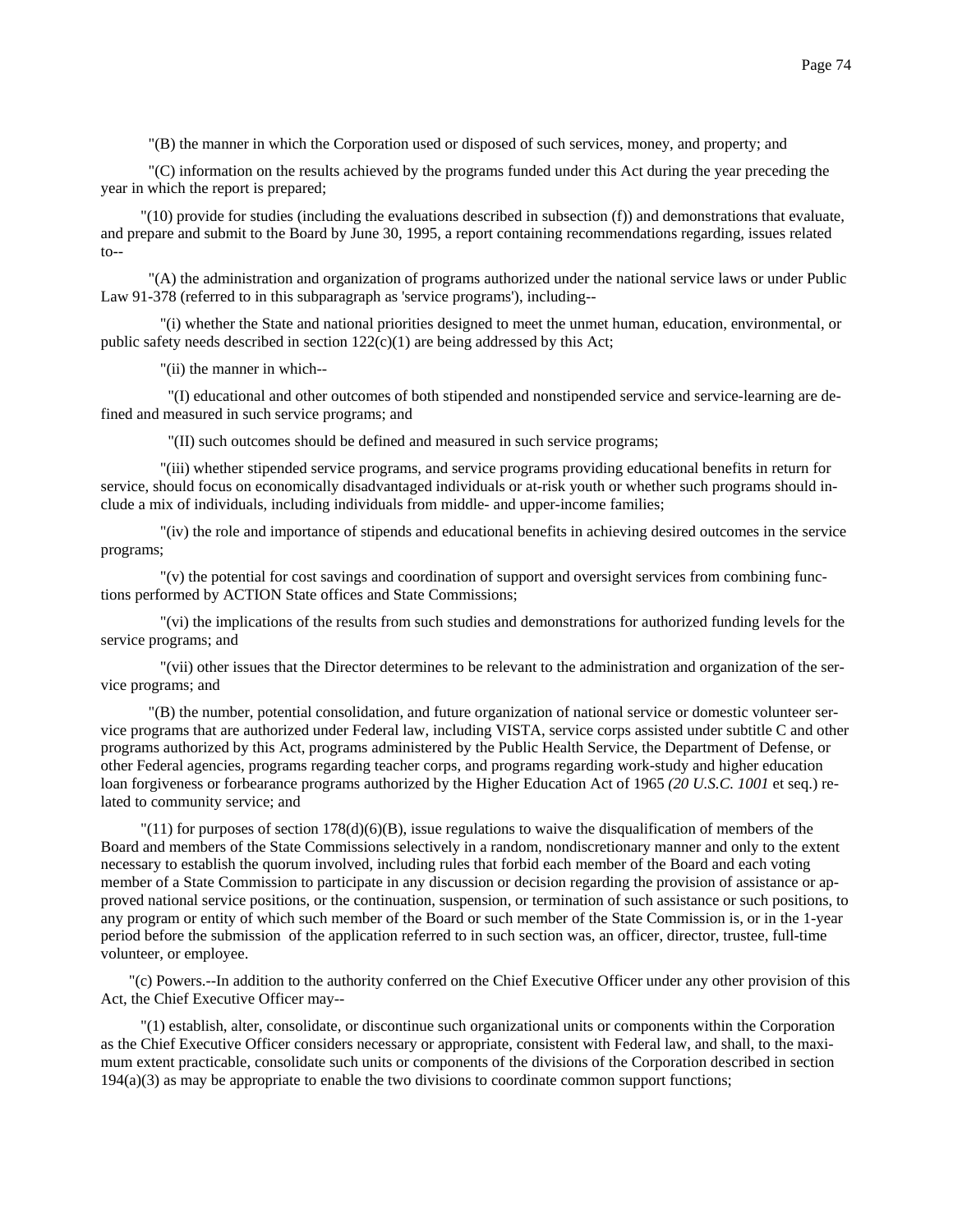"(3) with their consent, utilize the services and facilities of Federal agencies with or without reimbursement, and, with the consent of any State, or political subdivision of a State, accept and utilize the services and facilities of the agencies of such State or subdivisions without reimbursement;

"(4) allocate and expend funds made available under this Act;

 "(5) disseminate, without regard to the provisions of *section 3204 of title 39, United States Code*, data and information, in such form as the Chief Executive Officer shall determine to be appropriate to public agencies, private organizations, and the general public;

 "(6) collect or compromise all obligations to or held by the Chief Executive Officer and all legal or equitable rights accruing to the Chief Executive Officer in connection with the payment of obligations in accordance with chapter 37 of title 31, United States Code (commonly known as the 'Federal Claims Collection Act of 1966');

 "(7) file a civil action in any court of record of a State having general jurisdiction or in any district court of the United States, with respect to a claim arising under this Act;

"(8) exercise the authorities of the Corporation under section 196;

 "(9) consolidate the reports to Congress required under this Act, and the report required under *section 9106 of title 31, United States Code*, into a single report, and submit the report to Congress on an annual basis; and

 "(10) generally perform such functions and take such steps consistent with the objectives and provisions of this Act, as the Chief Executive Officer determines to be necessary or appropriate to carry out such provisions.

"(d) Delegation.--

 "(1) Definition.--As used in this subsection, the term 'function' means any duty, obligation, power, authority, responsibility, right, privilege, activity, or program.

 "(2) In general.--Except as otherwise prohibited by law or provided in this Act, the Chief Executive Officer may delegate any function under this Act, and authorize such successive redelegations of such function as may be necessary or appropriate. No delegation of a function by the Chief Executive Officer under this subsection or under any other provision of this Act shall relieve such Chief Executive Officer of responsibility for the administration of such function.

 "(3) Function of board.--The Chief Executive Officer may not delegate a function of the Board without the permission of the Board.

"(e) Actions.--In an action described in subsection (c)(7)--

 "(1) a district court referred to in such subsection shall have jurisdiction of such a civil action without regard to the amount in controversy;

 "(2) such an action brought by the Chief Executive Officer shall survive notwithstanding any change in the person occupying the office of Chief Executive Officer or any vacancy in that office;

 "(3) no attachment, injunction, garnishment, or other similar process, mesne or final, shall be issued against the Chief Executive Officer or the Board or property under the control of the Chief Executive Officer or the Board; and

 "(4) nothing in this section shall be construed to except litigation arising out of activities under this Act from the application of sections 509, 517, 547, and 2679 of title 28, United States Code.

"(f) Evaluations.--

 "(1) Evaluation of living allowance.--The Corporation shall arrange for an independent evaluation to determine the levels of living allowances paid in all programs under subtitles C and I, individually, by State, and by region. Such evaluation shall determine the effects that such living allowances have had on the ability of individuals to participate in such programs.

"(2) Evaluation of success of investment in national service.--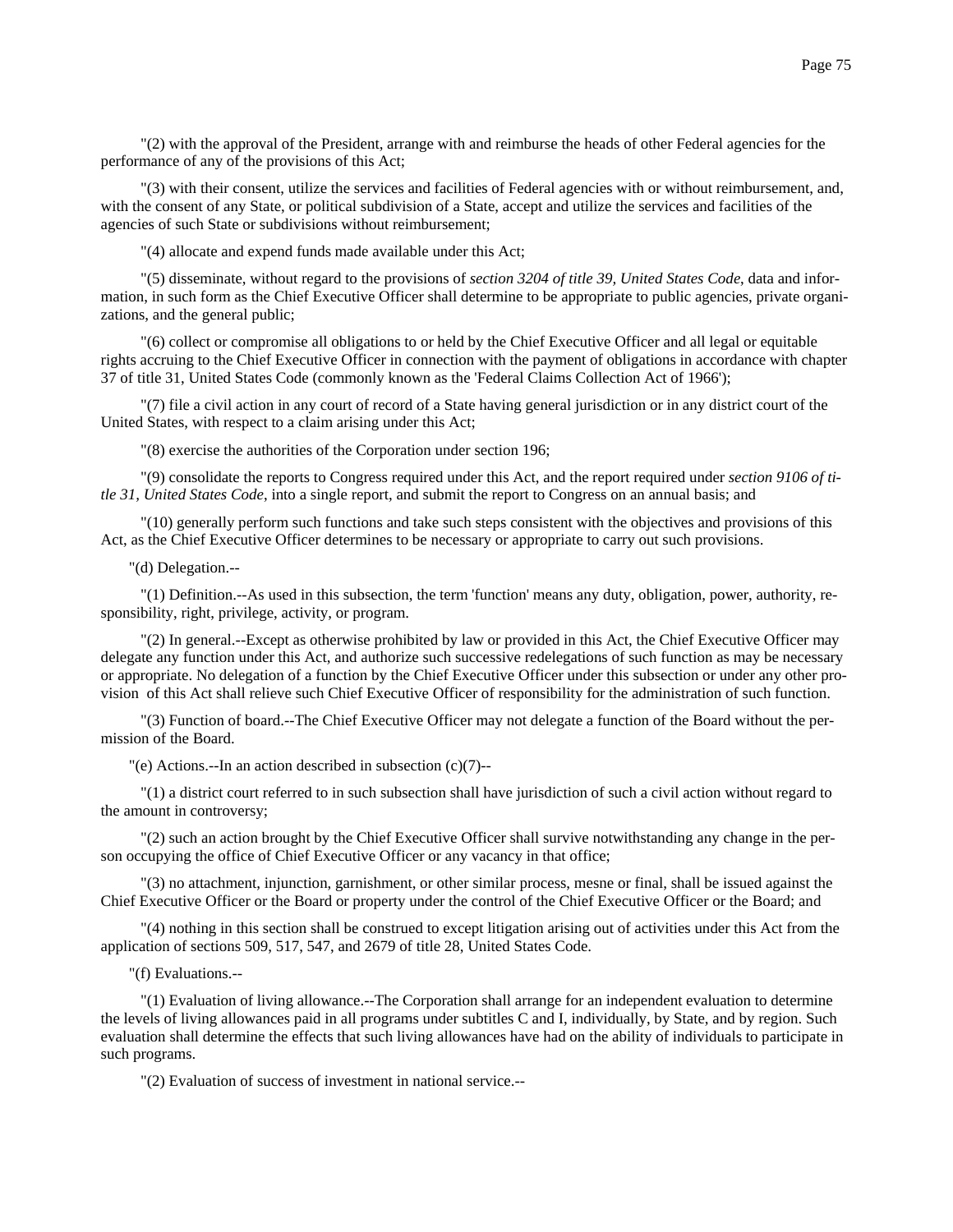"(A) Evaluation required.--The Corporation shall arrange for the independent evaluation of the operation of subtitle C to determine the levels of participation of economically disadvantaged individuals in national service programs carried out or supported using assistance provided under section 121.

 "(B) Period covered by evaluation.--The evaluation required by this paragraph shall cover the period beginning on the date the Corporation first makes a grant under section 121, and ending on a date that is as close as is practicable to the date specified in subsection (b)(10).

 "(C) Income levels of participants.--The evaluating entity shall determine the total income of each participant who serves, during the period covered by the evaluation, in a national service program carried out or supported using assistance provided under section 121 or in an approved national service position. The total income of the participant shall be determined as of the date the participant was first selected to participate in such a program and shall include family total income unless the evaluating entity determines that the participant was independent at the time of selection.

 "(D) Assistance for distressed areas.--The evaluating entity shall also determine the amount of assistance provided under section 121 during the period covered by the report that has been expended for projects conducted in areas of economic distress described in section 133(c)(6).

"(E) Definitions.--As used in this paragraph:

 "(i) Independent.--The term 'independent' has the meaning given the term in section 480(d) of the Higher Education Act of 1965 *(20 U.S.C. 1087vv*(d)).

 "(ii) Total income.--The term 'total income' has the meaning given the term in section 480(a) of the Higher Education Act of 1965 *(20 U.S.C. 1087vv*(a)).

"Sec. 194. <*42 USC 12651e*> OFFICERS.

"(a) Managing Directors.--

 "(1) In general.--There shall be in the Corporation 2 Managing Directors, who shall be appointed by the President, by and with the advice and consent of the Senate, and who shall report to the Chief Executive Officer.

 "(2) Compensation.--The Managing Directors shall be compensated at the rate provided for level IV of the Executive Schedule under *section 5315 of title 5, United States Code*.

 "(3) Duties.--The Corporation shall determine the programs for which the Managing Directors shall have primary responsibility and shall establish the divisions of the Corporation to be headed by the Managing Directors.

"(b) Inspector General.--

"(1) Office.--There shall be in the Corporation an Office of the Inspector General.

 "(2) Appointment.--The Office shall be headed by an Inspector General, appointed in accordance with the Inspector General Act of 1978.

 "(3) Compensation.--The Inspector General shall be compensated at the rate provided for level IV of the Executive Schedule under *section 5315 of title 5, United States Code*.

"(c) Chief Financial Officer.--

 "(1) Office.--There shall be in the Corporation a Chief Financial Officer, who shall be appointed by the President, by and with the advice and consent of the Senate.

 "(2) Compensation.--The Chief Financial Officer shall be compensated at the rate provided for level IV of the Executive Schedule under *section 5315 of title 5, United States Code*.

"(3) Duties.--The Chief Financial Officer shall--

"(A) report directly to the Chief Executive Officer regarding financial management matters;

"(B) oversee all financial management activities relating to the programs and operations of the Corporation;

 "(C) develop and maintain an integrated accounting and financial management system for the Corporation, including financial reporting and internal controls;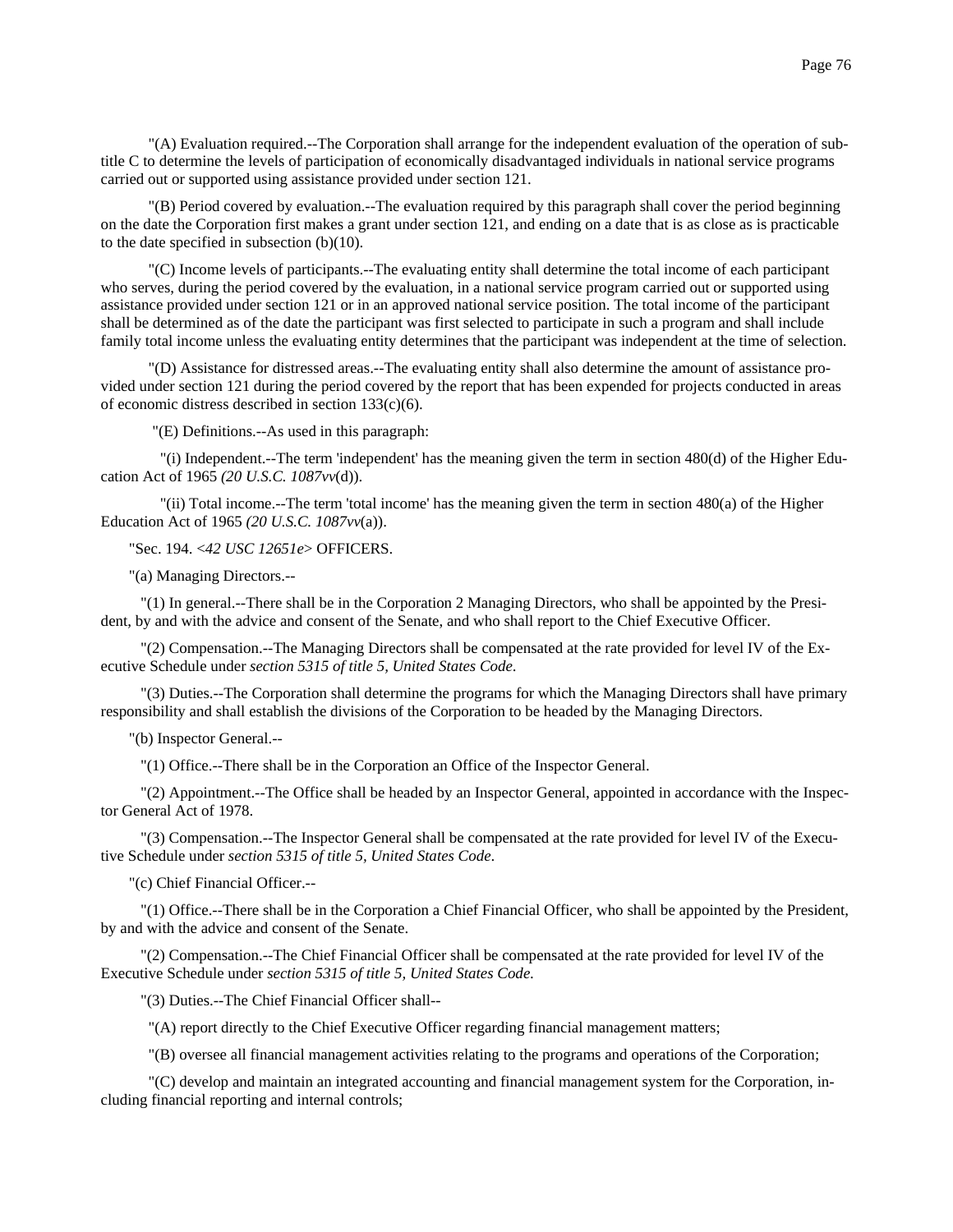"(E) direct, manage, and provide policy guidance and oversight of the financial management personnel, activities, and operations of the Corporation.

"(d) Assistant Directors for VISTA and National Senior Volunteer Corps.--

 "(1) Appointment.--One of the Managing Directors appointed under subsection (a) shall, in accordance with applicable provisions of title *5, United States Code, appoint 4* Assistant Directors who shall report directly to such Managing Director, of which--

 "(A) 1 Assistant Director shall be responsible for programs carried out under parts A and B of title I of the Domestic Volunteer Service Act of 1973 (the Volunteers in Service to America (VISTA) program) and other antipoverty programs under title I of that Act;

 "(B) 1 Assistant Director shall be responsible for programs carried out under part A of title II of that Act (relating to the Retired Senior Volunteer Program);

 "(C) 1 Assistant Director shall be responsible for programs carried out under part B of title II of that Act (relating to the Foster Grandparent Program); and

 "(D) 1 Assistant Director shall be responsible for programs carried out under part C of title II of that Act (relating to the Senior Companion Program).

 "(2) Effective date for exercise of authority. Each Assistant Director appointed pursuant to paragraph (1) may exercise the authority assigned to each such Director only after the effective date of section  $203(c)(2)$  of the National and Community Service Trust Act of 1993.

"Sec. 195. <*42 USC 12651f*> EMPLOYEES, CONSULTANTS, AND OTHER PERSONNEL.

"(a) Employees.--Except as provided in subsection (b), section 194(d), and section 8E of the Inspector General Act of 1978, the Chief Executive Officer shall, in accordance with applicable provisions of title 5, United States Code, appoint and determine the compensation of such employees as the Chief Executive Officer determines to be necessary to carry out the duties of the Corporation.

"(b) Alternative Personnel System.--

 "(1) Authority.--The Chief Executive Officer may designate positions in the Corporation as positions to which the Chief Executive Officer may make appointments, and for which the Chief Executive Officer may determine compensation, without regard to the provisions of title 5, United States Code, governing appointments in the competitive service, and without regard to the provisions of chapter 51 and subchapter III of chapter 53 of such title relating to classification and General Schedule pay rates, to the extent the Chief Executive Officer determines that such a designation is appropriate and desirable to further the effective operation of the Corporation. The Chief Executive Officer may provide for appointments to such positions to be made on a limited term basis.

 "(2) Appointment in the competitive service after employment under alternative personnel system. The Director of the Office of Personnel Management may grant competitive status for appointment to the competitive service, under such conditions as the Director may prescribe, to an employee who is appointed under this subsection and who is separated from the Corporation (other than by removal for cause).

"(3) Selection and compensation system.--

 "(A) Establishment of system.--The Chief Executive Officer, after obtaining the approval of the Director of the Office of Personnel Management, shall issue regulations establishing a selection and compensation system for employees of the Corporation appointed under paragraph (1). In issuing such regulations, the Chief Executive Officer shall take into consideration the need for flexibility in such a system.

 "(B) Application.--The Chief Executive Officer shall appoint and determine the compensation of employees in accordance with the selection and compensation system established under subparagraph (A).

"(C) Selection.--The system established under subparagraph (A) shall provide for the selection of employees--

"(i) through a competitive process; and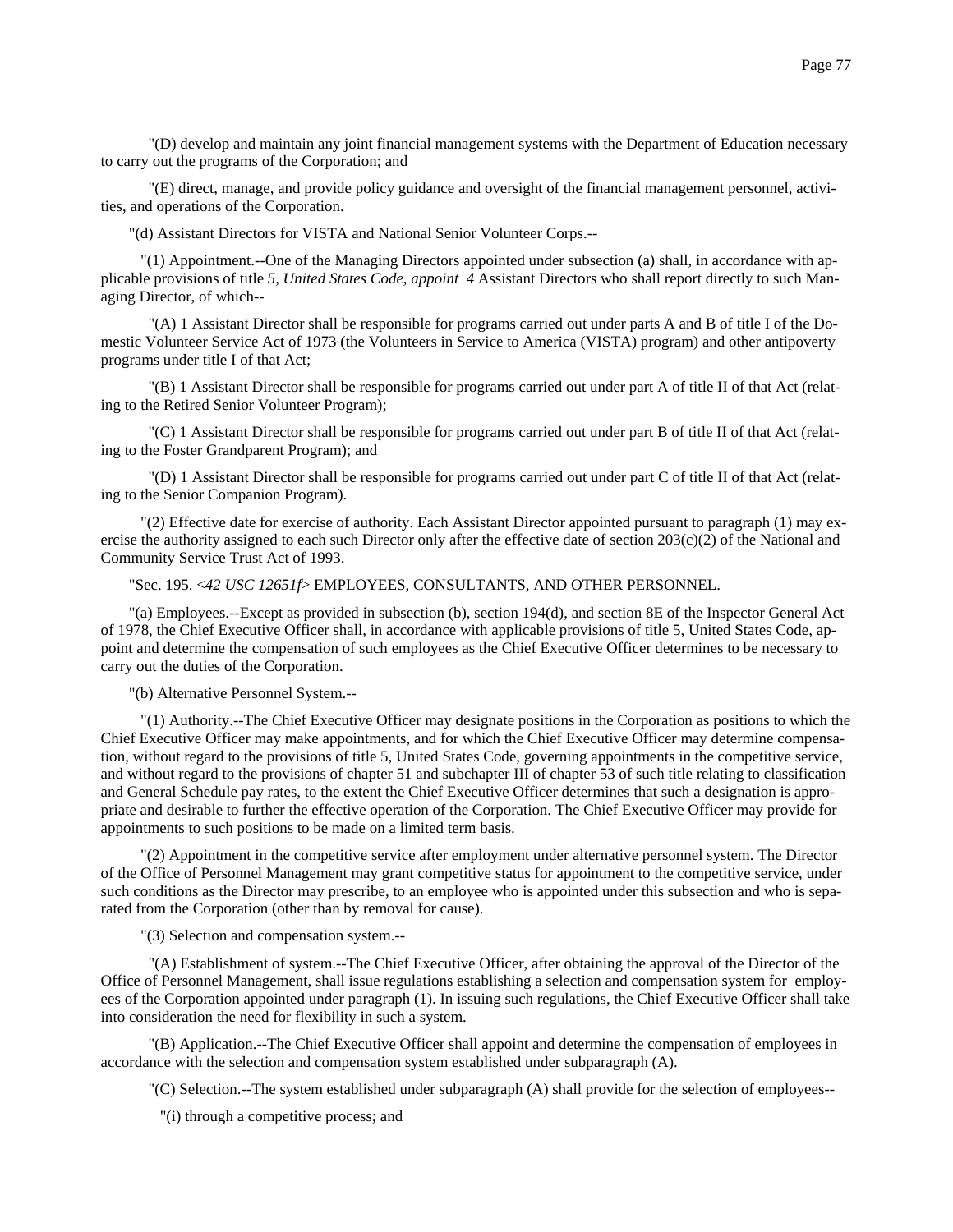"(ii) on the basis of the qualifications of applicants and the requirements of the positions.

 "(D) Compensation.--The system established under subparagraph (A) shall include a scheme for the classification of positions in the Corporation. The system shall require that the compensation of an employee be determined in part on the basis of the job performance of the employee, and in a manner consistent with the principles described in *section 5301 of title 5, United States Code*. The rate of compensation for each employee compensated under the system shall not exceed the annual rate of basic pay payable for level IV of the Executive Schedule under *section 5315 of title 5, United States Code*.

"(c) Corporation Representative in Each State.--

 "(1) Designation of representative.--The Corporation shall designate 1 employee of the Corporation for each State or group of States to serve as the representative of the Corporation in the State or States and to assist the Corporation in carrying out the activities described in this Act in the State or States.

 "(2) Duties.--The representative designated under this subsection for a State or group of States shall serve as the liaison between--

"(A) the Corporation and the State Commission that is established in the State or States;

 "(B) the Corporation and any subdivision of a State, Indian tribe, public or private nonprofit organization, or institution of higher education, in the State or States, that is awarded a grant under section 121 directly from the Corporation; and

"(C) after the effective date of section  $203(c)(2)$  of the National and Community Service Trust Act of 1993, the State Commission and the Corporation employee responsible for programs under the Domestic Volunteer Service Act of 1973 in the State, if the employee is not the representative described in paragraph (1) for the State.

 "(3) Member of state commission. The representative designated under this subsection for a State or group of States shall also serve as a member of the State Commission established in the State or States, as described in section 178(c)(3).

 "(4) Compensation.--If the employee designated under paragraph (1) is an employee whose appointment was made pursuant to section 195(b), the rate of compensation for such employee may not exceed the maximum rate of basic pay payable for GS-13 of the General Schedule under *section 5332 of title 5, United States Code*.

"(d) Consultants.--The Chief Executive Officer may procure the temporary and intermittent services of experts and consultants and compensate the experts and consultants in accordance with *section 3109(b) of title 5, United States Code*.

"(e) Details of Personnel.--The head of any Federal department or agency may detail on a reimbursable basis, or on a nonreimbursable basis for not to exceed 180 calendar days during any fiscal year, as agreed upon by the Chief Executive Officer and the head of the Federal agency, any of the personnel of that department or agency to the Corporation to assist the Corporation in carrying out the duties of the Corporation under this Act. Any detail shall not interrupt or otherwise affect the civil service status or privileges of the Federal employee.

"(f) Advisory Committees.--

 "(1) Establishment. The Chief Executive Officer, acting upon the recommendation of the Board, may establish advisory committees in the Corporation to advise the Board with respect to national service issues, such as the type of programs to be established or assisted under the national service laws, priorities and criteria for such programs, and methods of conducting outreach for, and evaluation of, such programs.

 "(2) Composition.--Such an advisory committee shall be composed of members appointed by the Chief Executive Officer, with such qualifications as the Chief Executive Officer may specify.

 "(3) Expenses.--Members of such an advisory committee may be allowed travel expenses as described in section 192A(d).

"(4) Staff.--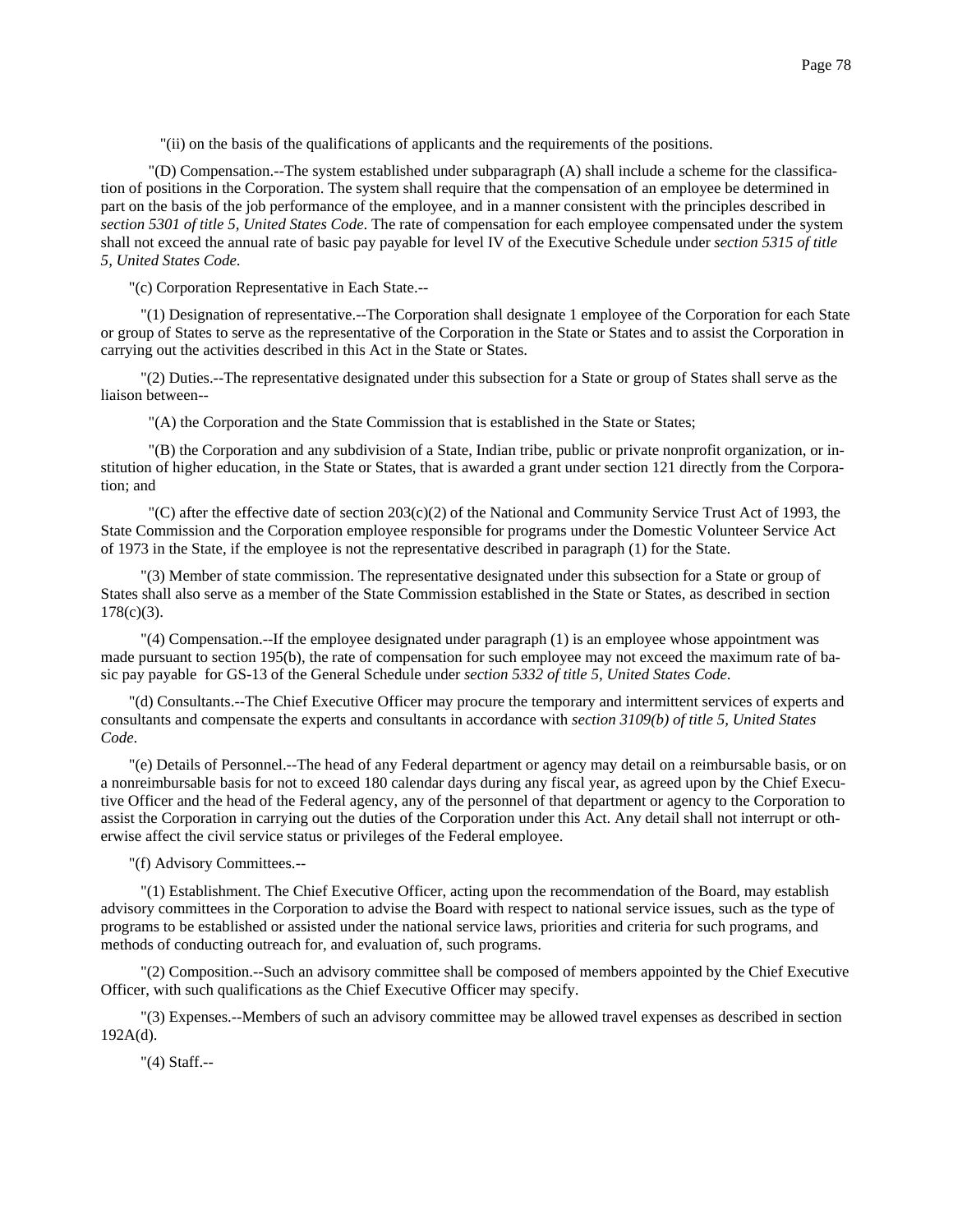"(A) In general.--Except as provided in subparagraph (B), the Chief Executive Officer is authorized to appoint and fix the compensation of such staff as the Chief Executive Officer determines to be necessary to carry out the functions of the advisory committee, without regard to--

"(i) the provisions of title 5, United States Code, governing appointments in the competitive service; and

 "(ii) the provisions of chapter 51 and subchapter III of chapter 53 of such title relating to classification and General Schedule pay rates.

 "(B) Compensation.--If a member of the staff appointed under subparagraph (A) was appointed without regard to the provisions described in clauses (i) and (ii) of subparagraph (A), the rate of compensation for such member may not exceed the maximum rate of basic pay payable for GS-13 of the General Schedule under *section 5332 of title 5, United States Code*.

"Sec. 196. <*42 USC 12651g*> ADMINISTRATION.

"(a) Donations.--

"(1) Services.--

 "(A) Volunteers.--Notwithstanding *section 1342 of title 31, United States Code*, the Corporation may solicit and accept the voluntary services of individuals to assist the Corporation in carrying out the duties of the Corporation under this Act, and may provide to such individuals the travel expenses described in section 192A(d).

 "(B) Limitation.--Such a volunteer shall not be considered to be a Federal employee and shall not be subject to the provisions of law relating to Federal employment, including those relating to hours of work, rates of compensation, leave, unemployment compensation, and Federal employee benefits, except that--

 "(i) for the purposes of the tort claims provisions of chapter 171 of title 28, United States Code, a volunteer under this subtitle shall be considered to be a Federal employee;

 "(ii) for the purposes of subchapter I of chapter 81 of title 5, United States Code, relating to compensation to Federal employees for work injuries, volunteers under this subtitle shall be considered to be employees, as defined in *section 8101(1)(B) of title 5, United States Code*, and the provisions of such subchapter shall apply; and

 "(iii) for purposes of the provisions of chapter 11 of part I of title 18, United States Code, such a volunteer (to whom such provisions would not otherwise apply except for this subsection) shall be a special Government employee.

"(C) Inherently governmental function.--

"(i) In general.--Such a volunteer shall not carry out an inherently governmental function.

"(ii) Regulations.--The Chief Executive Officer shall promulgate regulations to carry out this subparagraph.

 "(iii) Inherently governmental function.--As used in this subparagraph, the term 'inherently governmental function' means any activity that is so intimately related to the public interest as to mandate performance by an officer or employee of the Federal Government, including an activity that requires either the exercise of discretion in applying the authority of the Government or the use of value judgment in making a decision for the Government.

"(2) Property.--

 "(A) In general.--The Corporation may solicit, accept, hold, administer, use, and dispose of, in furtherance of the purposes of this Act, donations of any money or property, real, personal, or mixed, tangible or intangible, received by gift, devise, bequest, or otherwise. Donations accepted under this subparagraph shall be used as nearly as possible in accordance with the terms, if any, of such donation.

 "(B) Status of contribution.--Any donation accepted under subparagraph (A) shall be considered to be a gift, devise, or bequest to, or for the use of, the United States.

 "(C) Rules.--The Chief Executive Officer shall establish written rules to ensure that the solicitation, acceptance, holding, administration, and use of property described in subparagraph (A)--

 "(i) will not reflect unfavorably upon the ability of the Corporation, or of any officer or employee of the Corporation, to carry out the responsibilities or official duties of the Corporation in a fair and objective manner; and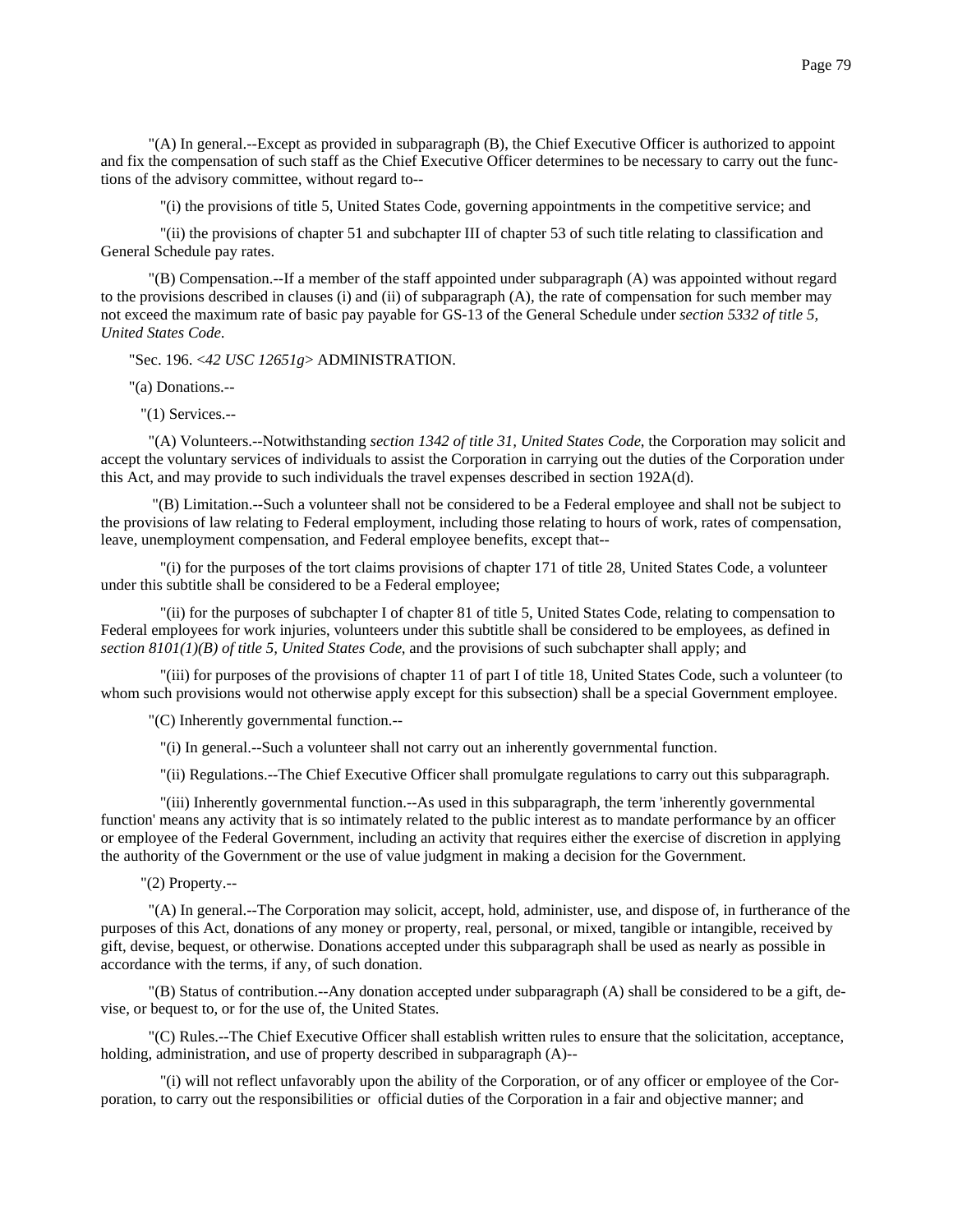"(ii) will not compromise the integrity of the programs of the Corporation or any official or employee of the Corporation involved in such programs.

 "(D) Disposition.--Upon completion of the use by the Corporation of any property accepted pursuant to subparagraph (A) (other than money or monetary proceeds from sales of property so accepted), such completion shall be reported to the General Services Administration and such property shall be disposed of in accordance with title II of the Federal Property and Administrative Services Act of 1949 *(40 U.S.C. 481* et seq.).

"(3) Volunteer.--As used in this subsection, the term 'volunteer' does not include a participant.

"(b) Contracts.--Subject to the Federal Property and Administrative Services Act of 1949, the Corporation may enter into contracts, and cooperative and interagency agreements, with Federal and State agencies, private firms, institutions, and individuals to conduct activities necessary to assist the Corporation in carrying out the duties of the Corporation under this Act.

"(c) Office of Management and Budget.--Appropriate circulars of the Office of Management and Budget shall apply to the Corporation.

"Sec. 196A. <*42 USC 12651h*> CORPORATION STATE OFFICES.

"(a) In General.--The Chief Executive Officer shall establish and maintain a decentralized field structure that provides for an office of the Corporation for each State. The office for a State shall be located in, or in reasonable proximity to, such State. Only one such office may carry out the duties described in subsection (b) with respect to a State at any particular time. Such State office may be directed by the representative designated under section 195(c).

"(b) Duties.--Each State office established pursuant to subsection (a) shall--

 "(1) provide to the State Commissions established under section 178 technical and other assistance for the development and implementation of national service plans under section 178(e)(1);

 "(2) provide to community-based agencies and other entities within the State technical assistance for the preparation of applications for assistance under the national service laws, utilizing, as appropriate, information and materials provided by the clearinghouses established pursuant to section 198A;

 "(3) provide to the State Commission and other entities within the State support and technical assistance necessary to assure the existence of an effective system of recruitment, placement, and training of volunteers within the State;

 "(4) monitor and evaluate the performance of all programs and projects within the State that receive assistance under the national service laws; and

"(5) perform such other duties and functions as may be assigned or delegated by the Chief Executive Officer.".

(b) Domestic Volunteer Service Act of 1973.--Section 401 of the Domestic Volunteer Service Act of 1973 *(42 U.S.C. 5041)* is amended by inserting after the second sentence the following: "The Director shall report directly to the Chief Executive Officer of the Corporation for National and Community Service.".

(c) <*42 USC 12651* note> Transfer of Functions of Commission on National and Community Service.--

 (1) Definitions.--For purposes of this subsection, unless otherwise provided or indicated by the context, each term specified in section  $203(c)(1)$  shall have the meaning given the term in such section.

 (2) Transfer of functions.--There are transferred to the Corporation the functions that the Board of Directors or Executive Director of the Commission on National and Community Service exercised before the effective date of this subsection (including all related functions of any officer or employee of the Commission).

 (3) Application.--The provisions of paragraphs (3) through (10) of section 203(c) shall apply with respect to the transfer described in paragraph (2), except that--

 (A) for purposes of such application, references to the term "ACTION Agency" shall be deemed to be references to the Commission on National and Community Service; and

 (B) paragraph (10) of such section shall not preclude the transfer of the members of the Board of Directors of the Commission to the Corporation if, on the effective date of this subsection, the Board of Directors of the Corporation has not been confirmed.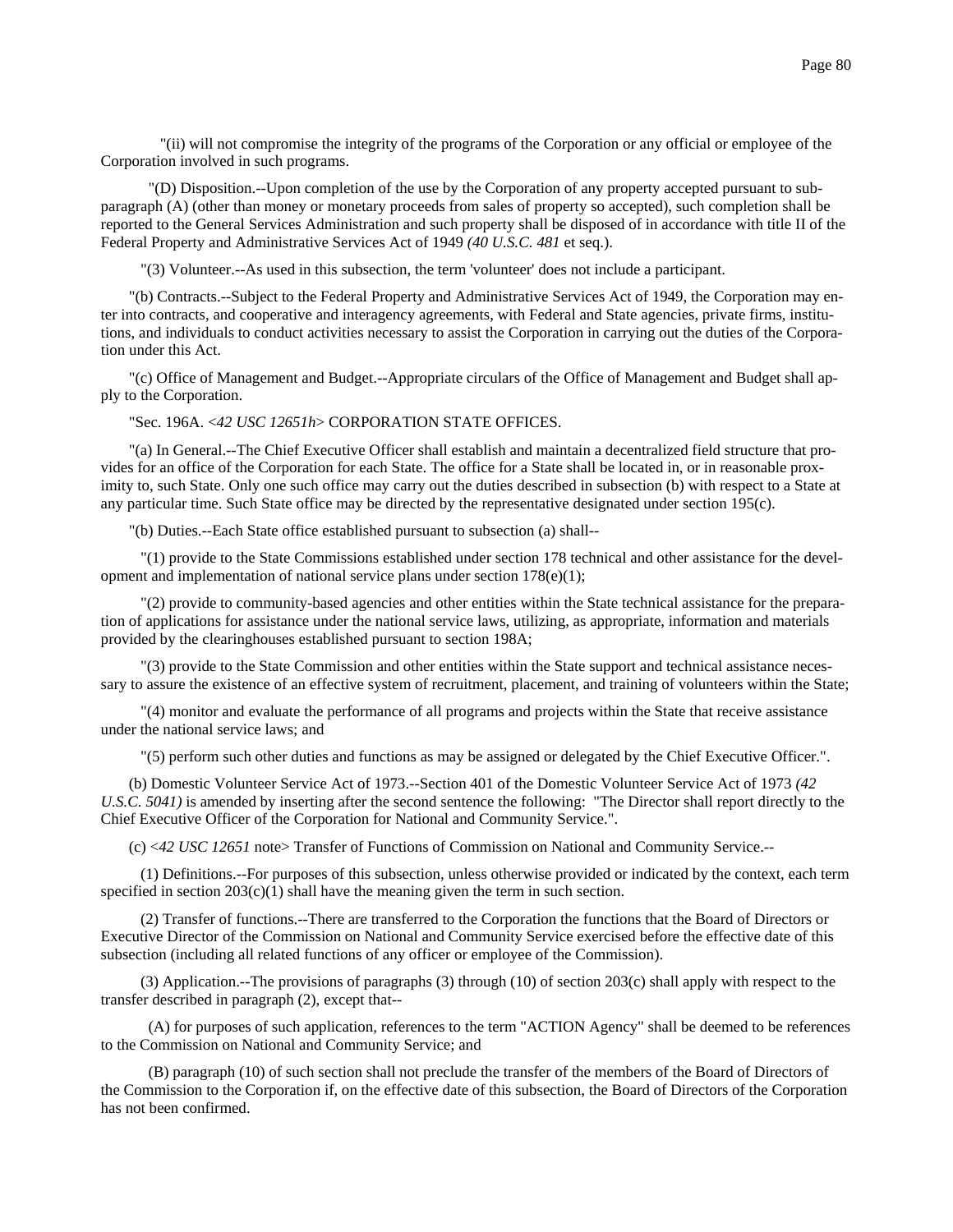(d) <*42 USC 12651* note> Continuing Performance of Certain Functions.--The individuals who, on the day before the date of enactment of this Act, are performing any of the functions required by section 190 of the National and Community Service Act of 1990 *(42 U.S.C. 12651),* as in effect on such date, to be performed by the members of the Board of Directors of the Commission on National and Community Service may, subject to section 193A of the National and Community Service Act of 1990, as added by subsection (a) of this section, continue to perform such functions until the date on which the Board of Directors of the Corporation for National and Community Service conducts the first meeting of the Board. The service of such individuals as members of the Board of Directors of such Commission, and the employment of such individuals as special Government employees, shall terminate on such date.

(e) Government Corporation Control.--

 (1) Wholly owned government corporation.--*Section 9101(3) of title 31, United States Code*, is amended by inserting after subparagraph (D) the following:

"(E) the Corporation for National and Community Service.".

 (2) Audits.--*Section 9105(a)(1) of title 31, United States Code*, is amended by inserting ", or under other Federal law," before "or by an independent".

(f) Disposal of Property.--Section 203(k) of the Federal Property and Administrative Services Act of 1949 *(40 U.S.C. 484*(k)) is amended by adding at the end the following:

 "(5)(A) Under such regulations as the Administrator may prescribe, the Administrator is authorized, in the discretion of the Administrator, to assign to the Chief Executive Officer of the Corporation for National and Community Service for disposal such surplus property as is recommended by the Chief Executive Officer as being needed for national service activities.

 "(B) Subject to the disapproval of the Administrator, within 30 days after notice to the Administrator by the Chief Executive Officer of the Corporation for National and Community Service of a proposed transfer of property for such activities, the Chief Executive Officer, through such officers or employees of the Corporation as the Chief Executive Officer may designate, may sell, lease, or donate such property to any entity that receives financial assistance under the National and Community Service Act of 1990 for such activities.

 "(C) In fixing the sale or lease value of such property, the Chief Executive Officer of the Corporation for National and Community Service shall comply with the requirements of paragraph (1)(C).".

(g) Inspector General.--

 (1) Special provisions in inspector general act of 1978. The Inspector General Act of 1978 (5 U.S.C. App.) <*5 USC app. 8E*-8G> is amended by redesignating sections 8E and 8F as sections 8F and 8G, respectively, and inserting after section 8D the following new section:

## "SPECIAL PROVISIONS CONCERNING THE CORPORATION FOR NATIONAL AND COMMUNITY SERVICE"

"Sec. 8E. <*5 USC app. 8E*> (a) Notwithstanding the provisions of paragraphs (7) and (8) of section 6(a), it is within the exclusive jurisdiction of the Inspector General of the Corporation for National and Community Service to--

 "(1) appoint and determine the compensation of such officers and employees in accordance with section 195(b) of the National and Community Service Trust Act of 1993; and

 "(2) procure the temporary and intermittent services of and compensate such experts and consultants, in accordance with *section 3109(b) of title 5, United States Code*,as may be necessary to carry out the functions, powers, and duties of the Inspector General.

"(b) No later than the date on which the Chief Executive Officer of the Corporation for National and Community Service transmits any report to the Congress under subsection (a) or (b) of section 5, the Chief Executive Officer shall transmit such report to the Board of Directors of such Corporation.

"(c) No later than the date on which the Chief Executive Officer of the Corporation for National and Community Service transmits a report described under section 5(b) to the Board of Directors as provided under subsection (b) of this section, the Chief Executive Officer shall also transmit any audit report which is described in the statement required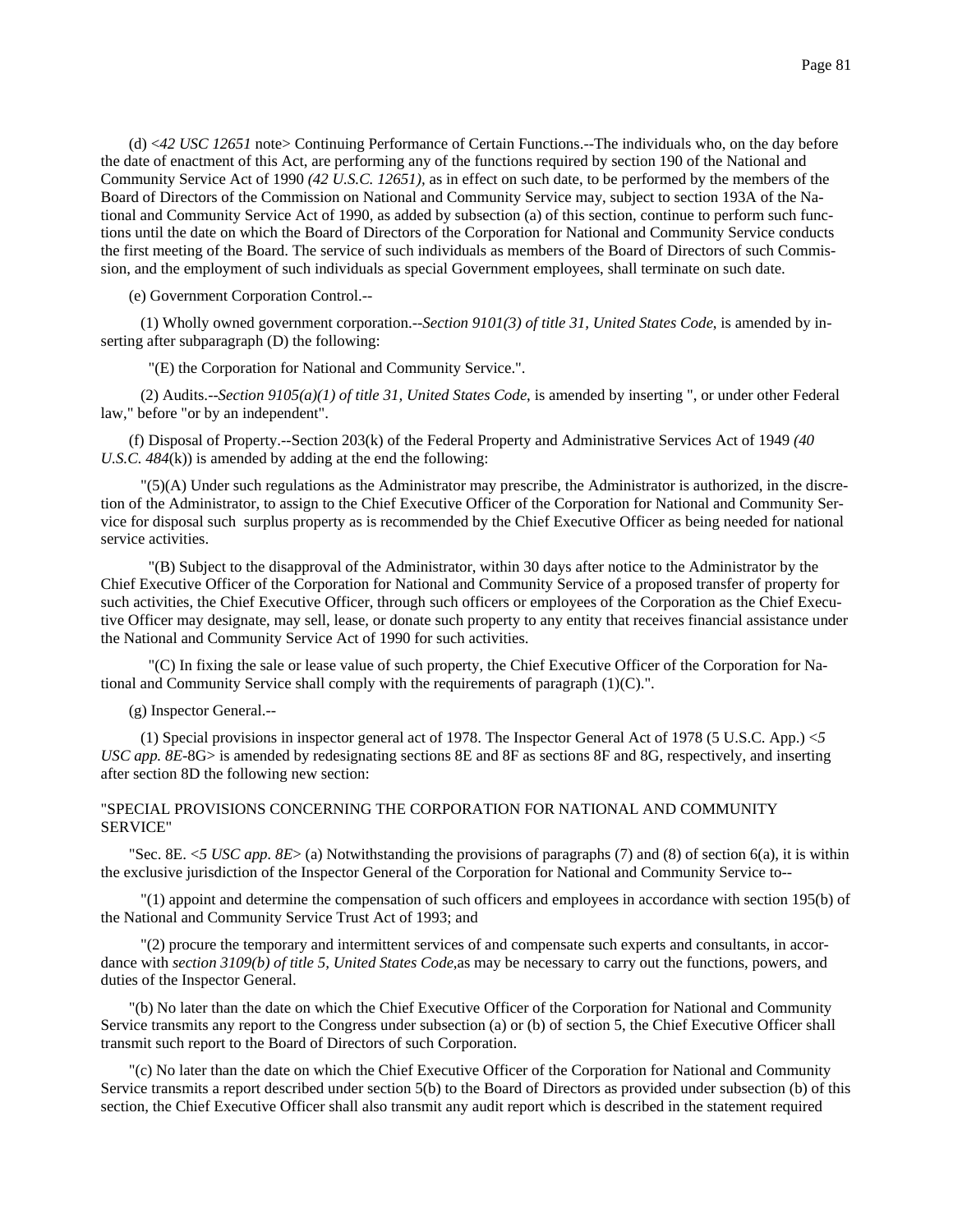under section 5(b)(4) to the Board of Directors. All such audit reports shall be placed on the agenda for review at the next scheduled meeting of the Board of Directors following such transmittal. The Chief Executive Officer of the Corporation shall be present at such meeting to provide any information relating to such audit reports.

"(d) No later than the date on which the Inspector General of the Corporation for National and Community Service reports a problem, abuse, or deficiency under section 5(d) to the Chief Executive Officer of the Corporation, the Chief Executive Officer shall report such problem, abuse, or deficiency to the Board of Directors.".

(2) Termination of status as designated federal entity.--

 (A) In general.--Section 8F(a)(2) <*5 USC app. 8F*> of the Inspector General Act of 1978 (5 U.S.C. App.) (as redesignated by paragraph (1) of this subsection) is amended by striking out "ACTION,".

 (B) <*4 USC app. 8F* note> Effective date.--This paragraph shall take effect on the effective date of section  $203(c)(2)$ .

(3) Transfer.--

 (A) In general.--Section 9(a)(1) of the Inspector General Act of 1978 (5 U.S.C. App.) <*5 USC app. 9*> is amended--

(i) in subparagraph (T), by striking out "and" at the end thereof; and

(ii) by adding at the end thereof the following new subparagraph:

 "(V) of the Corporation for National and Community Service, the Office of Inspector General of ACTION; and".

 (B) <*5 USC app. 9* note> Effective date.--This paragraph shall take effect on the effective date of section  $203(c)(2)$ .

 (4) Head of establishment and establishment.--Section 11 of the Inspector General Act of 1978 (5 U.S.C. App.) <*5 USC app. 11*> is amended--

 (A) in paragraph (1) by inserting "; the Chief Executive Officer of the Corporation for National and Community Service;" after "Thrift Depositor Protection Oversight Board"; and

 (B) in paragraph (2) by inserting ", the Corporation for National and Community Service," after "United States Information Agency".

 (5) Technical and conforming amendments to the inspector general act of 1978. The Inspector General Act of 1978 (5 U.S.C. App.) is amended--

(A) in section  $4(b)(2) < 5$  *USC app. 4* > --

(i) by striking out "section  $8E(a)(2)$ , and any" and inserting in lieu thereof "section  $8F(a)(2)$ , and any";

(ii) by striking out "section  $8E(a)(1)$ " and inserting in lieu thereof "section  $8F(a)(1)$ "; and

(iii) by striking out "section  $8E(a)(2)$ ." and inserting in lieu thereof "section  $8F(a)(2)$ ."; and

(B) in section  $8G \leq USC$  *app*  $8G$  (as redesignated by paragraph (1) of this subsection) --

(i) by striking out "or 8D" and inserting in lieu thereof "8D, or 8E"; and

(ii) by striking out "section  $8E(a)$ " and inserting in lieu thereof "section  $8F(a)$ ".

 (6) Postal service technical and conforming amendments.--*Section 410(b) of title 39, United States Code*, is amended--

(A) in paragraph (8) by striking out "and" after the semicolon;

(B) in the first paragraph (9) by striking out the period and inserting in lieu thereof a semicolon and "and"; and

(C) by striking out the second paragraph (9) and inserting in lieu thereof the following:

"(10) the provisions of section 8F of the Inspector General Act of 1978.".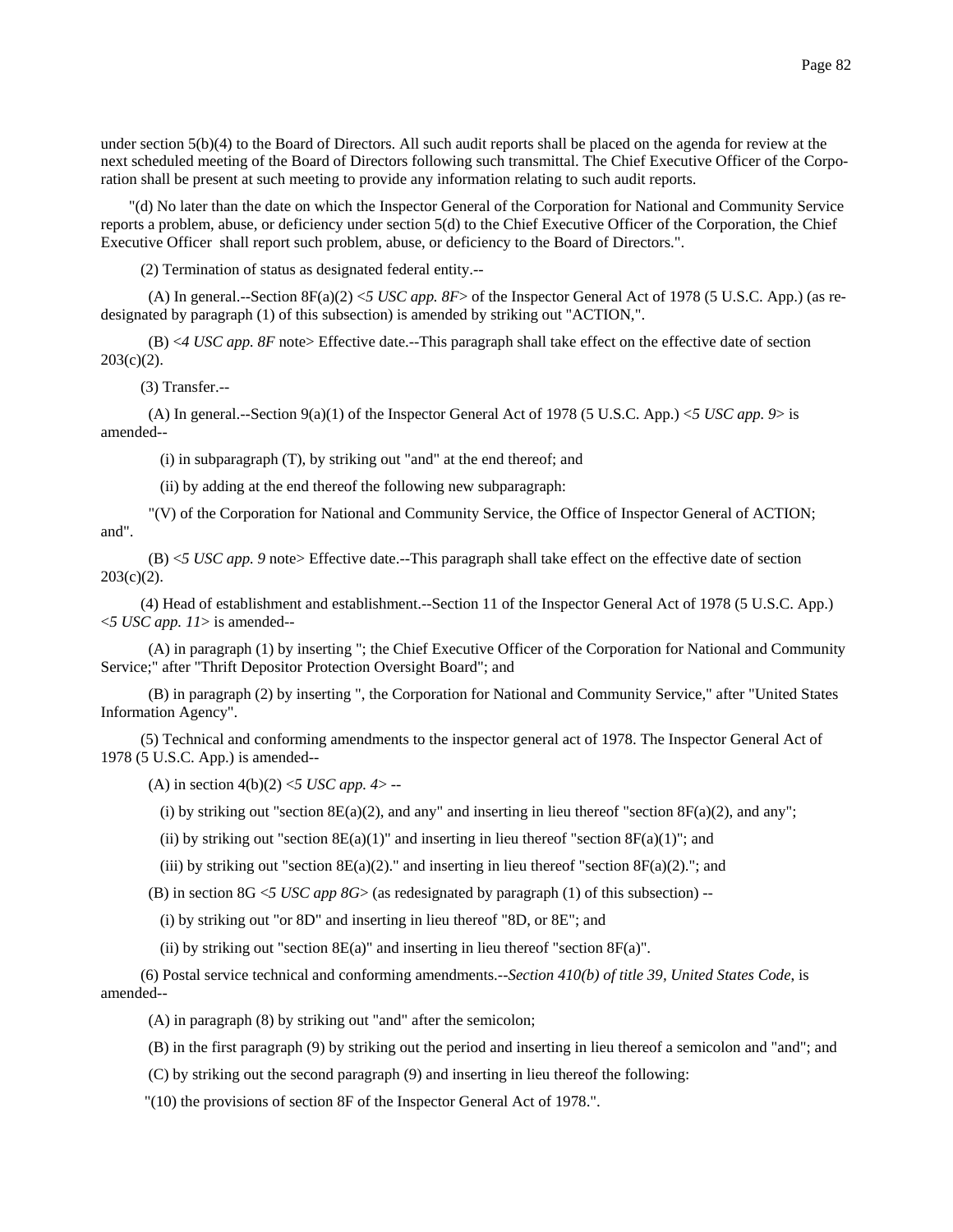(h) Table of Contents.--Section 1(b) of the National and Community Service Act of 1990 (Public Law 101-610; 104 Stat. 3127) is amended by striking the items relating to subtitle G of title I of such Act and inserting the following:

"Subtitle G--Corporation for National and Community Service

"Sec. 191. Corporation for National and Community Service.

"Sec. 192. Board of Directors.

"Sec. 192A. Authorities and duties of the Board of Directors.

- "Sec. 193. Chief Executive Officer.
- "Sec. 193A. Authorities and duties of the Chief Executive Officer.

"Sec. 194. Officers.

"Sec. 195. Employees, consultants, and other personnel.

"Sec. 196. Administration.

"Sec. 196A. Corporation State offices.".

(i) <*42 USC 12651* note> Effective Dates.--

 (1) In general.--Except as provided in paragraph (2), or paragraph (2) or (3) of subsection (g), the amendments made by this section shall take effect on October 1, 1993.

 (2) Establishment and appointment authorities.--Sections 191, 192, and 193 of the National and Community Service Act of 1990, as added by subsection (a), shall take effect on the date of enactment of this Act.

Sec. 203. FINAL AUTHORITIES OF THE CORPORATION FOR NATIONAL AND COMMUNITY SERVICE.

(a) National and Community Service Act of 1990.--

(1) Application.--

 (A) Evaluation.--Subsections (a), (d), and (e) of section 179 of the National and Community Service Act of 1990 *(42 U.S.C. 12639)* are amended by striking "this title" and inserting "the national service laws".

 (B) Corporation.--Subtitle I of the National and Community Service Act of 1990 <*42 USC 12651,* 12651b, 12651c, 12651d, 12651f, 12651g> (as amended by section 202 of this Act) is amended in section 191, paragraphs (5) and (10) of section 192A(g), section 193(c), subsections (b) (other than paragraph (10)), (c) (other than paragraph (7)), and (d) of section 193A, subsections (c) and (e) of section 195, and subsections (a) and (b) of section 196, by striking "this Act" each place the term appears and inserting "the national service laws".

 (2) Grants.--Section 192A(g) of the National and Community Service Act of 1990 (as added by section 202 of this Act) is amended--

(A) by striking "and" at the end of paragraph (9);

(B) by redesignating paragraph (10) as paragraph (11); and

(C) by inserting after paragraph (9) the following:

 "(10) notwithstanding any other provision of law, make grants to or contracts with Federal or other public departments or agencies and private nonprofit organizations for the assignment or referral of volunteers under the provisions of the Domestic Volunteer Service Act of 1973 (except as provided in section 108 of the Domestic Volunteer Service Act of 1973), which may provide that the agency or organization shall pay all or a part of the costs of the program; and".

 (3) Recruitment and public awareness functions.--Section 193A of the National and Community Service Act of 1993 (as added by section 202 of this Act) is amended by adding at the end the following:

"(g) Recruitment and Public Awareness Functions.--

 "(1) Effort.--The Chief Executive Officer shall ensure that the Corporation, in carrying out the recruiting and public awareness functions of the Corporation, shall expend at least the level of effort on recruitment and public awareness activities related to the programs carried out under the Domestic Volunteer Service Act of 1973 *(42 U.S.C. 4950* et seq.) as ACTION expended on recruitment and public awareness activities related to programs under the Domestic Volunteer Service Act of 1973 during fiscal year 1993.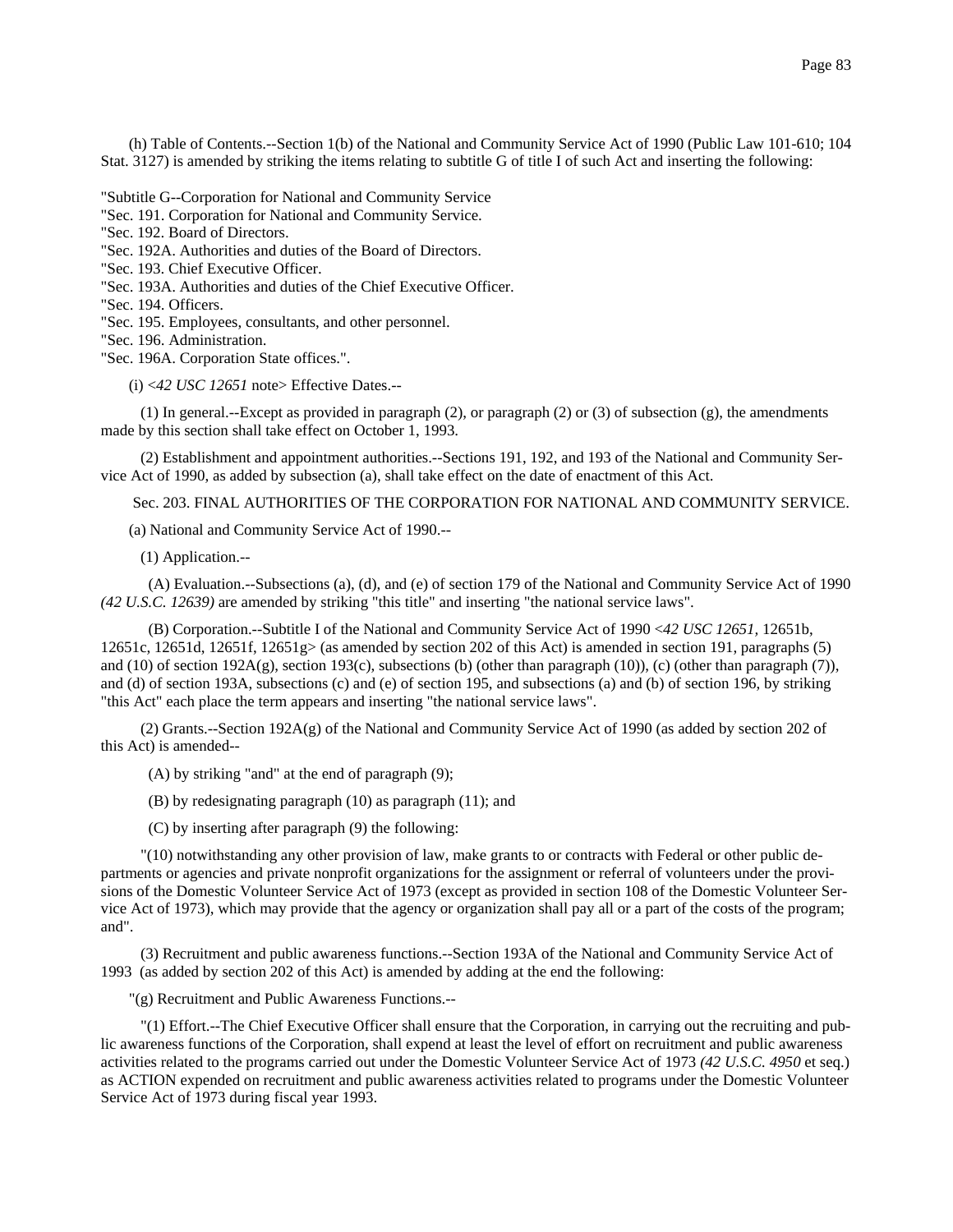"(2) Personnel.--The Chief Executive Officer shall assign or hire, as necessary, such additional national, regional, and State personnel to carry out such recruiting and public awareness functions as may be necessary to ensure that such functions are carried out in a timely and effective manner.--The Chief Executive Officer shall give priority in the hiring of such additional personnel to individuals who have formerly served as volunteers in the programs carried out under the Domestic Volunteer Service Act of 1973 or similar programs, and to individuals who have specialized experience in the recruitment of volunteers.

 "(3) Funds.--For the first fiscal year after the effective date of this subsection, and for each fiscal year thereafter, for the purpose of carrying out such recruiting and public awareness functions, the Chief Executive Officer shall obligate not less than 1.5 percent of the amounts appropriated for the fiscal year under section 501(a) of the Domestic Volunteer Service Act of 1973.".

(b) Authorities of ACTION Agency.--Sections 401 and 402 of the Domestic Volunteer Service Act of 1973 *(42 U.S.C. 5041* and 5042) are repealed.

(c) <*42 USC 12651* note> Transfer of Functions From ACTION Agency.--

(1) Definitions.--For purposes of this subsection, unless otherwise provided or indicated by the context--

(A) the term "Chief Executive Officer" means the Chief Executive Officer of the Corporation;

 (B) the term "Corporation" means the Corporation for National and Community Service, established under section 191 of the National and Community Service Act of 1990;

 (C) the term "Federal agency" has the meaning given to the term "agency" by *section 551(1) of title 5, United States Code*;

 (D) the term "function" means any duty, obligation, power, authority, responsibility, right, privilege, activity, or program; and

 (E) the term "office" includes any office, administration, agency, institute, unit, organizational entity, or component thereof.

 (2) Transfer of functions.--There are transferred to the Corporation the functions that the Director of the ACTION Agency exercised before the effective date of this subsection (including all related functions of any officer or employee of the ACTION Agency).

 (3) Determinations of certain functions by the office of management and budget. If necessary, the Office of Management and Budget shall make any determination of the functions that are transferred under paragraph (2).

 (4) Reorganization.--The Chief Executive Officer is authorized to allocate or reallocate any function transferred under paragraph (2) among the officers of the Corporation.

 (5) Transfer and allocations of appropriations and personnel.--Except as otherwise provided in this subsection, the personnel employed in connection with, and the assets, liabilities, contracts, property, records, and unexpended balances of appropriations, authorizations, allocations, and other funds employed, used, held, arising from, available to, or to be made available in connection with the functions transferred by this subsection, subject to *section 1531 of title 31, United States Code*, shall be transferred to the Corporation. Unexpended funds transferred pursuant to this paragraph shall be used only for the purposes for which the funds were originally authorized and appropriated.

 (6) Incidental transfer.--The Director of the Office of Management and Budget, at such time or times as the Director shall provide, is authorized to make such determinations as may be necessary with regard to the functions transferred by this subsection, and to make such additional incidental dispositions of personnel, assets, liabilities, grants, contracts, property, records, and unexpended balances of appropriations, authorizations, allocations, and other funds held, used, arising from, available to, or to be made available in connection with such functions, as may be necessary to carry out the provisions of this subsection. The Director of the Office of Management and Budget shall provide for the termination of the affairs of all entities terminated by this subsection and for such further measures and dispositions as may be necessary to effectuate the purposes of this subsection.

(7) Effect on personnel.--

 (A) In general.--Except as otherwise provided by this subsection, the transfer pursuant to this subsection of fulltime personnel (except special Government employees) and part-time personnel holding permanent positions shall be to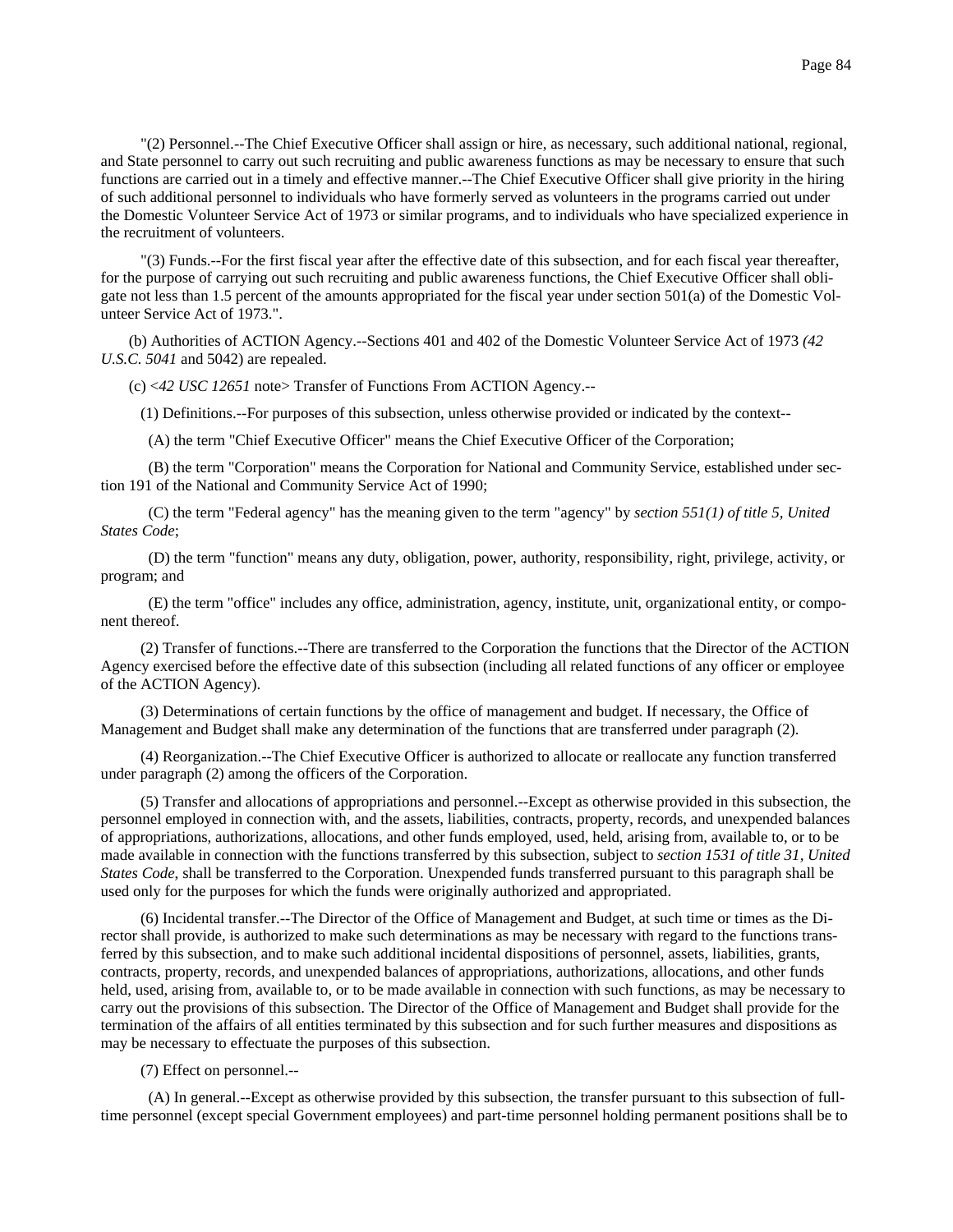positions in the Corporation subject to section 195(a) of the National and Community Service Act of 1990, as added by section 202(a) of this Act, and shall not cause any such employee to be separated or reduced in grade or compensation, or to have the benefits of the employee reduced, for 1 year after the date of transfer of such employee under this subsection, and such transfer shall be deemed to be a transfer of functions for purposes of *section 3503 of title 5, United States Code*.

 (B) Executive schedule positions.--Except as otherwise provided in this subsection, any person who, on the day preceding the effective date of this subsection, held a position compensated in accordance with the Executive Schedule prescribed in chapter 53 of title 5, United States Code, and who, without a break in service, is appointed in the Corporation to a position having duties comparable to the duties performed immediately preceding such appointment shall continue to be compensated in such new position at not less than the rate provided for such previous position, for the duration of the service of such person in such new position.

 (C) Termination of certain positions.--Positions whose incumbents are appointed by the President, by and with the advice and consent of the Senate, the functions of which are transferred by this subsection, shall terminate on the effective date of this subsection.

### (8) Savings provisions.--

 (A) Continuing effect of legal documents.--All orders, determinations, rules, regulations, permits, agreements, grants, contracts, certificates, licenses, registrations, privileges, and other administrative actions--

 (i) that have been issued, made, granted, or allowed to become effective by the President, any Federal agency or official thereof, or by a court of competent jurisdiction, in the performance of functions that are transferred under this subsection; and

 (ii) that are in effect at the time this subsection takes effect, or were final before the effective date of this subsection and are to become effective on or after the effective date of this subsection,

shall continue in effect according to their terms until modified, terminated, superseded, set aside, or revoked in accordance with law by the President, the Chief Executive Officer, or other authorized official, a court of competent jurisdiction, or by operation of law.

 (B) Proceedings not affected.--The provisions of this subsection shall not affect any proceedings, including notices of proposed rulemaking, or any application for any license, permit, certificate, or financial assistance pending before the ACTION Agency at the time this subsection takes effect, with respect to functions transferred by this subsection. Such proceedings and applications shall be continued. Orders shall be issued in such proceedings, appeals shall be taken therefrom, and payments shall be made pursuant to such orders, as if this subsection had not been enacted, and orders issued in any such proceedings shall continue in effect until modified, terminated, superseded, or revoked by a duly authorized official, by a court of competent jurisdiction, or by operation of law. Nothing in this subparagraph shall be deemed to prohibit the discontinuance or modification of any such proceeding under the same terms and conditions and to the same extent that such proceeding could have been discontinued or modified if this subsection had not been enacted.

 (C) Suits not affected.--The provisions of this subsection shall not affect suits commenced before the effective date of this subsection, and in all such suits, proceedings shall be had, appeals taken, and judgments rendered in the same manner and with the same effect as if this subsection had not been enacted.

 (D) Nonabatement of actions.--No suit, action, or other proceeding commenced by or against the ACTION Agency, or by or against any individual in the official capacity of such individual as an officer of the ACTION Agency, shall abate by reason of the enactment of this subsection.

 (E) Administrative actions relating to promulgation of regulations.--Any administrative action relating to the preparation or promulgation of a regulation by the ACTION Agency relating to a function transferred under this subsection may be continued by the Corporation with the same effect as if this subsection had not been enacted.

 (9) Severability.--If a provision of this subsection or its application to any person or circumstance is held invalid, neither the remainder of this subsection nor the application of the provision to other persons or circumstances shall be affected.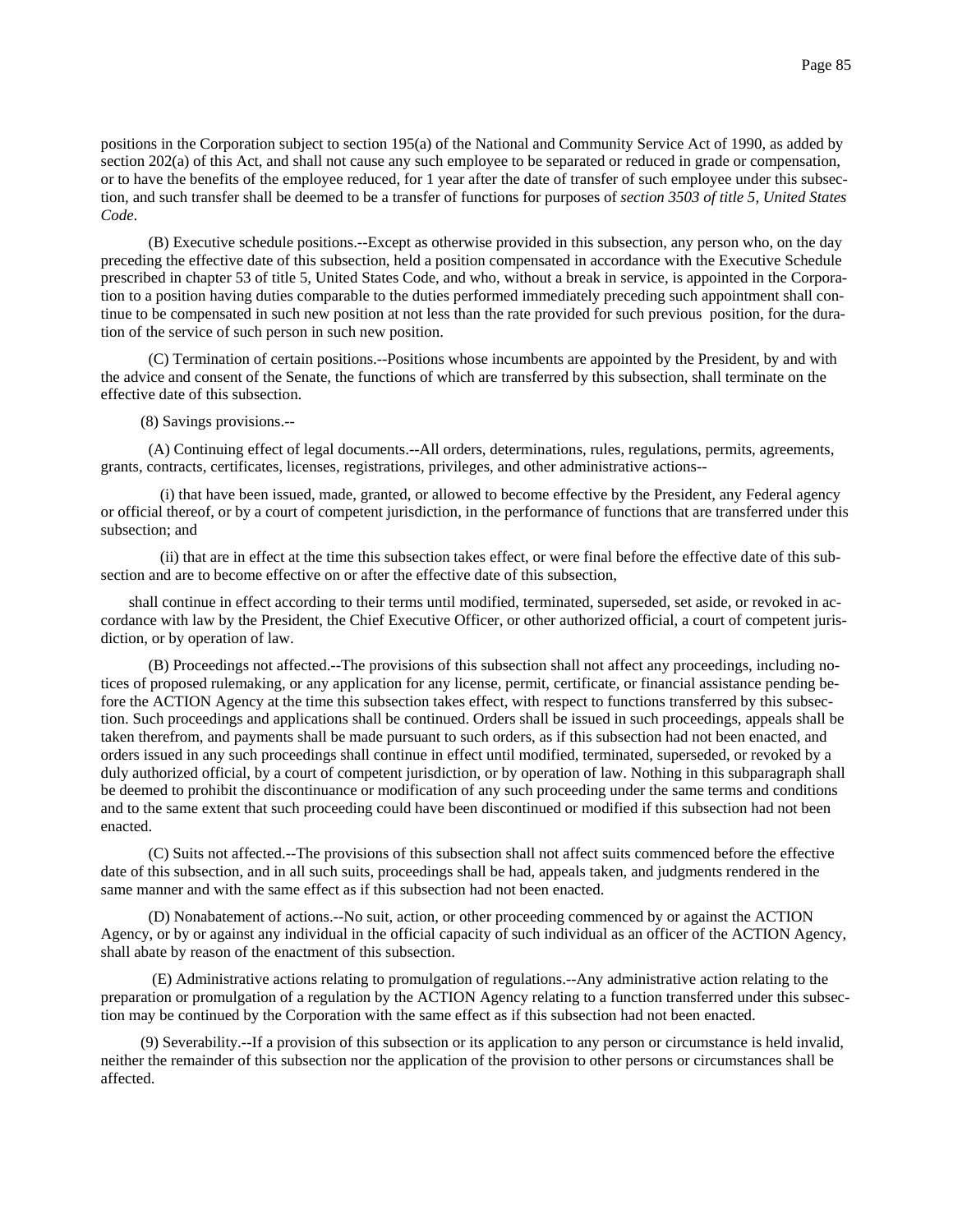(10) Transition.--Prior to, or after, any transfer of a function under this subsection, the Chief Executive Officer is authorized to utilize--

 (A) the services of such officers, employees, and other personnel of the ACTION Agency with respect to functions that will be or have been transferred to the Corporation by this subsection; and

 (B) funds appropriated to such functions for such period of time as may reasonably be needed to facilitate the orderly implementation of this subsection.

(d) <*42 USC 12651* note> Effective Date.--

 (1) In general.--Except as provided in paragraph (2), this section, and the amendments made by this section, shall take effect--

(A) 18 months after the date of enactment of this Act; or

 (B) on such earlier date as the President shall determine to be appropriate and announce by proclamation published in the Federal Register.

(2) Transition.--Subsection  $(c)(10)$  shall take effect on the date of enactment of this Act.

Sec. 204. <*42 USC 12651* note> BUSINESS PLAN.

(a) Business Plan Required.--

 (1) In general.--The Corporation for National and Community Service (referred to in this section as the "Corporation") shall prepare and submit to Congress a business plan. The Corporation may not provide assistance under section 121 of the National and Community Service Act of 1990 before the twentieth day of continuous session of Congress after the date on which the Corporation submits the business plan to Congress.

 (2) Computation.--For purposes of the computation of the 20-day period referred to in paragraph (1), continuity of a session of the Congress shall be considered to be broken only by--

(A) an adjournment of the Congress sine die; and

 (B) the days on which either House is not in session because of an adjournment of more than 3 days to a date certain.

(b) Required Elements of Business Plan.--

(1) Allocation of funds.--The business plan shall contain--

 (A) a description of the manner in which the Corporation will allocate funds for programs carried out by the Corporation after October 1, 1993;

(B) information on the principal offices and officers of the Corporation that will allocate such funds; and

 (C) information that indicates how accountability for such funds can be determined, in terms of the office or officer responsible for such funds.

 (2) Investigative and audit functions.--The business plan shall include a description of the plans of the Corporation--

 (A) to ensure continuity, during the transition period, and after the transition period, in the investigative and audit functions carried out by the Inspector General of ACTION prior to such period, consistent with the Inspector General Act of 1978 (5 U.S.C. App.); and

 (B) to carry out investigative and audit functions and implement financial management controls regarding programs carried out by the Corporation after October 1, 1993, consistent with the Inspector General Act of 1978, including a specific description of--

 (i) the manner in which the Office of Inspector General shall be established in the Corporation, in accordance with section 194(b) of the National Community Service Act of 1990, as added by section 202 of this Act; and

 (ii) the manner in which grants made by the Corporation shall be audited by such Office and the financial management controls that shall apply with regard to such grants and programs.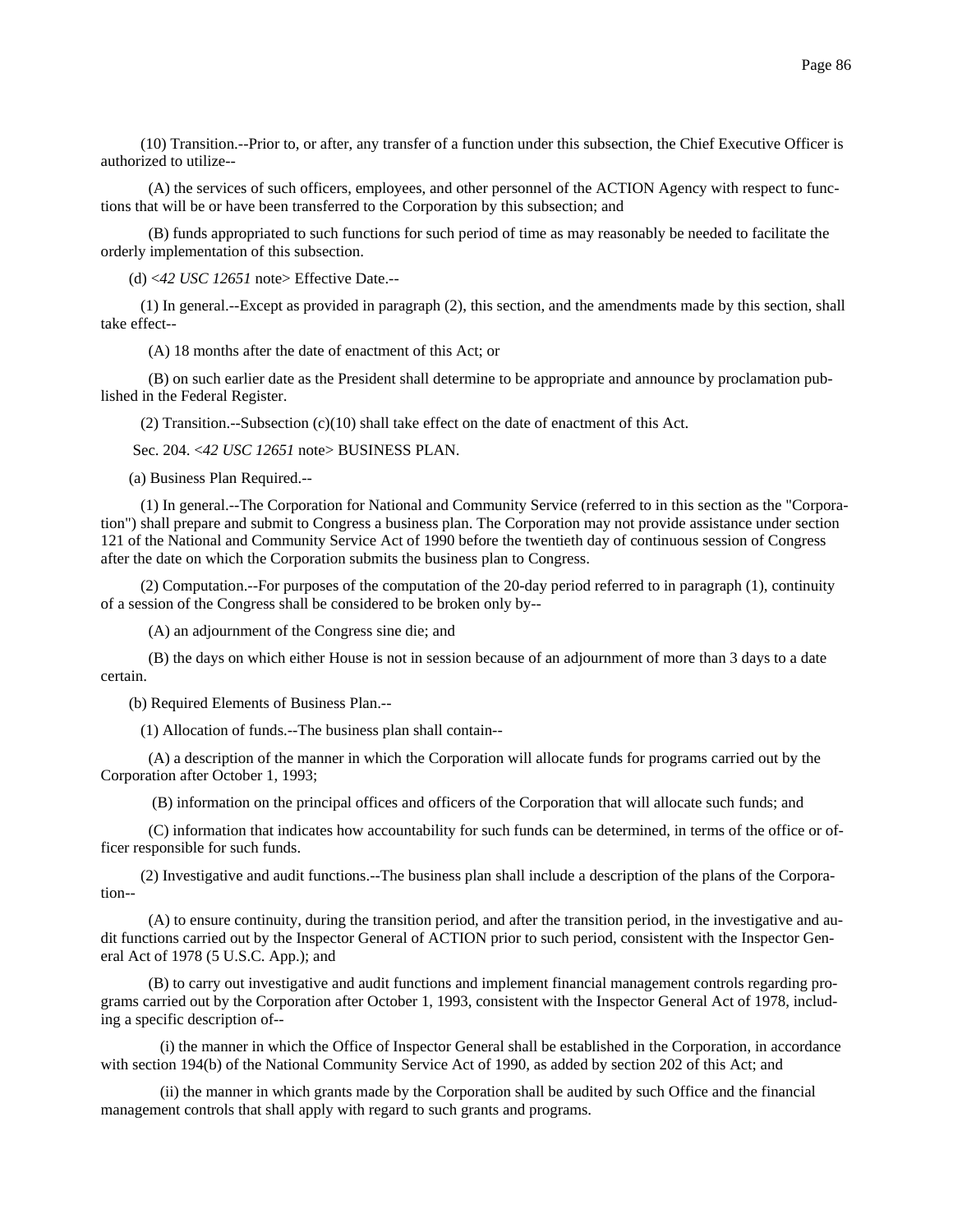(3) Accountability measures.--The business plan shall include a detailed description of the accountability measures to be established by the Corporation to ensure effective control of all funds for programs carried out by the Corporation after October 1, 1993.

 (4) Information resources.--The business plan shall include a description of an information resource management program that will support the program and financial management needs of the Corporation.

(5) Corporation staffing and integration of action.--

 (A) Transfers.--The business plan shall include a report on the progress and plans of the President for transferring the functions, programs, and related personnel of ACTION to the Corporation, and shall include a timetable for the transfer.

 (B) Details and assignments.--The report shall specify the number of ACTION employees detailed or assigned to the Corporation, and describe the hiring activity of the Corporation, during the transition period.

 (C) Structure.--The business plan shall include a description of the organizational structure of the Corporation during the transition period.

(D) Staffing.--The business plan shall include a description of--

 (i) measures to ensure adequate staffing during the transition period with respect to programs carried out by the Corporation after October 1, 1993; and

(ii) the responsibilities and authorities of the Managing Directors and other key personnel of the Corporation.

(E) Senior executive service.--The business plan shall include--

 (i) an explanation of the number of the employees of the Corporation who will be paid at or above the rate of pay for level 1 of the Senior Executive Service Schedule under *section 5382 of title 5, United States Code*; and

(ii) information justifying such pay for such employees.

 (6) Duplication of functions.--The business plan shall include a description of the measures that the Corporation is taking or will take to minimize duplication of functions in the Corporation caused by the transfer of the functions of the Commission on National and Community Service, and the transfer of the functions of ACTION, to the Corporation. This description shall address functions at both the national and State levels.

(c) Definition.--The term "transition period" means the period beginning on October 1, 1993 and ending on the day before the effective date of section  $203(c)(2)$ .

 Sec. 205. <*42 USC 12682*> ACTIONS UNDER THE NATIONAL SERVICE LAWS TO BE SUBJECT TO THE AVAILABILITY OF APPROPRIATIONS.

No action involving the obligation or expenditure of funds may be taken under one of the national service laws (as defined in section 101(15) of the National and Community Service Act of 1990 *(42 U.S.C. 12511*(15))) unless and until the Corporation for National and Community Service has sufficient appropriations available at the time such action is taken to satisfy the obligation to be incurred or make the expenditure to be made.

## TITLE III--REAUTHORIZATION

Subtitle A--National and Community Service Act of 1990

Sec. 301. AUTHORIZATION OF APPROPRIATIONS.

(a) In General.--Section 501 of the National and Community Service Act of 1990 *(42 U.S.C. 12681)* is amended to read as follows:

"Sec. 501. AUTHORIZATION OF APPROPRIATIONS.

"(a) Title I.--

"(1) Subtitle b.--

 "(A) In general.--There are authorized to be appropriated to provide financial assistance under subtitle B of title I, \$45,000,000 for fiscal year 1994 and such sums as may be necessary for each of the fiscal years 1995 through 1996.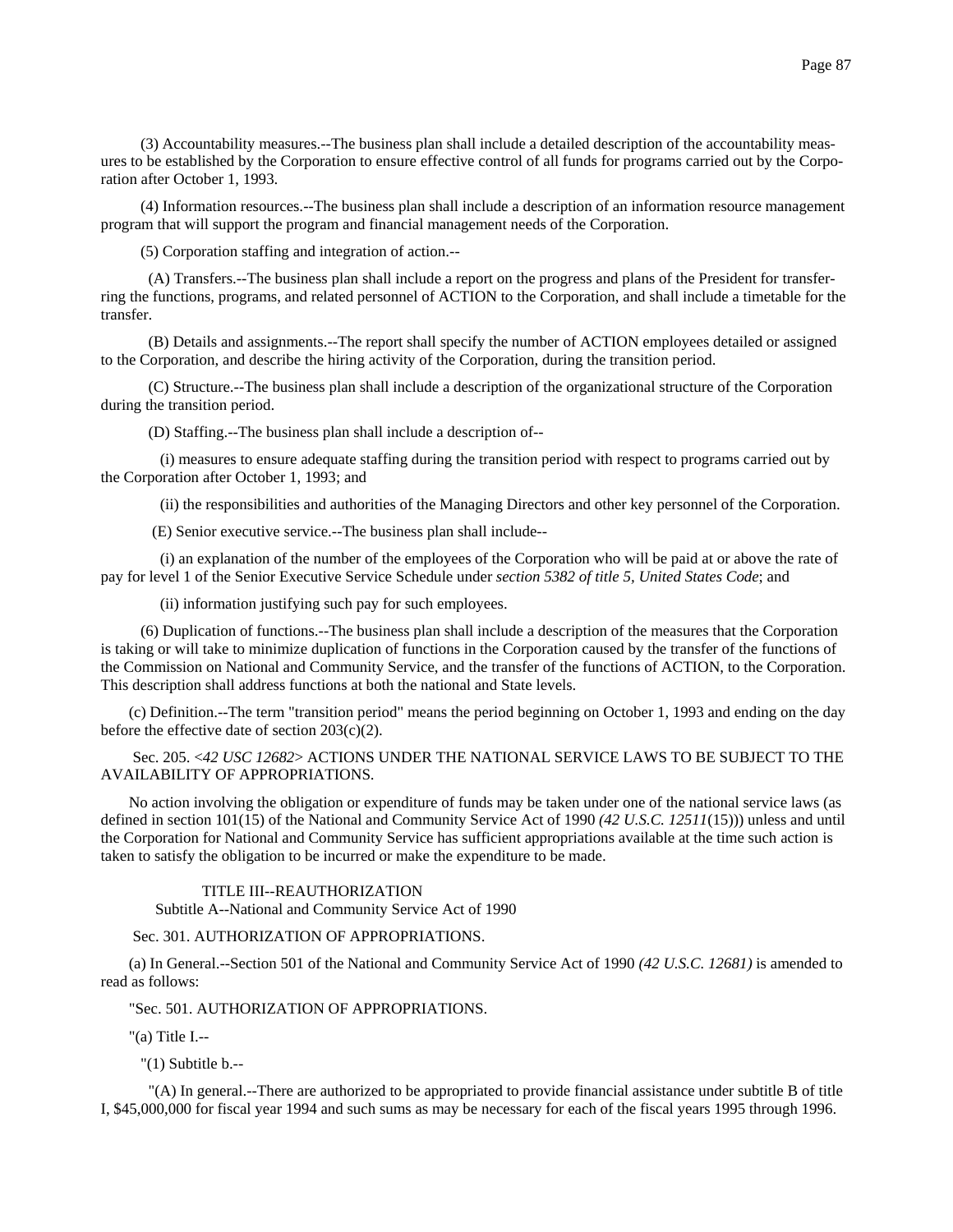"(B) Programs.--Of the amount appropriated under subparagraph (A) for a fiscal year--

 "(i) not more than 63.75 percent shall be available to provide financial assistance under subpart A of part I of subtitle B of title I;

 "(ii) not more than 11.25 percent shall be available to provide financial assistance under subpart B of part I of such subtitle; and

"(iii) not more than 25 percent shall be available to provide financial assistance under part II of such subtitle.

"(2) Subtitles c, d, and h.--

 "(A) In general.--There are authorized to be appropriated to provide financial assistance under subtitles C and H of title I, to provide national service educational awards under subtitle D of title I, and to carry out such audits and evaluations as the Chief Executive Officer or the Inspector General of the Corporation may determine to be necessary, \$300,000,000 for fiscal year 1994, \$500,000,000 for fiscal year 1995, and \$700,000,000 for fiscal year 1996.

 "(B) Programs.--Of the amount appropriated under subparagraph (A) for a fiscal year, up to 15 percent shall be made available to provide financial assistance under section 125, under subsections (b) and (c) of section 126, and under subtitle H of title I.

 "(3) Subtitle e. There are authorized to be appropriated to provide financial assistance under subtitle E of title I, such sums as may be necessary for each of the fiscal years 1995 through 1996.

"(4) Administration.--

 "(A) In general.--There are authorized to be appropriated for the administration of this Act \$40,000,000 for fiscal year 1994, \$60,000,000 for fiscal year 1995, and \$70,000,000 for fiscal year 1996.

"(B) Corporation.--Of the amounts appropriated under subparagraph (A) for a fiscal year--

"(i) up to 60 percent shall be made available to the Corporation for the administration of this Act; and

"(ii) the remainder shall be available to provide financial assistance under section 126(a).

"(b) Title III.--There are authorized to be appropriated to carry out title III \$5,000,000 for each of the fiscal years 1994 through 1996.

"(c) Availability of Appropriations.--Funds appropriated under this section shall remain available until expended.

"(d) Specification of Budget Function.--The authorizations of appropriations contained in this section shall be considered to be a component of budget function 500 as used by the Office of Management and Budget to cover education, training, employment, and social services, and, as such, shall be considered to be related to the programs of the Departments of Labor, Health and Human Services, and Education for budgetary purposes.".

(b) <*42 USC 12681* note> Effective Date.--The amendment made by subsection (a) shall take effect on October 1, 1993.

Subtitle B--Domestic Volunteer Service Act of 1973

Sec. 311. SHORT TITLE; REFERENCES.

(a) <*42 USC 4950* note> Short Title.--This subtitle may be cited as the "Domestic Volunteer Service Act Amendments of 1993".

 (b) References.--Except as otherwise specifically provided, whenever in this subtitle an amendment or repeal is expressed in terms of an amendment to, or repeal of, a section or other provision, the reference shall be considered to be made to a section or other provision of the Domestic Volunteer Service Act of 1973 *(42 U.S.C. 4950* et seq.).

CHAPTER 1--VISTA AND OTHER ANTI-POVERTY PROGRAMS

Sec. 321. PURPOSE OF THE VISTA PROGRAM.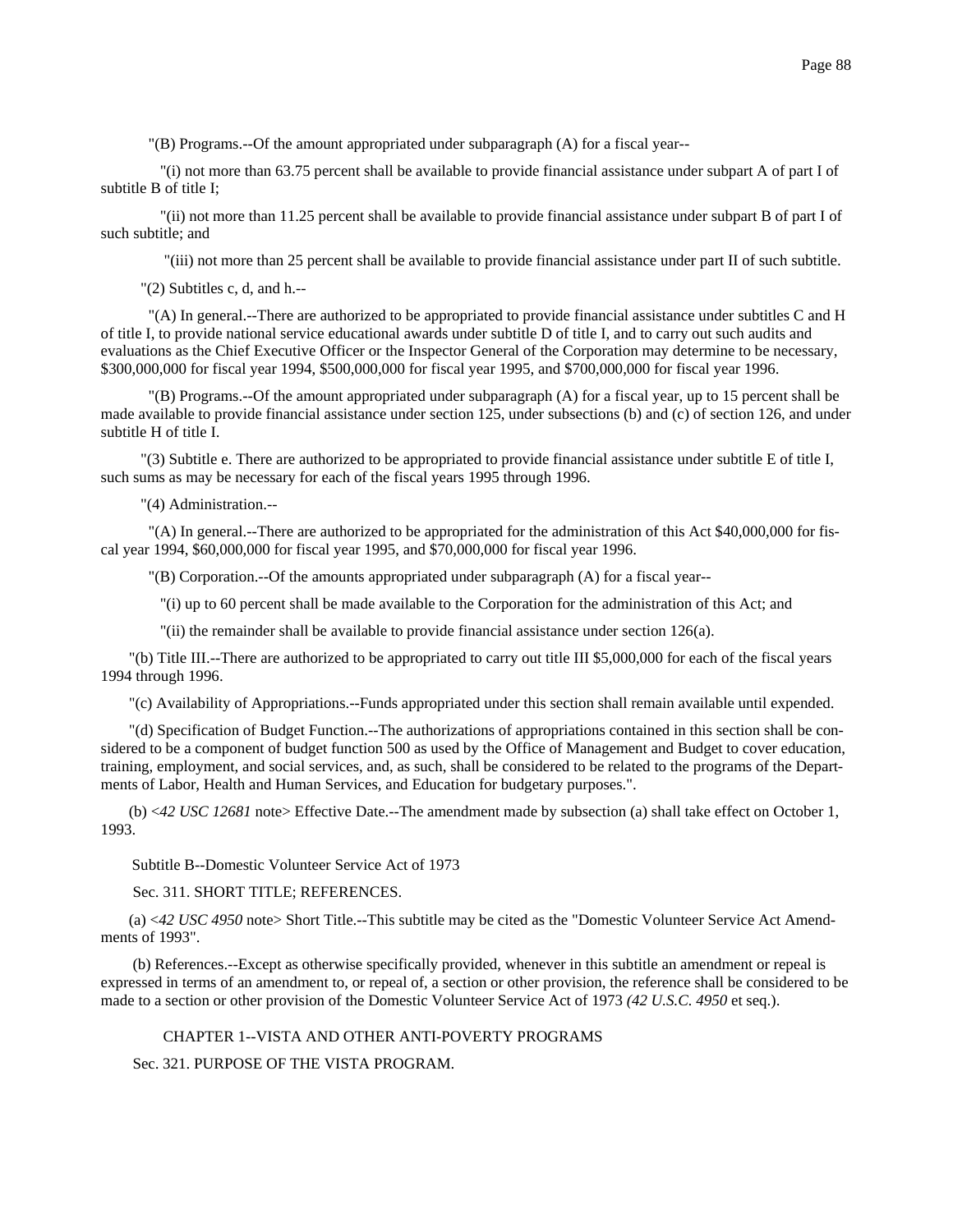The last sentence of section 101 *(42 U.S.C. 4951)* is amended to read as follows: "In addition, the objectives of this part are to generate the commitment of private sector resources, to encourage volunteer service at the local level, and to strengthen local agencies and organizations to carry out the purpose of this part.".

Sec. 322. ASSISTANT DIRECTOR FOR VISTA PROGRAM.

(a) In General.--Section 102 *(42 U.S.C. 4952)* is amended by striking "The Director" and inserting "This part shall be administered by one of the Assistant Directors appointed pursuant to section  $194(d)(1)(A)$  of the National and Community Service Act of 1990. Such Director".

(b) <*42 USC 4952* note> Effective Date.--The amendments made by subsection (a) shall take effect on the effective date of section 203(b).

Sec. 323. SELECTION AND ASSIGNMENT OF VISTA VOLUNTEERS.

- (a) Volunteer Assignments.--Section 103(a) *(42 U.S.C. 4953*(a)) is amended--
	- (1) in the matter preceding paragraph (1), by striking "a public" and inserting "public";
	- (2) in paragraph (2), by striking "and" at the end;
	- (3) in paragraph (3), by striking "illiterate or functionally illiterate youth and other individuals,";
	- (4) in paragraph (5), by striking "and" at the end;
	- $(5)$  in paragraph  $(6)$ --
	- (A) by striking "or the Community Economic" and inserting "the Community Economic";
	- (B) by inserting "or other similar Acts," after "1981,"; and
	- (C) by striking the period and inserting "; and"; and
	- (6) by adding at the end the following new paragraph:

 "(7) in strengthening, supplementing, and expanding efforts to address the problem of illiteracy throughout the United States.".

(b) Recruitment Procedures.--Section 103(b) *(42 U.S.C. 4953*(b)) is amended--

- $(1)$  in paragraph  $(2)$ --
- (A) by amending subparagraph (A) to read as follows:

 "(2)(A) The Director shall establish and maintain within the national headquarters of the ACTION Agency (or any successor entity of such agency) a volunteer placement office which shall be responsible for all functions related to the recruitment and placement of volunteers under this part. Such functions and activities shall be carried out in coordination or in conjunction with recruitment and placement activities carried out under the National and Community Service Trust Act of 1993. Upon the transfer of the functions of the ACTION Agency to the Corporation for National and Community Service, the office established under this subparagraph shall be merged with the recruitment office of such Corporation. At no time after such transfer of functions shall more than one office responsible primarily for recruitment exist within the Corporation.";

- (B) by striking subparagraph (C); and
- (C) by redesignating subparagraph (D) as subparagraph (C);
- (2) by striking paragraphs (4) and (6); and
- (3) by redesignating paragraphs (5) and (7) as paragraphs (4) and (6), respectively.
- (c) Public Awareness and Recruitment.--Subsection (c) of section 103 *(42 U.S.C. 4953*(c)) is amended--
	- $(1)$  in paragraph  $(1)$ --

 (A) in the 1st sentence by striking "regional or State employees designated in subparagraphs (C) and (D) of subsection (b)(2)" and inserting "personnel described in subsection (b)(2)(C)";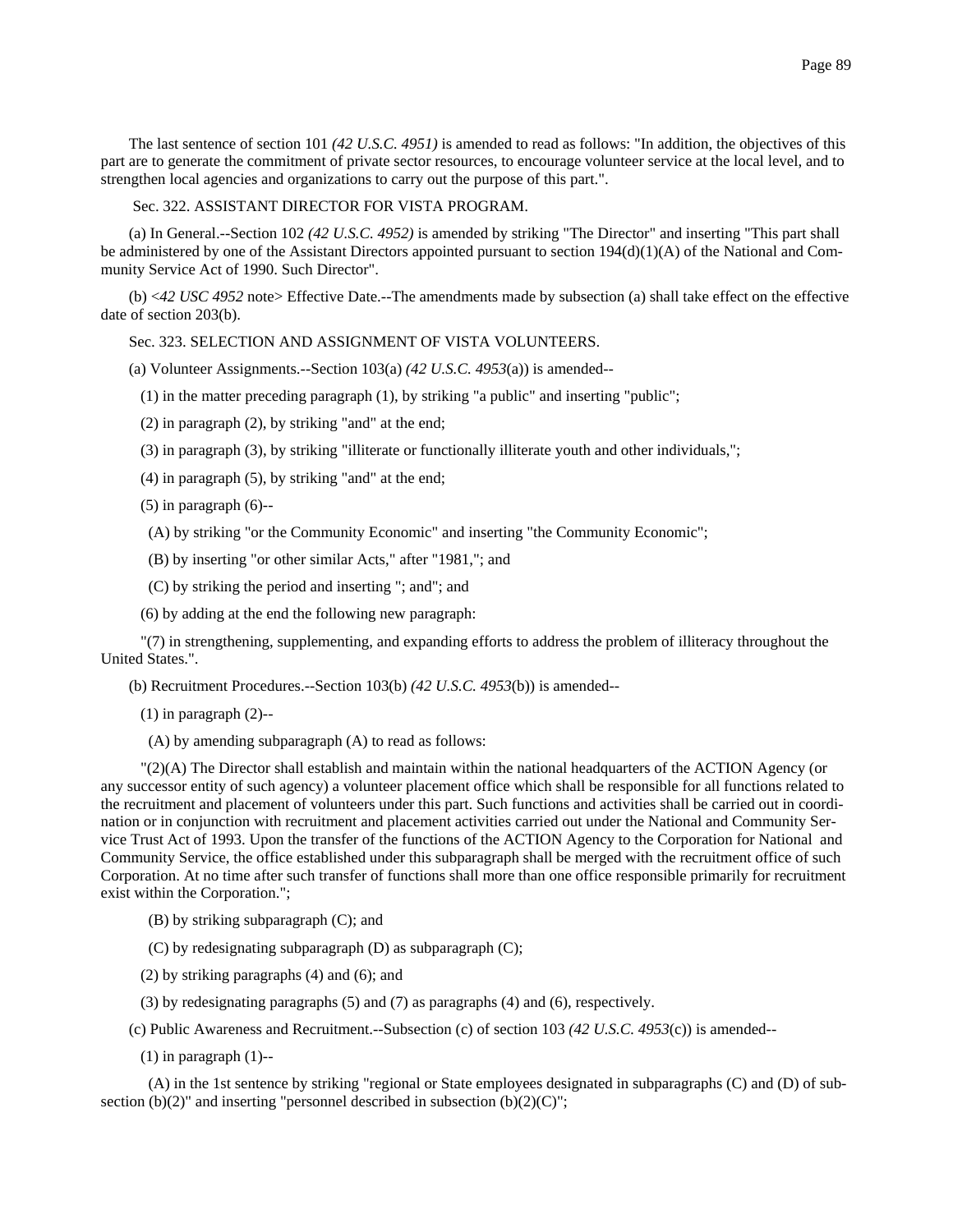(B) in the second sentence, by striking "shall include" and inserting "may include";

(C) by redesignating subparagraphs (F) and (G) as subparagraphs (G) and (H), respectively; and

(D) by inserting after subparagraph (E) the following new subparagraph:

 "(F) publicizing national service educational awards available under the National and Community Service Trust Act of 1993;";

(2) by striking paragraphs (4) and (5); and

(3) by redesignating paragraph (6) as paragraph (4).

(d) Coordination With Other Federal Agencies.--Section 103 *(42 U.S.C. 4953)* is amended by adding at the end the following new subsection:

"(h) The Director is encouraged to enter into agreements with other Federal agencies to use VISTA volunteers in furtherance of program objectives that are consistent with the purposes described in section 101.".

Sec. 324. TERMS AND PERIODS OF SERVICE.

(a) Clarification and Periods of Service.--Subsection (b) of section 104 *(42 U.S.C. 4954*(b)) is amended to read as follows:

"(b)(1) Volunteers serving under this part may be enrolled initially for periods of service of not less than 1 year, nor more than 2 years, except as provided in paragraph (2) or subsection (e).

 "(2) Volunteers serving under this part may be enrolled for periods of service of less than 1 year if the Director determines, on an individual basis, that a period of service of less than 1 year is necessary to meet a critical scarce skill need.

 "(3) Volunteers serving under this part may be reenrolled for periods of service in a manner to be determined by the Director. No volunteer shall serve for more than a total of 5 years under this part.".

(b) Summer Program.--Section 104 *(42 U.S.C. 4954)* is amended by adding at the end the following new subsection:

"(e)(1) Notwithstanding any other provision of this part, the Director may enroll full-time VISTA summer associates in a program for the summer months only, under such terms and conditions as the Director shall determine to be appropriate. Such individuals shall be assigned to projects that meet the criteria set forth in section 103(a).

 "(2) In preparing reports relating to programs under this Act, the Director shall report on participants, costs, and accomplishments under the summer program separately.

 "(3) The limitation on funds appropriated for grants and contracts, as contained in section 108, shall not apply to the summer program.".

### Sec. 325. SUPPORT FOR VISTA VOLUNTEERS.

(a) Postservice Stipend.--Section 105(a)(1) *(42 U.S.C. 4955*(a)(1)) is amended--

(1) by inserting " $(A)$ " after " $(a)(1)$ "; and

(2) by striking the second sentence and inserting the following:

 "(B) Such stipend shall not exceed \$95 per month in fiscal year 1994, but shall be set at a minimum of \$100 per month, and a maximum of \$125 per month assuming the availability of funds to accomplish such maximum, during the service of the volunteer after October 1, 1994. The Director may provide a stipend of a maximum of \$200 per month in the case of persons who have served as volunteers under this part for at least 1 year and who, in accordance with standards established in such regulations as the Director shall prescribe, have been designated volunteer leaders on the basis of experience and special skills and a demonstrated leadership among volunteers.

 "(C) The Director shall not provide a stipend under this subsection to an individual who elects to receive a national service educational award under subtitle D of title I of the National and Community Service Act of 1990.".

(b) Subsistence Allowance.--Section 105(b) *(42 U.S.C. 4955*(b)) is amended--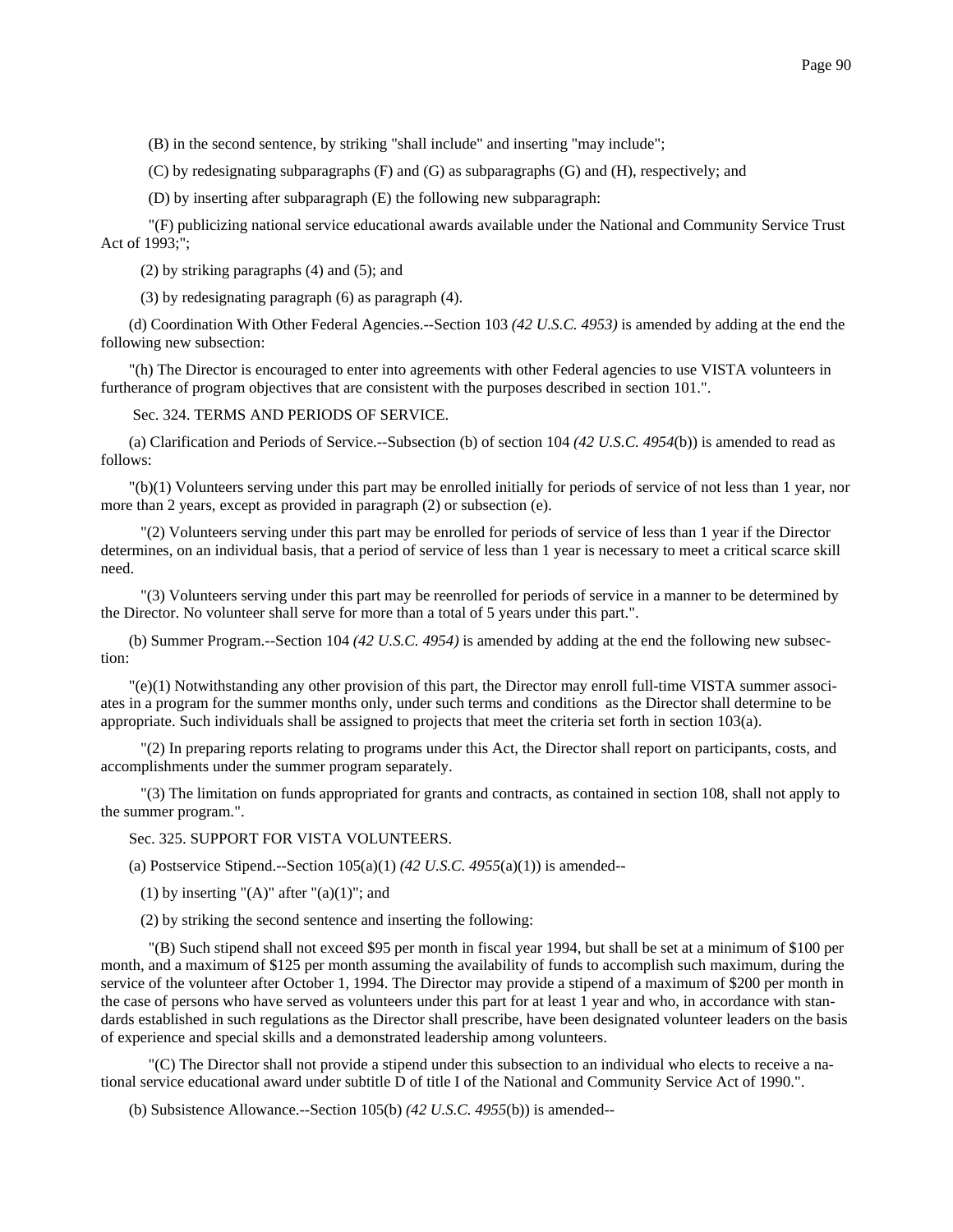$(1)$  in paragraph  $(3)$ --

(A) by striking subparagraph (A);

(B) in subparagraph (B), by striking the subparagraph designation; and

 (C) by adding at the end the following new sentence: "The Director shall review such adjustments on an annual basis to ensure that the adjustments are current."; and

(2) by striking paragraph (4).

(c) Child Care.--Section 105 *(42 U.S.C. 4955)* is amended by adding at the end the following:

"(c)(1) The Director shall--

 "(A) make child care available for children of each volunteer enrolled under this part who need such child care in order to participate as volunteers; or

 "(B) provide a child care allowance to each such volunteer who needs such assistance in order to participate as volunteers.

 "(2) The Corporation shall establish guidelines regarding the circumstances under which child care shall be made available under this subsection and the value of any child care allowance to be provided.".

Sec. 326. PARTICIPATION OF YOUNGER AND OLDER PERSONS.

Section 107 *(42 U.S.C. 4957)* is amended to read as follows:

"Sec. 107. PARTICIPATION OF YOUNGER AND OLDER PERSONS.

"In carrying out this part and part C, the Director shall take necessary steps, including the development of special projects, where appropriate, to encourage the fullest participation of individuals 18 through 27 years of age, and individuals 55 years of age and older, in the various programs and activities authorized under such parts.".

Sec. 327. LITERACY ACTIVITIES.

Section 109 *(42 U.S.C. 4959)* is amended--

 $(1)$  in subsection  $(g)$ --

(A) by striking paragraph (1); and

(B) by striking the paragraph designation of paragraph (2); and

(2) in subsection (h)--

(A) in paragraph (1) by striking "paragraphs (2) and (3)" and inserting "paragraph (2)"; and

(B) by striking paragraph (3).

Sec. 328. APPLICATIONS FOR ASSISTANCE.

Section 110 *(42 U.S.C. 4960)* is amended to read as follows:

"Sec. 110. APPLICATIONS FOR ASSISTANCE.

"In reviewing an application for assistance under this part, the Director shall not deny such assistance to any project or program, or any public or private nonprofit organization, solely on the basis of the duration of the assistance such project, program, or organization has received under this part prior to the date of submission of the application. The Director shall grant assistance under this part on the basis of merit and to accomplish the goals of the VISTA program, and shall consider the needs and requirements of projects in existence on such date as well as potential new projects.".

Sec. 329. REPEAL OF AUTHORITY FOR STUDENT COMMUNITY SERVICE PROGRAMS.

Section 114 *(42 U.S.C. 4974)* is repealed.

Sec. 330. UNIVERSITY YEAR FOR VISTA.

(a) Program Title.--Part B of title I *(42 U.S.C. 4971* et seq.) is amended--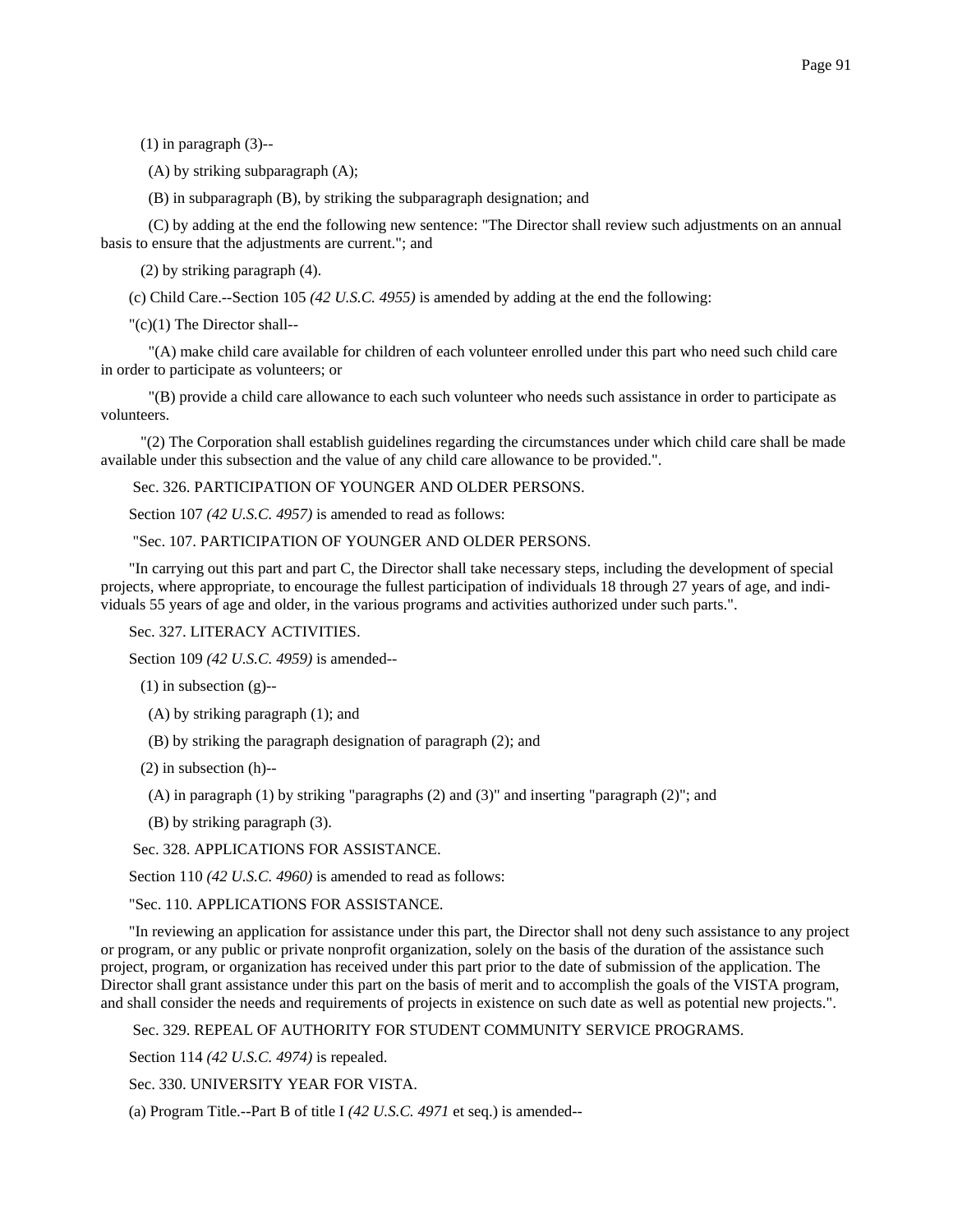(1) in the part heading, to read as follows:

### "Part B--University Year for VISTA";

 (2) <*42 USC 4971,* 4973> by striking "University Year for ACTION" each place that such term appears in such part and inserting "University Year for VISTA";

 (3) <*42 USC 4971,* 4973> by striking "UYA" each place that such term appears in such part and inserting "UYV"; and

 (4) in section 112 *(42 U.S.C. 4972)* by striking the section heading and inserting the following new section heading:

"AUTHORITY TO OPERATE UNIVERSITY YEAR FOR VISTA PROGRAM".

(b) Special Conditions.--Section 113(a) *(42 U.S.C. 4973*(a)) is amended--

 (1) by striking "of not less than the duration of an academic year" and inserting "of not less than the duration of an academic semester or its equivalent"; and

 (2) by adding at the end the following new sentence: "Volunteers may receive a living allowance and such other support or allowances as the Director determines to be appropriate.".

 Sec. 331. AUTHORITY TO ESTABLISH AND OPERATE SPECIAL VOLUNTEER AND DEMONSTRATION PROGRAMS.

Section 122 *(42 U.S.C. 4992)* is amended to read as follows:

"Sec. 122. AUTHORITY TO ESTABLISH AND OPERATE SPECIAL VOLUNTEER AND DEMONSTRATION PROGRAMS.

"(a) In General.--The Director is authorized to conduct special volunteer programs for demonstration programs, or award grants to or enter into contracts with public or nonprofit organizations to carry out such programs. Such programs shall encourage wider volunteer participation on a full-time, part-time, or short-term basis to further the purpose of this part, and identify particular segments of the poverty community that could benefit from volunteer and other antipoverty efforts.

"(b) Assignment and Support of Volunteers.--The assignment of volunteers under this section, and the provision of support for such volunteers, including any subsistence allowances and stipends, shall be on such terms and conditions as the Director shall determine to be appropriate, but shall not exceed the level of support provided under section 105. Projects using volunteers who do not receive stipends may also be supported under this section.

"(c) Criteria and Priorities.--In carrying out this section and section 123, the Director shall establish criteria and priorities for awarding grants and entering into contracts under this part in each fiscal year. No grant or contract exceeding \$100,000 shall be made under this part unless the recipient of the grant or contractor has been selected by a competitive process that includes public announcement of the availability of funds for such grant or contract, general criteria for the selection of recipients or contractors, and a description of the application process and application review process.".

Sec. 332. TECHNICAL AND FINANCIAL ASSISTANCE.

Section 123 *(42 U.S.C. 4993)* is amended to read as follows:

"Sec. 123. TECHNICAL AND FINANCIAL ASSISTANCE.

"The Director may provide technical and financial assistance to Federal agencies, State and local governments and agencies, private nonprofit organizations, employers, and other private organizations that utilize or desire to utilize volunteers in carrying out the purpose of this part.".

## Sec. 333. ELIMINATION OF SEPARATE AUTHORITY FOR DRUG ABUSE PROGRAMS.

Title I *(42 U.S.C. 4951* et seq.) is amended--

(1) by repealing section 124; <*42 USC 4994*> and

(2) <*42 USC 4995*> by redesignating section 125 as section 124.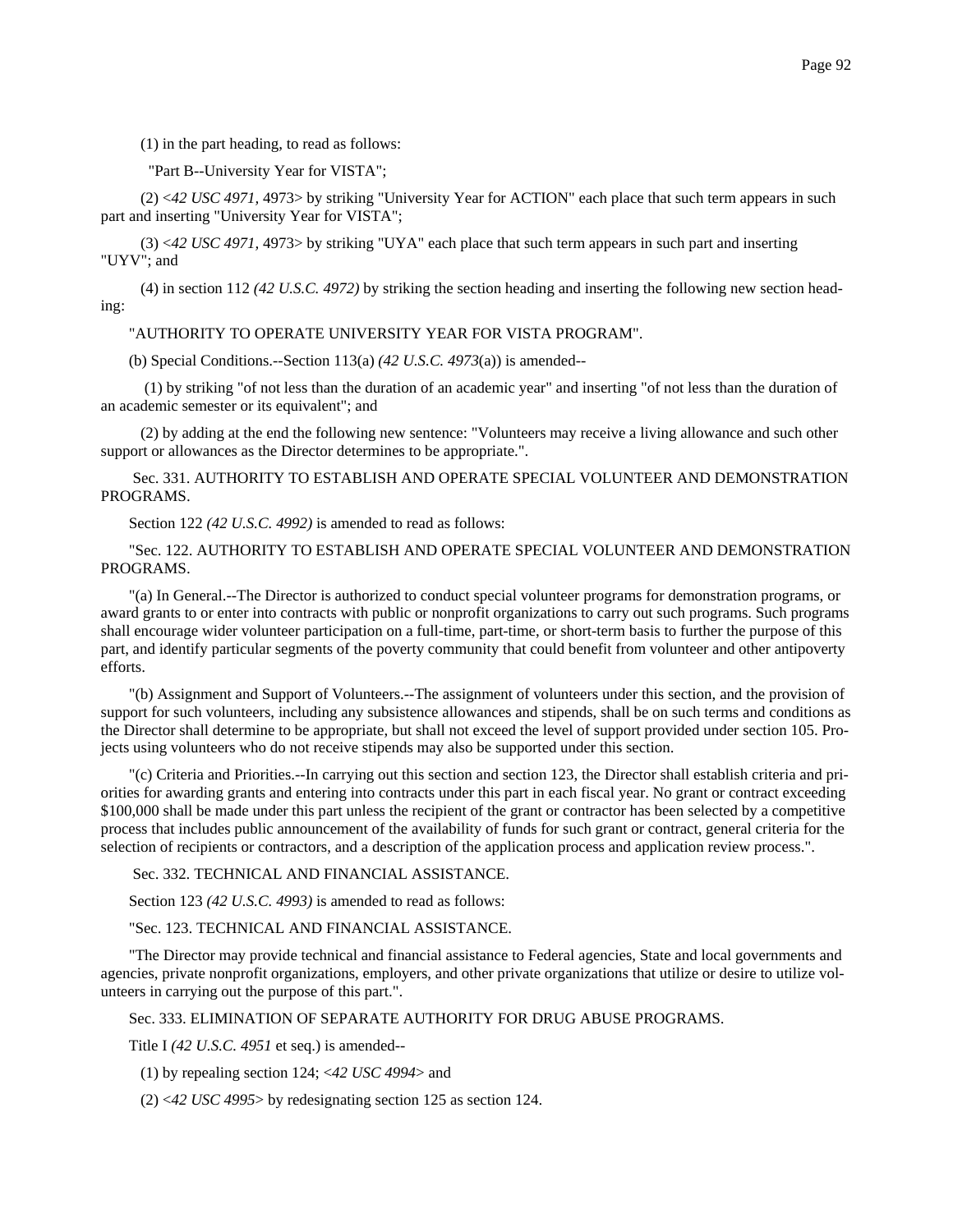### CHAPTER 2--NATIONAL SENIOR VOLUNTEER CORPS

### Sec. 341. NATIONAL SENIOR VOLUNTEER CORPS.

(a) Title Heading.--The heading for title II is amended to read as follows:

#### "TITLE II--NATIONAL SENIOR VOLUNTEER CORPS" .

(b) References.--

 (1) Section 200(1) *(42 U.S.C. 5000*(1)) is amended by striking "Older American Volunteer Programs" and inserting "National Senior Volunteer Corps".

 (2) The heading for section 221 *(42 U.S.C. 5021)* is amended by striking " older american volunteer programs " and inserting " national senior volunteer corps ".

(3) Section 224 *(42 U.S.C. 5024)* is amended--

 (A) in the section heading by striking " older american volunteer programs " and inserting " national senior volunteer corps "; and

 (B) by striking "volunteer projects for Older Americans" and inserting "National Senior Volunteer Corps projects".

 (4) Section 205(c) of the Older Americans Amendments of 1975 (Public Law 94-135; 89 Stat. 727; *42 U.S.C. 5001* note) is amended by striking "national older American volunteer programs" each place the term appears and inserting "National Senior Volunteer Corps programs".

Sec. 342. RETIRED AND SENIOR VOLUNTEER PROGRAM.

(a) Part Heading.--The heading for part A of title II is amended by striking " Retired Senior Volunteer Program " and inserting " Retired and Senior Volunteer Program ".

(b) References.--Section 200 *(42 U.S.C. 5000)* is amended by striking "retired senior volunteer program" each place that such term appears in such section and the Act and inserting "Retired and Senior Volunteer Program".

Sec. 343. OPERATION OF THE RETIRED AND SENIOR VOLUNTEER PROGRAM.

Section 201(a) *(42 U.S.C. 5001*(a)) is amended--

 (1) in the matter preceding paragraph (1) by striking "retired persons" and inserting "retired individuals and working older individuals"; and

 $(2)$  in paragraph  $(2)$ --

(A) by striking "aged sixty or over" and inserting "55 years of age or older"; and

 (B) by inserting ", and individuals 60 years of age or older will be given priority for enrollment," after "enrolled".

## Sec. 344. SERVICES UNDER THE FOSTER GRANDPARENT PROGRAM.

Section 211(a) (42 U.S.C. 5011(a)) is amended by striking ", including services" and all that follows through "with special needs." and inserting a period and the following: "Such services may include services by individuals serving as foster grandparents to children who are individuals with disabilities, who have chronic health conditions, who are receiving care in hospitals, who are residing in homes for dependent and neglected children, or who are receiving services provided by day care centers, schools, early intervention programs under part H of the Individuals with Disabilities Education Act *(20 U.S.C. 1471* et seq.), Head Start agencies under the Head Start Act, or any of a variety of other programs, establishments, and institutions providing services for children with special or exceptional needs. Individual foster grandparents may provide person-to-person services to one or more children, depending on the needs of the project and local site.".

Sec. 345. STIPENDS FOR LOW-INCOME VOLUNTEERS.

Section 211(d) *(42 U.S.C. 5011*(d)) is amended--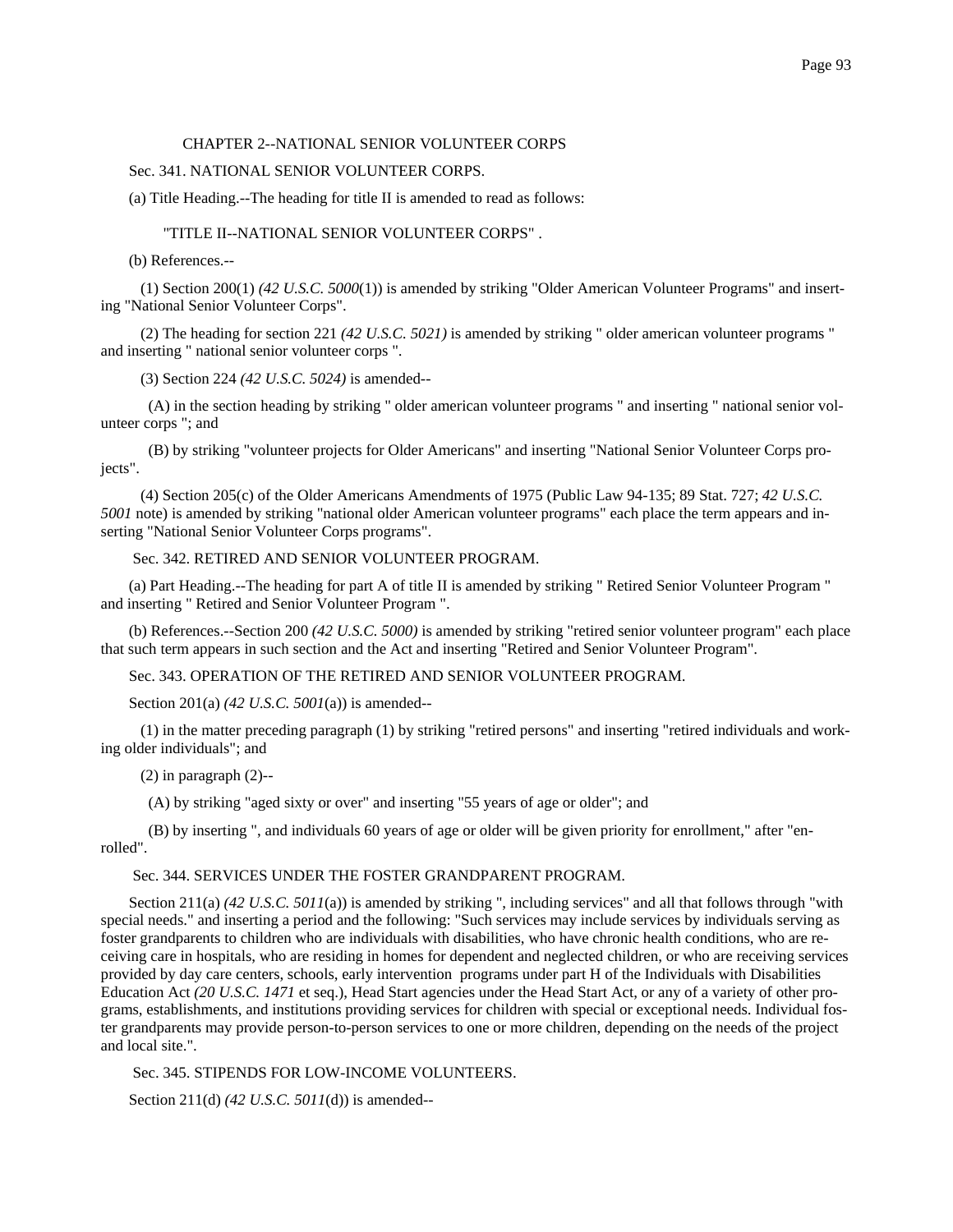(1) in the second sentence by striking "Any stipend or allowance provided under this subsection shall not be less than \$2.20 per hour until October 1, 1990, \$2.35 per hour during fiscal year 1991, and \$2.50 per hour on and after October 1, 1992," and inserting "Any stipend or allowance provided under this section shall not be less than \$2.45 per hour on and after October 1, 1993, and shall be adjusted once prior to December 31, 1997, to account for inflation, as determined by the Director and rounded to the nearest five cents,"; and

 (2) by adding at the end the following:"In establishing the amount of, and the effective date for, such adjustment, the Director, in consultation with the State Commissions on National and Community Service (as established under section 178 of the National and Community Service Act of 1990) and the heads of the State offices established under section 195 of such Act, shall consider the effect such adjustment will have on the ability of non-federally funded volunteer programs similar to the programs under this title to maintain their current level of volunteer hours.".

Sec. 346. CONDITIONS OF GRANTS AND CONTRACTS.

Section 212 *(42 U.S.C. 5012)* is repealed.

Sec. 347. EVALUATION OF THE SENIOR COMPANION PROGRAM.

Section 213(c) *(42 U.S.C. 5013*(c)) is amended by striking paragraph (3).

Sec. 348. AGREEMENTS WITH OTHER FEDERAL AGENCIES.

(a) Promotion.--Section 221(a) *(42 U.S.C. 5021*(a)) is amended--

(1) by striking "(a)" and inserting " $(a)(1)$ "; and

(2) by adding at the end the following:

"(2) To the maximum extent practicable, the Director shall enter into agreements with--

"(A) the Department of Health and Human Services to--

"(i) involve retired and senior volunteers, and foster grandparents, in Head Start programs;

 "(ii) involve retired and senior volunteers, and senior companions, in providing services authorized by title III of the Older Americans Act of 1965; and

 "(iii) promote the recognition of such volunteers who are qualified to provide in-home services for reimbursement under title XVIII of the Social Security Act for providing such services;

"(B) the Department of Education to promote intergenerational tutoring and mentoring for at-risk children; and

"(C) the Environmental Protection Agency to support conservation efforts.".

(b) Minimum Expenditure.--Section 221(b)(3) *(42 U.S.C. 5021*(b)(3)) is amended by striking "\$250,000" and inserting "\$375,000".

### Sec. 349. PROGRAMS OF NATIONAL SIGNIFICANCE.

Section 225 *(42 U.S.C. 5025)* is amended--

(1) in subsection (a)(2)(B) by striking "paragraph (10)" and inserting "paragraphs (10), (12), (15), and (16)";

(2) in subsection (b), by adding at the end the following new paragraphs:

"(12) Programs that address environmental needs.

 "(13) Programs that reach out to organizations (such as labor unions and profitmaking organizations) not previously involved in addressing national problems of local concern.

 "(14) Programs that provide for outreach to increase participation of members of ethnic groups who have limited English proficiency.

"(15) Programs that support criminal justice activities and juvenile justice activities.

"(16) Programs that involve older volunteers working with young people in apprenticeship programs.

"(17) Programs that support the community integration of individuals with disabilities.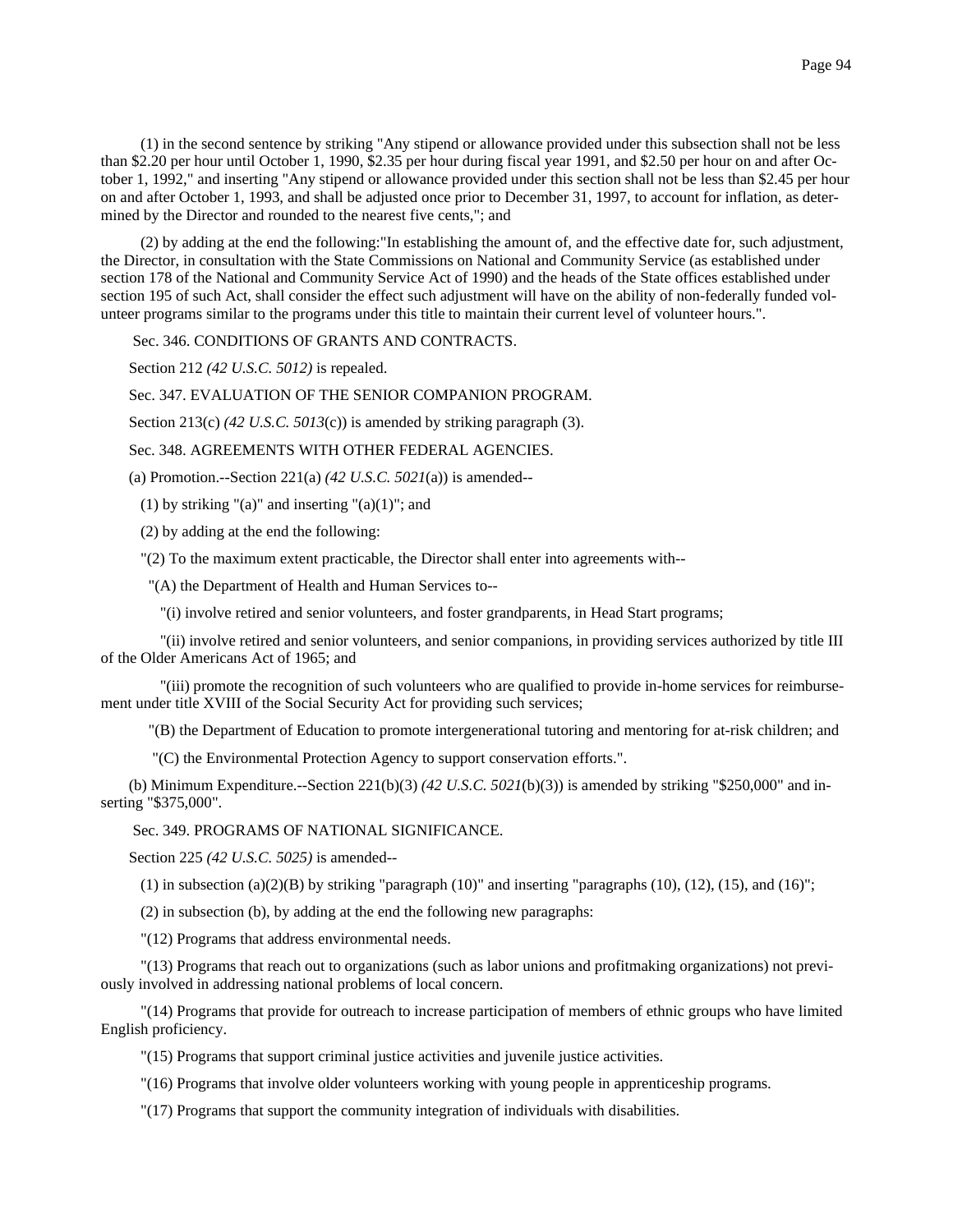"(18) Programs that provide health, education, and welfare services that augment the activities of State and local agencies, to be carried out in a fiscal year for which the aggregate amount of funds available to such agencies is not less than the annual average aggregate amount of funds available to such agencies for the period of 3 fiscal years preceding such fiscal year.";

 $(3)$  in subsection  $(c)(1)$ , by striking "under this title"; and

(4) in subsection (d), by striking paragraph (1) and inserting the following new paragraph:

 $''(1)$  Except as provided in paragraph (2), from the amounts appropriated under subsection (a), (b), (c), or (d) of section 502, for each fiscal year there shall be available to the Director such sums as may be necessary to make grants under subsection (a).".

Sec. 350. ADJUSTMENTS TO FEDERAL FINANCIAL ASSISTANCE.

Section 226(b) *(42 U.S.C. 5026*(b)) is amended--

 $(1)$  in paragraph  $(1)$ --

(A) by striking "(1)"; and

(B) by striking "annually" and inserting ", once every 2 years"; and

(2) by striking paragraph (2).

Sec. 351. DEMONSTRATION PROGRAMS.

Title II *(42 U.S.C. 5000* et seq.) is amended by adding at the end the following new part:

Part E--Demonstration Programs

"Sec. 231. <*42 USC 5028*> AUTHORITY OF DIRECTOR.

"(a) In General.--The Director is authorized to make grants to or enter into contracts with public or nonprofit organizations, including organizations funded under part A, B, or C, for the purposes of demonstrating innovative activities involving older Americans as volunteers. The Director may support under this part both volunteers receiving stipends and volunteers not receiving stipends.

"(b) Activities.--An organization that receives a grant or enters into a contract under subsection (a) may use funds made available through the grant or contract for activities such as--

"(1) linking youth groups and older American organizations in volunteer activities;

 "(2) involving older volunteers in programs and activities different from programs and activities supported in the community; and

 "(3) testing whether older American volunteer programs may contribute to new objectives or certain national priorities.

"Sec. 232. <*42 USC 5028a*> PROHIBITION.

"The Director may not reduce the activities, projects, or volunteers funded under the other parts of this title in order to support projects under this part.".

# CHAPTER 3--ADMINISTRATION

Sec. 361. PURPOSE OF AGENCY.

Section 401 *(42 U.S.C. 5041)* is amended--

 (1) by inserting after the first sentence the following: "Such Agency shall also promote the coordination of volunteer efforts among Federal, State, and local agencies and organizations, exchange technical assistance information among such agencies and organizations."; and

 (2) by striking "Older American Volunteer Programs" each place the term appears and inserting "National Senior Volunteer Corps".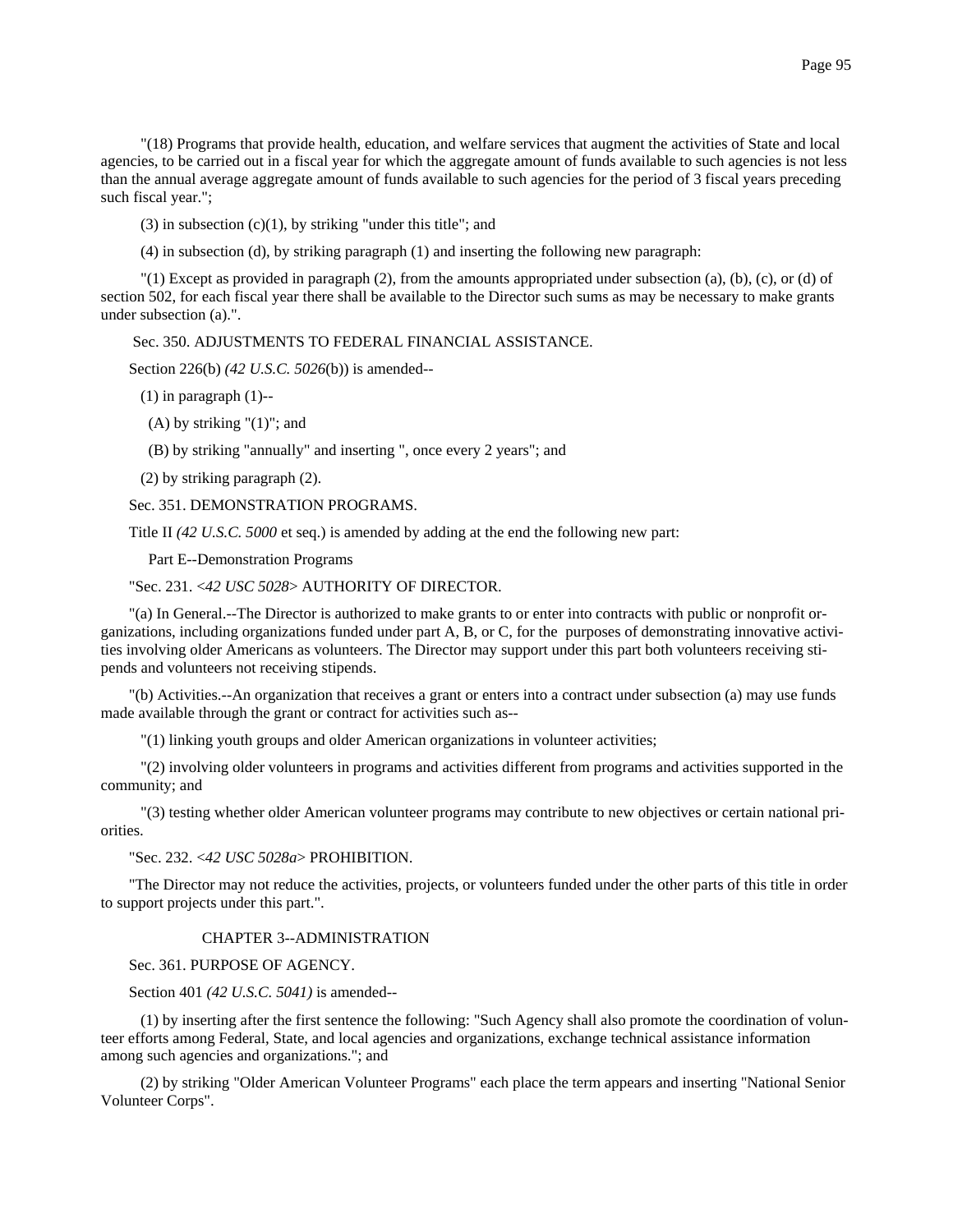Sec. 362. AUTHORITY OF THE DIRECTOR.

Section 402 *(42 U.S.C. 5042)* is amended in paragraphs (5) and (6) by inserting "solicit and" before "accept" in each such paragraph.

Sec. 363. POLITICAL ACTIVITIES.

Section 403 *(42 U.S.C. 5043)* is amended--

(1) by redesignating subsections  $(b)(2)$  and  $(c)$  as subsections  $(c)$  and  $(d)$ , respectively;

(2) in subsection (c), as so redesignated, by redesignating subparagraphs  $(A)$  and  $(B)$  as paragraphs  $(1)$  and  $(2)$ , respectively; and

(3) by striking subsection  $(b)(1)$  and inserting the following:

"(b)(1) Programs assisted under this Act shall not be carried on in a manner involving the use of funds, the provision of services, or the employment or assignment of personnel in a manner supporting or resulting in the identification of such programs with--

 "(A) any partisan or nonpartisan political activity associated with a candidate, or a contending faction or group, in an election for public or party office;

 "(B) any activity to provide voters or prospective voters with transportation to the polls or similar assistance in connection with any such election; or

"(C) any voter registration activity;

 except that programs assisted under this Act may make voter registration applications and nonpartisan voter registration information available to the public on the premises of such programs.

 "(2) In carrying out any voter registration activity permitted under paragraph (1), an individual who is affiliated with, or employed to carry out, a program assisted under this Act shall not--

"(A) indicate a preference with respect to any candidate, political party, or election issue; or

"(B) seek to influence the political or party affiliation, or voting decision, of any individual.".

Sec. 364. COMPENSATION FOR VOLUNTEERS.

Section 404 *(42 U.S.C. 5044)* is amended--

(1) in subsection (c), by inserting "from such volunteers or from beneficiaries" after "compensation";

(2) by striking subsection (f); and

(3) by redesignating subsection (g) as subsection (f).

Sec. 365. REPEAL OF REPORT.

Section 407 *(42 U.S.C. 5047)* is repealed.

Sec. 366. APPLICATION OF FEDERAL LAW.

Section 415(b)(4)(A) *(42 U.S.C. 5055*(b)(4)(A)) is amended by striking "a grade GS-7 employee" and inserting "an employee at grade GS-5 of the General Schedule under *section 5332 of title 5, United States Code*".

Sec. 367. NONDISCRIMINATION PROVISIONS.

Section 417 *(42 U.S.C. 5057)* is amended to read as follows:

"Sec. 417. NONDISCRIMINATION PROVISIONS.

"(a) In General.--

 "(1) Basis.--An individual with responsibility for the operation of a program that receives assistance under this Act shall not discriminate against a participant in, or member of the staff of, such program on the basis of race, color, national origin, sex, age, or political affiliation of such participant or member, or on the basis of disability, if the participant or member is a qualified individual with a disability.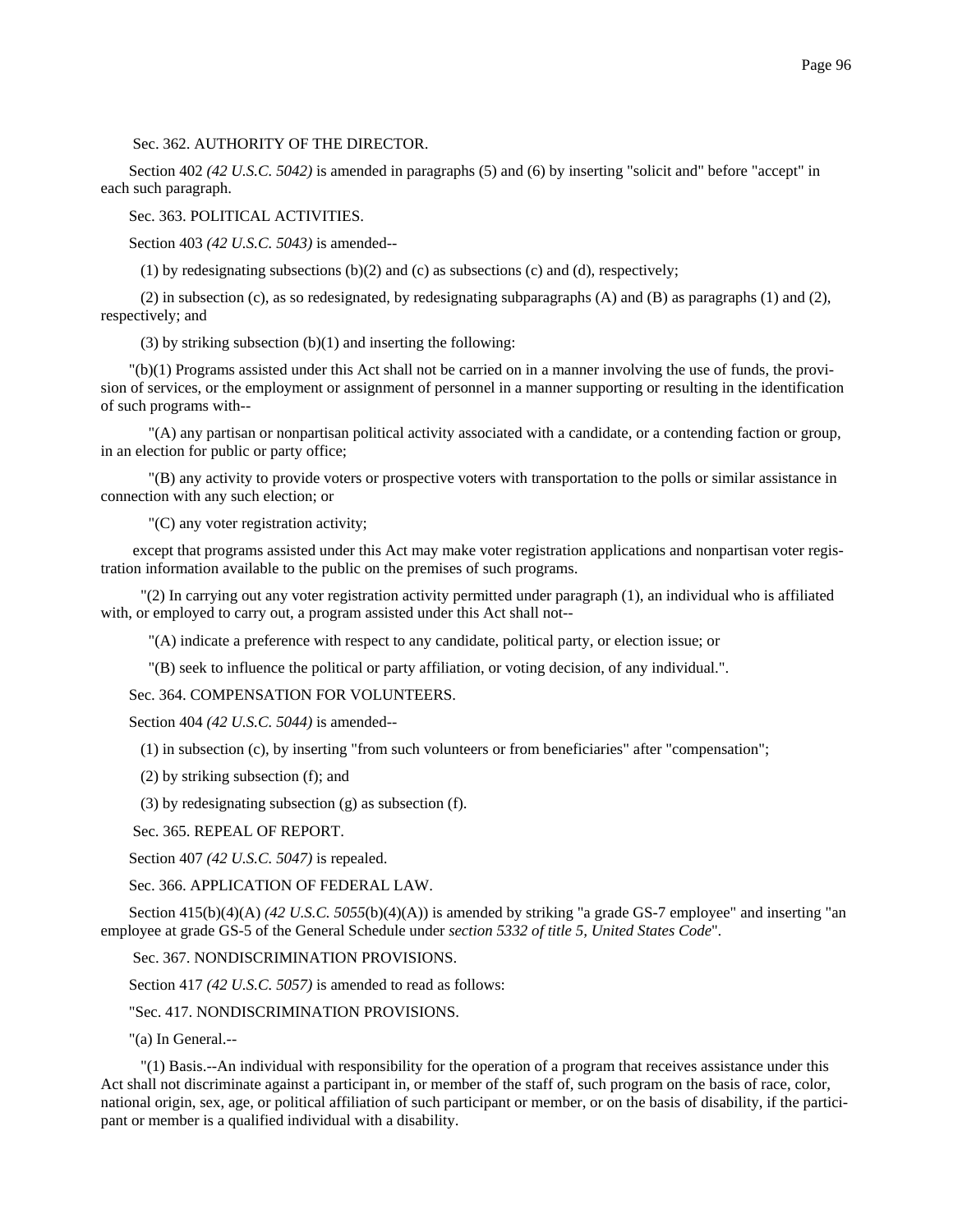"(2) Definition.--As used in paragraph (1), the term 'qualified individual with a disability' has the meaning given the term in section 101(8) of the Americans with Disabilities Act of 1990 *(42 U.S.C. 12111*(8)).

"(b) Federal Financial Assistance.--Any assistance provided under this Act shall constitute Federal financial assistance for purposes of title VI of the Civil Rights Act of 1964 *(42 U.S.C. 2000d* et seq.), title IX of the Education Amendments of 1972 *(20 U.S.C. 1681* et seq.), section 504 of the Rehabilitation Act of 1973 *(29 U.S.C. 794),* and the Age Discrimination Act of 1975 *(42 U.S.C. 6101* et seq.).

"(c) Religious Discrimination.--

 "(1) In general.--Except as provided in paragraph (2), an individual with responsibility for the operation of a program that receives assistance under this Act shall not discriminate on the basis of religion against a participant in such program or a member of the staff of such program who is paid with funds received under this Act.

 "(2) Exception.--Paragraph (1) shall not apply to the employment, with assistance provided under this Act, of any member of the staff, of a program that receives assistance under this Act, who was employed with the organization operating the program on the date the grant under this Act was awarded.

"(d) Rules and Regulations.--The Director shall promulgate rules and regulations to provide for the enforcement of this section that shall include provisions for summary suspension of assistance for not more than 30 days, on an emergency basis, until notice and an opportunity to be heard can be provided.".

Sec. 368. ELIMINATION OF SEPARATE REQUIREMENTS FOR SETTING REGULATIONS.

Section 420 *(42 U.S.C. 5060)* is repealed.

Sec. 369. CLARIFICATION OF ROLE OF INSPECTOR GENERAL.

Section 422 *(42 U.S.C. 5062)* is amended--

(1) in subsection (a), by inserting "or the Inspector General" after "Director"; and

(2) in subsection (b), by inserting ", the Inspector General," after "Director" each place that such term appears.

## Sec. 370. COPYRIGHT PROTECTION.

Title IV is amended by adding at the end, the following new section:

"Sec. 425. <*42 USC 5065*> PROTECTION AGAINST IMPROPER USE.

"Whoever falsely--

"(1) advertises or represents; or

"(2) publishes or displays any sign, symbol, or advertisement, reasonably calculated to convey the impression,

that an entity is affiliated with, funded by, or operating under the authority of ACTION, VISTA, or any of the programs of the National Senior Volunteer Corps may be enjoined under an action filed by the Attorney General, on a complaint by the Director.".

Sec. 371. DEPOSIT REQUIREMENT CREDIT FOR SERVICE AS A VOLUNTEER.

(a) Civil Service Retirement System.--

(1) Creditable service.--*Section 8332(j) of title 5, United States Code*, is amended--

(A) in paragraph (1)--

 (i) in the first sentence, by inserting "the period of an individual's service as a full-time volunteer enrolled in a program of at least 1 year's duration under part A, B, or C of title I of the Domestic Volunteer Service Act of 1973," after "Economic Opportunity Act of 1964,";

 (ii) in the second sentence, by inserting ", as a full-time volunteer enrolled in a program of at least 1 year's duration under part A, B, or C of title I of the Domestic Volunteer Service Act of 1973," after "Economic Opportunity Act of 1964"; and

(iii) in the last sentence--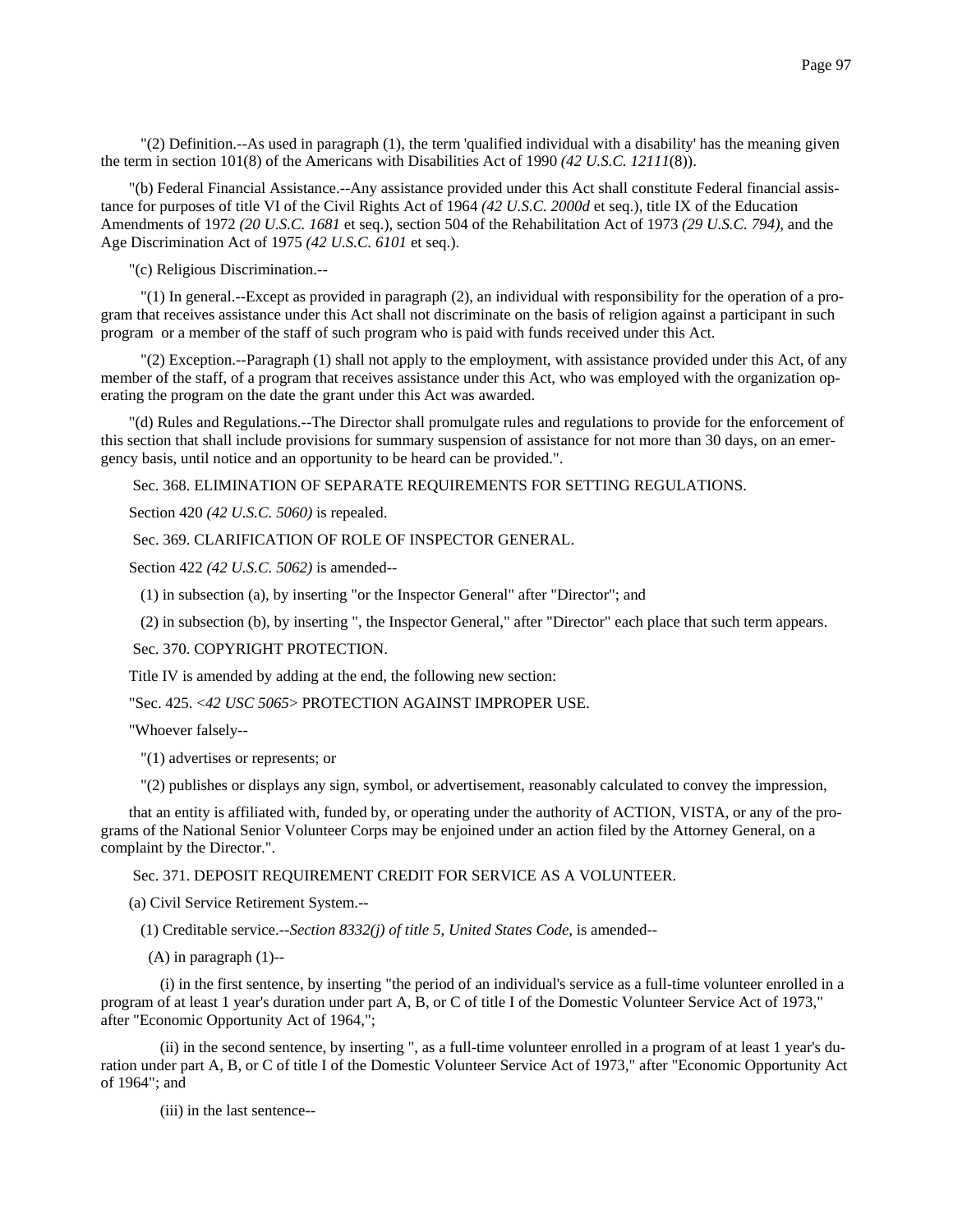(I) by inserting "or under part A, B, or C of title I of the Domestic Volunteer Service Act of 1973" after "Economic Opportunity Act of 1964"; and

 (II) by inserting "or the Chief Executive Officer of the Corporation for National and Community Service, as appropriate," after "Director of the Office of Economic Opportunity"; and

(B) by adding at the end the following new paragraph:

 "(3) The provisions of paragraph (1) relating to credit for service as a volunteer or volunteer leader under the Economic Opportunity Act of 1964, part A, B, or C of title I of the Domestic Volunteer Service Act of 1973, or the Peace Corps Act shall not apply to any period of service as a volunteer or volunteer leader of an employee or Member with respect to which the employee or Member has made the deposit with interest, if any, required by section 8334(l).".

(2) Deductions, contributions, and deposits.--

 (A) In general.--*Section 8334 of title 5, United States Code*, is amended by adding at the end the following new subsection:

"(l)(1) Each employee or Member who has performed service as a volunteer or volunteer leader under part A of title VIII of the Economic Opportunity Act of 1964, as a full-time volunteer enrolled in a program of at least 1 year's duration under part A, B, or C of title I of the Domestic Volunteer Service Act of 1973, or as a volunteer or volunteer leader under the Peace Corps Act before the date of the separation on which the entitlement to any annuity under this subchapter is based may pay, in accordance with such regulations as the Office of Personnel Management shall issue, an amount equal to 7 percent of the readjustment allowance paid to the employee or Member under title VIII of the Economic Opportunity Act of 1964 or section 5(c) or 6(1) of the Peace Corps Act or the stipend paid to the employee or Member under part A, B, or C of title I of the Domestic Volunteer Service Act of 1973, for each period of service as such a volunteer or volunteer leader.

"(2) Any deposit made under paragraph (1) more than 2 years after the later of--

"(A) October 1, 1993; or

"(B) the date on which the employee or Member making the deposit first becomes an employee or Member,

shall include interest on such amount computed and compounded annually beginning on the date of the expiration of the 2-year period. The interest rate that is applicable in computing interest in any year under this paragraph shall be equal to the interest rate that is applicable for such year under subsection (e).

 "(3) The Director of the Peace Corps and the Chief Executive Officer of the Corporation for National and Community Service shall furnish such information to the Office of Personnel Management as the Office may determine to be necessary for the administration of this subsection.".

 (B) Conforming amendment.--*Section 8334(e) of title 5, United States Code*, is amended in paragraphs (1) and (2) by striking "or  $(k)$ " each place that such term appears and inserting " $(k)$ , or  $(l)$ ".

- (b) Federal Employees' Retirement System.--
	- (1) Creditable service.--*Section 8411 of title 5, United States Code*, is amended--
	- (A) in subsection (b)(3), by striking "subsection (f)" and inserting "subsection (f) or (h)"; and
	- (B) by adding at the end the following new subsection:

"(h) An employee or Member shall be allowed credit for service as a volunteer or volunteer leader under part A of title VIII of the Economic Opportunity Act of 1964, as a full-time volunteer enrolled in a program of at least 1 year's duration under part A, B, or C of title I of the Domestic Volunteer Service Act of 1973, or as a volunteer or volunteer leader under the Peace Corps Act performed at any time prior to the separation on which the entitlement to any annuity under this subchapter is based if the employee or Member has made a deposit with interest, if any, with respect to such service under section 8422(f).".

 (2) Deductions, contributions.--*Section 8422 of title 5, United States Code*, is amended by adding at the end the following new subsection: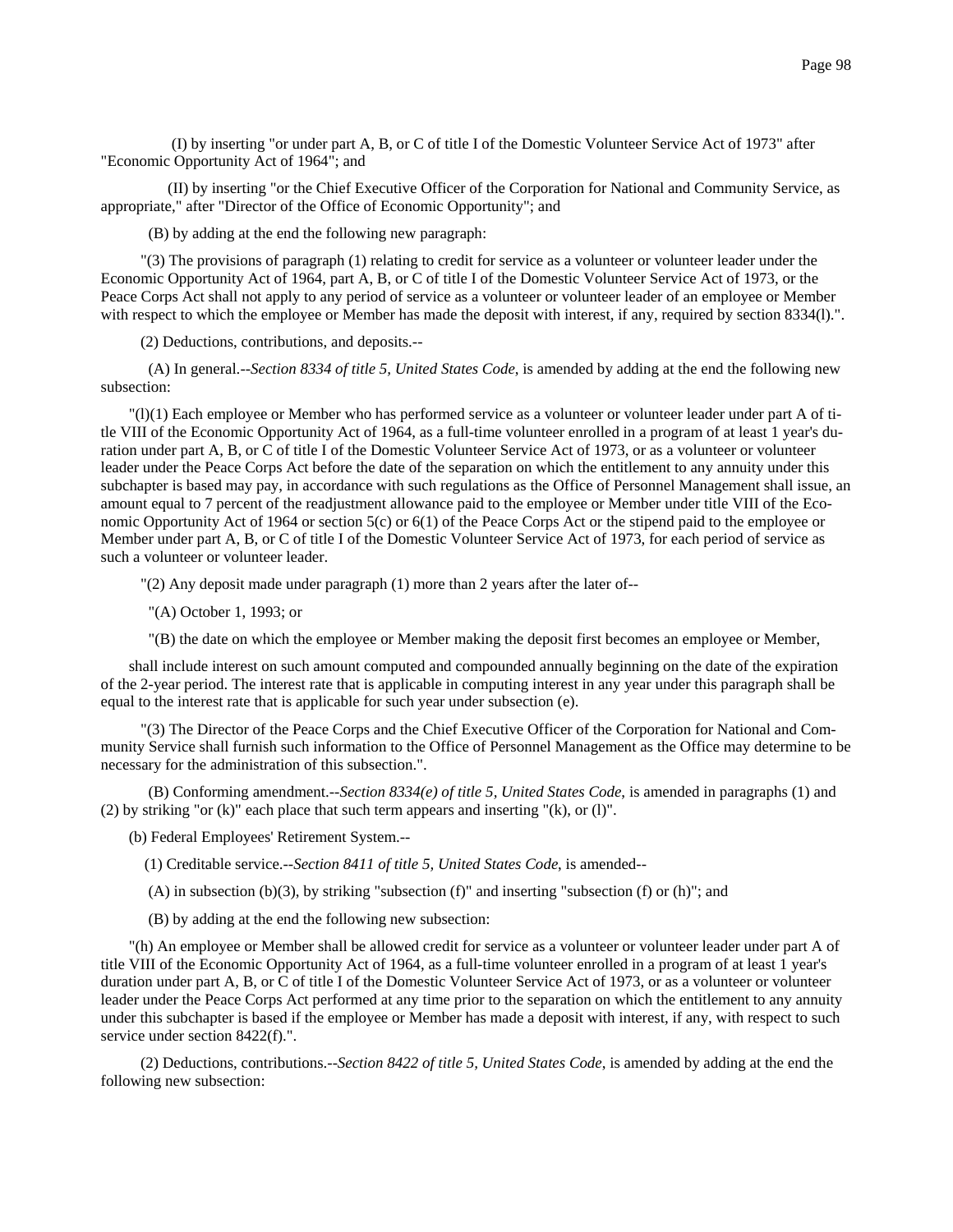"(f)(1) Each employee or Member who has performed service as a volunteer or volunteer leader under part A of title VIII of the Economic Opportunity Act of 1964, as a full-time volunteer enrolled in a program of at least 1 year's duration under part A, B, or C of title I of the Domestic Volunteer Service Act of 1973, or as a volunteer or volunteer leader under the Peace Corps Act before the date of the separation on which the entitlement to any annuity under this subchapter, or subchapter V of this chapter, is based may pay, in accordance with such regulations as the Office of Personnel Management shall issue, an amount equal to 3 percent of the readjustment allowance paid to the employee or Member under title VIII of the Economic Opportunity Service Act of 1964 or section 5(c) or 6(1) of the Peace Corps Act or the stipend paid to the employee or Member under part A, B, or C of title I of the Domestic Volunteer Service Act of 1973, for each period of service as such a volunteer or volunteer leader.

"(2) Any deposit made under paragraph (1) more than 2 years after the later of--

"(A) October 1, 1993, or

 "(B) the date on which the employee or Member making the deposit first becomes an employee or Member,shall include interest on such amount computed and compounded annually beginning on the date of the expiration of the 2 year period. The interest rate that is applicable in computing interest in any year under this paragraph shall be equal to the interest rate that is applicable for such year under section 8334(e).

 "(3) The Director of the Peace Corps and the Chief Executive Officer of the Corporation for National and Community Service shall furnish such information to the Office of Personnel Management as the Office may determine to be necessary for the administration of this subsection.".

(c) <*5 USC 8332* note> Applicability and Other Provisions.--

(1) Applicability.--

(A) Amendments relating to csrs.--

 (i) In general.--The amendments made by subsection (a) shall apply with respect to any individual entitled to an annuity on the basis of a separation from service occurring on or after the effective date of this subtitle.

 (ii) Rules relating to annuities based on earlier separations.--An annuity under subchapter III of chapter 83 of title 5, United States Code, payable to an individual based on a separation from service occurring before the effective date of this subtitle shall be subject to the provisions of paragraph (2).

(B) Amendments relating to fers.--

 (i) In general.--The amendments made by subsection (b) shall apply with respect to any individual entitled to an annuity on the basis of a separation from service occurring before, on, or after the effective date of this subtitle, subject to clause (ii).

 (ii) Rule relating to annuities based on earlier separations.--In the case of any individual whose entitlement to an annuity is based on a separation from service occurring before the effective date of this subtitle, any increase in such individual's annuity on the basis of a deposit made under *section 8442(f) of title 5, United States Code*, as amended by subsection (b)(2), shall be effective beginning with the annuity payment payable for the first calendar month beginning after the effective date of this subtitle.

(2) Special rules.--

 (A) Old-age or survivors insurance benefits.--Subject to subparagraph (B), in any case in which an individual described in paragraph  $(1)(A)(ii)$  is also entitled to old-age or survivors insurance benefits under section 202 of the Social Security Act (or would be entitled to such benefits upon filing an application therefor), the amount of the annuity to which such individual is entitled under subchapter III of chapter 83 of title 5, United States Code (after taking into account any creditable service as a volunteer or volunteer leader under the Economic Opportunity Act of 1964, the Domestic Volunteer Service Act of 1973, or the Peace Corps Act) which is payable for any month shall be reduced by an amount determined by multiplying the amount of such old-age or survivors insurance benefit for the determination month by a fraction--

 (i) the numerator of which is the total of the wages (within the meaning of section 209 of the Social Security Act) for service as a volunteer or volunteer leader under the Economic Opportunity Act of 1964, the Domestic Volunteer Service Act of 1973, or the Peace Corps Act of such individual credited for years before the calendar year in which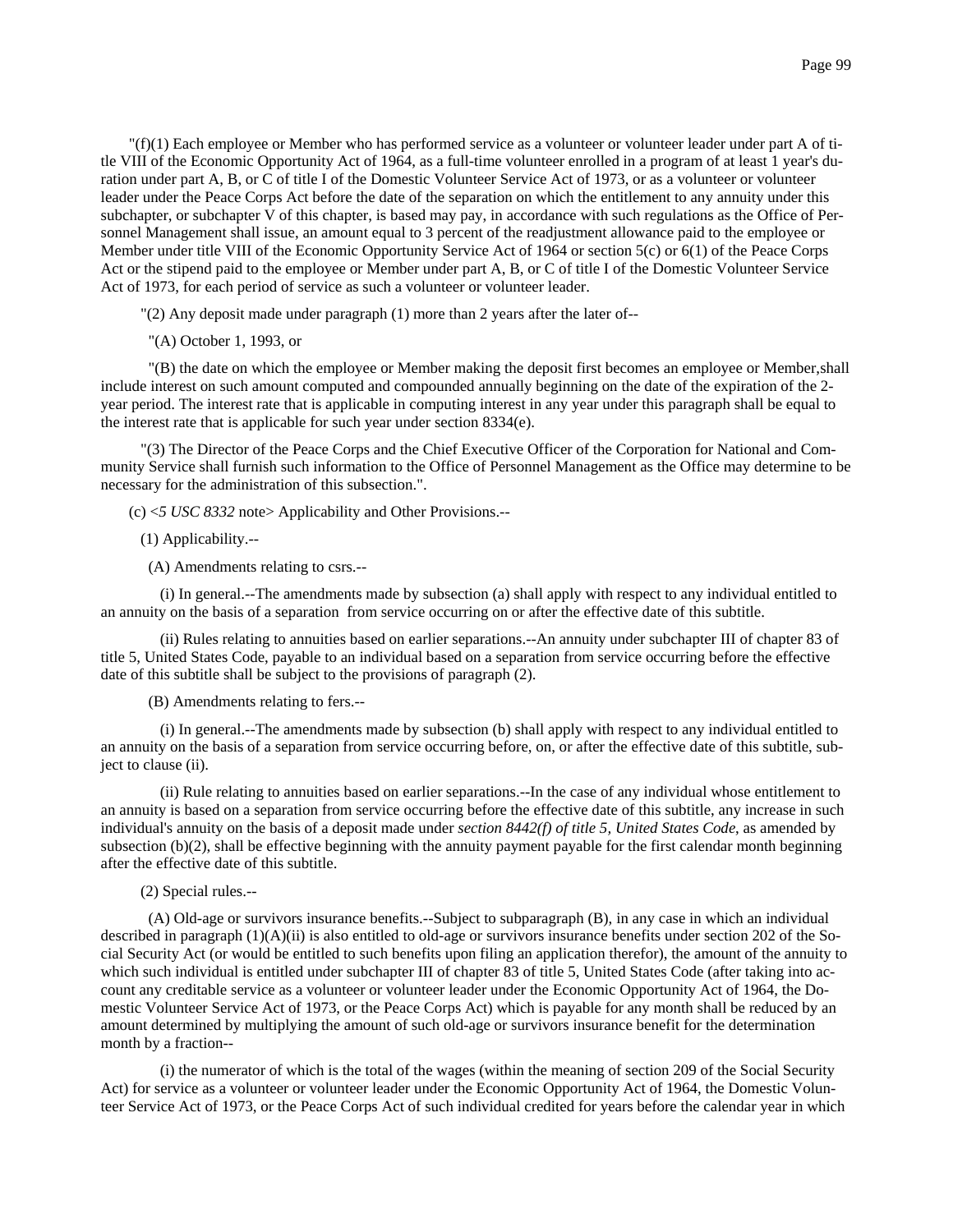the determination month occurs, up to the contribution and benefit base determined under section 230 of the Social Security Act (or other applicable maximum annual amount referred to in section  $215(e)(1)$  of such Act for each such year); and

 (ii) the denominator of which is the total of all wages described in clause (i), plus all other wages (within the meaning of section 209 of such Act) and all self-employment income (within the meaning of section 211(b) of such Act) of such individual credited for years after 1936 and before the calendar year in which the determination month occurs, up to the contribution and benefit base (or such other amount referred to in section  $215(e)(1)$  of such Act for each such year.

### (B) Limitations.--

 (i) Reduction in annuity.--Subparagraph (A) shall not reduce the annuity of an individual below the amount of the annuity which would be payable to the individual for the determination month if the provisions of *section 8332(j) of title 5, United States Code*, relating to service as a volunteer or volunteer leader, applied to the individual for such month.

 (ii) Application.--Subparagraph (A) shall not apply in the case of an individual who, prior to the date of enactment of this Act, made a deposit under *section 8334(c) of title 5, United States Code*, with respect to service as a volunteer or volunteer leader (as described in subparagraph (A)).

(iii) Determination month.--For purposes of this paragraph, the term "determination month" means--

(I) the first month the individual described in paragraph  $(1)(A)(ii)$  is entitled to old-age or survivors benefits under section 202 of the Social Security Act (or would be entitled to such benefits upon filing an application therefor); or

 (II) the first calendar month beginning after the date of enactment of this Act, in the case of any individual entitled to such benefits for such month.

 (iv) Rule relating to annuities based on earlier separations.--Any increase in an annuity which occurs by virtue of the enactment of this paragraph shall be effective beginning with the annuity payment payable for the first calendar month beginning after the effective date of this subtitle.

 (3) Furnishing of information.--The Secretary of Health and Human Services shall furnish such information to the Office of Personnel Management as may be necessary to carry out this subsection.

 (4) Action to inform individuals.--The Director of the Office of Personnel Management shall take such action as may be necessary and appropriate to inform individuals entitled to credit under this section for service as a volunteer or volunteer leader, or to have any annuity recomputed, or to make a deposit under this section, of such entitlement.

#### CHAPTER 4--AUTHORIZATION OF APPROPRIATIONS AND OTHER AMENDMENTS

Sec. 381. AUTHORIZATION OF APPROPRIATIONS FOR TITLE I.

Section 501 *(42 U.S.C. 5081)* is amended to read as follows:

## "Sec. 501. NATIONAL VOLUNTEER ANTIPOVERTY PROGRAMS.

"(a) Authorizations.--

 "(1) Volunteers in service to america.--There are authorized to be appropriated to carry out parts A and B of title I, excluding section 109, \$56,000,000 for fiscal year 1994, and such sums as may be necessary for each of the fiscal years 1995 and 1996.

 "(2) Literacy activities.--There are authorized to be appropriated to carry out section 109, \$5,600,000 for fiscal year 1994, and such sums as may be necessary for each of the fiscal years 1995 and 1996.

 "(3) Special volunteer programs.--There are authorized to be appropriated to carry out part C of title I, excluding section 125, such sums as may be necessary for each of the fiscal years 1994 through 1996.

 "(4) Literacy challenge grants.--There are authorized to be appropriated to carry out section 125, such sums as may be necessary for each of the fiscal years 1994 through 1996.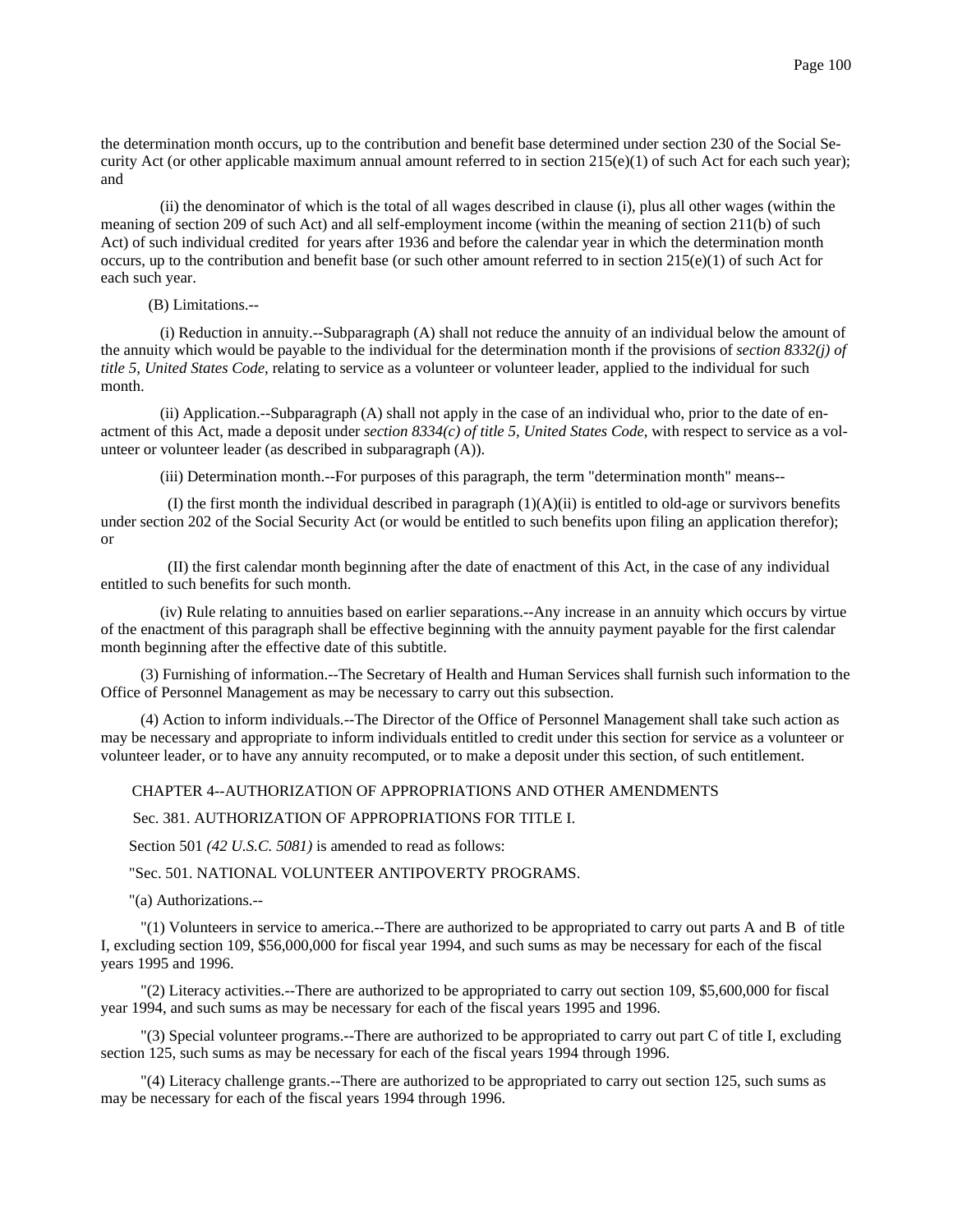"(5) Specification of budget function.--The authorizations of appropriations contained in this subsection shall be considered to be a component of budget function 500 as used by the Office of Management and Budget to cover education, training, employment, and social services, and, as such, shall be considered to be related to the programs of the Departments of Labor, Health and Human Services, and Education for budgetary purposes.

"(b) Subsistence.--The minimum level of an allowance for subsistence required under section 105(b)(2), to be provided to each volunteer under title I, may not be reduced or limited in order to provide for an increase in the number of volunteer service years under part A of title I.

"(c) Limitation.--No part of the funds appropriated to carry out part A of title I may be used to provide volunteers or assistance to any program or project authorized under part B or C of title I, or under title II, unless the program or project meets the antipoverty criteria of part A of title I.

"(d) Availability.--Amounts appropriated for part A of title I shall remain available for obligation until the end of the fiscal year following the fiscal year for which the amounts were appropriated.

"(e) Volunteer Service Requirement.--

 "(1) Volunteer service years.--Of the amounts appropriated under this section for parts A, B, and C of title I, including section 124, there shall first be available for part A of title I, including sections 104(e) and 109, an amount not less than the amount necessary to provide 3,700 volunteer service years in fiscal year 1994, 4,000 volunteer service years in fiscal year 1995, and 4,500 volunteer service years in fiscal year 1996.

 "(2) Plan.--If the Director determines that funds appropriated to carry out part A, B, or C of title I are insufficient to provide for the years of volunteer service required by paragraph (1), the Director shall submit a plan to the relevant authorizing and appropriations committees of Congress that will detail what is necessary to fully meet this requirement.".

## Sec. 382. AUTHORIZATION OF APPROPRIATIONS FOR TITLE II.

Section 502 *(42 U.S.C. 5082)* is amended to read as follows:

"Sec. 502. NATIONAL SENIOR VOLUNTEER CORPS.

"(a) Retired and Senior Volunteer Program.--There are authorized to be appropriated to carry out part A of title II, \$45,000,000 for fiscal year 1994, and such sums as may be necessary for each of the fiscal years 1995 and 1996.

"(b) Foster Grandparent Program.--There are authorized to be appropriated to carry out part B of title II, \$85,000,000 for fiscal year 1994, and such sums as may be necessary for each of the fiscal years 1995 and 1996.

"(c) Senior Companion Program.--There are authorized to be appropriated to carry out part C of title II, \$40,000,000 for fiscal year 1994, and such sums as may be necessary for each of the fiscal years 1995 and 1996.

"(d) Demonstration Programs.--There are authorized to be appropriated to carry out part E of title II, such sums as may be necessary for each of the fiscal years 1994 through 1996.".

## Sec. 383. AUTHORIZATION OF APPROPRIATIONS FOR TITLE IV.

Section 504 *(42 U.S.C. 5084)* is amended to read as follows:

### "Sec. 504. ADMINISTRATION AND COORDINATION.

"(a) In General.--For each of the fiscal years 1994 through 1996, there are authorized to be appropriated for the administration of this Act as provided for in title IV, 18 percent of the total amount appropriated under sections 501 and 502 with respect to such year.

"(b) Evaluation.--For each of the fiscal years 1994 through 1996, the Director is authorized to expend not less than 2 1/2 percent, and not more than 5 percent, of the amount appropriated under subsection (a), for the purposes prescribed in section 416.".

Sec. 384. CONFORMING AMENDMENTS; COMPENSATION FOR VISTA FECA CLAIMANTS.

*Section 8143(b) of title 5, United States Code*, is amended by striking "GS-7" and inserting "GS-5 of the General Schedule under *section 5332 of title 5, United States Code*".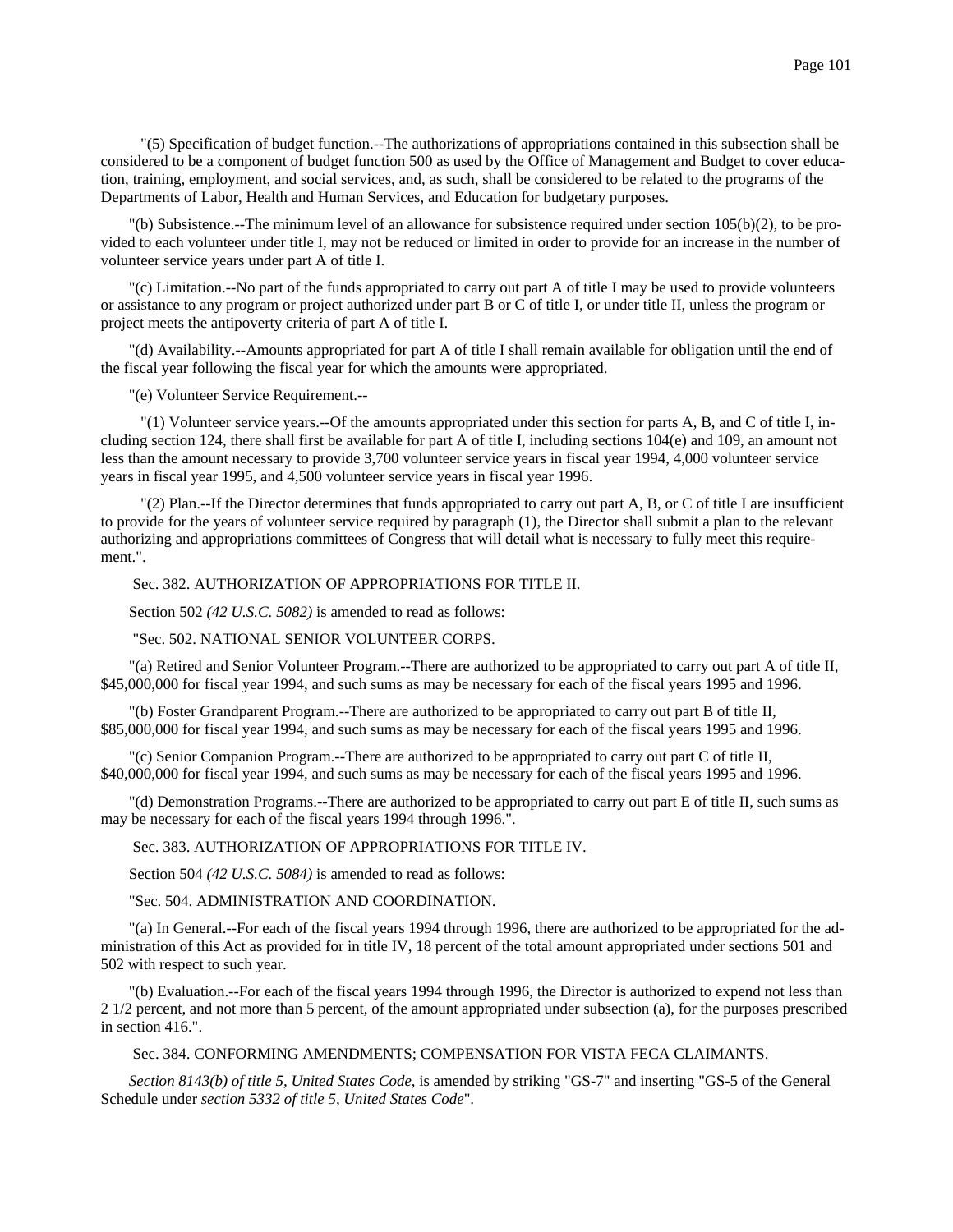Sec. 385. REPEAL OF AUTHORITY.

Title VII *(42 U.S.C. 5091* et seq.) is repealed.

## CHAPTER 5--GENERAL PROVISIONS

#### Sec. 391. TECHNICAL AND CONFORMING AMENDMENTS.

The Domestic Volunteer Service Act of 1973 *(42 U.S.C. 4950* et seq.) is amended by striking "That this Act" and all that follows through the end of the table of contents and inserting the following:

"Sec. 1.SHORT TITLE; TABLE OF CONTENTS.

"(a) <*42 USC 4950* note> Short Title.--This Act may be cited as the 'Domestic Volunteer Service Act of 1973'.

"(b) Table of Contents.--The table of contents is as follows:

"Sec. 1. Short title; table of contents.

"Sec. 2. Volunteerism policy.

## "Title I--NATIONAL VOLUNTEER ANTIPOVERTY PROGRAMS

"Part A--Volunteers in Service to America

- "Sec. 101. Statement of purpose.
- "Sec. 102. Authority to operate VISTA program.
- "Sec. 103. Selection and assignment of volunteers.
- "Sec. 104. Terms and periods of service.
- "Sec. 105. Support service.
- "Sec. 106. Participation of beneficiaries.
- "Sec. 107. Participation of younger and older persons.
- "Sec. 108. Limitation.
- "Sec. 109. VISTA Literacy Corps.
- "Sec. 110. Applications for assistance.

"Part B--University Year for VISTA

- "Sec. 111. Statement of purpose.
- "Sec. 112. Authority to operate University Year for VISTA program.
- "Sec. 113. Special conditions.

"Part C--Special Volunteer Programs

- "Sec. 121. Statement of purpose.
- "Sec. 122. Authority to establish and operate special volunteer and demonstration programs.
- "Sec. 123. Technical and financial assistance.
- "Sec. 125. Literacy challenge grants.

"TITLE II--NATIONAL SENIOR VOLUNTEER CORPS

"Sec. 200. Statement of purposes.

"Part A--Retired and Senior Volunteer Program "Sec. 201. Grants and contracts for volunteer service projects.

"Part B--Foster Grandparent Program "Sec. 211. Grants and contracts for volunteer service projects.

"Part C--Senior Companion Program "Sec. 213. Grants and contracts for volunteer service projects.

"Part D--General Provisions

"Sec. 221. Promotion of National Senior Volunteer Corps.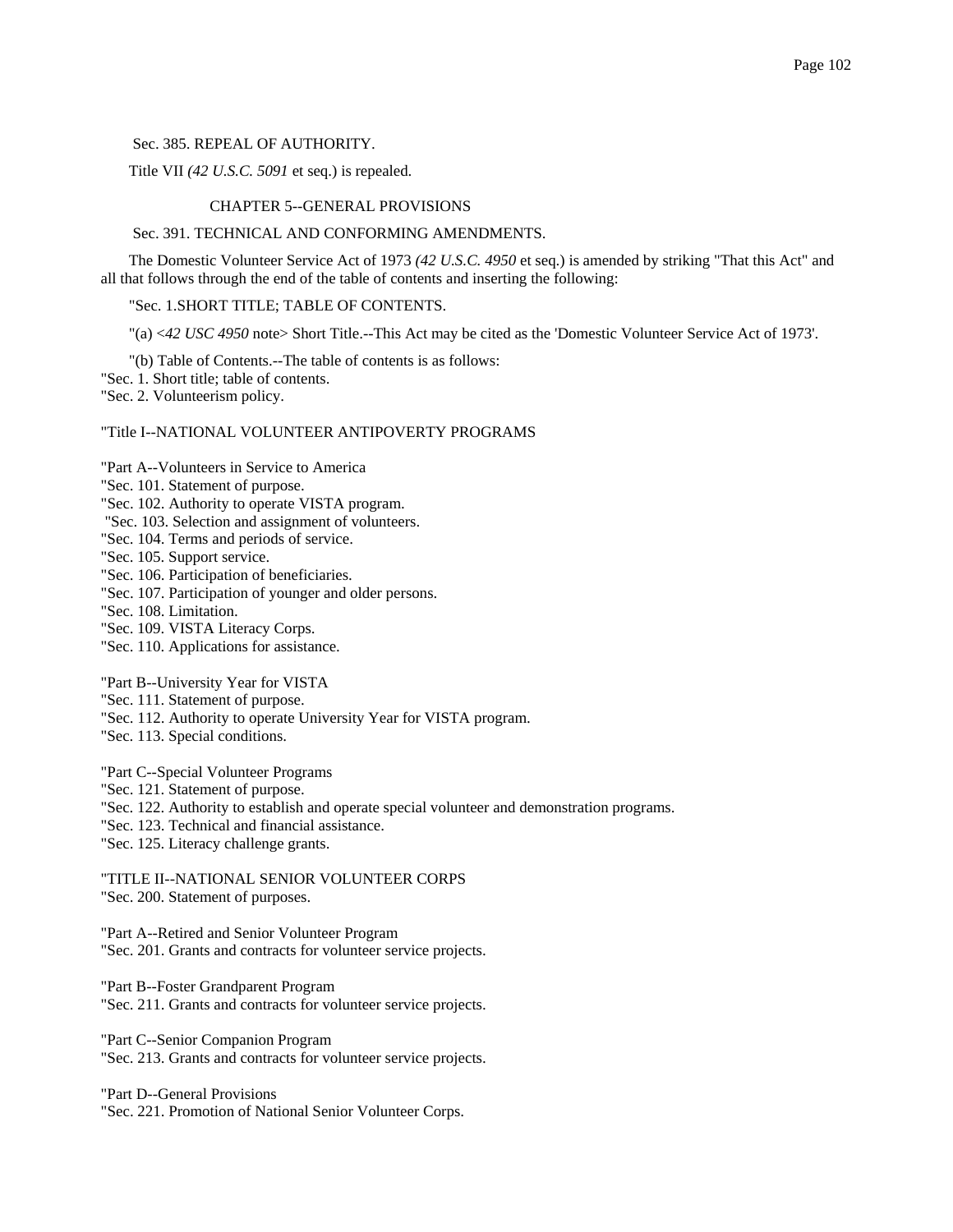- "Sec. 222. Payments.
- "Sec. 223. Minority group participation.
- "Sec. 224. Use of locally generated contributions in National Senior Volunteer Corps.
- "Sec. 225. Programs of national significance.
- "Sec. 226. Adjustments to Federal financial assistance.
- "Sec. 227. Multiyear grants or contracts.
- "Part E--Demonstration Programs
- "Sec. 231. Authority of Director.

#### "TITLE IV--ADMINISTRATION AND COORDINATION

- "Sec. 403. Political activities.
- "Sec. 404. Special limitations.
- "Sec. 406. Labor standards.
- "Sec. 408. Joint funding.
- "Sec. 409. Prohibition of Federal control.
- "Sec. 410. Coordination with other programs.
- "Sec. 411. Prohibition.
- "Sec. 412. Notice and hearing procedures for suspension and termination of financial assistance.
- "Sec. 414. Distribution of benefits between rural and urban areas.
- "Sec. 415. Application of Federal law.
- "Sec. 416. Evaluation.
- "Sec. 417. Nondiscrimination provisions.
- "Sec. 418. Eligibility for other benefits.
- "Sec. 419. Legal expenses.
- "Sec. 421. Definitions.
- "Sec. 422. Audit.
- "Sec. 423. Reduction of paperwork.
- "Sec. 424. Review of project renewals.
- "Sec. 425. Protection against improper use.
- "Sec. 426. Center for Research and Training.

#### "TITLE V--AUTHORIZATION OF APPROPRIATIONS

- "Sec. 501. National volunteer antipoverty programs.
- "Sec. 502. National Senior Volunteer Corps.
- "Sec. 504. Administration and coordination.
- "Sec. 505. Availability of appropriations.
- "TITLE VI--AMENDMENTS TO OTHER LAWS AND REPEALERS
- "Sec. 601. Supersedence of Reorganization Plan No. 1 of July 1, 1971.
- "Sec. 602. Creditable service for civil service retirement.
- "Sec. 603. Repeal of title VIII of the Economic Opportunity Act.
- "Sec. 604. Repeal of title VI of the Older Americans Act.".

# Sec. 392. <*42 USC 4951* note> EFFECTIVE DATE.

This subtitle shall become effective on October 1, 1993.

## TITLE IV--TECHNICAL AND CONFORMING AMENDMENTS

Sec. 401. DEFINITIONS.

Section 421 of the Domestic Volunteer Service Act of 1973 *(42 U.S.C. 5061)* is amended--

(1) by striking "and" at the end of paragraph (6);

- (2) by striking the period at the end of paragraph (7) and inserting a semicolon; and
- (3) by adding at the end the following new paragraphs: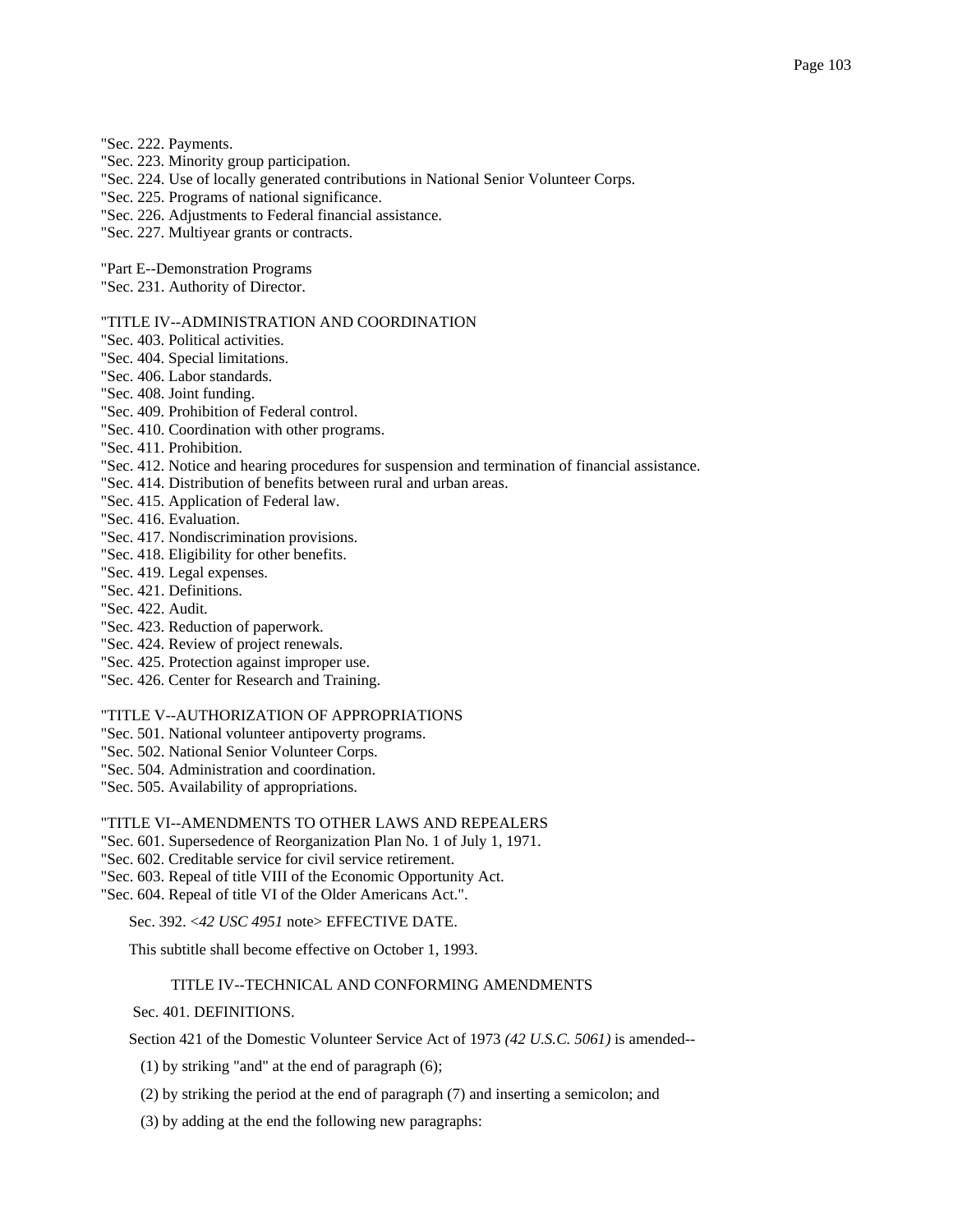"(8) the term 'Corporation' means the Corporation for National and Community Service established under section 191 of the National and Community Service Act of 1990;

"(9) the term 'foster grandparent' means a volunteer in the Foster Grandparent Program;

"(10) the term 'Foster Grandparent Program' means the program established under part B of title II;

 "(11) except as provided in section 417, the term 'individual with a disability' has the meaning given the term in section 7(8)(B) of the Rehabilitation Act of 1973 *(29 U.S.C. 706*(8)(B));

"(12) the term 'Inspector General' means the Inspector General of ACTION;

"(13) the term 'national senior volunteer' means a volunteer in the National Senior Volunteer Corps;

 "(14) the term 'National Senior Volunteer Corps' means the programs established under parts A, B, C, and E of title II;

"(15) the term 'Retired and Senior Volunteer Program' means the program established under part A of title II;

"(16) the term 'retired or senior volunteer' means a volunteer in the Retired and Senior Volunteer Program;

"(17) the term 'senior companion' means a volunteer in the Senior Companion Program;

"(18) the term 'Senior Companion Program' means the program established under part C of title II;

 "(19) the terms 'VISTA' and 'Volunteers in Service to America' mean the program established under part A of title I; and

"(20) the term 'VISTA volunteer' means a volunteer in VISTA.".

Sec. 402. REFERENCES TO THE COMMISSION ON NATIONAL AND COMMUNITY SERVICE.

(a) National Defense Authorization Act for Fiscal Year 1993.--

 (1) Section 1092(b) of the National Defense Authorization Act for Fiscal Year 1993 *(42 U.S.C. 12653a* note) is amended--

(A) in paragraph (1)--

 (i) by striking "Commission on National Community Service" and inserting "Corporation for National and Community Service"; and

 (ii) by striking "Commission shall prepare" and inserting "Board of Directors of the Corporation shall prepare"; and

 (B) in paragraph (2), by striking "Board of Directors of the Commission on National and Community Service" and inserting "Board of Directors of the Corporation for National and Community Service".

 (2) Section 1093(a) of such Act *(42 U.S.C. 12653a* note) is amended by striking "the Board of Directors and Executive Director of the Commission on National and Community Service" and inserting "the Board of Directors and Chief Executive Officer of the Corporation for National and Community Service".

(3) Section 1094 of such Act (Public Law 102-484; 106 Stat. 2535) is amended--

 (A) in the title, by striking " commission on national and community service " and inserting " corporation for national and community service ";

(B) in subsection (a)--

(i) in the heading, by striking " Commission " and inserting " Corporation ";

 (ii) in the first sentence, by striking "Commission on National and Community Service" and inserting "Corporation for National and Community Service"; and

 (iii) in the second sentence, by striking "The Commission" and inserting "The Chief Executive Officer of the Corporation"; and

(C) in subsection (b)--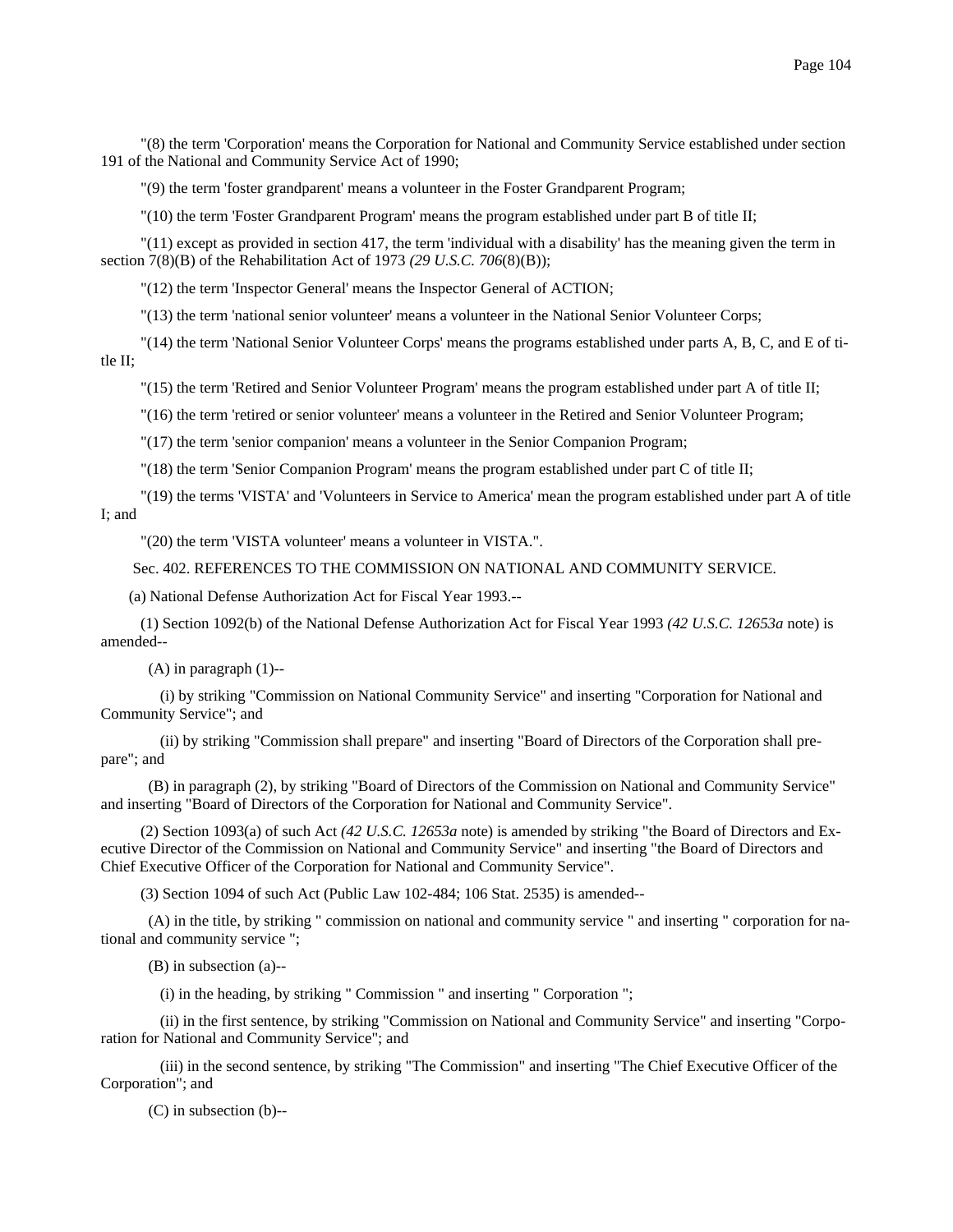(i) in paragraph (1), by striking "Board of Directors of the Commission on National and Community Service" and inserting "Chief Executive Officer of the Corporation for National and Community Service"; and

 (ii) in paragraph (2), by striking "the Commission" and inserting "the Chief Executive Officer of the Corporation for National and Community Service".

 (4) Section 1095 of such Act (Public Law 102-484; 106 Stat. 2535) is amended in the heading for subsection (b) by striking " Commission on National and Community Service " and inserting " Corporation for National and Community Service ".

 (5) Section 2(b) of such Act (Public Law 102-484; 106 Stat. 2315) is amended by striking the item relating to section 1094 of such Act and inserting the following:

"Sec. 1094. Other programs of the Corporation for National and Community Service.".

(b) National and Community Service Act of 1990.--

 (1) Sections 159(b)(2) (as redesignated in section 104(b)(3) of this Act) and 165 (as redesignated in section  $104(b)(3)$  of this Act), subsections (a) and (b) of section 172, sections 176(a) and 177(c), and subsections (a), (b), and (d) through (h) of section 179, of the National and Community Service Act of 1990 *(42 U.S.C. 12653h*(b)(2), 12653n, 12632 (a) and (b), 12636(a), 12637(c), and 12639 (a), (b), and (d) through (h)) are each amended by striking the term "Commission" each place the term appears and inserting "Corporation".

(2) Sections 152, 157(b)(2),  $162(a)(2)(C)$ , 164, and 166(1) of such Act (in each case, as redesignated in section 104(b)(3) of this Act) *(42 U.S.C. 12653a,* 12653f(b)(2), 12653k(a)(2)(C), 12653m, and 12653o(1)) are each amended by striking "Commission on National and Community Service" and inserting "Corporation".

 (3) Section 163(b)(9) of such Act (as redesignated in section 104(b)(3) of this Act) *(42 U.S.C. 12635l*(b)(9)) is amended by striking "Chair of the Commission on National and Community Service" and inserting "Chief Executive Officer".

(4) Section 303(a) of such Act *(42 U.S.C. 12662*(a)) is amended--

(A) by striking "The President" and inserting "The President, acting through the Corporation,";

(B) by inserting "in furtherance of activities under section 302" after "section 501(b)"; and

(C) by striking "the President" both places it appears and inserting "the Corporation".

 Sec. 403. REFERENCES TO DIRECTORS OF THE COMMISSION ON NATIONAL AND COMMUNITY SERVICE.

(a) Board of Directors.--

 (1) Section 159(a) of such Act (as redesignated in section 104(b)(3) of this Act) *(42 U.S.C. 12653h*(b)) is amended--

(A) by striking " Board.--The Board" and inserting " Supervision.--The Chief Executive Officer";

 (B) by striking "the Board" in the matter preceding paragraph (1), and in paragraph (1), and inserting "the Chief Executive Officer"; and

(C) by striking "the Director" in paragraph (1) and inserting "the Board".

 (2) Section 159(b) of such Act (as redesignated in section 104(b)(3) of this Act) *(42 U.S.C. 12653h*(b)) is amended by striking "(b)" and all that follows through "Commission on National and Community Service" and inserting "(b) Monitoring and Coordination.--The Chief Executive Officer".

(3) Section 159(c)(1) (as redesignated in section 104(b)(3) of this Act) *(42 U.S.C. 12653h*(c)(1)) is amended--

 (A) in subparagraph (A), by striking "the Board, in consultation with the Executive Director," and inserting "the Chief Executive Officer"; and

 (B) in subparagraph (B)(iii), by striking "the Board through the Executive Director" and inserting "the Chief Executive Officer".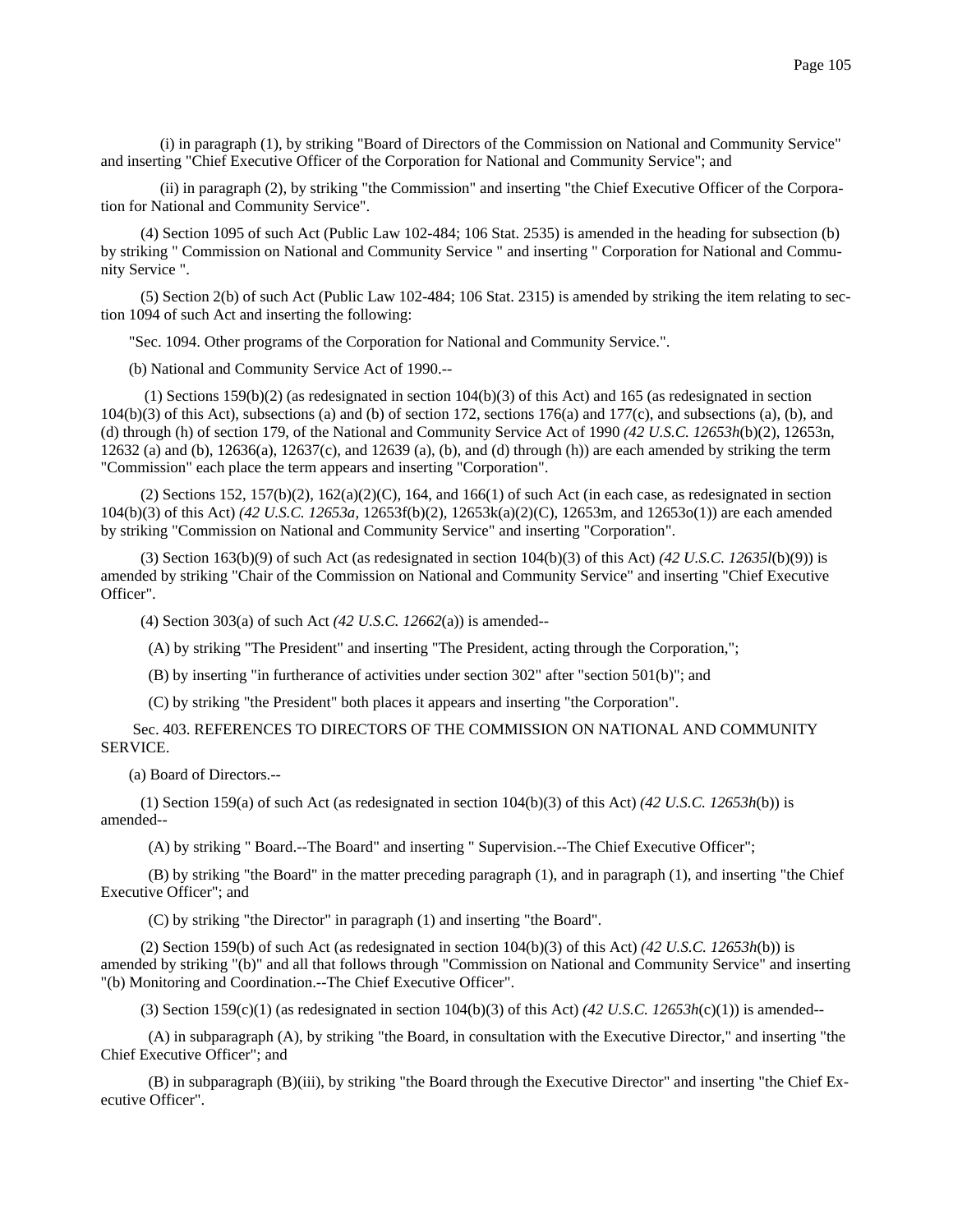(4) Section 166(6) (as redesignated in section 104(b)(3) of this Act) *(42 U.S.C. 12653o*(6)) is amended--

(A) by striking paragraph (6); and

(B) by redesignating paragraphs (7) through (11) as paragraphs (6) through (10), respectively.

(b) Director of Civilian Community Corps.--Sections 155(a), 157(b)(1)(A), 158(a), 159(c)(1)(A), and 163(a) (in each case, as redesignated in section 104(b)(3) of this Act) of the National and Community Service Act of 1990 *(42 U.S.C. 12653d*(a), 12653f(b)(1)(A), 12653g(a), 12653h(c)(1)(A), and 12653l(a)) are amended by striking "Director of the Civilian Community Corps" each place the term appears and inserting "Director".

Sec. 404. DEFINITION OF DIRECTOR.

Section 421 of the Domestic Volunteer Service Act of 1973 *(42 U.S.C. 5061)* is amended by striking paragraph (1) and inserting the following new paragraph:

 "(1) the term 'Director' means the Chief Executive Officer of the Corporation for National and Community Service appointed under section 193 of the National and Community Service Act of 1990;".

Sec. 405. REFERENCES TO ACTION AND THE ACTION AGENCY.

(a) Domestic Volunteer Service Act of 1973.--

(1) Section 2(b) of the Domestic Volunteer Service Act of 1973 *(42 U.S.C. 4950*(b)) is amended--

(A) by striking "ACTION, the Federal domestic volunteer agency," and inserting "this Act"; and

(B) by striking "ACTION shall" and inserting "the Corporation for National and Community Service shall".

(2) Section  $103(b)(2)(A)$  of such Act (as amended by section  $323(b)(1)(A)$  of this Act) is amended by striking "the ACTION Agency" the first place that such term appears and inserting "the Corporation".

 (3) Section 103(b)(4) of such Act (as redesignated by section 323(b)(3) of this Act) is amended by striking "the ACTION Agency" each place that such appears and inserting "the Corporation".

(4) Section  $103(c)(1)(D)$  of such Act is amended by striking "the ACTION Agency" and inserting "the Corporation".

 (5) Section 124(b) of such Act (as redesignated by section 333(2) of this Act) is amended by striking "the ACTION Agency" and inserting "the Corporation".

 (6) Section 225(e) of such Act *(42 U.S.C. 5025*(e)) is amended by striking "the ACTION Agency" and inserting "the Corporation".

(7) Section 403(a) of such Act *(42 U.S.C. 5043*(a)) is amended--

 (A) by striking "the ACTION Agency" the first place such term appears and inserting "the Corporation under this Act"; and

(B) by striking "the ACTION Agency" the second place such term appears and inserting "the Corporation".

 (8) Section 408 of such Act *(42 U.S.C. 5048)* is amended by striking "the ACTION Agency" and inserting "the Corporation".

 (9) Section 416(f)(1) of such Act *(42 U.S.C. 5056*(f)(1)) is amended by striking "ACTION Agency" and inserting "Corporation".

 (10) Section 421(12) of such Act (as added by section 401 of this Act) is amended by striking "ACTION" and inserting "the Corporation".

 (11) Section 425 of such Act (as added by section 370 of this Act) is further amended by striking "ACTION" and inserting "the Corporation".

(b) Civil Service Retirement System.--*Section 8332(j)(1) of title 5, United States Code* (as amended by section  $371(a)(1)(A)(iii)(II)$  of this Act) is amended by striking "the Director of ACTION" and inserting "the Chief Executive Officer of the Corporation for National and Community Service".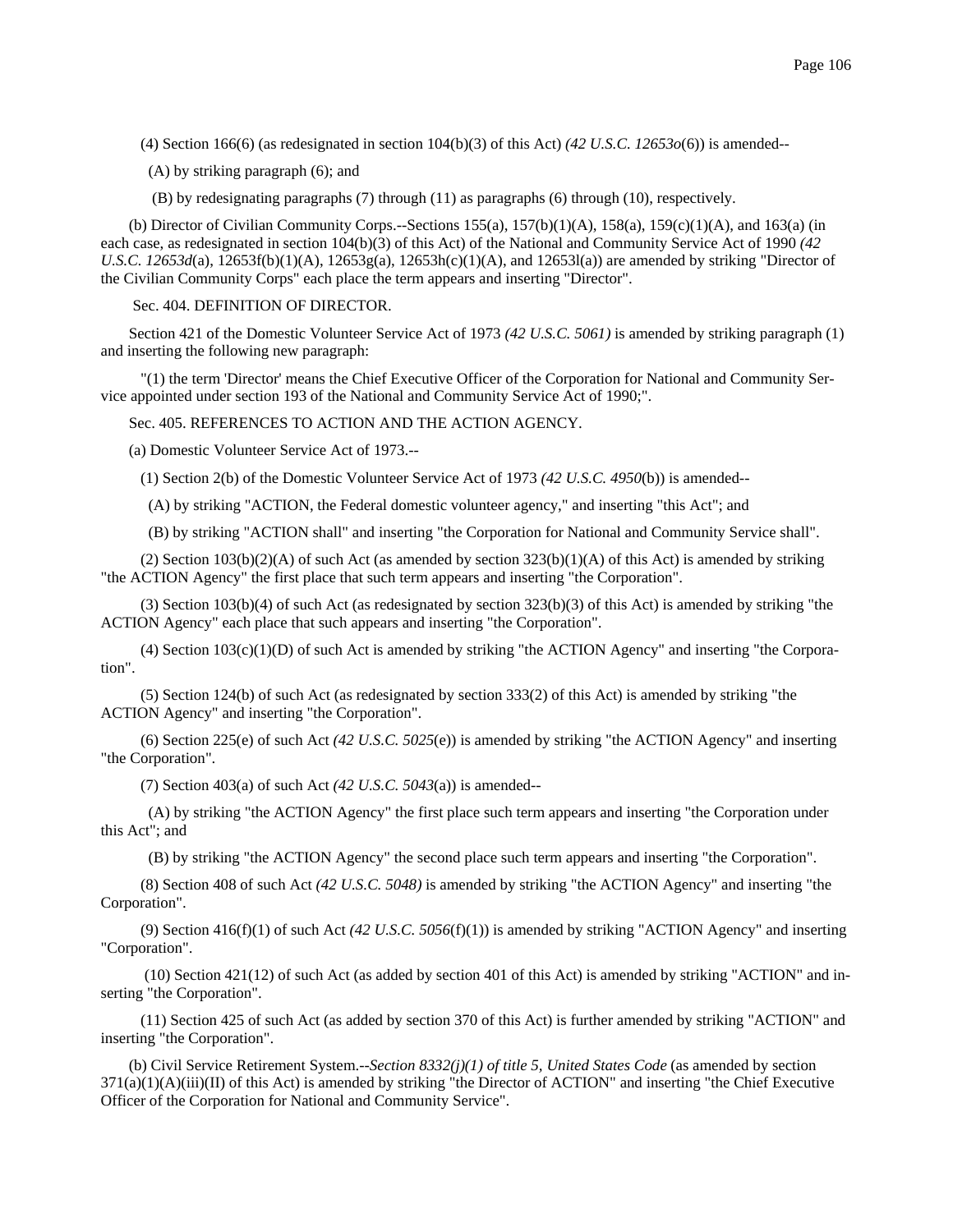(c) Public Housing Security.--Section 207(c) of the Public Housing Security Demonstration Act of 1978 (Public Law 95-557; 92 Stat. 2093; *12 U.S.C. 1701z-6* note) is amended--

 (1) in paragraph (3)(ii), by striking "ACTION" and inserting "the Corporation for National and Community Service"; and

(2) in paragraph (4), by striking "ACTION" and inserting "the Corporation for National and Community Service".

(d) National Forest Volunteers.--Section 1 of the Volunteers in the National Forests Act of 1972 *(16 U.S.C. 558a)* is amended by striking "ACTION" and inserting "the Corporation for National and Community Service".

(e) Peace Corps.--Section 2A of the Peace Corps Act *(22 U.S.C. 2501-1)* is amended by inserting after "the ACTION Agency" the following: ", the successor to the ACTION Agency,".

(f) Indian Economic Development.--Section 502 of the Indian Financing Act of 1974 *(25 U.S.C. 1542)* is amended by striking "ACTION Agency" and inserting "the Corporation for National and Community Service".

(g) Older Americans.--The Older Americans Act of 1965 is amended--

 (1) in section 202(c)(1) *(42 U.S.C. 3012*(c)(1)), by striking "the Director of the ACTION Agency" and inserting "the Corporation for National and Community Service";

 (2) in section 203(a)(1) *(42 U.S.C. 3013*(a)(1)), by striking "the ACTION Agency" and inserting "the Corporation for National and Community Service"; and

 (3) in section 422(b)(12)(C) *(42 U.S.C. 3035a*(b)(12)(C)), by striking "the ACTION Agency" and inserting "the Corporation for National and Community Service".

(h) VISTA Service Extension.--Section 101(c)(1) of the Domestic Volunteer Service Act Amendments of 1989 (Public Law 101-204; 103 Stat. 1810; *42 U.S.C. 4954* note) is amended by striking "Director of the ACTION Agency" and inserting "Chief Executive Officer of the Corporation for National and Community Service".

(i) Aging Resource Specialists.--Section 205(c) of the Older Americans Amendments of 1975 (Public Law 94-135; 89 Stat. 727; *42 U.S.C. 5001* note) is amended--

 $(1)$  in paragraph  $(1)$ --

 (A) by striking "the ACTION Agency," and inserting "the Corporation for National and Community Service,"; and

 (B) by striking "the Director of the ACTION Agency" and inserting "the Chief Executive Officer of the Corporation";

(2) in paragraph (2)(A), by striking "ACTION Agency" and inserting "Corporation"; and

(3) in paragraph (3), by striking subparagraph (A) and inserting the following new subparagraph:

 "(A) the term 'Corporation' means the Corporation for National and Community Service established by section 191 of the National and Community Service Act of 1990.".

(j) Promotion of Photovoltaic Energy.--Section 11(a) of the Solar Photovoltaic Energy Research, Development, and Demonstration Act of 1978 *(42 U.S.C. 5590)* is amended by striking "the Director of ACTION,".

(k) Coordinating Council on Juvenile Justice.--Section 206(a)(1) of the Juvenile Justice and Delinquency Prevention Act of 1974 *(42 U.S.C. 5616*(a)(1)) is amended by striking "the Director of the ACTION Agency" and inserting "the Chief Executive Officer of the Corporation for National and Community Service".

(l) Energy Conservation.--Section 413(b)(1) of the Energy Conservation and Production Act *(42 U.S.C. 6863*(b)(1)) is amended by striking "the Director of the ACTION Agency,".

(m) Interagency Council on the Homeless.--Section 202(a) of the Stewart B. McKinney Homeless Assistance Act *(42 U.S.C. 11312*(a)) is amended by striking paragraph (12) and inserting the following new paragraph:

 "(12) The Chief Executive Officer of the Corporation for National and Community Service, or the designee of the Chief Executive Officer.".